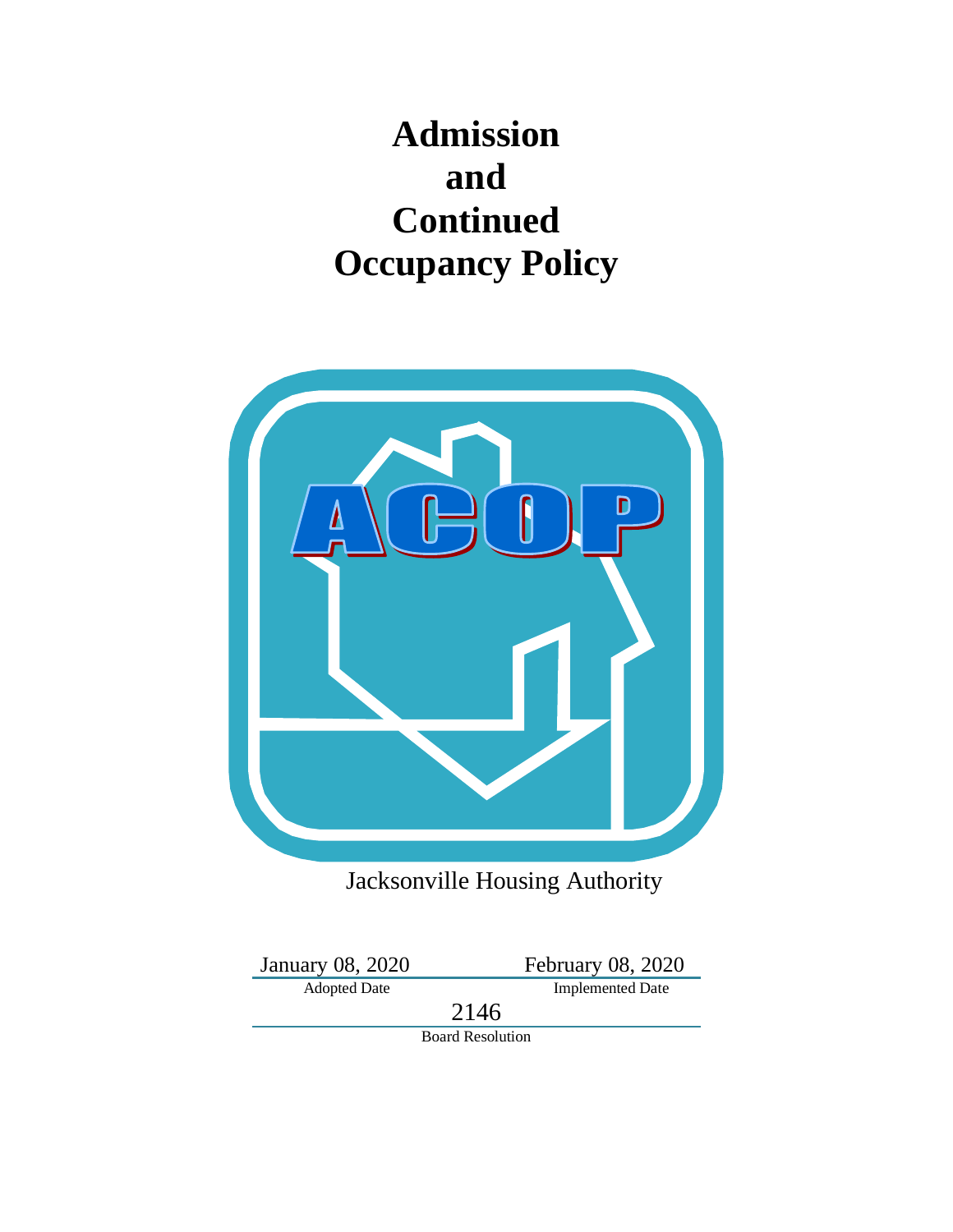# **Table of Contents**

| I.  |                |                                                                                                                                            |  |
|-----|----------------|--------------------------------------------------------------------------------------------------------------------------------------------|--|
|     | A.             |                                                                                                                                            |  |
|     | <b>B.</b>      |                                                                                                                                            |  |
|     | C.             |                                                                                                                                            |  |
|     | D.             |                                                                                                                                            |  |
| II. |                |                                                                                                                                            |  |
|     | A.             |                                                                                                                                            |  |
|     | <b>B.</b>      |                                                                                                                                            |  |
| Ш.  |                |                                                                                                                                            |  |
| IV. |                |                                                                                                                                            |  |
|     | A.             |                                                                                                                                            |  |
|     | В.             |                                                                                                                                            |  |
|     |                | 1.                                                                                                                                         |  |
|     |                | 2.                                                                                                                                         |  |
|     | $\mathbf{C}$ . |                                                                                                                                            |  |
| V.  |                | MISREPRESENTATION BY THE APPLICANT, RESIDENT, OR THIRD PARTY                                                                               |  |
| VI. |                | ELIGIBILITY FOR ADMISSION AND PROCESSING OF APPLICATIONS INCLUDING FOR<br>DISABLED PERSONS AND PERSONS NEEDING A REASONABLE ACCOMODATION 8 |  |
|     | A.             |                                                                                                                                            |  |
|     | <b>B.</b>      |                                                                                                                                            |  |
|     | $\mathbf{C}$ . |                                                                                                                                            |  |
|     |                | 1.                                                                                                                                         |  |
|     |                | 2.                                                                                                                                         |  |
|     |                | 3.                                                                                                                                         |  |
|     |                | 4.                                                                                                                                         |  |
|     |                | 5.                                                                                                                                         |  |
|     | D.             |                                                                                                                                            |  |
|     |                | 1.                                                                                                                                         |  |
|     |                | 2.                                                                                                                                         |  |
|     | Е.             |                                                                                                                                            |  |

**COL**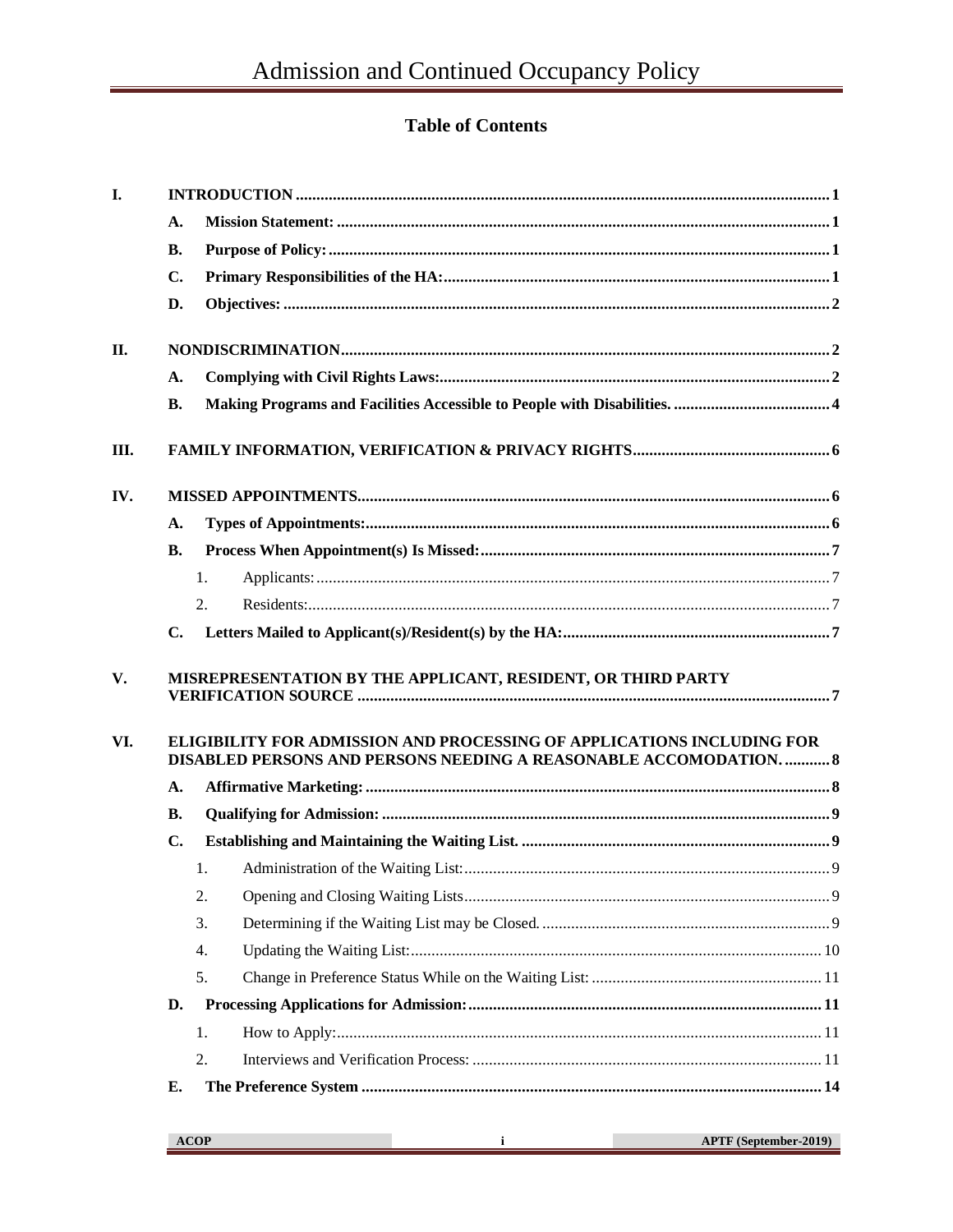# Admission and Continued Occupancy Policy

| 2.<br>3.<br>4.<br>5.<br>6.<br>7.<br>F.<br>1.<br>2.<br>3.<br>4.<br>G.<br>1.<br>2.<br>3.<br>A.<br>1.<br>2.<br><b>B.</b><br>$\mathbf{C}$ .<br>D.<br>Е.<br>F.<br>G.<br>A.<br><b>B.</b><br>$C_{\bullet}$<br>A.<br><b>B.</b><br>1.<br>Transfers for Reasons of Health, ADA, Reasonable Accommodation or VAWA: 31<br>2.<br>APTF (September-2019)<br><b>ACOP</b><br>ii |       |    |  |
|----------------------------------------------------------------------------------------------------------------------------------------------------------------------------------------------------------------------------------------------------------------------------------------------------------------------------------------------------------------|-------|----|--|
|                                                                                                                                                                                                                                                                                                                                                                |       | 1. |  |
|                                                                                                                                                                                                                                                                                                                                                                |       |    |  |
|                                                                                                                                                                                                                                                                                                                                                                |       |    |  |
|                                                                                                                                                                                                                                                                                                                                                                |       |    |  |
|                                                                                                                                                                                                                                                                                                                                                                |       |    |  |
|                                                                                                                                                                                                                                                                                                                                                                |       |    |  |
|                                                                                                                                                                                                                                                                                                                                                                |       |    |  |
|                                                                                                                                                                                                                                                                                                                                                                |       |    |  |
|                                                                                                                                                                                                                                                                                                                                                                |       |    |  |
|                                                                                                                                                                                                                                                                                                                                                                |       |    |  |
|                                                                                                                                                                                                                                                                                                                                                                |       |    |  |
|                                                                                                                                                                                                                                                                                                                                                                |       |    |  |
|                                                                                                                                                                                                                                                                                                                                                                |       |    |  |
|                                                                                                                                                                                                                                                                                                                                                                |       |    |  |
|                                                                                                                                                                                                                                                                                                                                                                |       |    |  |
|                                                                                                                                                                                                                                                                                                                                                                |       |    |  |
|                                                                                                                                                                                                                                                                                                                                                                | VII.  |    |  |
|                                                                                                                                                                                                                                                                                                                                                                |       |    |  |
|                                                                                                                                                                                                                                                                                                                                                                |       |    |  |
|                                                                                                                                                                                                                                                                                                                                                                |       |    |  |
|                                                                                                                                                                                                                                                                                                                                                                |       |    |  |
|                                                                                                                                                                                                                                                                                                                                                                |       |    |  |
|                                                                                                                                                                                                                                                                                                                                                                |       |    |  |
|                                                                                                                                                                                                                                                                                                                                                                |       |    |  |
|                                                                                                                                                                                                                                                                                                                                                                |       |    |  |
|                                                                                                                                                                                                                                                                                                                                                                |       |    |  |
|                                                                                                                                                                                                                                                                                                                                                                | VIII. |    |  |
|                                                                                                                                                                                                                                                                                                                                                                |       |    |  |
|                                                                                                                                                                                                                                                                                                                                                                |       |    |  |
|                                                                                                                                                                                                                                                                                                                                                                |       |    |  |
|                                                                                                                                                                                                                                                                                                                                                                | IX.   |    |  |
|                                                                                                                                                                                                                                                                                                                                                                |       |    |  |
|                                                                                                                                                                                                                                                                                                                                                                |       |    |  |
|                                                                                                                                                                                                                                                                                                                                                                |       |    |  |
|                                                                                                                                                                                                                                                                                                                                                                |       |    |  |
|                                                                                                                                                                                                                                                                                                                                                                |       |    |  |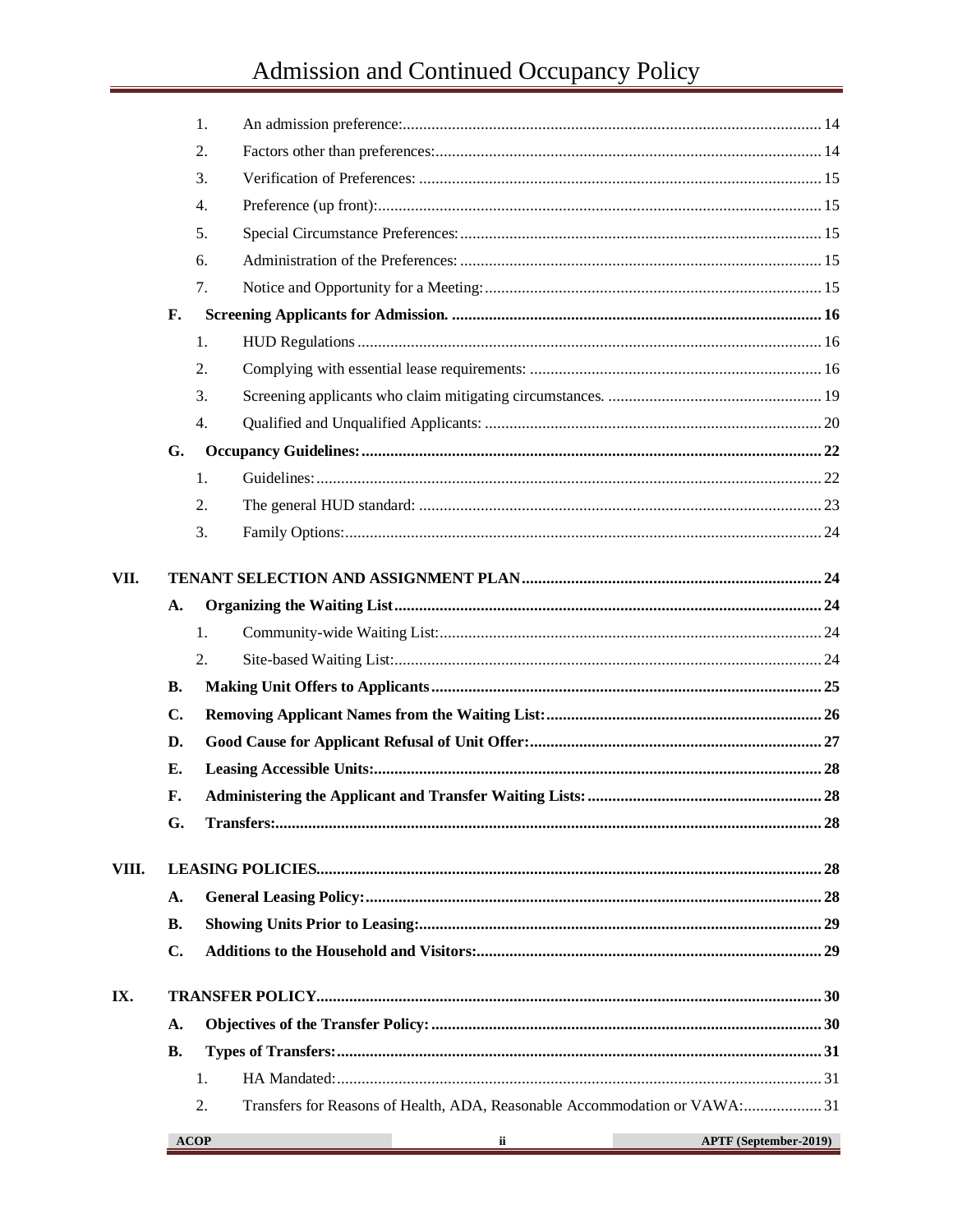# Admission and Continued Occupancy Policy

|       |                | 3.                                                                                                                                   |                       |
|-------|----------------|--------------------------------------------------------------------------------------------------------------------------------------|-----------------------|
|       |                | 4.                                                                                                                                   |                       |
|       |                | 5.                                                                                                                                   |                       |
|       |                | 6.                                                                                                                                   |                       |
|       | $\mathbf{C}$ . |                                                                                                                                      |                       |
|       | D.             |                                                                                                                                      |                       |
|       |                | $\mathbf{1}$ .                                                                                                                       |                       |
|       |                | 2.                                                                                                                                   |                       |
|       | Е.             | Good Record Requirement for Resident Requested (Convenience) Transfers:  34                                                          |                       |
| X.    |                | ELIGIBILITY FOR CONTINUED OCCUPANCY, ANNUAL REEXAMINATIONS, AND<br>REMAINING FAMILY MEMBERS (SEE ADMISSIONS SECTION FOR GUIDANCE) 35 |                       |
|       | A.             |                                                                                                                                      |                       |
|       | <b>B.</b>      |                                                                                                                                      |                       |
|       |                | 1.                                                                                                                                   |                       |
|       |                | 2.                                                                                                                                   |                       |
|       |                | 3.                                                                                                                                   |                       |
|       |                | $\overline{4}$ .                                                                                                                     |                       |
| XI.   |                |                                                                                                                                      |                       |
|       | A.             |                                                                                                                                      |                       |
|       | <b>B.</b>      |                                                                                                                                      |                       |
|       |                | XII. REQUIRED TERMINATION OF FAMILIES EXCEEDING THE OVER INCOME LIMIT39                                                              |                       |
|       | <b>B.</b>      |                                                                                                                                      |                       |
|       |                |                                                                                                                                      |                       |
| XIII. |                |                                                                                                                                      |                       |
|       | A.             |                                                                                                                                      |                       |
|       | <b>B.</b>      |                                                                                                                                      |                       |
|       | $C_{\bullet}$  |                                                                                                                                      |                       |
| XIV.  |                |                                                                                                                                      |                       |
|       | A.             |                                                                                                                                      |                       |
|       | <b>B.</b>      |                                                                                                                                      |                       |
| XV.   |                |                                                                                                                                      |                       |
|       |                | <b>ACOP</b><br>iii                                                                                                                   | APTF (September-2019) |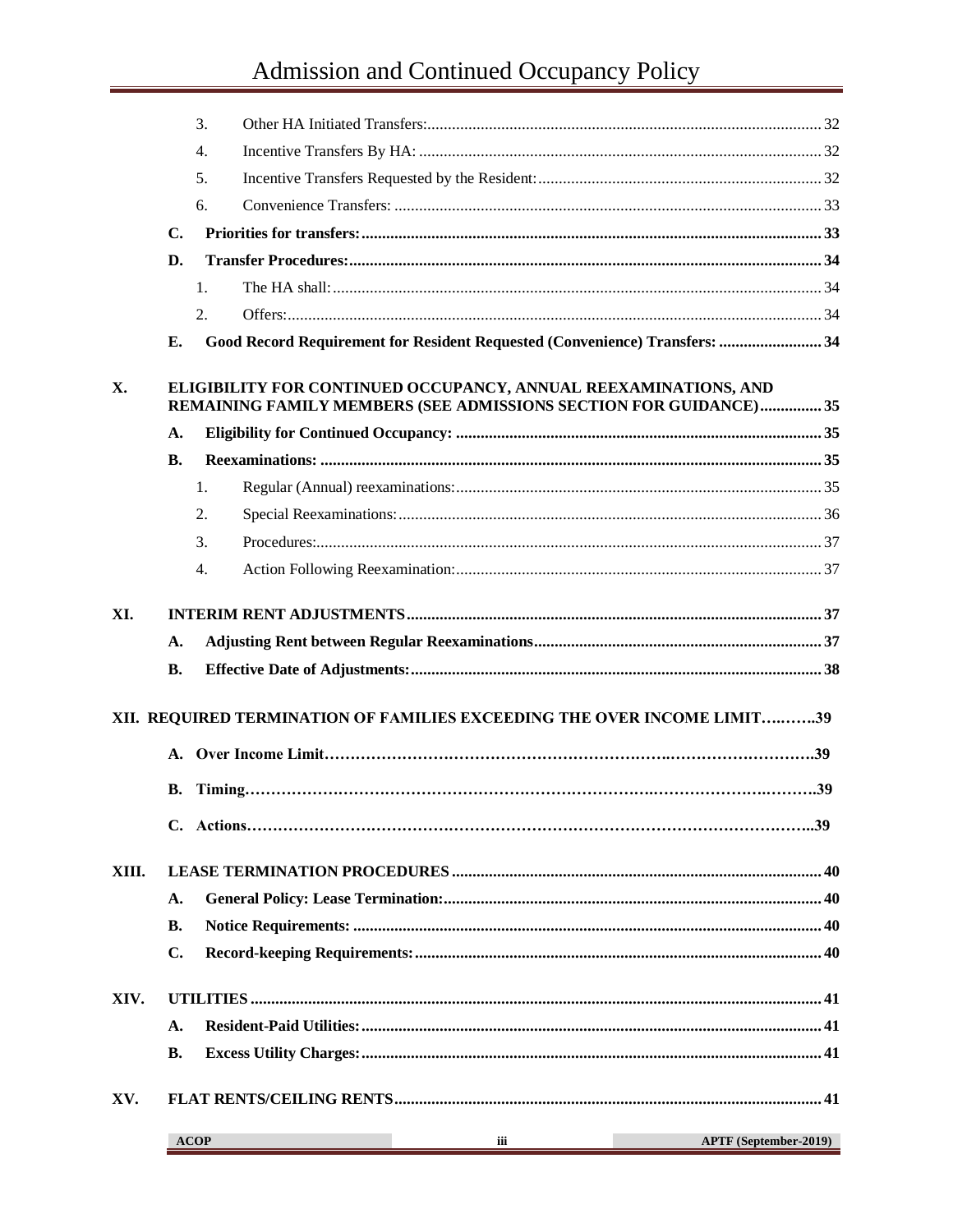# Admission and Continued Occupancy Policy

|       | A.             |                   |                       |
|-------|----------------|-------------------|-----------------------|
|       | <b>B.</b>      |                   |                       |
|       | $\mathbf{C}$ . |                   |                       |
|       | D.             |                   |                       |
|       | Е.             |                   |                       |
|       | F.             |                   |                       |
|       | G.             |                   |                       |
|       | H.             |                   |                       |
| XVI.  |                |                   |                       |
|       | A.             |                   |                       |
|       | <b>B.</b>      |                   |                       |
|       | C.             |                   |                       |
|       | D.             |                   |                       |
|       |                | 1.                |                       |
|       |                | 2.                |                       |
|       | E.             |                   |                       |
|       |                | 1.                |                       |
|       |                | 2.                |                       |
|       |                | 3.                |                       |
|       |                | $\overline{4}$ .  |                       |
|       |                | 5.                |                       |
| XVII. |                |                   |                       |
|       |                |                   |                       |
|       |                |                   |                       |
|       | А.             |                   |                       |
|       | В.             |                   |                       |
| XX.   |                |                   |                       |
|       | A.             |                   |                       |
|       | <b>B.</b>      |                   |                       |
|       | $C_{\bullet}$  |                   |                       |
| XXI.  |                |                   |                       |
|       | A.             |                   |                       |
|       | <b>B.</b>      |                   |                       |
|       |                | <b>ACOP</b><br>iv | APTF (September-2019) |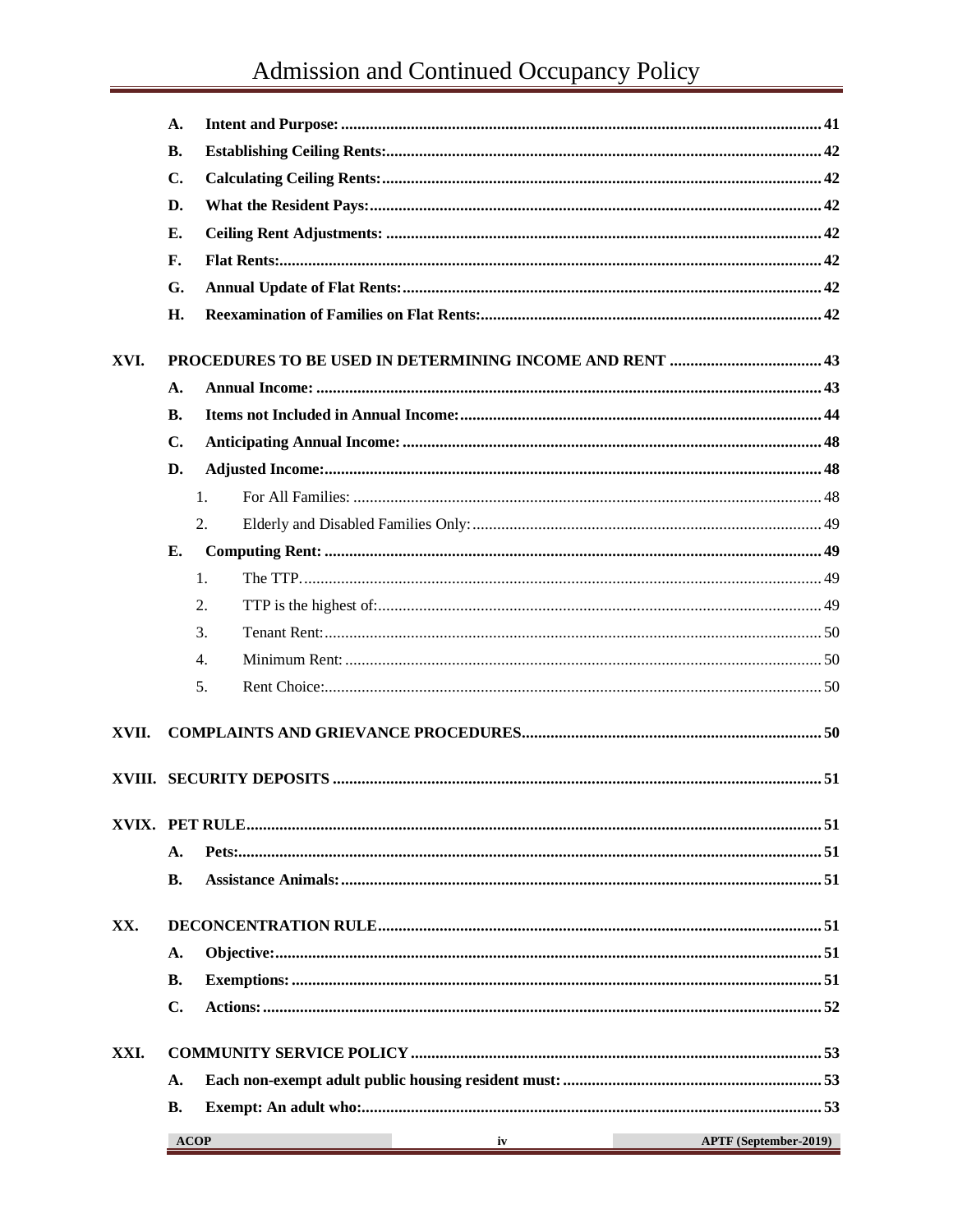| C. |                |                                                                                    |  |
|----|----------------|------------------------------------------------------------------------------------|--|
| D. |                | Changes in Exempt or Non-Exempt Status will be handled during an interim or annual |  |
| Е. |                |                                                                                    |  |
|    | $\mathbf{1}$ . |                                                                                    |  |
|    | 2.             |                                                                                    |  |
|    |                |                                                                                    |  |
|    |                |                                                                                    |  |
|    |                | XXIV. OCCUPANCY BY OVER INCOME FAMILIES IN CERTAIN PUBLIC HOUSING  55              |  |
|    |                | XXV. COMPLIANCE WITH EQUAL OPPORTUNITY REQUIREMENTS FOR POSTING REQUIRED           |  |
|    |                |                                                                                    |  |
|    |                |                                                                                    |  |

**College** 

 $\mathbf{v}$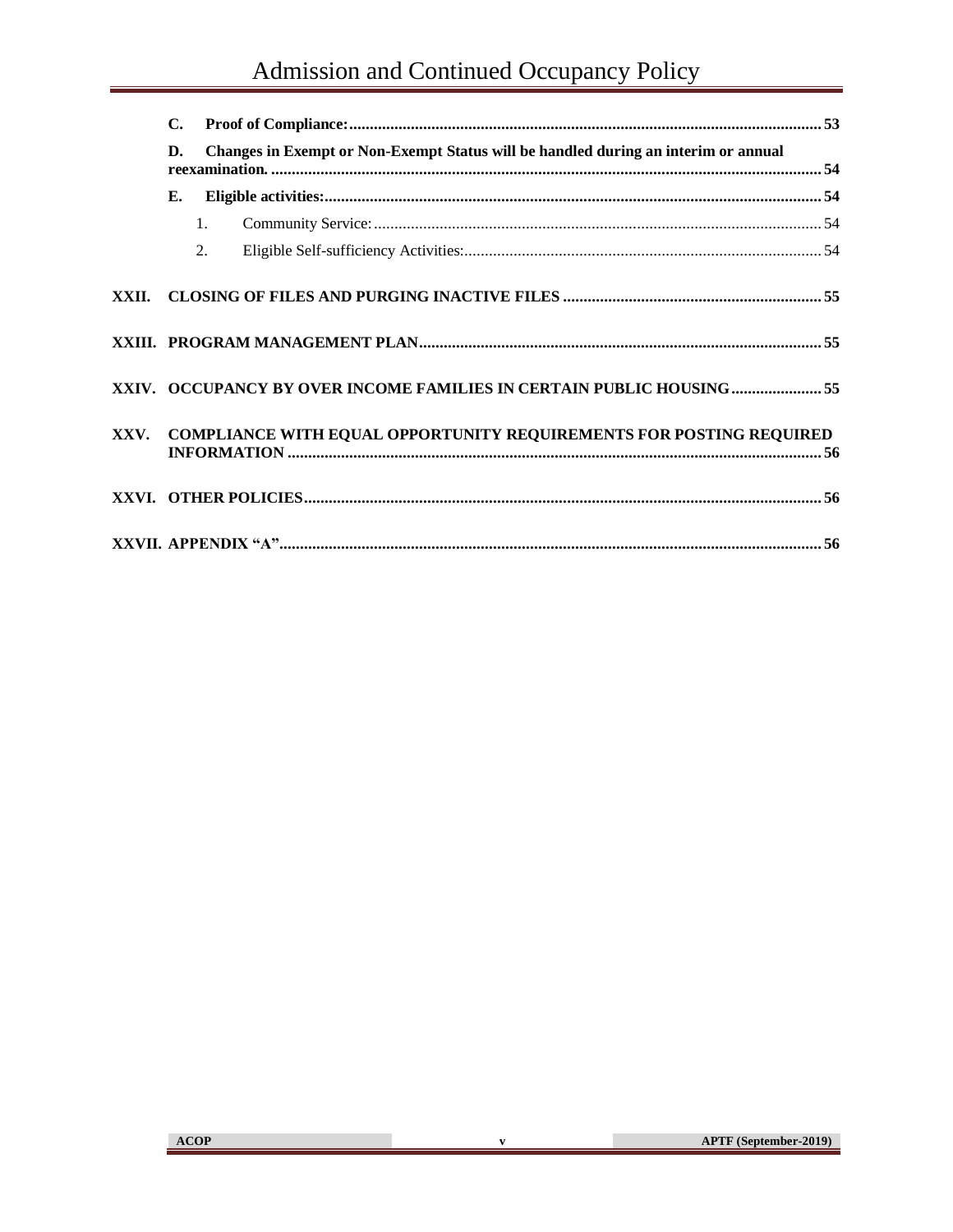# <span id="page-6-1"></span><span id="page-6-0"></span>**I. INTRODUCTION**

#### **A. Mission Statement:**

Our goal is to provide drug free, decent, safe, and sanitary housing for eligible families and to provide opportunities and promote self-sufficiency and economic independence for residents.

In order to achieve this mission, we will:

- Recognize residents as our ultimate customer:
- Improve Public Housing Authority (HA) management and service delivery efforts through effective and efficient management of HA staff;
- Seek problem solving partnerships with residents, community, and government leadership;
- Apply HA resources to the effective and efficient management and operation of public housing programs, taking into account changes in Federal funding.

#### <span id="page-6-2"></span>**B. Purpose of Policy:**

The purpose of this (Admissions and Continued Occupancy Policy) ACOP is to establish guidelines for the HA staff to follow in determining eligibility for admission to and continued occupancy of Public Housing. The basic guidelines for this policy are governed by requirements of The Department of Housing and Urban Development (HUD), with latitude for local policies and procedures. The policies and procedures governing Admissions and Continued Occupancy are outlined in this policy and these requirements are binding upon applicants, residents and this HA alike. Notwithstanding the above, changes in applicable federal law or regulations shall supersede provisions in conflict with this policy.

Federal Regulations shall mean those found in 24 Code of Federal Regulations (CFR)

# <span id="page-6-3"></span>**C. Primary Responsibilities of the HA:**

- 1. Informing eligible families of the availability of public housing assistance;
- 2. Determining and posting annually the utility allowances;
- 3. Receiving applications from families and determining their eligibility for assistance;
- 4. Inspecting public housing units to determine that they meet or exceed Uniform Physical Condition Standards (UPCS).
- 5. Executing leases;
- 6. Collecting rent on a monthly basis from residents;
- 7. Annual/interim re-examinations of income, family composition and re-determination of rent;
- 8. Authorizing and processing evictions; and,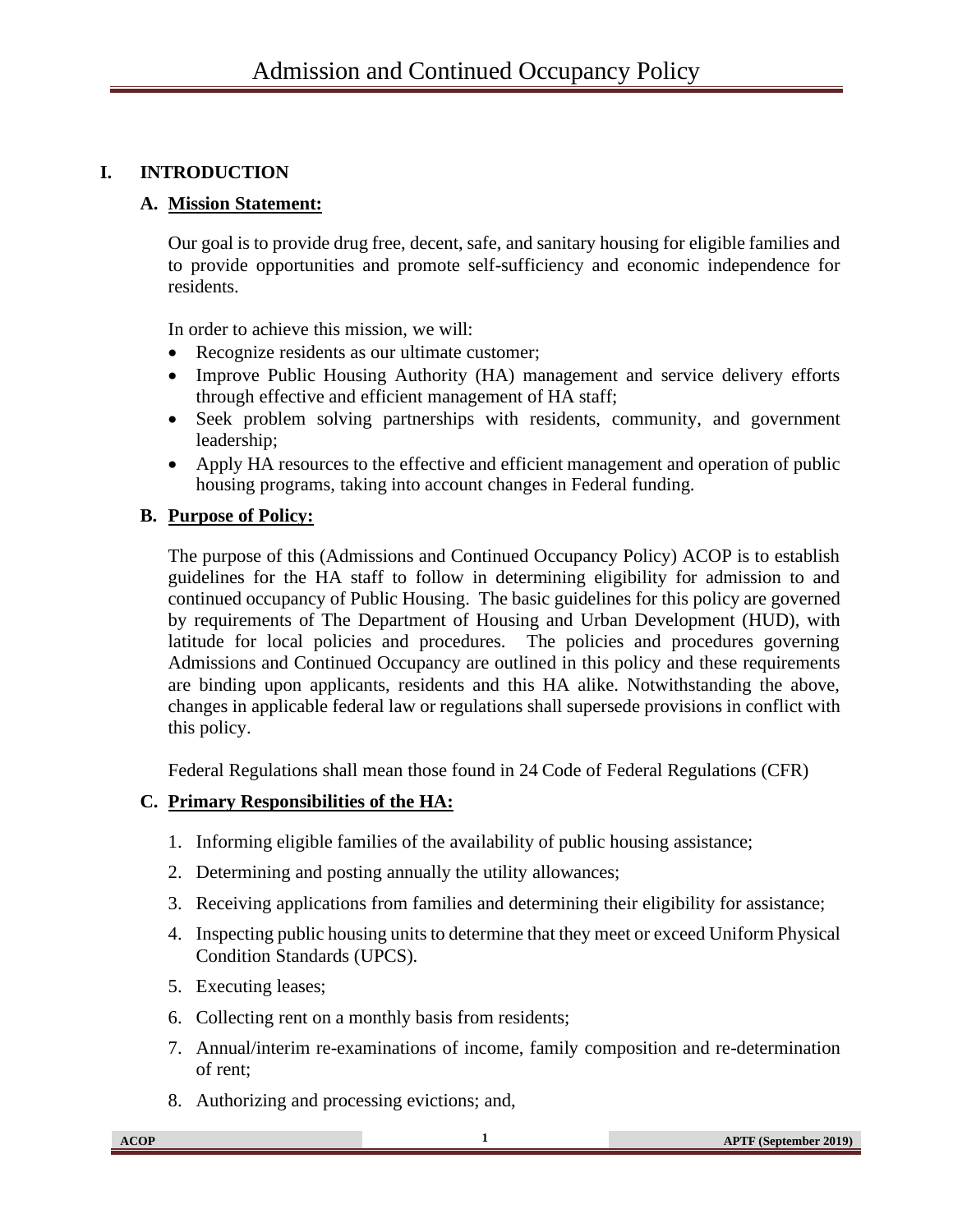- 9. Ongoing maintenance and modernization of the public housing inventory.
- 10. Annual updates of:
	- Flat rents/Ceiling rents
	- Utility allowance schedules
	- Annual and five year plans
	- Grievance panel
	- Local childcare rate comparability
	- Maintenance charges
	- Income limits

#### <span id="page-7-0"></span>**D. Objectives:**

- 1. Promote the overall goal of drug free, decent, safe, and sanitary housing by:
	- Insuring a social and economic mix of residents within each public housing neighborhood in order to foster social stability and upward mobility.
	- Insuring the fiscal stability of the HA.
	- Lawfully denying admission or continued occupancy to applicants or residents whose presence in a public housing neighborhood are likely to adversely affect the health, safety, comfort or welfare of other residents or the physical environment of the neighborhood or create a danger to HA employees.
	- Insuring that elderly families can live in public housing as long as they are able to live independently and/or have someone to help them live independently as in the case of a live-in aide.
- 2. Facilitate the efficient management of the HA and compliance with Federal Regulations by establishing policies for the efficient and effective management of the HA inventory and staff.
- 3. Comply in letter and spirit with Title VI of the Civil Rights Act of 1964, Title VIII of the Civil Rights Act of 1968, and all other applicable Federal laws and regulations to insure that admission to and continued occupancy in public housing are conducted without regard to race, color, religion, sex, national origin, handicap, or familial status.

# <span id="page-7-2"></span><span id="page-7-1"></span>**II. NONDISCRIMINATION**

# **A. Complying with Civil Rights Laws:**

- 1. Civil rights laws protect the rights of applicants and residents to equal treatment by the HA in the way it carries out its programs. It is the policy of the HA to comply with all civil rights laws, including but not limited to:
	- Title VI of the Civil Rights Act of 1964, which forbids discrimination on the basis of race, color, or national origin;
- **NOTE:** The HA is not only permitted but is required to provide persons with disabilities with housing that is appropriate for their needs. This accessible or adaptable housing,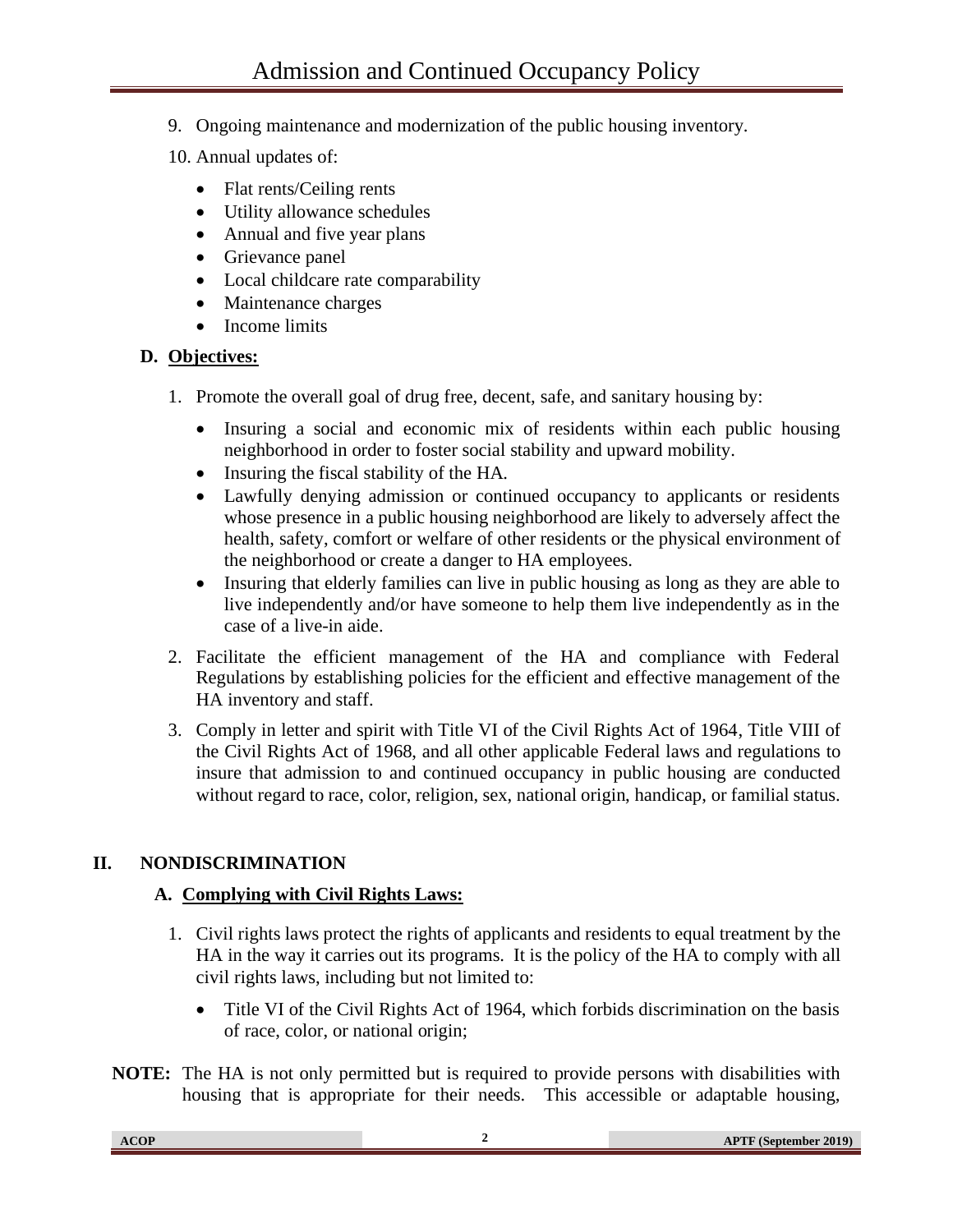although different from that provided to others, is permitted because it permits persons with disabilities to participate in the public housing program.

- Title VIII of the Civil Rights Act of 1968 (as amended by the 1974 HCDA and the Fair Housing Amendments Act of 1988), which prohibits discrimination based on race, color, religion, sex or national origin and extends protection against discrimination based on disability and familial status, and spells out forms of prohibited discrimination;
- Executive Order 11063;
- Section 504 of the Rehabilitation Act of 1973, which describes specific housing rights of persons with disabilities;
- The Age Discrimination Act of 1975, which establishes certain rights of the elderly;
- Title II of the Americans with Disabilities Act of 1990 (ADA) requires that the HA provide individuals with disabilities with access to its programs, services and activities including, common areas and public spaces. However, Title II does not require that individual housing units be accessible to individuals with disabilities; rather, Section 504 and the Fair Housing Act govern access for individuals with disabilities to the HA's housing units;
- Any applicable state laws or local ordinances, and;
- Any legislation protecting the individual rights of residents, applicants, or staff that may subsequently be enacted.
- 2. The HA shall not discriminate because of race, color, national origin, sex, perceived sexual orientation, gender identity, marital status, religion, familial status, or disability in the leasing, rental, occupancy, use, or other disposition of housing or related facilities, including land that is part of a development under the HA's jurisdiction covered by a public housing Annual Contributions Contract with HUD.
- 3. The HA shall not, on account of race, color, national origin, sex, perceived sexual orientation, gender identity, marital status, religion, familial status, or disability:
	- Deny anyone the opportunity to apply for housing (when the waiting list is open), nor deny to any qualified applicant the opportunity to lease housing suitable to their needs;
	- Provide anyone housing that is different (of lower quality) from that provided others;
	- Subject anyone to segregation or disparate treatment;
	- Restrict anyone's access to any benefit enjoyed by others in connection with the housing program;
	- Treat anyone differently in determining eligibility or other requirements for admission;
	- Deny anyone access to the same level of services; or
	- Deny anyone the opportunity to participate in a planning or advisory group that is an integral part of the housing program.
- 4. The HA shall not automatically deny admission to otherwise qualified applicants because of their membership in some group to which negative behavior may be imputed (e.g., families with children born to unmarried parents or families whose head or spouse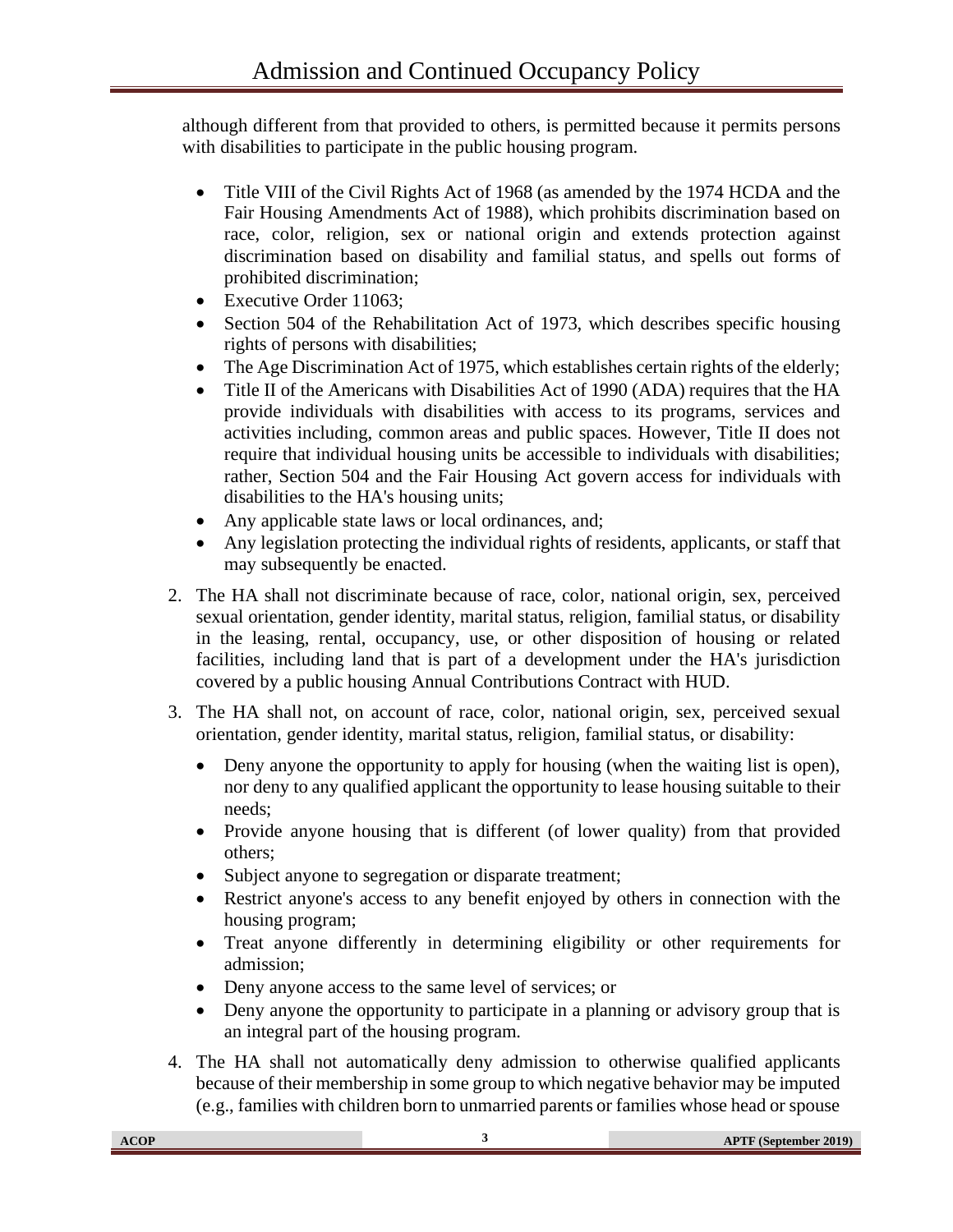is a student). Instead, each applicant who is a member of a particular group will be treated as an individual based on his or her attributes and behavior.

- 5. The HA will correct situations or procedures that create a barrier to equal housing opportunity for all. To permit people with disabilities to take full advantage of the HA's housing program and non-housing programs, in accordance with Section 504 and the Fair Housing Amendments Act of 1988, there are requirements, optional actions and prohibitions:
	- a) The HA must, upon request by an applicant or resident with a disability:
		- Make structural modifications to its housing and non-housing facilities and;
		- Make reasonable accommodations in its procedures or practices unless such structural modifications or reasonable accommodations would result in an undue financial and administrative burden on the Authority, or would result in a fundamental alteration in the nature of the program.
	- b) In making structural modifications to "existing housing programs" or in carrying out "other alterations" for otherwise qualified persons with disabilities, the HA may, but is not required to:
		- Make each of its existing facilities accessible;
		- Make structural alterations when other methods can be demonstrated to achieve the same effect;
		- Make structural alterations that require the removal or altering of a load bearing structural member; or
		- Provide an elevator in any multifamily housing project solely for the purpose of locating accessible units above or below the grade level.
	- c) When the HA is making "substantial alterations" to an existing housing facility the HA may, but is not required to:
		- Provide an elevator in any multifamily housing project solely for the purpose of locating accessible units above or below the grade level;
		- Make structural alterations that require the removal or altering of a load bearing structural member; or
		- Make structural alterations to meet minimum accessibility requirements where it is structurally impracticable also.

**NOTE:** The undue burdens test is not applicable to housing undergoing "substantial alteration."

6. The HA will not permit these policies to be subverted to do personal or political favors. The HA will not offer units in an order different from that prescribed by this policy, since doing so violates the policy, federal law, and the civil rights of the other families on the waiting list.

# <span id="page-9-0"></span>**B. Making Programs and Facilities Accessible to People with Disabilities.**

1. Facilities and programs used by residents will be accessible to a full range of persons with disabilities. Application and management offices, hearing rooms, community centers, day care centers, laundry facilities, craft and game rooms, etc. (to the extent that the HA has such facilities) will be usable by residents with a full range of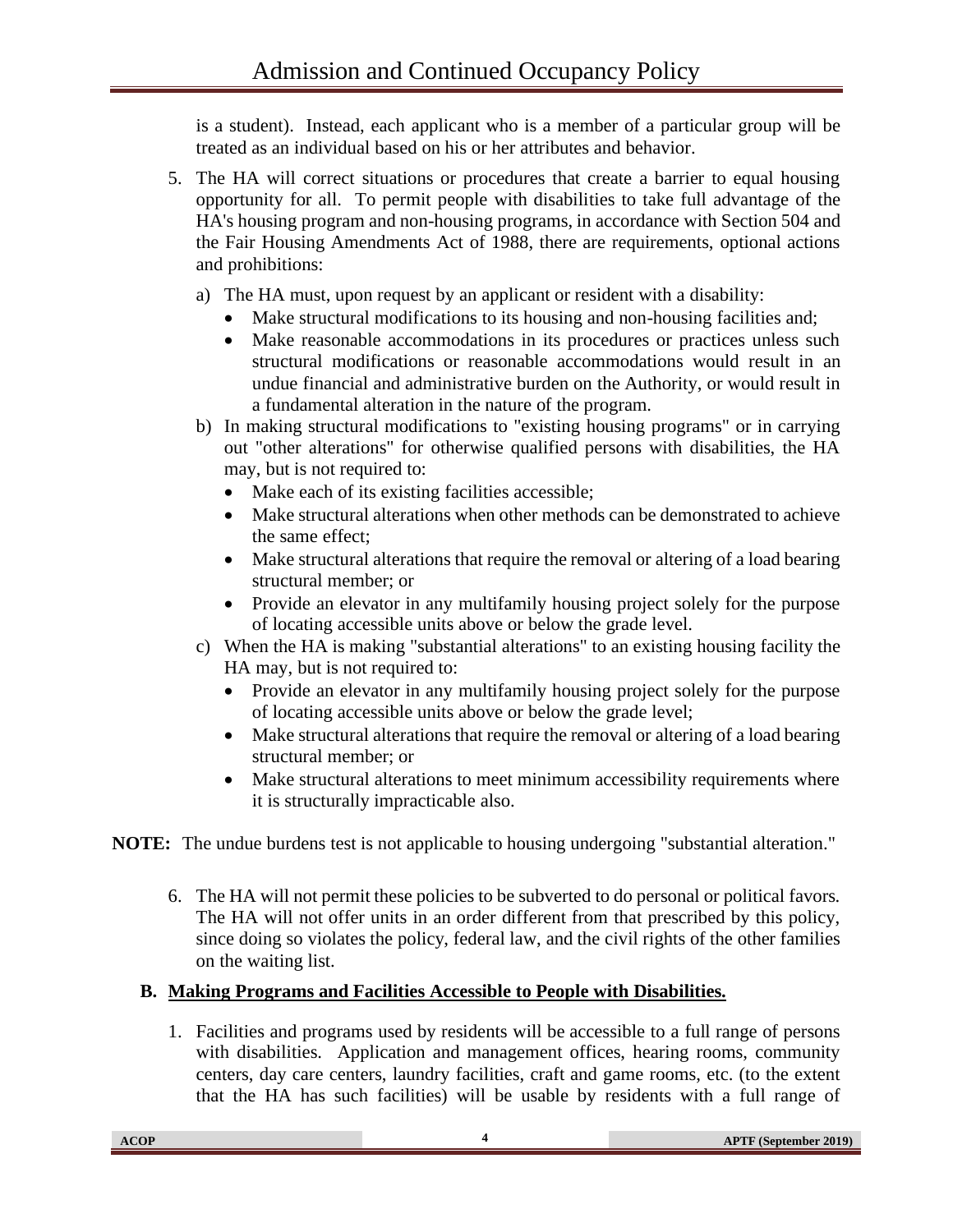disabilities. To the extent that the HA offers such facilities, if none is already accessible, some will be made so, subject to the undue financial and administrative burden test.

- 2. Documents used by applicants and residents will be accessible for those with vision or hearing impairments. All documents will be written simply and clearly to enable applicants with learning or cognitive disabilities to understand as much as possible. Unless prohibited by local law, documents may be translated into languages other than English.
- **NOTE:** In general, documents will be translated when there are sufficient numbers of applicants or residents speaking a language to warrant the expense.
	- 3. The HA will present examples to help applicants and residents understand eligibility, rent computation, applicant screening, reasonable accommodations, and lease compliance. In writing materials for applicants and residents, the HA staff will be prepared to explain rules and benefits verbally, as often as may be needed, because some disabilities may affect an applicant's ability to read or understand.
	- 4. When the HA has initial contact with the applicant, the HA staff will ask whether the applicant requires an alternate form of communication. Examples of alternative forms of communication might include, but are not limited to:
		- A qualified sign language interpreter provided for and paid for by the HA;
		- Having written materials explained orally by staff either in person or by telephone;
		- Provision of written materials in large/bold font; information on audiocassette;
		- Permitting applicants to file applications by mail; and,
		- Permitting alternative sites for the receipt of applications. In addition, the HA's obligation to provide alternative forms of communication to persons with disabilities does not preclude an individual's right to have a friend, relative or advocate accompany him/her for purposes of conducting business with the HA.
	- 5. Some applicants will not be able to read (or to read English) so the intake staff must be prepared to read and explain anything that they would normally hand to an applicant to be read or filled out. Applicants who read or understand little English [Limited English Proficiency (LEP)] may furnish an interpreter who can explain the process. However, when LEP persons choose not to utilize the free language assistance services expressly offered to them by the HA but rather choose to rely upon an interpreter of their own choosing (whether a professional interpreter, family member, or friend), LEP persons should be permitted to do so, at their own expense.
	- 6. At a minimum, the HA will prepare information to be used by applicants and residents in plain language accessible formats.
	- 7. The PHA shall comply with all provisions of the Violence Against Women Act (VAWA) and shall not discriminate against any person who is protected by said Act.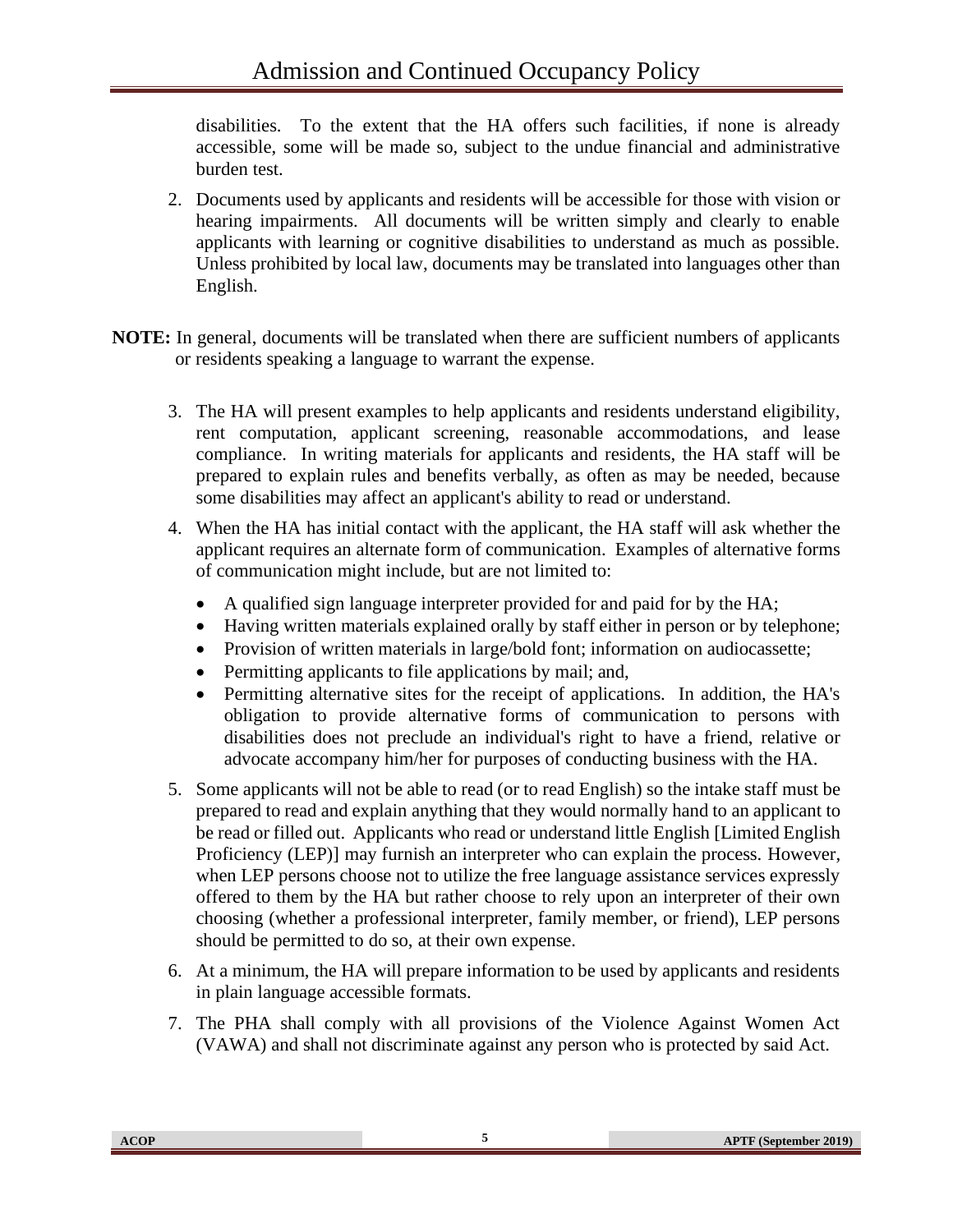# <span id="page-11-0"></span>**III. FAMILY INFORMATION, VERIFICATION & PRIVACY RIGHTS**

- The family must supply any information that the HA or HUD determines is necessary in the administration of the public housing program. "Information" includes any requested certification, release or other documentation.
- The family must supply any information requested by the HA or HUD for use in a regularly scheduled reexamination or an interim reexamination of family income, community service requirements and family composition in accordance with HUD requirements.
- The Tenant must supply information to the HA regarding any guardianship information, or the need to contact a third party on behalf of the Tenant.
- Any information supplied by the family must be true and complete.
- The use or disclosure of information obtained from a family or from another source pursuant to this release and consent shall be limited to purposes directly connected with the administration of the program.
- Applicants will be required to sign the Federal Privacy Act Statement, which states under what conditions HUD will release resident information.
- Requests for information by other parties must be accompanied by a signed release request in order for the HA to release any information involving an applicant or participant, unless disclosure is authorized under Federal or State law or regulations.
- Information received to verify eligibility or continued occupancy shall be confidential and not disclosed to any third party without a written release and/or proper authorization.
- Information received relating to credit history, EIV, and criminal history shall be governed by those respective policies.

# <span id="page-11-2"></span><span id="page-11-1"></span>**IV. MISSED APPOINTMENTS**

# **A. Types of Appointments:**

An applicant or resident who fails to keep an appointment without notifying the HA and without rescheduling the appointment shall be sent a notice of termination of the process for failure to supply such certification, release of information or documentation as the HA or HUD determines to be necessary in the following situations:

- Complete Application;
- Bringing in Verification Information;
- Briefing prior to Occupancy;
- Leasing Signature;
- Inspections (or failure to allow the HA to inspect the dwelling unit at reasonable times and after reasonable notice, if applicable);
- Reexamination:
- Interim Adjustment;
- Other Appointments or Requirements to Bring in Documentation as Listed in this Plan;
- Scheduled Counseling Sessions;
- Move-In appointments.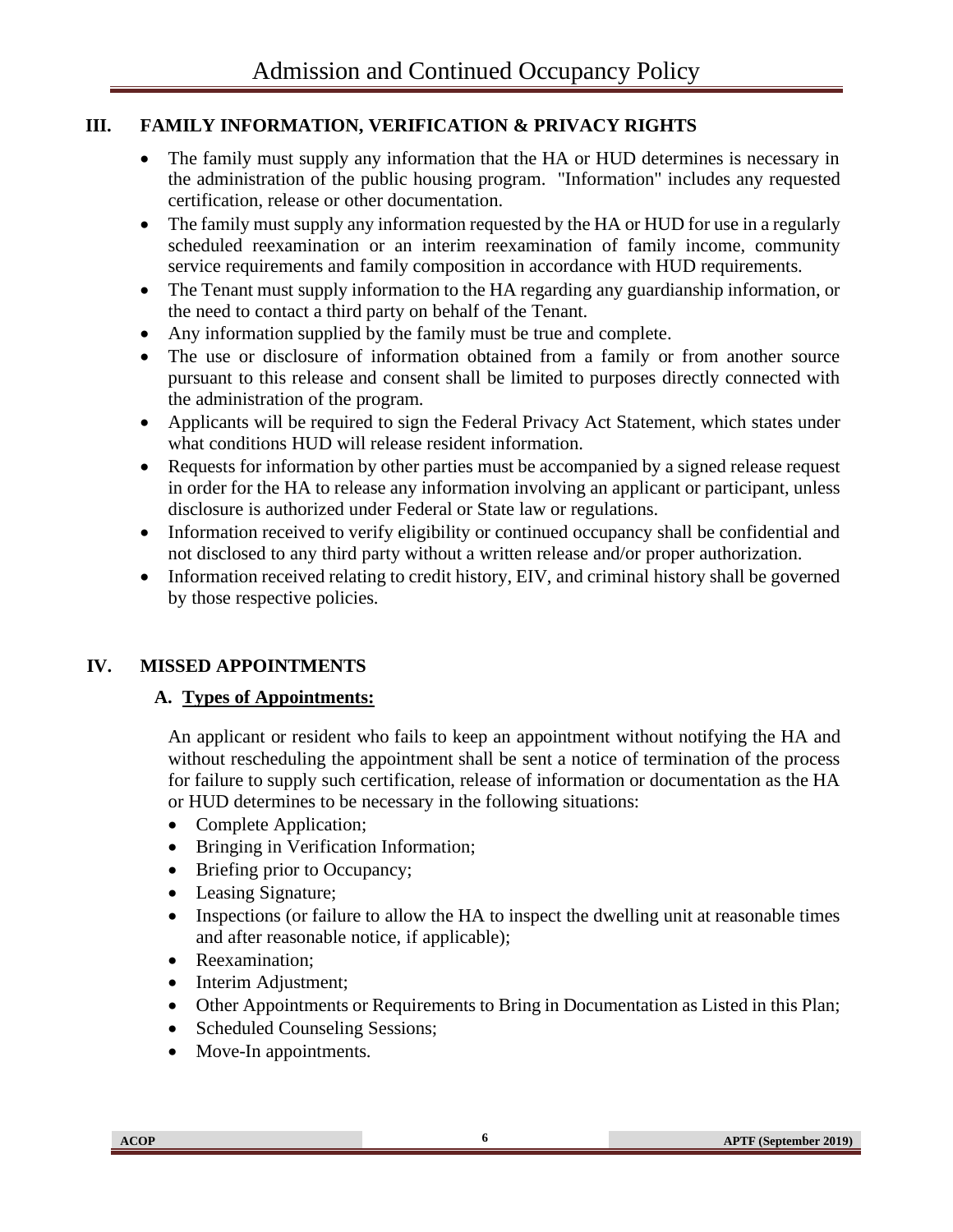# <span id="page-12-1"></span><span id="page-12-0"></span>**B. Process When Appointment(s) Is Missed:**

#### **1. Applicants:**

If the family does not appear or call to reschedule an appointment as required, the HA will send a notice of removal of the application from the waiting list.

#### <span id="page-12-2"></span>**2. Residents:**

For most of the functions above, the family will be given the opportunity for two appointments. If the family does not appear or call to reschedule the original appointment as required, the HA will send a second appointment letter along with a "Termination and Demand for Possession" notice. If the second appointment is attended the termination will be canceled.

**NOTE:** If the representative of the HA and/or Hearing Officer makes a determination in favor of the applicant/resident, the HA will comply with the decision unless the provisions of Section VI of the Grievance Procedure is applicable to the hearing officers decision.

# <span id="page-12-3"></span>**C. Letters Mailed to Applicant(s)/Resident(s) by the HA:**

If an applicant/resident claims they did not receive a letter mailed by the HA, that requested the applicant/resident to provide information or to attend an interview, the HA will determine whether the letter was returned to the HA. If the letter was not returned to the HA, the applicant/resident will be assumed to have received the letter.

**NOTE:** If the letter was returned to the HA and the applicant can provide evidence that they were living at the address to which the letter was sent, the applicant will be reinstated with the date and time of the application in effect at the time the letter was sent.

Applicants must notify the HA, in writing, if their address changes during the application process.

#### <span id="page-12-4"></span>**V. MISREPRESENTATION BY THE APPLICANT, RESIDENT, OR THIRD-PARTY VERIFICATION SOURCE**

If an applicant, resident, or third-party verification source is found to have made willful misrepresentations at any time that resulted in the applicant or resident being classified as eligible, when, in fact, they were ineligible, applicant will be declared ineligible. The lease and/or application will be terminated because of the misrepresentation by the applicant/resident and/or the third-party verification source. If such misrepresentation resulted in resident paying, a lower rent than was appropriate, resident shall be required to pay the difference between the actual payments and the amount that should have been paid. In justifiable instances, the HA may take such other actions as it deems appropriate, including referring the applicant, resident and/or party supplying fraudulent information to the proper authorities for possible criminal prosecution.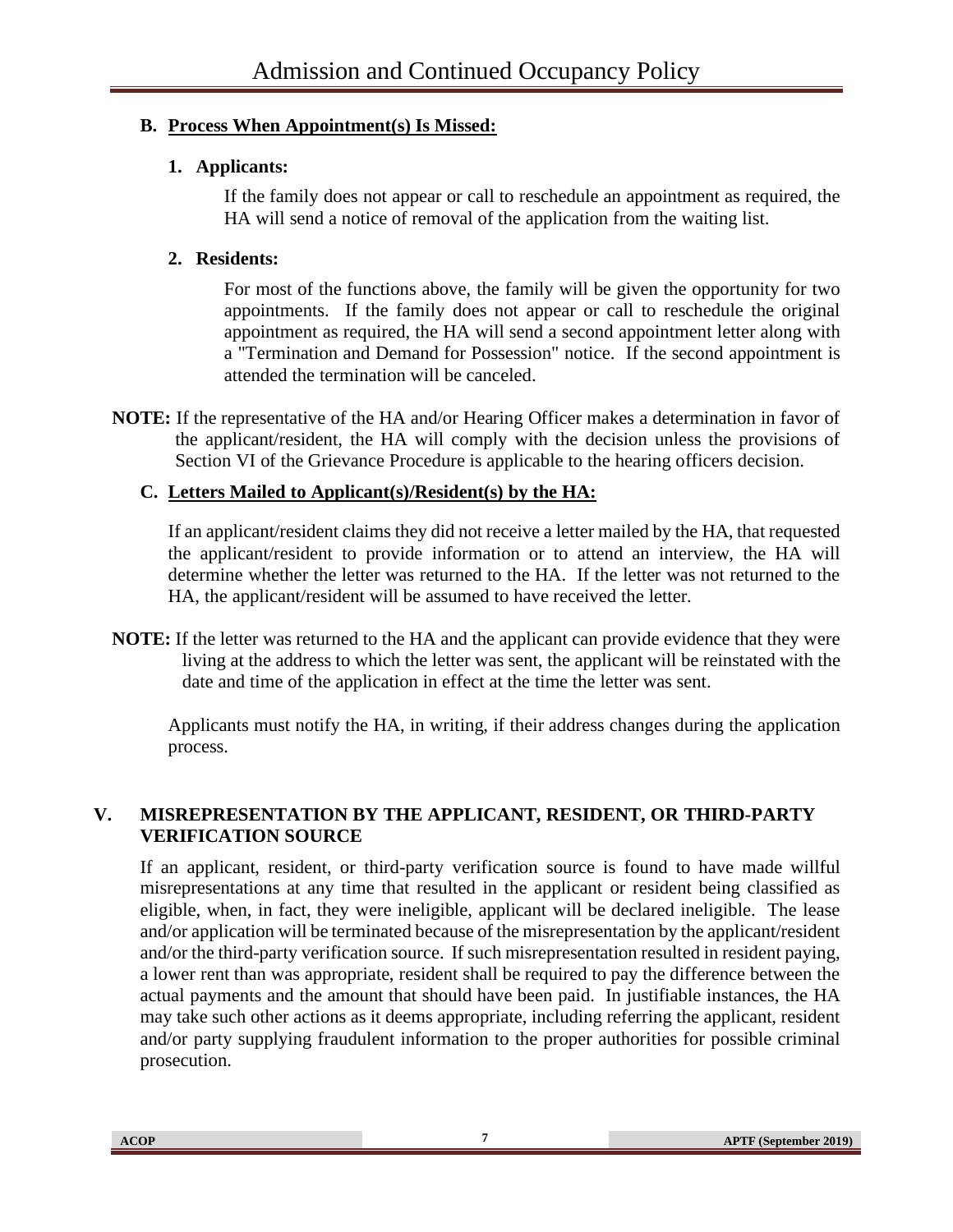#### <span id="page-13-0"></span>**VI. ELIGIBILITY FOR ADMISSION AND PROCESSING OF APPLICATIONS INCLUDING FOR DISABLED PERSONS AND PERSONS NEEDING A REASONABLE ACCOMODATION.**

# <span id="page-13-1"></span>**A. Affirmative Marketing:**

- 1. The HA will conduct affirmative marketing as needed so the waiting list includes a mix of applicants with races, ethnic backgrounds, ages and disabilities proportionate to the mix of those groups in the eligible population of the area. The marketing plan will take into consideration the number and distribution of vacant units, units that can be expected to become vacant because of move-outs, and characteristics of families on the waiting list. The HA will review these factors regularly to determine the need for and scope of marketing efforts. All marketing efforts will include outreach to those least likely to apply.
	- a) Marketing and informational materials will:
		- Comply with Fair Housing Act requirements on wording, logo, size of type, etc.;
		- Describe the housing units, application process, waiting list and preference structure accurately;
		- Use clear and easy to understand terms including any non-English media available in the area;
		- Contact agencies that serve potentially qualified applicants least likely to apply (e.g. the disabled) to ensure that accessible/adaptable units are offered to applicants who need their features;
		- Make clear who is eligible: low-income individuals and families; working and non-working people; and people with both physical and mental disabilities; and
		- Be clear about the HA's responsibility to provide reasonable accommodations to people with disabilities.
		- Provide that an applicant may request a reasonable accommodation at any time during the application process
	- b) Outreach:

As much information, as possible about Public Housing will be disseminated through local media (newspaper, radio, television, etc.). For those who call the HA Office, the staff should be available to convey essential information, or:

- The HA may hold meetings with local community agencies.
- The HA may sponsor "open house" programs within the public housing community to attract potential residents to view a public housing unit.
- The HA may make known to the public, through publications in a newspaper of general circulation as well as through minority media and other suitable means, the availability and nature of housing assistance for lower-income families. The notice shall inform such families where they may apply for Public Housing. The HA shall take affirmative action to provide opportunities to participate in the program to persons who, because of such factors as disability, need for a reasonable accommodation, race, ethnicity, sex of household head, age, or source of income, are less likely to apply for Public Housing. When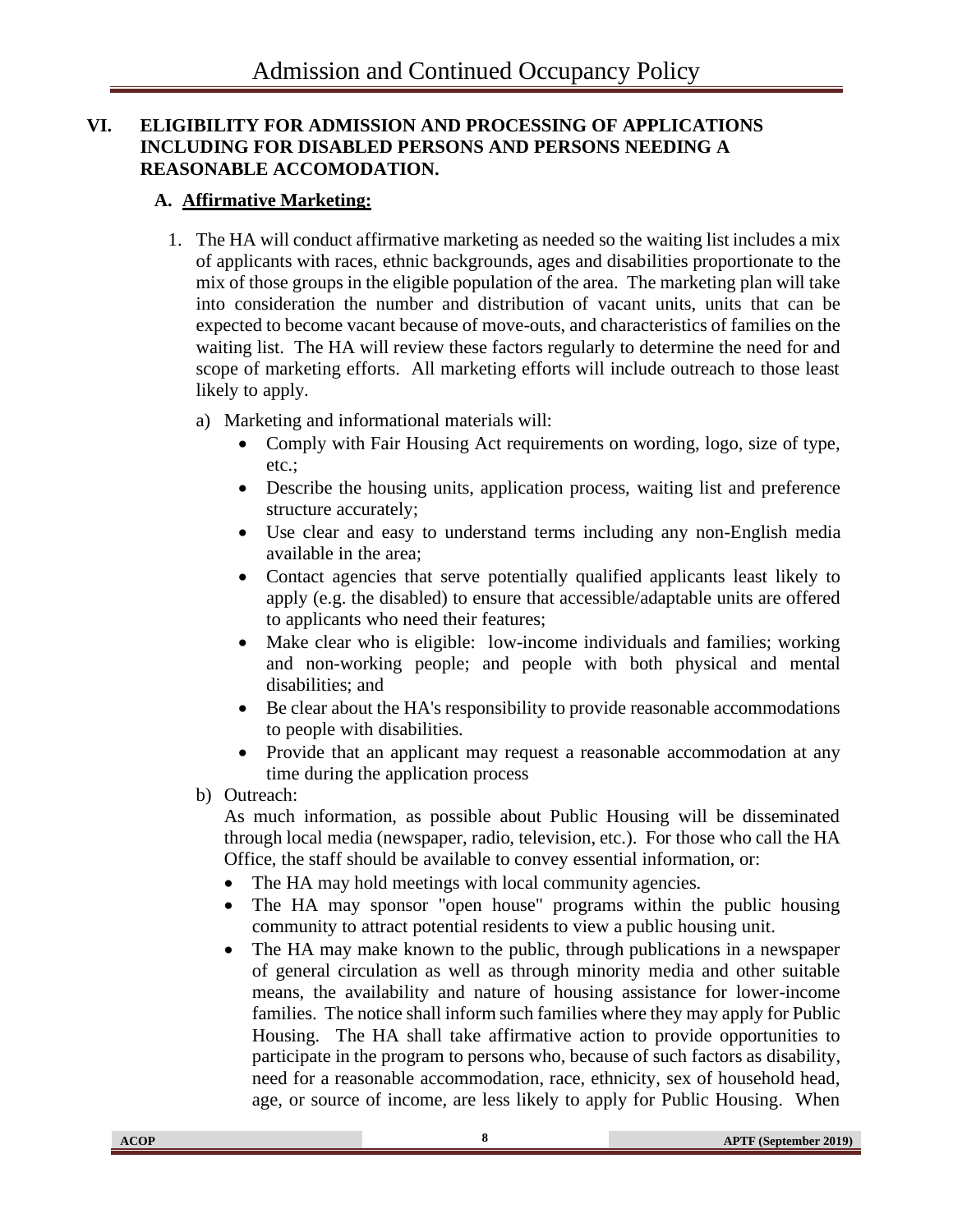there is a Local Housing Plan, "Comprehensive Housing Affordability Strategy" (CHAS), the HA planned programs will be incorporated in the CHAS.

# <span id="page-14-0"></span>**B. Qualifying for Admission:**

The term "qualifying" refers to applicants who are eligible and able to meet the applicant selection standards.

- 1. It is the HA's policy to admit only qualified applicants.
- 2. An applicant is qualified if he or she meets all of the following criteria:
	- a) A family, as defined in the appendix.
	- b) Meets HUD requirements on citizenship or immigration status;
	- c) Has an annual income (as defined in the appendix) at the time of admission that does not exceed the income limits (maximum incomes by family size established by HUD) posted in the HA offices.
	- d) Provides documentation of Social Security numbers for family members or certifies that they do not have Social Security numbers (Citizens and lawfully present noncitizens who state that they have not been assigned a SSN by the SSA, should make such declaration in writing and under penalties of perjury to the PHA. The PHA should maintain the declaration in the tenant file); and
	- e) Meets the Applicant Selection Criteria including completing the HA approved pre-occupancy orientation session if requested.

# <span id="page-14-2"></span><span id="page-14-1"></span>**C. Establishing and Maintaining the Waiting List.**

# **1. Administration of the Waiting List:**

It is the policy of the HA to administer its waiting list as required by HUD's regulations.

# <span id="page-14-3"></span>**2. Opening and Closing Waiting Lists**

- a) For any unit size or type, if the HA's waiting list has sufficient applications to fill anticipated vacancies for the coming 12 months, the HA may elect to:
	- Close the waiting list completely;
	- Close the list during certain times of the year; or
	- Restrict intake by preference, type of project, or by size and type of dwelling.
- b) A decision to close the waiting list will consider the number of applications for each size and type of unit, the number of applicants who qualify for a preference, and the ability of the HA to house applicants in 12 months. Decisions to close waiting lists, restrict intake, or open waiting lists will be publicly announced.
- c) When the waiting list is closed, the HA will not maintain a list of individuals who wish to be notified when the waiting list is re-opened.

# <span id="page-14-4"></span>**3. Determining if the Waiting List may be Closed.**

a) Closing of Application Taking:

The HA will make known to the public through publication in a newspaper of general circulation, minority media, or other suitable means that applications for public housing units are being suspended. To reach persons who cannot read the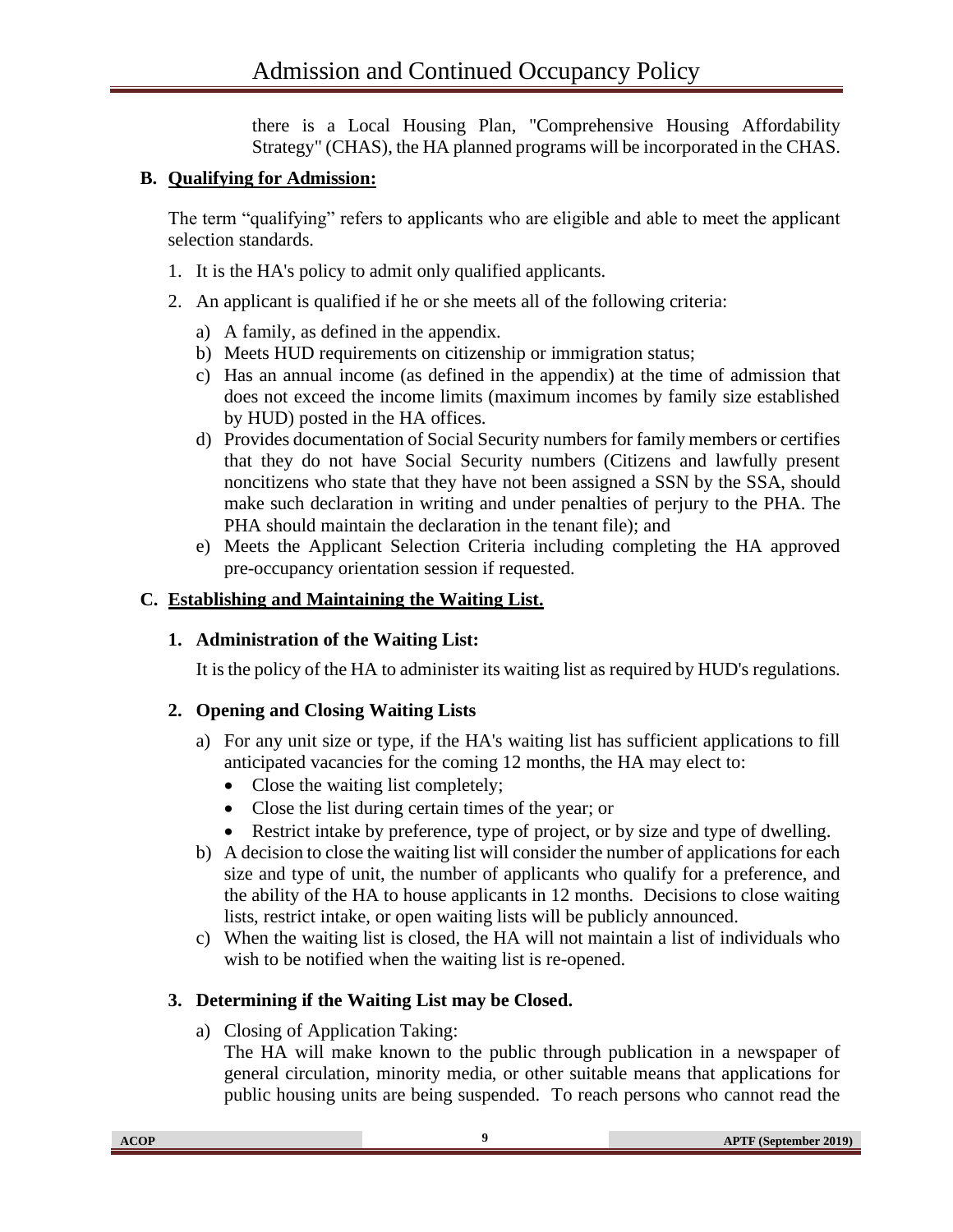newspapers, the HA will distribute fact sheets to the broadcasting media. Personal contacts with the news media and with community service personnel, as well as public service announcements, will be made.

b) Opening of Application Taking:

When the HA decides to start taking applications, the waiting list may be opened by bedroom size. The HA will make known to the public through publication in a newspaper of general circulation, minority media, or other suitable means the availability and nature of housing assistance for eligible families. The notice must contain the following:

- The date applications will be accepted and the location where applications can be completed. If the HA anticipates suspending the taking of applications after a period of time, the closing date must be published;
- Advise families that applications will be taken at the designated office;
- Briefly describe the public housing program;
- State that applicants for public housing must specifically apply for the public housing units and those applicants for public housing may also apply for to the Section 8 program, if applicable, and they will not lose their place on the public housing waiting list if they also apply for Section 8 assistance. For this to be applicable the HA must have a Section 8 program and be accepting applications for Section 8 assistance; and
- To reach persons who cannot read the newspapers, the HA will distribute fact sheets to the broadcasting media. Personal contacts with the news media and with community service personnel, as well as public service announcements, will be made.
- **NOTE:** The application taking closing date may be determined administratively at the same time that the HA determines when to open enrollment. The open enrollment period shall be long enough to allow sufficient applicants that will be required in the next 12 months because of the projected turnover and the number of public housing vacancies.

# <span id="page-15-0"></span>**4. Updating the Waiting List:**

At least once a year the HA will update each waiting list by contacting all applicants in writing, or by the method designated at initial application by applicants with disabilities. Written communications will be sent by first class mail to the most current address supplied by the applicant. This is in addition to ongoing purging through the offering of units. (Offer letter must state that failure to respond will result in removal from the waiting list).

**NOTE:** If no response is received by the due date, the HA will withdraw the name of an applicant from the waiting list. Mail returned undeliverable by the post office will be retained unopened by the HA in the applicant file.

> At the time of initial intake, the HA will advise families that they must notify the HA, in writing, when their circumstances, mailing address or phone number(s) change.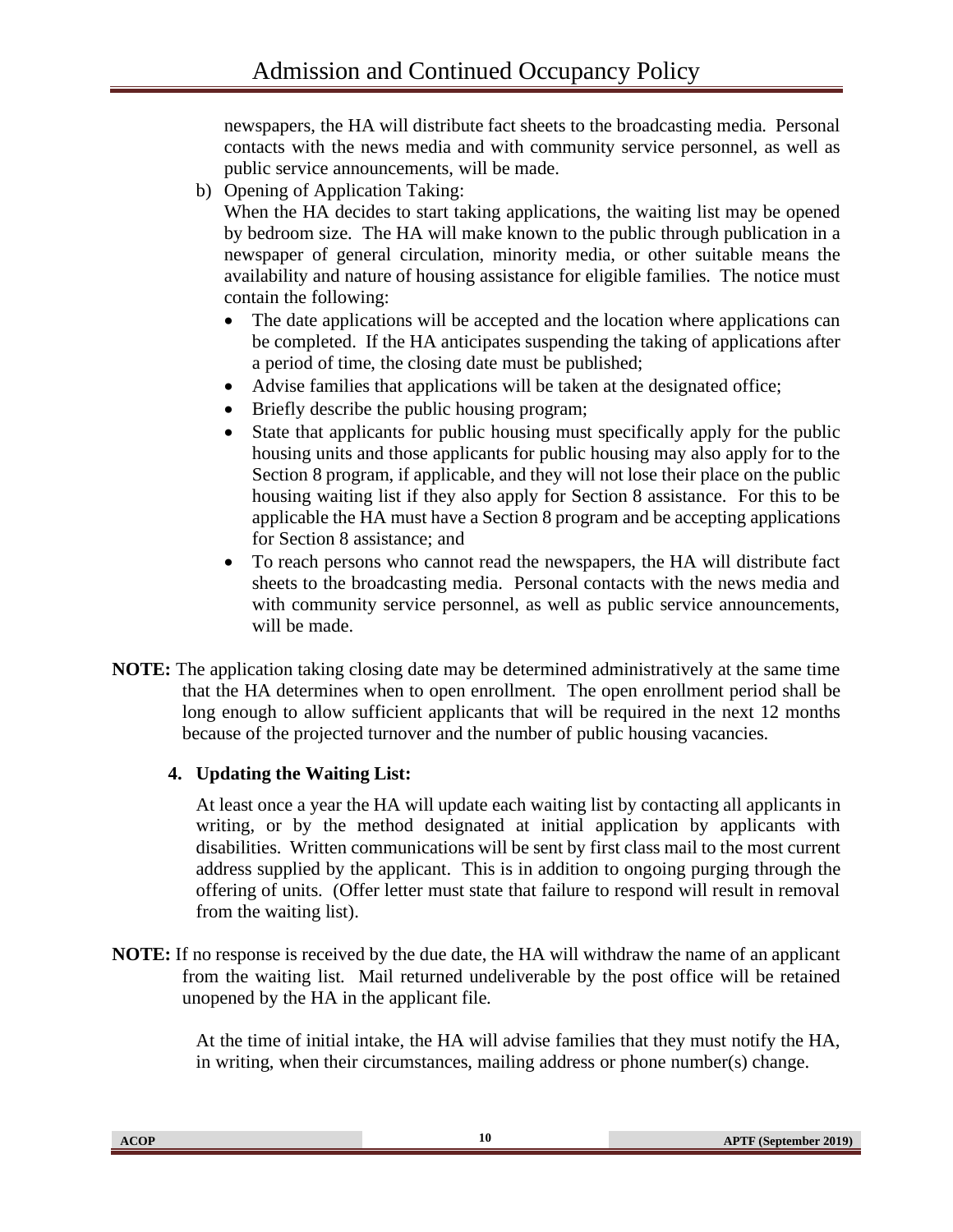# <span id="page-16-0"></span>**5. Change in Preference Status While on the Waiting List:**

- a) Situations of some families who did not qualify for a preference when they applied may change so they are qualified for a preference. The family should contact the HA so their status may be certified or verified. Applicants whose preference status changes while they are on the waiting list retain their original date and time of application, or application number, as applicable.
- b) If the HA determines that the family does now qualify for a preference, they will be moved up on the waiting list in accordance with their preference(s) and their date and time of application. They will then be informed in writing of how the change in status has affected their place on the waiting list.

# <span id="page-16-2"></span><span id="page-16-1"></span>**D. Processing Applications for Admission:**

# **1. How to Apply:**

Families wishing to apply for Public Housing shall complete an application for public housing assistance. Applicants picking up applications will provide the HA Head of Household Name, Address, Phone Number and the age of all Members residing in the unit. This information will be maintained in an Application Log and will be used for determining Occupancy needs and Marketing. Applications may be made in person during specified dates and business hours posted at the HA's office(s) at the following location(s): 895 Gardner Drive, Southeast, Jacksonville, Alabama.

- Completed applications will be accepted for all applicants and the information will be verified by the HA.
- The application must be dated, time-stamped, and referred to the HA's office where resident selection and assignment is processed.
- Individuals who have a physical impairment which would prevent them from completing an application in person may call the HA to make special arrangements to complete their application. A Telecommunication Device for the Deaf (TDD) is no longer required as these services are available through the telephone service provider. If the applicant is visually impaired, all notices must be in a format understandable by applicant.
- Form HUD-92006, Supplement to Application for Federally Assisted Housing, shall be completed as appropriate at admission and/or recertification. This form shall remain confidential.

# <span id="page-16-3"></span>**2. Interviews and Verification Process:**

As applicants approach the top of the waiting list, they will be contacted by first class mail to schedule an interview to complete their applicant file. Applicants who fail to attend their scheduled interview or fail to reply to the letter will have their applications withdrawn, subject to reasonable accommodations for people with disabilities.

The following items (MUST) be verified to determine qualification for admission to the HA's housing:

a) Family type (elderly/disabled/near elderly /non-elderly); May be verified by examination of: birth certificate, driver's license or other government ID card with photo, marriage license, SSI verification, licensed doctor statement, or other similar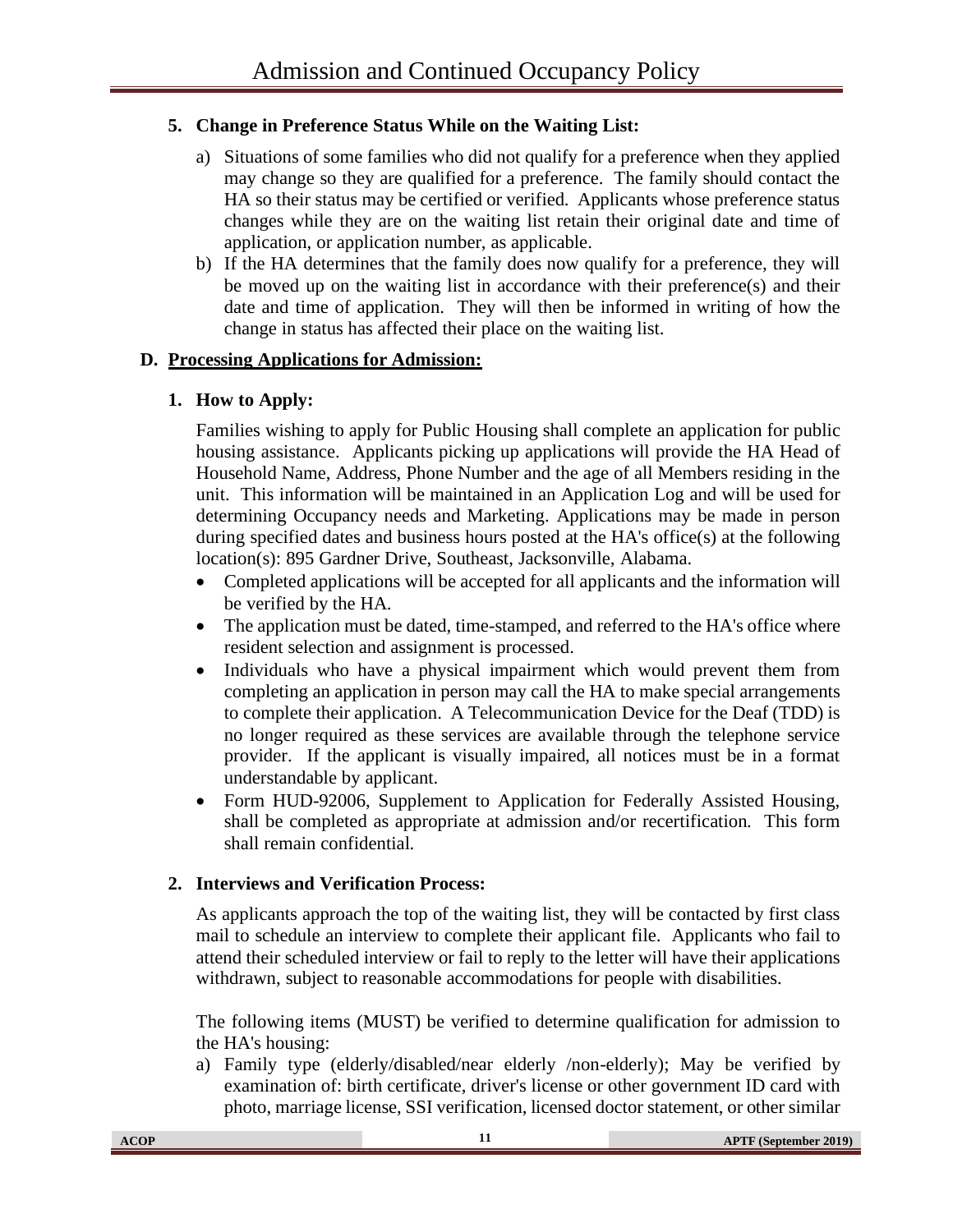document.

- b) Verification of family composition is verification of the members who will live in the unit which meet the definition of a family defined in this policy.
- c) Annual Income:

Income verification will be conducted in the chronological order listed below: Each step must be documented prior to proceeding to use the next option. The specified order listed below must be followed:

| <b>Step</b> | <b>Action</b>                                                                      |
|-------------|------------------------------------------------------------------------------------|
|             | Compare tenant provided income information (minimum of 6-8 weeks current           |
|             | and consecutive pay stubs/checks) to Enterprise Income Verification (EIV) and      |
|             | if tenant data is within \$200/month or \$2400/year use tenant provided data. If   |
|             | the tenant disputes the EIV data or if the difference is greater than \$200/month  |
|             | or \$2400/year go to step 2. USE OF EIV FOR ANNUAL AND INTERIM                     |
|             | <b>REEXAMATIONS IS HUD MANDATED</b>                                                |
| 1st         | <b>NOTE 1:</b> EIV is generally available for new move-ins within 7 days of        |
|             | submission of Form HUD-50058                                                       |
|             | NOTE 2: Document by printing "ICN" page and placing in the tenant file.            |
|             | NOTE 3: If no match is found print the "no match found" message and file with      |
|             | tenant record.                                                                     |
|             | <b>NOTE 4:</b> Printed EIV income reports containing wage and unemployment data    |
|             | must be destroyed no later than two (2) years after the date printed.              |
| 2nd         | Up front income verification (UIV) (Ex: Work Number, Credit Bureau). If            |
|             | desired information is NOT obtained go to next step.                               |
|             | Third party written verification. Send standard income verification to income      |
|             | source(s). May be sent by mail or fax.                                             |
| 3rd         | Note: If a desirable response is not received in a timely manner a 2nd letter      |
|             | may be sent but not required in all cases.                                         |
|             | If desired information is NOT obtained go to next step.                            |
|             | Document Review: Resident file documentation may include a record of               |
|             | documentation reviewed by the HA staff which supports the family's statement.      |
|             | If possible, original copies (not photocopies) of supporting documents should      |
|             | be reviewed, though the HA should photocopy the document(s) (unless                |
|             | prohibited by law) and place in the applicant's file. The HA staff reviewing the   |
| 4th         | document(s) should prepare a summary of the information and sign/date this         |
|             | summary. This summary should include the reason for using document review          |
|             | as verification and again, if possible, the HA should follow-up with a third party |
|             | to obtain written verification later.                                              |
|             | If desired information is NOT obtained go to next step.                            |
|             | Third Party oral verification (documented to file). This could be via phone or     |
|             | interview by staff. A written record of this contact should be prepared by the     |
| 5th         | HA that includes: date/time of contact, name and source of information, the HA     |
|             | staff person, summary of information provided, and the reason for using oral       |
|             | verification.                                                                      |
|             | If desired information is NOT obtained go to next step.                            |
|             |                                                                                    |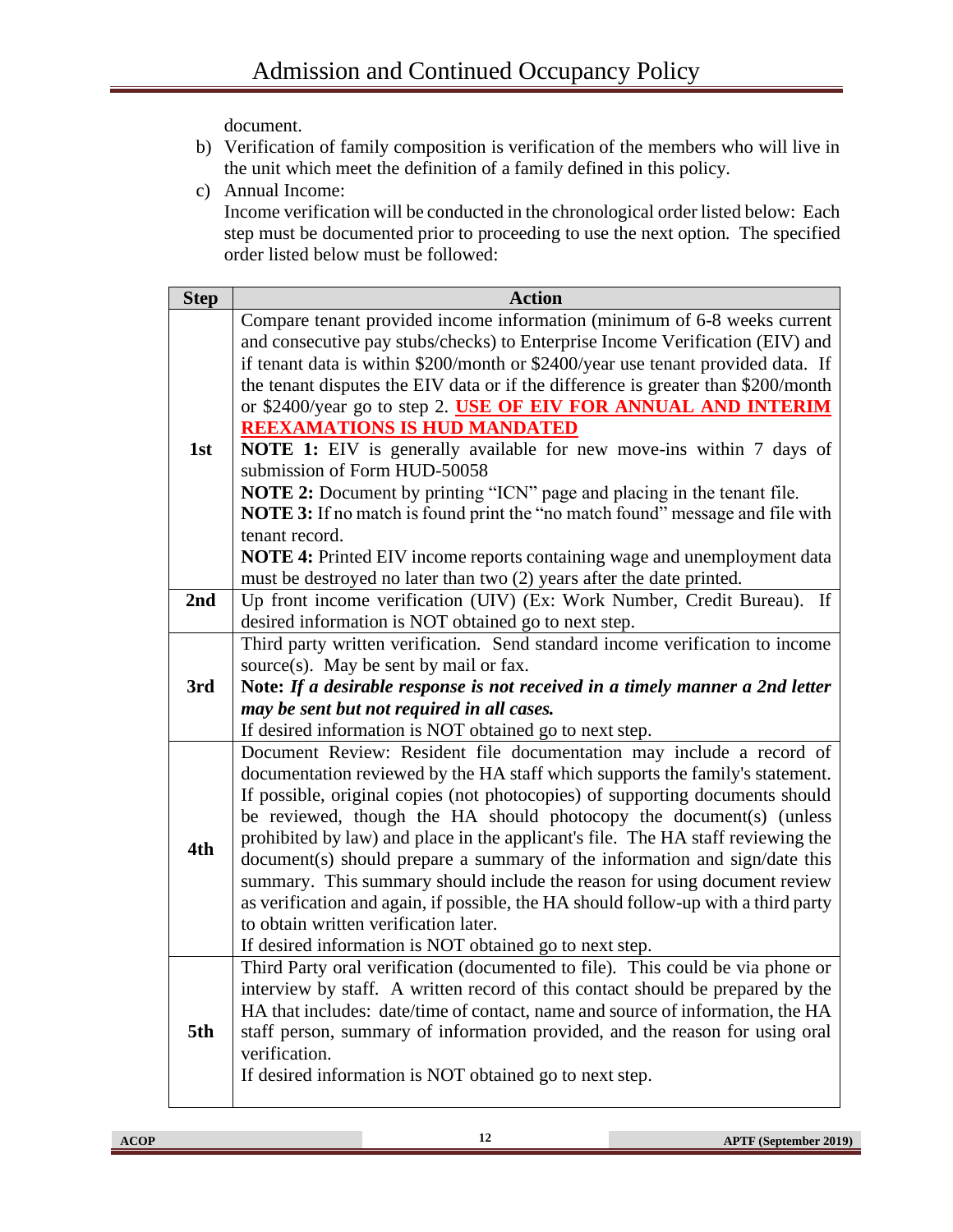| 6th          | Family Declaration or Certification: When all other forms of verification are<br>impossible to obtain, the HA can obtain a notarized statement or signed affidavit<br>from the family, attesting to the accuracy of the information provided. The<br>applicant's file should clearly document why other forms of verification were<br>impossible to obtain. Please note that this type of documentation should rarely<br>be used and should not be used merely for the convenience of the applicant or<br>the HA, or where the applicant cannot provide the necessary information.<br>Note: May require re-verification in less than 12 months. |
|--------------|-------------------------------------------------------------------------------------------------------------------------------------------------------------------------------------------------------------------------------------------------------------------------------------------------------------------------------------------------------------------------------------------------------------------------------------------------------------------------------------------------------------------------------------------------------------------------------------------------------------------------------------------------|
|              | d) Assets and Asset Income;                                                                                                                                                                                                                                                                                                                                                                                                                                                                                                                                                                                                                     |
|              | Same as income (start with 2nd step)                                                                                                                                                                                                                                                                                                                                                                                                                                                                                                                                                                                                            |
| e)           | Social Security and SSI;                                                                                                                                                                                                                                                                                                                                                                                                                                                                                                                                                                                                                        |
|              | Check EIV, if not available: request that the applicant provide a copy of their SS or                                                                                                                                                                                                                                                                                                                                                                                                                                                                                                                                                           |
|              | SSI benefit letter, dated within the last 60-days. If the applicant does not have a                                                                                                                                                                                                                                                                                                                                                                                                                                                                                                                                                             |
|              | current letter, assist the applicant in requesting the benefit letter from the SSA                                                                                                                                                                                                                                                                                                                                                                                                                                                                                                                                                              |
|              | website. www.socialsecurity.gov                                                                                                                                                                                                                                                                                                                                                                                                                                                                                                                                                                                                                 |
| f)           | Deductions from Income;                                                                                                                                                                                                                                                                                                                                                                                                                                                                                                                                                                                                                         |
|              | Same as income (start with 2nd step)                                                                                                                                                                                                                                                                                                                                                                                                                                                                                                                                                                                                            |
| $\mathbf{g}$ | Preferences;                                                                                                                                                                                                                                                                                                                                                                                                                                                                                                                                                                                                                                    |
|              | Same as income (start with 2nd step)<br>h) Social Security Numbers (SSN) of all Family Members; Families are required to                                                                                                                                                                                                                                                                                                                                                                                                                                                                                                                        |
|              | provide SSN's for all family members prior to admission. All members of the                                                                                                                                                                                                                                                                                                                                                                                                                                                                                                                                                                     |
|              | family defined above must provide an original valid social security card.                                                                                                                                                                                                                                                                                                                                                                                                                                                                                                                                                                       |
|              | Current family members without a copy of the social security card in the tenant                                                                                                                                                                                                                                                                                                                                                                                                                                                                                                                                                                 |
|              | file must provide an original valid card by the next annual recertification.                                                                                                                                                                                                                                                                                                                                                                                                                                                                                                                                                                    |
|              | Prior to being added to the lease (newborns/adoptions/etc.) the head-of-house<br>$\bullet$                                                                                                                                                                                                                                                                                                                                                                                                                                                                                                                                                      |
|              | must provide an original valid card.                                                                                                                                                                                                                                                                                                                                                                                                                                                                                                                                                                                                            |
|              | NOTE: Exception for the following individuals:                                                                                                                                                                                                                                                                                                                                                                                                                                                                                                                                                                                                  |
|              | Those individuals who do not contend to have eligible immigration status (individuals                                                                                                                                                                                                                                                                                                                                                                                                                                                                                                                                                           |
|              | who may be unlawfully present in the United States). These individuals in most                                                                                                                                                                                                                                                                                                                                                                                                                                                                                                                                                                  |
|              | instances would not be eligible for a SSN.                                                                                                                                                                                                                                                                                                                                                                                                                                                                                                                                                                                                      |
|              | A family that consists of a single household member (including a pregnant                                                                                                                                                                                                                                                                                                                                                                                                                                                                                                                                                                       |
|              | individual) who does not have eligible immigration status is <b>not eligible</b> for                                                                                                                                                                                                                                                                                                                                                                                                                                                                                                                                                            |
|              | housing assistance and cannot be housed.                                                                                                                                                                                                                                                                                                                                                                                                                                                                                                                                                                                                        |
|              | A family that consists of two or more household members and at least one<br>٠<br>household member that has eligible immigration status, is classified as a                                                                                                                                                                                                                                                                                                                                                                                                                                                                                      |
|              | mixed family, and is eligible for prorated assistance in accordance with 24                                                                                                                                                                                                                                                                                                                                                                                                                                                                                                                                                                     |
|              | CFR 5.520. The PHA may <b>not</b> deny assistance to mixed families due to                                                                                                                                                                                                                                                                                                                                                                                                                                                                                                                                                                      |
|              | nondisclosure of an SSN by an individual who does not contend to have                                                                                                                                                                                                                                                                                                                                                                                                                                                                                                                                                                           |
|              | eligible immigration status.                                                                                                                                                                                                                                                                                                                                                                                                                                                                                                                                                                                                                    |
| $\rm i)$     | Applicant Screening Information; and the HA documented direct knowledge or 3rd                                                                                                                                                                                                                                                                                                                                                                                                                                                                                                                                                                  |
|              | party                                                                                                                                                                                                                                                                                                                                                                                                                                                                                                                                                                                                                                           |
| j)           | Citizenship or eligible immigration status. Citizens are permitted to certify to their                                                                                                                                                                                                                                                                                                                                                                                                                                                                                                                                                          |
|              | status. Eligible Immigration status will be verified with INS.                                                                                                                                                                                                                                                                                                                                                                                                                                                                                                                                                                                  |
|              |                                                                                                                                                                                                                                                                                                                                                                                                                                                                                                                                                                                                                                                 |

3. Applicants reporting zero income will be asked to complete a family expense form to document how much they spend on: food, transportation, health care, child care, debts, household items, etc. and what the source of income is for these expenses.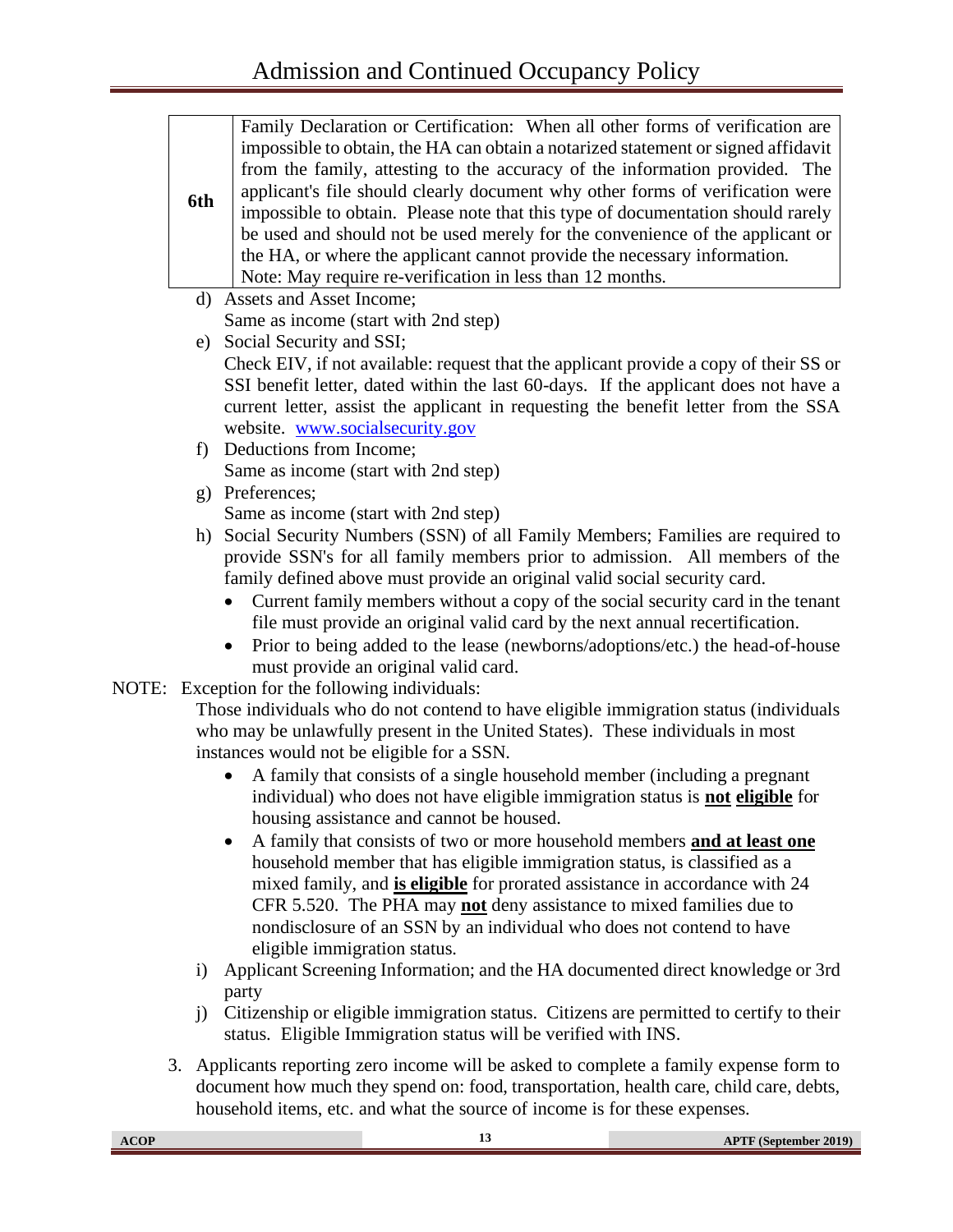4. The HA's applications for admission public housing shall indicate for each application the date and time of receipt; applicant's race and ethnicity; determination by the HA as to eligibility of the applicant; when eligible, the unit size(s) for which eligible; preference, if any. The date, location, identification, and circumstances of each vacancy offered and accepted or rejected must be maintained.

# <span id="page-19-1"></span><span id="page-19-0"></span>**E. The Preference System**

#### **1. An admission preference:**

An admission preference does not guarantee admission. Preferences establish the order of placement on the waiting list. Every applicant must still meet the HA's Selection Criteria before being offered a unit.

# <span id="page-19-2"></span>**2. Factors other than preferences:**

Before applying its preference system, the HA will match the characteristics of the available unit to the applicants available on the waiting list. Unit sizes, accessibility features, or type of project limit the admission of families to households whose characteristics match the vacant unit available. By matching unit and family characteristics, families lower on the waiting list may receive an offer of housing before families with an earlier date and time of application or families with a higher preference (e.g. the next unit available is an accessible unit and the only applicant family needing such features is in the non-preference pool, i.e. having no preference). Factors other than the preference system that affect applicant selection are described below:

- a) When selecting a family for a unit with accessible features, the HA will give a preference to families that include persons with disabilities who can benefit from the unit's features. First preference will be given to existing resident families seeking a transfer and second preference will be given to applicant families. If no family needing accessible features can be found for a unit with such features, the HA will house a family not needing the unit features, but a non-disabled family in an accessible unit will be required to move so that a family needing the unit features can take advantage of the unit.
- b) When selecting a family for a unit in housing designated for elderly families, or disabled families, if any, the HA will give a priority to elderly, disabled or near elderly families.
- c) When selecting a family for a unit in a property that houses elderly and disabled families, as opposed to a general occupancy development that houses non-elderly families as well, the HA will give equal priority to elderly families and disabled families.
- d) When selecting a single person at a mixed population development, elderly, disabled, or displaced single persons have priority over other singles. Single applicants who are not elderly, disabled, or displaced can only be admitted after all elderly or disabled families or single displaced persons have been offered units.
- **NOTE:** Preferences will be granted to applicants who are otherwise qualified and who, at the time of the unit offer (prior to execution of a lease); meet the definitions of the preferences described below. The HA will not hold units vacant for applicants with preferences, nor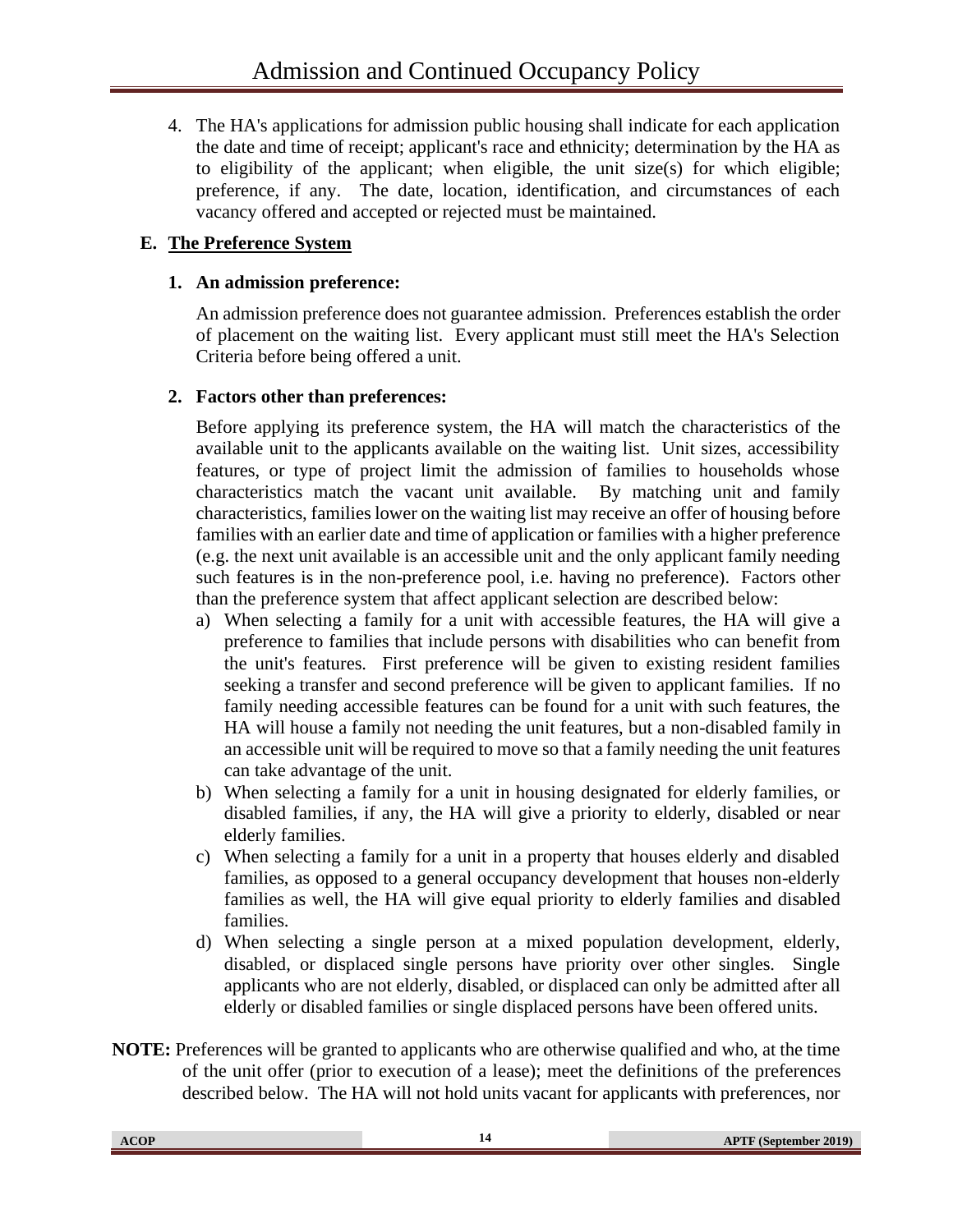will it relax eligibility or screening criteria to admit otherwise unqualified applicants with preferences.

# <span id="page-20-0"></span>**3. Verification of Preferences:**

At the time of application, initial determinations of an applicant's entitlement to a preference may be made on the basis of an applicant's certification of their qualification for that preference. Before selection is made, this qualification must be verified.

#### <span id="page-20-1"></span>**4. Preference (up front):**

The following preference is available to qualifying families at this time:

- Catastrophic Involuntary Displacement, which is defined in this policy;
- Single persons who are elderly, displaced, homeless or persons with disabilities over other single persons;
- Resident of the City of Jacksonville and/or Veteran of the United States Military.

#### <span id="page-20-2"></span>**5. Special Circumstance Preferences:**

These preferences apply only to specific units

- Near-elderly families over other families for units designated for elderly/disabled;
- For one bedroom/efficiency units; elderly, disabled families and displaced persons over single persons.

#### <span id="page-20-3"></span>**6. Administration of the Preferences:**

- a) Depending on the time an applicant may have to remain on the waiting list, the HA will either verify preferences at the time of application (when the waiting list is short or nonexistent) or require that applicants certify to their qualification for a preference at the time of pre-application (when the wait for admission exceeds four months). Verifying preferences is one of the earliest steps in processing applicants for admission. Preference verifications shall be no more than 120 days old at the time of certification.
- b) The HA may use a pre-application to obtain the family's certification that it qualifies for a preference. The family will be advised to notify the HA of any change that may affect their ability to qualify for a preference.
- c) Applicants that are otherwise eligible and self-certified as qualifying for a preference will be placed on the waiting list in the appropriate applicant pool.
- d) Applicants that self-certify to a preference at the time of pre-application and cannot verify current preference status at the time of certification will be moved into the non-preference category, and to a lower position on the waiting list based on date and time of application, if applicable.

# <span id="page-20-4"></span>**7. Notice and Opportunity for a Meeting:**

If the HA determines that an applicant does not meet the criteria for a preference, the HA must promptly provide the applicant with written notice of the determination. The notice must contain a brief statement of the reasons for the determination, and state that the applicant has the right to meet with the HA's designee to review it. If requested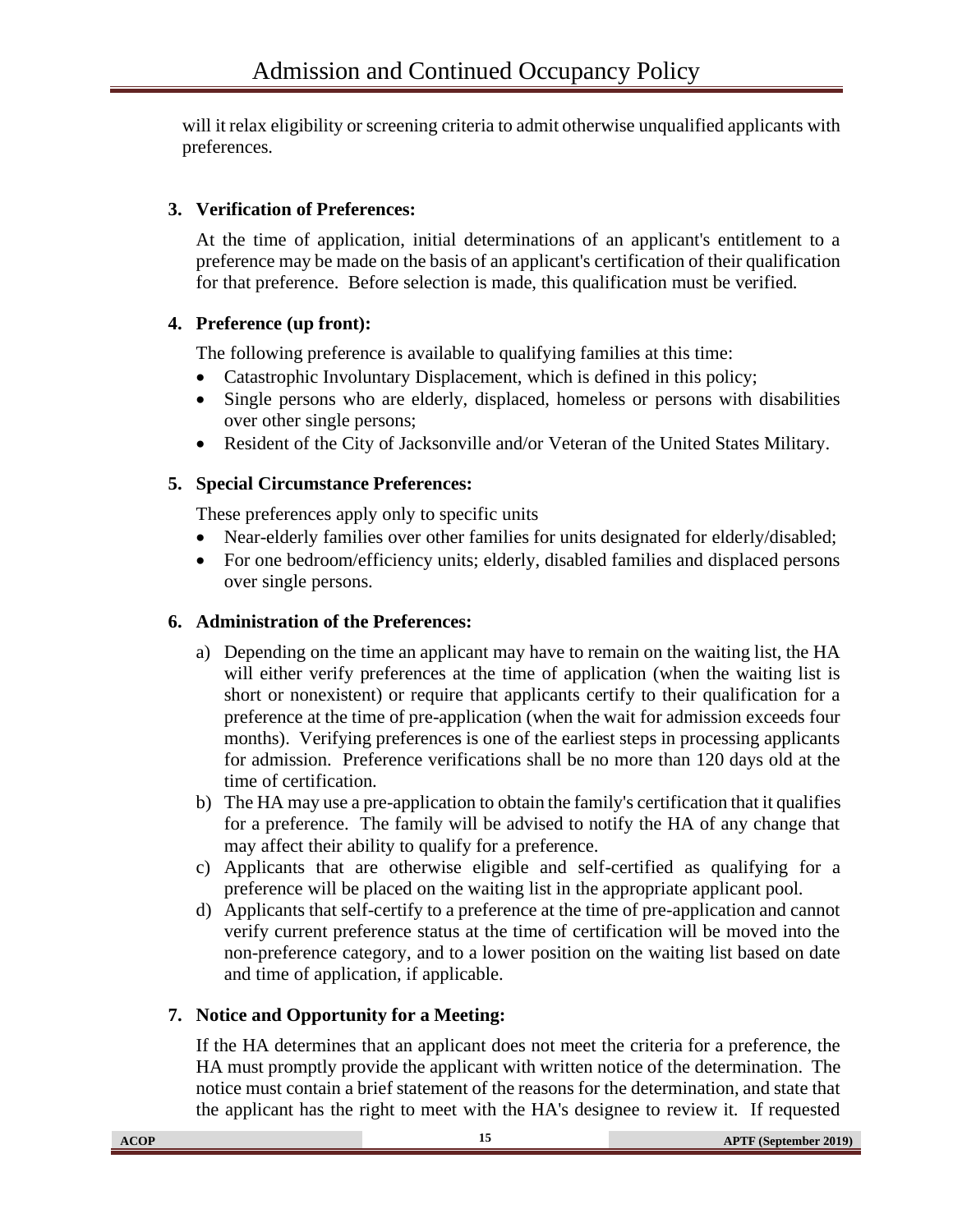within the time given in the notice the meeting must be conducted by a person or persons designated by the HA. The person designated by the HA to conduct the informal hearing shall be an impartial person appointed by the HA other than a person who made the approval of the HA's action under review or a subordinate of such person. The procedures specified in this section must be carried out in accordance with HUD's requirements. The applicant may exercise other rights if the applicant believes that he or she has been discriminated against on the basis of race, color, age, religion, sex, disability, familial status, and national origin.

**NOTE:** The HA grievance procedure applies only to residents. It does NOT apply to applicants.

# <span id="page-21-1"></span><span id="page-21-0"></span>**F. Screening Applicants for Admission.**

#### **1. HUD Regulations**

All applicants shall be screened in accordance with HUD's regulations and sound management practices. During screening, the HA will require applicants to demonstrate ability to comply with essential provisions of the lease. The HA will ask if the Applicant requires any special accommodations or presence of a third party to help them with the application process and tenancy.

# <span id="page-21-2"></span>**2. Complying with essential lease requirements:**

- a) Applicant ability and willingness to comply with the essential lease requirements will be checked and documented in accordance with this policy. Applicant screening shall assess the conduct of the applicant and other family members listed on the application, in present and prior housing. Any costs incurred to complete the application process and screening will be paid by the HA.
- b) The history of applicant conduct and behavior must demonstrate that the applicant family can reasonably be expected not to:
	- Interfere with other residents in such a manner as to diminish their peaceful enjoyment of the premises by adversely affecting their health, safety, or welfare;
	- Adversely affect the physical environment or financial stability of the project;
	- Violate the terms and conditions of the lease;
	- Require services from the HA staff that would alter the fundamental nature of the HA's program.
- c) The HA will conduct a detailed interview of all applicants using an interview checklist as a part of the screening procedures. The form will ask questions based on the essential elements of tenancy. Answers will be subject to third party verification.
- d) The HA will complete a credit check and a rental history check on all applicants.
- e) Payment of funds owed to any HA or any other federally subsidized housing program is part of the screening evaluation. Outstanding balances will result in the rejection of the application.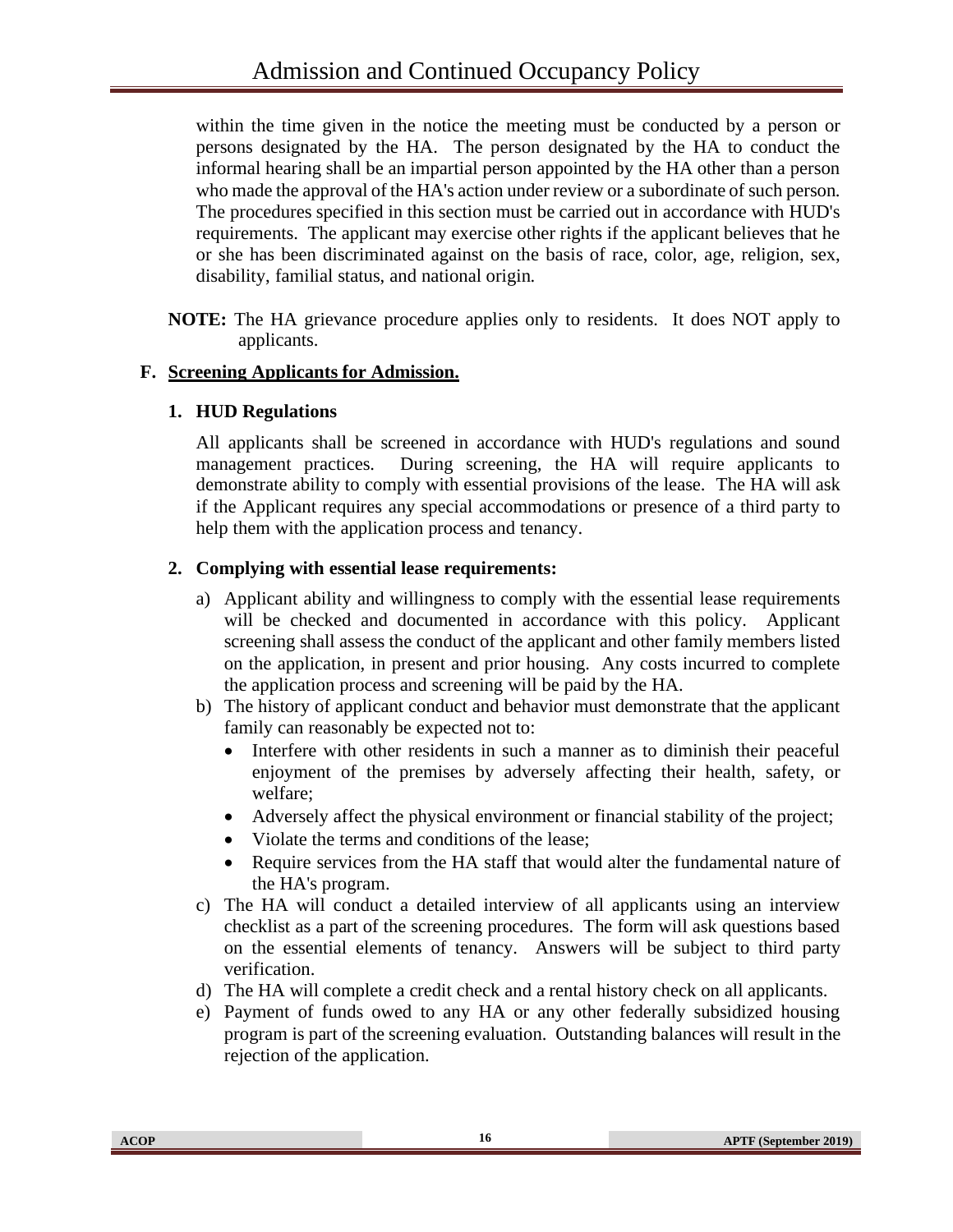- **NOTE:** Applicants that owe a HA or any other federally subsidized program funds will not be processed for occupancy. The applicant must pay the funds owed prior to the application being processed. After the application is processed, the applicant must meet all other conditions for occupancy. Re-paying funds that are due, do not necessarily qualify an applicant for occupancy. Such payments will be considered along with other factors in the application process. Any money owed to a HA which has been discharged by bankruptcy shall not be considered in making this determination.
	- f) The HA will complete a criminal background check on all adult applicants or any member for whom criminal records are available. Before the HA rejects an applicant on the basis of criminal history, the HA must notify the household of the proposed rejection and proceed under the provisions of the Criminal Records Management Policy.
	- g) The HA will verify the information provided by the applicant by searching the Dru Sjodin National Sex Offender Database. The Dru Sjodin National Sex Offender Database is an online, searchable database, hosted by the Department of Justice, which combines the data from individual state sex offender registries. The website for the database is located at: [http://www.nsopw.gov.](http://www.nsopw.gov/) A record of this screening, including date performed, will be retained. The HA will destroy the results of the search in accordance with 24 CFR 5.903 (g). The HA will retain the results of the search, along with the application, for a period of three years if the applicant is denied housing or, if the applicant is admitted to the program, for the term of tenancy plus three years.
	- h) If any screening activity suggests that an applicant household member may be currently engaged in illegal use of drugs, the HA may seek information from a drug abuse treatment facility or local law enforcement agency to determine whether the facility or agency has reasonable cause to believe the household member is currently engaging in illegal drug use.
	- i) The HA may complete a home visit on all applicants that have passed criminal history screening and have incomplete or questionable landlord references to determine if the applicant(s) housekeeping would create health or sanitation problems. Staff completing the home visit will consider whether the conditions they observe are the result of the applicant(s) treatment of the unit or are caused by the unit's overall substandard condition.
	- j) Housekeeping criteria to be checked shall include, but not be limited to:
		- Conditions in living room, kitchen (food preparation and clean-up), bathroom, bedrooms, entrance-ways, halls, and yard (if applicable);
		- Cleanliness in each room; and
		- General care of appliances, fixtures, windows, doors and cabinets.

Other: The HA lease compliance criteria will also be checked, such as:

- Evidence of destruction of property;
- Unauthorized occupants;
- Evidence of criminal activity; and
- Conditions inconsistent with application information.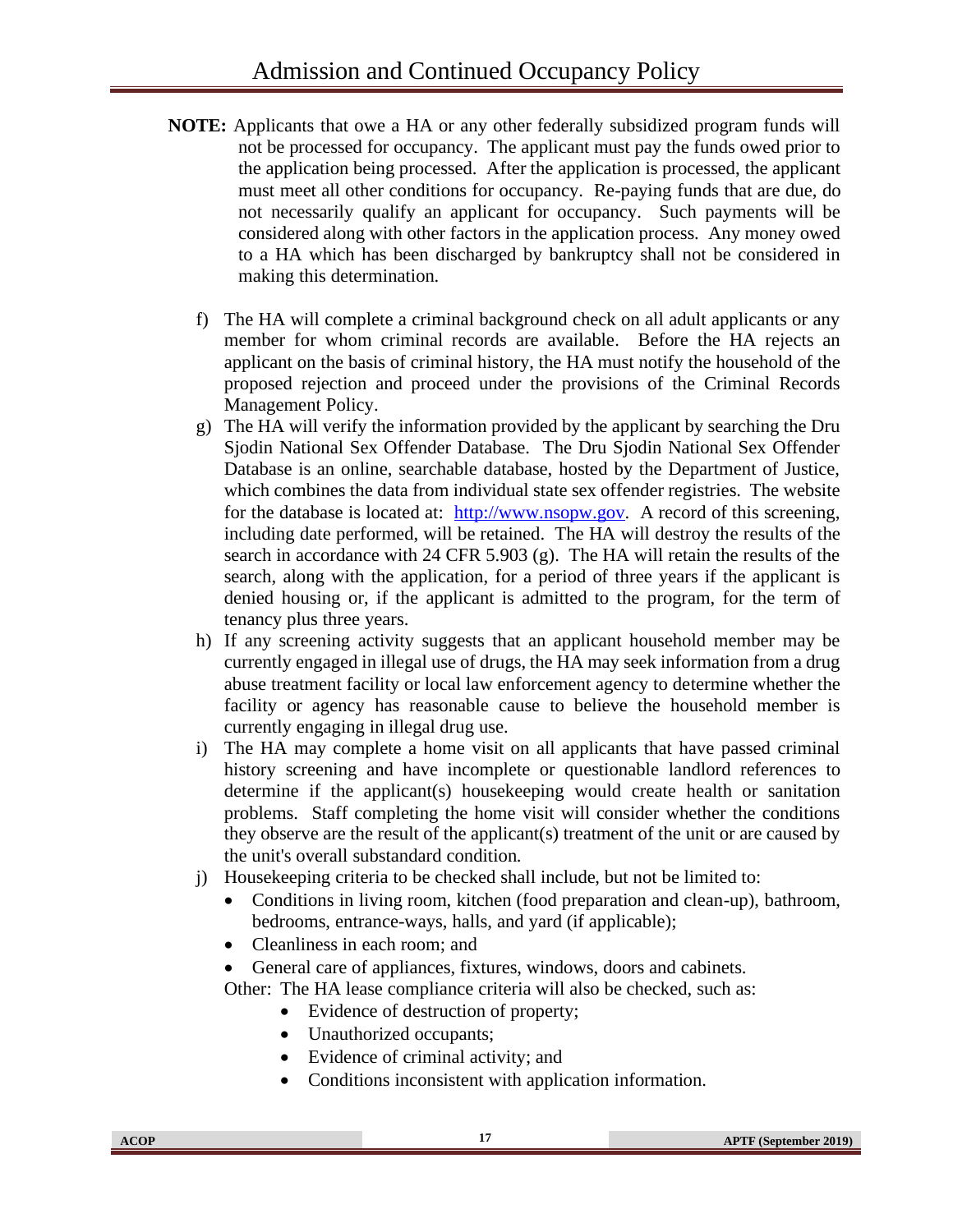**NOTE:** All applicants shall have at least a two-day advance written notice of home visits.

- k) All applicants may be asked to attend and complete the HA's Pre-Occupancy Orientation.
- l) The HA's examination of relevant information respecting past and current habits or practices will include, but is not limited to, an assessment of the applicant family's adult members:
	- Past performance in meeting financial obligations, especially rent and utility bills.
	- Record of disturbance of neighbors (sufficient to warrant a police call) destruction of property, or living or housekeeping habits that may adversely affect the health, safety, or welfare of other residents or neighbors.
	- History of criminal activity on the part of any applicant family member involving crimes of physical violence to persons or property or other criminal acts including drug-related criminal activity that could adversely affect the health, safety, or welfare of other residents or staff or cause damage to the unit or development.
- **NOTE:** The HA may require an applicant to exclude a household member in order to be admitted if that household member has participated in or been culpable for criminal actions that warrant rejection.
	- A record of eviction from housing or involuntary termination from residential programs (taking into account date and circumstances).
	- An applicant(s) ability and willingness to comply with the terms of the HA's lease.
	- m) The HA is required to reject the applications of certain applicants for criminal activity or drug abuse by household members:
		- The HA shall reject the application of any applicant for three years from the date of eviction if any household member has been evicted from any federally assisted housing for drug-related criminal activity. However, the HA may admit the household if the HA determines that:
			- o The evicted household member who engaged in drug-related criminal activity has successfully completed a supervised drug rehabilitation program approved by the HA, or
			- o The circumstances leading to the eviction no longer exist (for example, the criminal household member has died or is imprisoned).
		- The HA is required to reject the application of a household if the HA determines that:
			- o Any household member is currently engaging in illegal use of a drug; or
			- o The HA has reasonable cause to believe that a household member's illegal use or pattern of illegal use of a drug may threaten the health, safety, or right to peaceful enjoyment of the premises by other residents;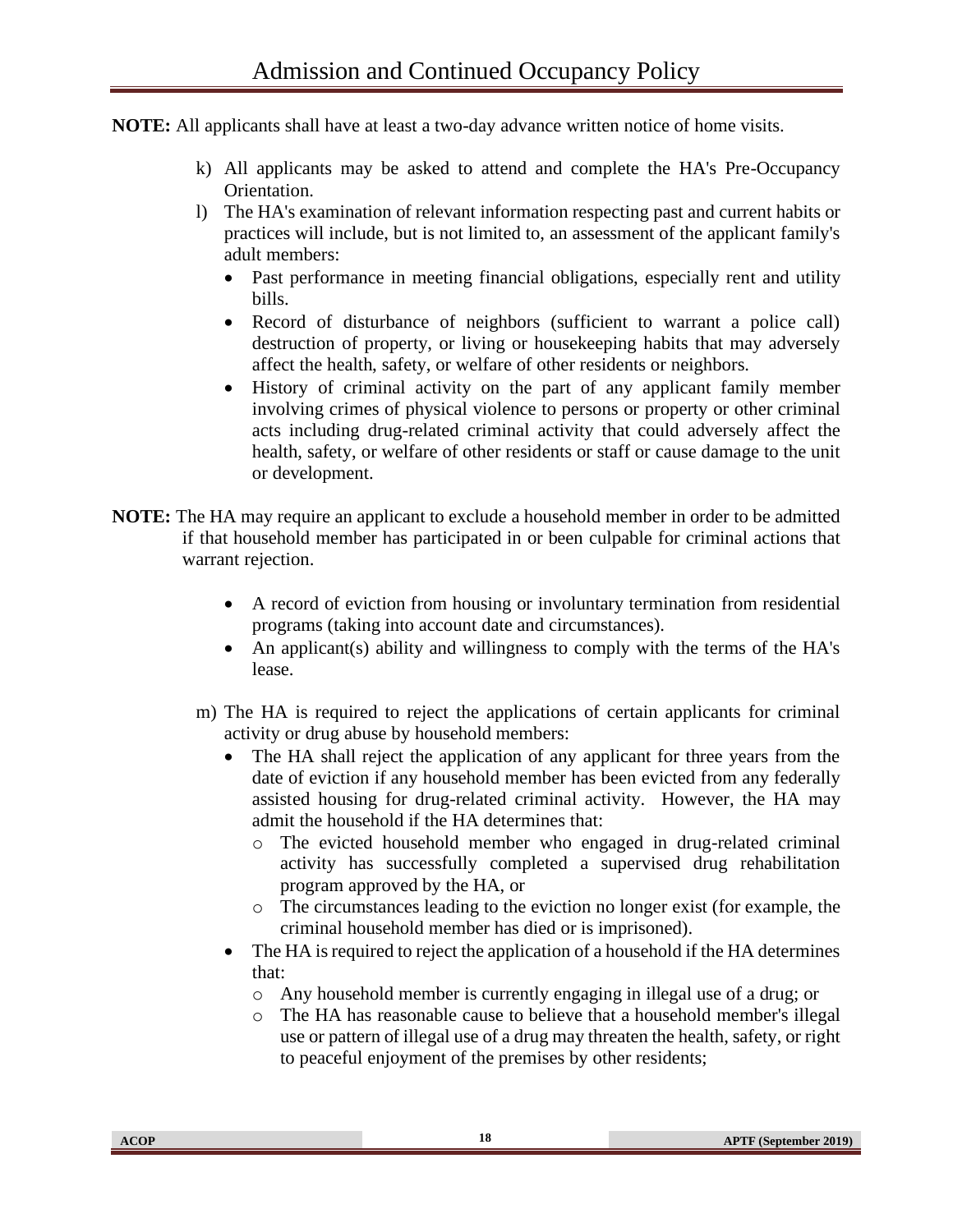- o Any household member has ever been convicted of manufacture or production of methamphetamine on the premises of any federally assisted housing;
- o Any member of the household is subject to a lifetime registration requirement under a state sex offender registration program; or
- o Any member of the household's abuse or pattern of abuse of alcohol may threaten the health, safety, or right to peaceful enjoyment of the premises by other residents.
- **NOTE:** The above list is not intended to be all-inclusive. Applicants may be denied admission if the HA has reason to believe that the conduct of the applicant has been such as would be likely to interfere with other residents in such a manner as to diminish their enjoyment of the premises by adversely affecting their health, safety, or welfare or to affect adversely the physical environment or the financial stability of the project if the applicant were admitted to the project.
	- n) An applicant's intentional misrepresentation of information related to eligibility, preference for admission, housing history, allowances, family composition, or rent will result in rejection. In the event the misrepresentation is discovered after admission, the lease will be terminated for such misrepresentation. Unintentional mistakes that do not confer any advantage to the applicant will not be considered misrepresentations.
	- o) Applicants must be able to demonstrate the ability and willingness to comply with the terms of the HA's lease, either alone or with assistance that they can demonstrate they will have at the time of admission. Availability of assistance is subject to verification by the HA.
	- p) Have previously been evicted from public housing, including having moved from the HA as a result of their lease being terminated by the HA.
	- q) Committed acts, which would constitute fraud in connection with any federally, assisted housing program.
	- r) Did not provide information required within the time frame specified during the application process.
	- s) During the interview process, the applicant demonstrates hostile behavior that indicates that the prospective applicant may be a threat to our public housing residents.
	- t) The applicant and all adults must sign a release allowing the HA to request a copy of a police report from the National Crime Information Center, police department or other law enforcement agencies. If the HA uses the information to deny or terminate assistance the HA must provide a copy of the information used in accordance with Criminal Records Management Policy.
	- u) If the applicant is a former Public Housing or Section 8 participant who vacated the unit in violation of his lease, the applicant may be declared ineligible.

#### <span id="page-24-0"></span>**3. Screening applicants who claim mitigating circumstances.**

a) If negative information is received about an applicant, the HA shall consider the time, nature, and extent of the applicant's conduct and other factors that might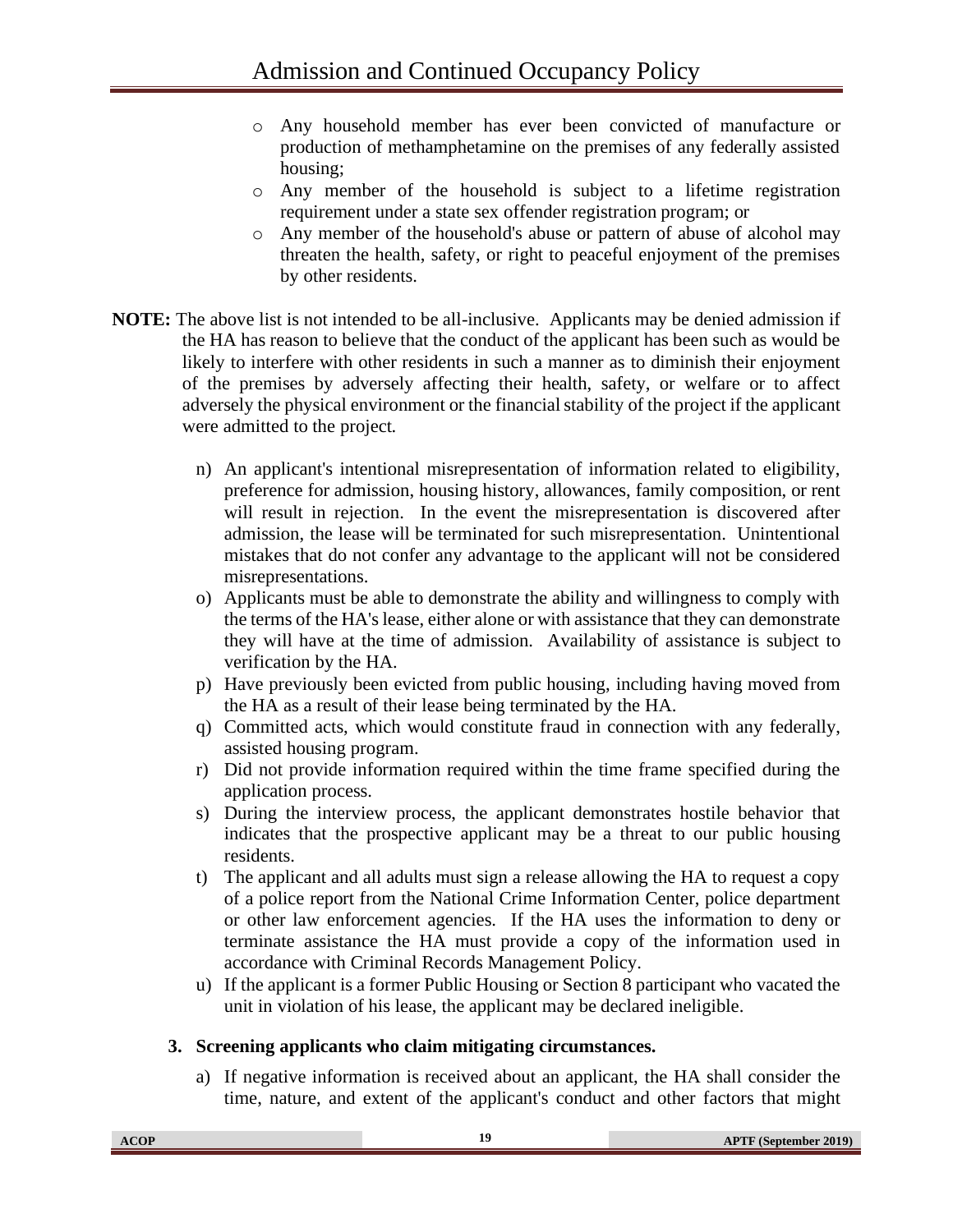indicate a reasonable probability of favorable future conduct. To be considered, mitigating circumstances must be verifiable.

- b) Mitigating circumstances are facts relating to the applicant's negative rental history or behavior, that, when verified, indicate. The reason for the unsuitable rental history and/or behavior; and that the reason for the unsuitable rental history and behavior is no longer in effect or is under control, AND applicant's prospect for lease compliance is an acceptable one, justifying admission. Mitigating circumstances would overcome or outweigh information already gathered in the screening process.
- c) If the applicant asserts that mitigating circumstances relate to a change in disability, medical condition or treatment, the HA shall refer such information to persons qualified to evaluate the evidence and verify the mitigating circumstance. The HA shall also have the right to request further information to verify the mitigating circumstance, even if such information is of a medically confidential nature. Such inquiries will be limited to the information necessary to verify the mitigating circumstances or, in the case of a person with disabilities, to verify a reasonable accommodation.
- d) Examples of mitigating circumstances might include:
	- Evidence of successful rehabilitation;
	- Evidence of the applicant family's participation in social service or other appropriate counseling service; or
	- Evidence of successful and sustained modification of previous disqualifying behavior.
- e) Consideration of mitigating circumstances does not guarantee that applicant will qualify for admission. The HA will consider such circumstances in light of:
	- The applicant's ability to verify the mitigating circumstances and prospects for improved future behavior;
	- The applicant's overall performance with respect to all the screening requirements; and
	- The nature and seriousness of any criminal activity, especially drug related criminal activity that appears in the applicant's record.

# <span id="page-25-0"></span>**4. Qualified and Unqualified Applicants:**

- a) Verified information will be analyzed and a determination made with respect to:
	- Eligibility of the applicant as a family;
	- Eligibility of the applicant with respect to income limits for admission;
	- Eligibility of the applicant with respect to citizenship or eligible immigration status;
	- Unit size required for and selected by the family;
	- Preference category (if any) to which the family is entitled; and
	- Qualification of the applicant with respect to the Selection Criteria.
- b) Qualified (DETERMINED TO BE ELIGIBLE):

Families will be notified by the HA of the approximate time frame of admission insofar as that date can be determined; however the time frame stated by the HA is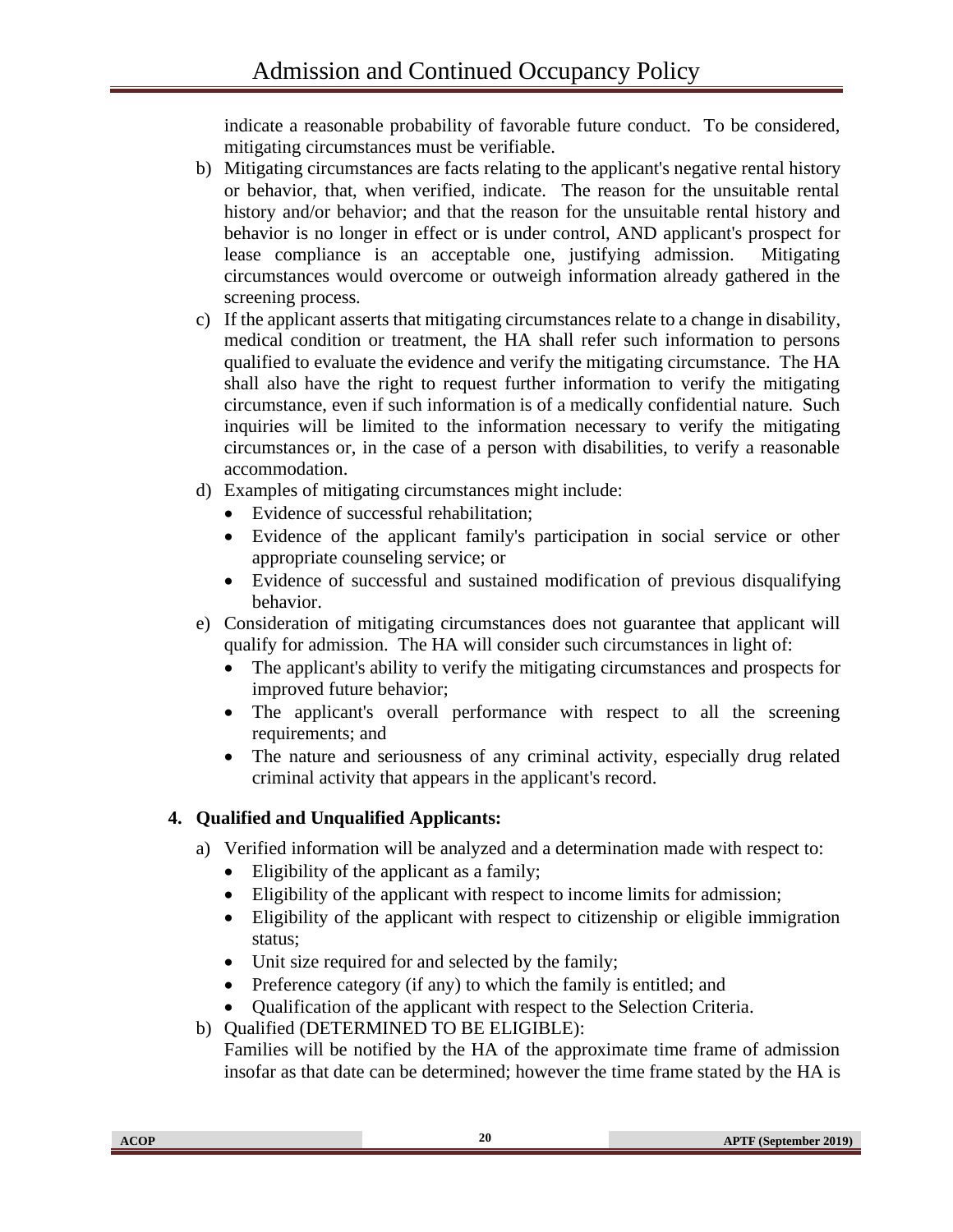an estimate and does not guarantee that applicants can expect to be housed by that date.

c) Denied (DETERMINED TO BE INELIGIBLE):

Generally, applicants may be denied admission to Public Housing for the following time frames, which shall begin on the date of application, unless otherwise provided for herein below:

1) Denied admission for up to *one year* for the following:

- Past rental record,
- Bad rent paying habits,
- Bad house keeping habits, in and outside the unit,
- Damages,
- Disturbances,
- Live-ins.
- Demonstration of hostile behavior during the interview process that indicates that the applicant may be a threat to staff or residents,
- Being evicted from a HA, including having moved from a HA as a result of their lease being terminated by the HA for reasons other than as listed below (beginning on the date of such eviction),
- Having other federally subsidized housing assistance terminated for reasons other than as listed below (beginning on the date of such eviction).
- 2) Denied admission for up to *three years* for the following:
	- Persons evicted from public housing, Indian Housing, Section 8, or Section 23 programs because of drug-related criminal activity (except drug trafficking) are ineligible for admission to public housing for up to a *three year period* beginning on the date of such eviction.
	- The HA will consider mitigating circumstances including successful completion of a rehabilitation program approved by the HA, or the circumstances leading to the eviction no longer exist.
	- Drug use without evidence of rehabilitation.
- 3) Denied admission for up to *five years* for the following:
	- Fraud: (giving false information on the application or during an interview is considered fraud).
	- A criminal record that indicates that the applicant may be a threat and/or negative influence on other residents. The five years shall begin on date of the last reported act or conviction.
- 4) Denied admission for up to *10 years* for the following:
	- From date of conviction for drug trafficking.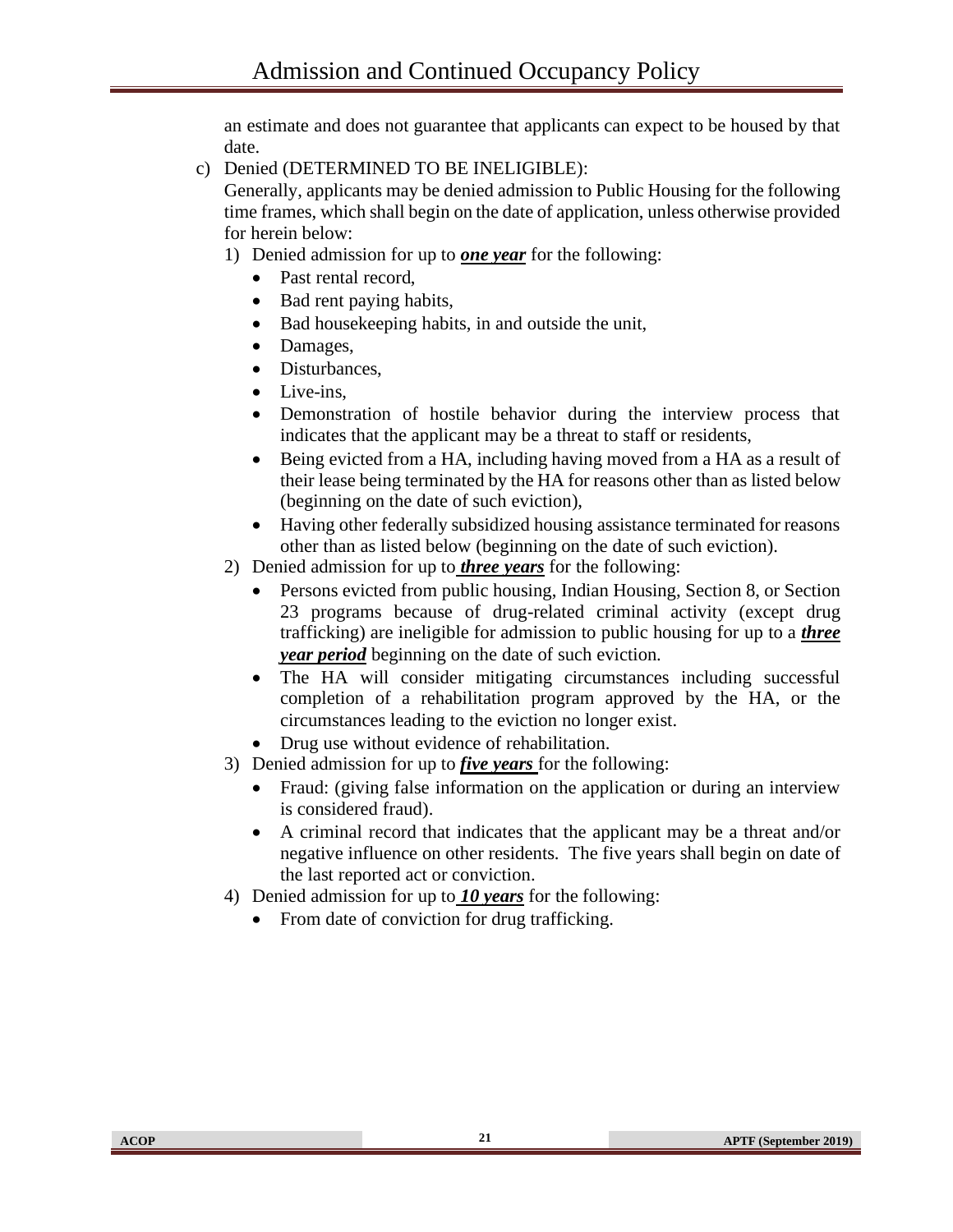- 5) Denied admission *for life* to any household that includes any individual who is subject to a lifetime registration requirement under a state sex offender registration program.
- 6) Denied admission *for life* to any applicant who has been convicted of manufacturing or producing methamphetamine (commonly referred to as "speed") **on the premises of any federally assisted housing**. Premises are defined as the building or complex in which the dwelling unit is located, including common areas and grounds.
- **NOTE:** These time frames (with the exception of 5 & 6) are only guidelines and the HA may deny admission to any individual whose behavior may adversely affect the health, safety or welfare of other residents or may admit persons who exhibit evidence of rehabilitation.
	- d) Notice to Deny Applicants:

Unqualified applicants will be promptly notified by a Notice of Rejection from the HA, stating the basis for such determination and offering an opportunity for informal hearing (see Procedure for Informal Hearing for Rejected Applicants). The denial letter will allow the applicant 10 calendar days to request an informal meeting (verbal and/or in writing) with the HA. A HA representative will hear the appeal and issue a decision within 10 calendar days of the meeting. Informal hearings for applicants are different from the resident grievance process. Applicants are not entitled to use of the resident grievance process.

#### <span id="page-27-1"></span><span id="page-27-0"></span>**G. Occupancy Guidelines:**

#### **1. Guidelines:**

The following guidelines shall determine the number of bedrooms required to accommodate each family without overcrowding or over-housing. These guidelines may be waived only when necessary to achieve or maintain full occupancy and after every effort has been made to stimulate applications from families appropriate to the existing vacancies. Families may be assigned improper sized units, with the written agreement, that they must transfer to the appropriate size unit when instructed to do so by the HA. Otherwise, the following occupancy standards shall apply:

|                           |                | <b>Number of Persons</b> |
|---------------------------|----------------|--------------------------|
| <b>Number of Bedrooms</b> | <b>Minimum</b> | <b>Maximum</b>           |
| 0Br                       |                |                          |
| 1 <sub>Br</sub>           |                |                          |
| 2 <sub>Br</sub>           |                |                          |
| 3 Br                      |                |                          |
| 4 Br                      |                |                          |
| 5 <sub>Br</sub>           |                |                          |
| 6 Br                      |                |                          |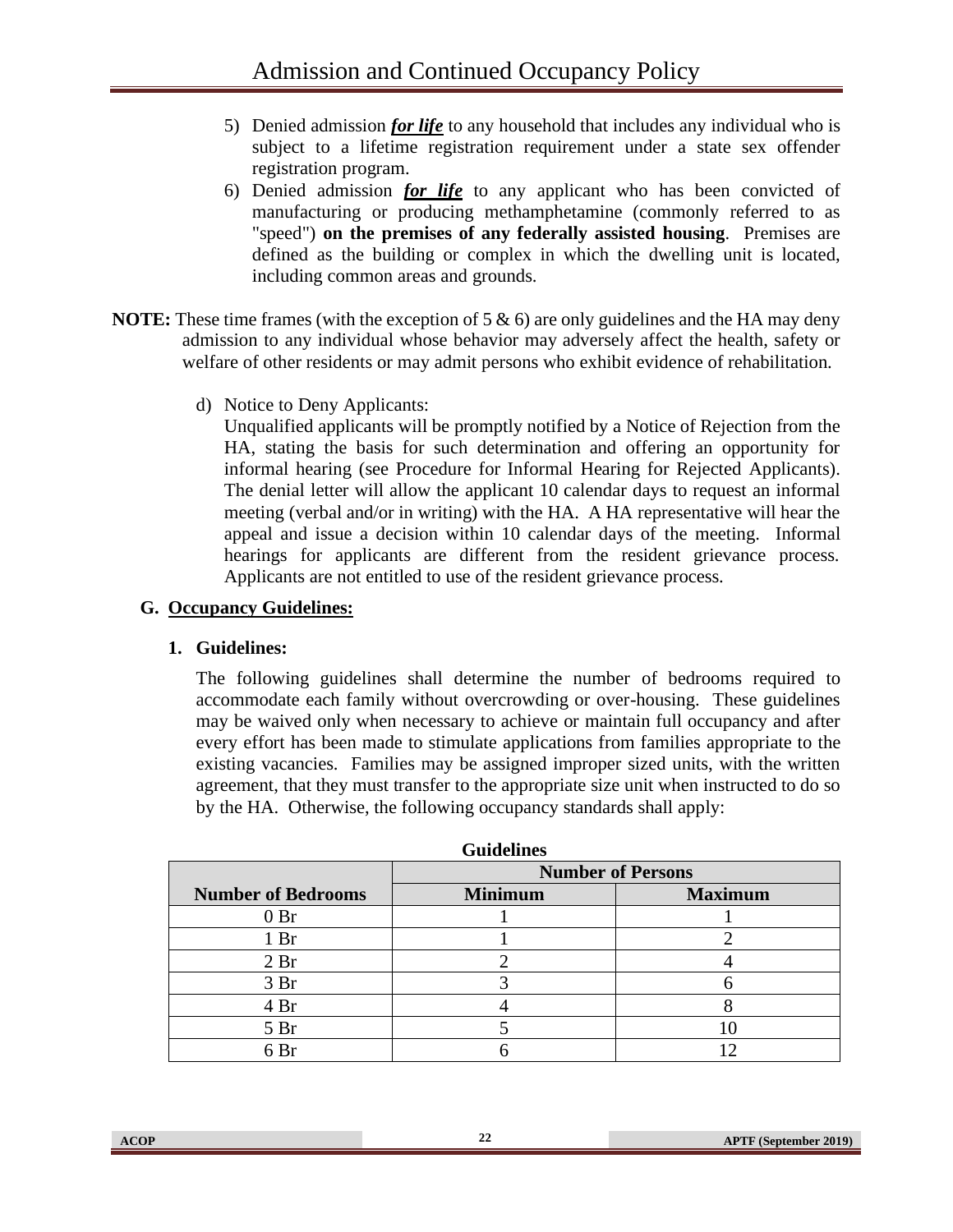The following principles govern the size of unit for which a family will qualify. Generally, two people are expected to share each bedroom, except that units will be so assigned that:

- a) It will not be necessary for adults of different generations or opposite sex, other than spouse's or persons who represent themselves as a couple, to occupy the same bedroom, although they may do so at the request of the family.
- b) Exceptions to the largest permissible unit size may be made in case of reasonable accommodations for a person with disabilities. In the case of chronic illness, or other physical infirmity, a deviation from the occupancy guidelines, as presented above, is permissible when justified with evidence and documentation from a licensed physician.
- c) Two children of the opposite sex over the age of six years will not be required to share a bedroom, although they may do so at the request of the family.
- d) An unborn child will not be counted as a person in determining unit size. At the option of the HA, an infant, up to the age of two years, may share a bedroom with its parent(s). A single pregnant woman will be assigned to a one-bedroom unit.
- e) The HA will count a child who is temporarily away from the home because the child has been placed in foster care for six months or less, is away at school or other situations that can be documented.
- f) A single head of household parent shall not be required to share a bedroom with his/her child over the age of two years, although they may do so at the request of the family.
- g) A live-in aide may be assigned a bedroom. Single elderly or disabled residents with live-in aides will be assigned two-bedroom units.
- h) Efficiency apartments will be occupied first by persons who prefer efficiencies to one-bedroom units. Once applicants who prefer efficiencies have been housed, single individuals applying to mixed population buildings who wish to live in onebedroom units (rather than efficiencies) will be offered a unit based on their position on the waiting list to determine whether they will be offered a one bedroom or efficiency.

# <span id="page-28-0"></span>**2. The general HUD standard:**

Two persons per bedroom will be the standard for the smallest unit a family may be offered.

- **NOTE:** Individual housing units with very small or very large bedrooms or other specific situations that inhibit or encourage lower or higher levels of occupancy may be permitted to establish lower or higher occupancy levels so long as the occupancy levels will not discriminate on the basis of familial status. The largest unit size that a family may be offered would provide no more than one bedroom per family member, taking into account family size and composition.
- **NOTE:** Exceptions may be made to allow for full utilization of all bedroom sizes. Family will be required to sign an acknowledgment that they will be required to move to the proper size unit if their unit is needed to house a family requiring the larger unit.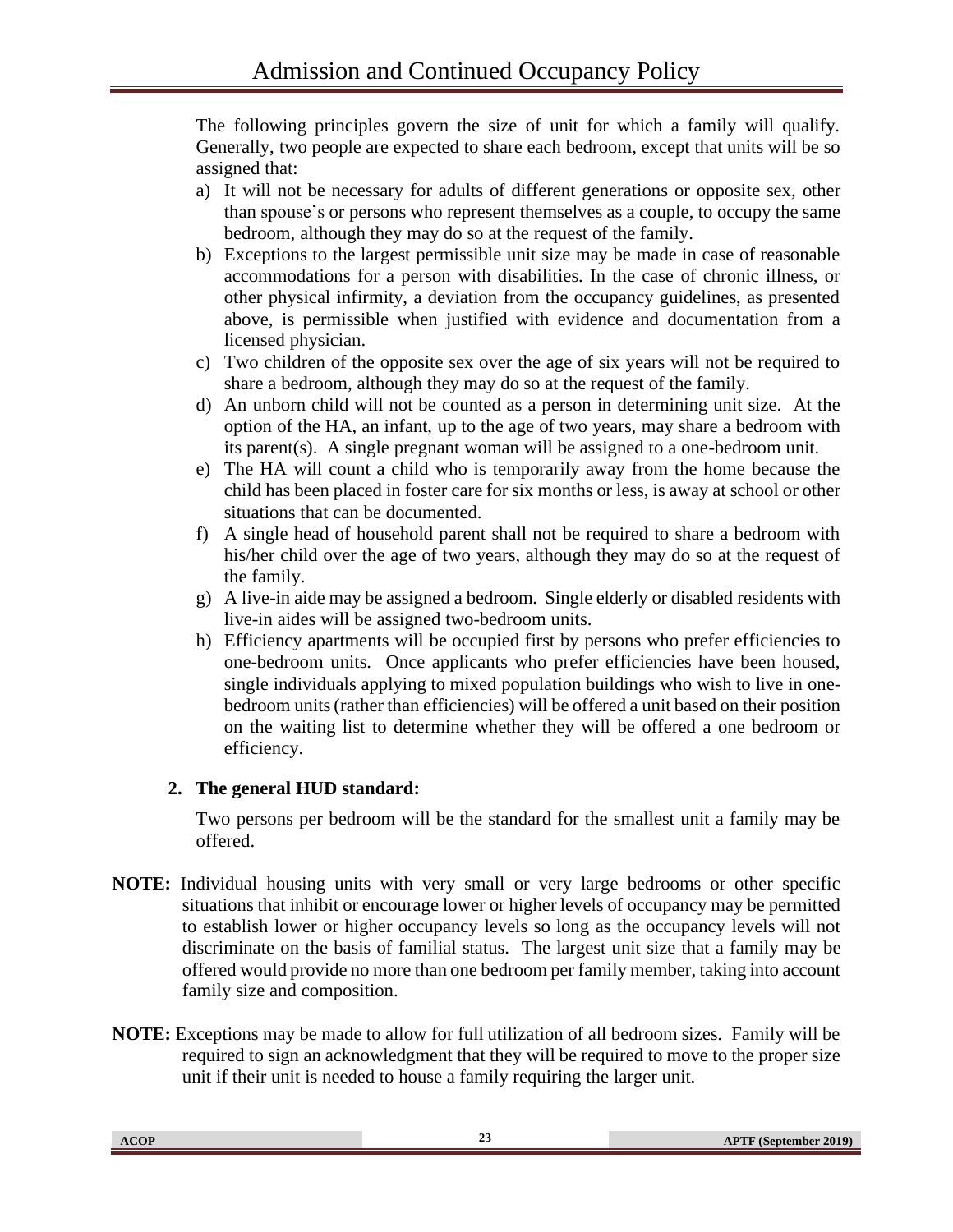# <span id="page-29-0"></span>**3. Family Options:**

If a family opts for a smaller unit size than would normally be assigned under the unit size standard (because, for example, the list is moving faster) the family will be required to sign a statement agreeing to occupy the unit assigned at their request until their family size, or circumstances (other than age of family members) change.

**NOTE:** When a family is actually offered a unit, if they no longer qualify for the unit size where they were listed, they will be moved to the appropriate waiting list, retaining their preferences and date and time of application. This may mean that they may have to wait longer for a unit offer.

# <span id="page-29-1"></span>**VII. TENANT SELECTION AND ASSIGNMENT PLAN**

| <b>Check One</b> | This HA maintains the checked waiting list method |
|------------------|---------------------------------------------------|
|                  | Community-wide Waiting List                       |
|                  | Site-based Waiting Lists                          |

# <span id="page-29-2"></span>**A. Organizing the Waiting List**

# <span id="page-29-3"></span>**1. Community-wide Waiting List:**

It is the HA's policy that each applicant shall be assigned his/her appropriate place on a single community-wide waiting list in sequence based upon:

- Type and size of unit needed (e.g. general occupancy building, accessible or non-accessible unit, number of bedrooms);
- Applicant preference or priority, and
- Date and time the application is received.
- **NOTE:** The HA will maintain its waiting list in the form that records the type and size of unit needed, each applicant's priority/preference status, the date and time of application, and the race and ethnicity of the family head.

# <span id="page-29-4"></span>**2. Site-based Waiting List:**

If the HA has elected to operate site-based waiting lists, the application for such lists shall be a part of the HA's Annual Plan.

- All current applicants for units of the size and type offered at developments with site-based waiting lists will be given an opportunity to be listed on all waiting lists where they would accept a unit offer.
- Once the initial site-based lists are established, all applicants will be informed of the length of each list and have an opportunity when their application is updated to change their site selection.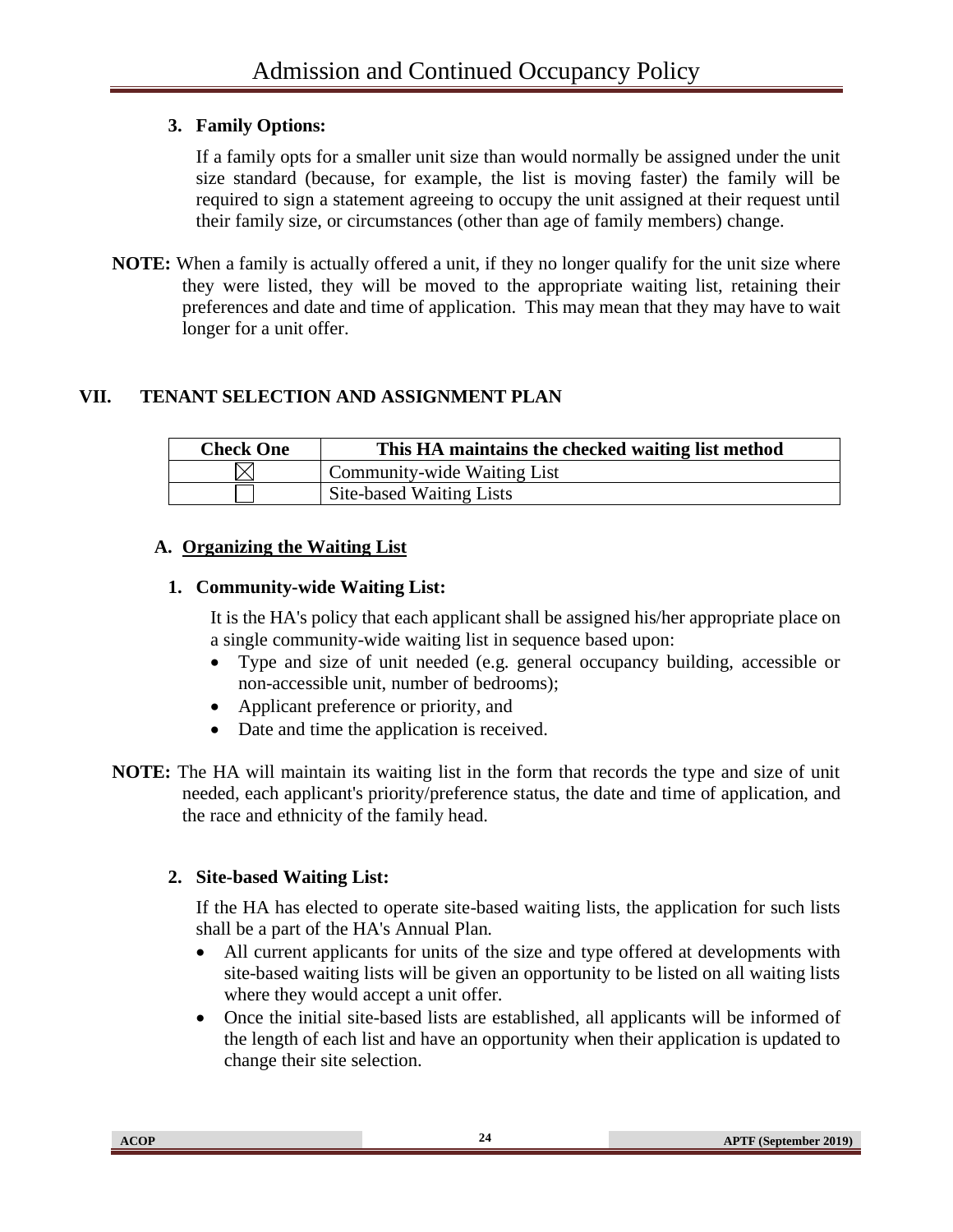- Although applicants will have an opportunity to select the sites where they wish to receive offers, the waiting list and unit offers will continue to be administered centrally.
- Type and size of unit needed (e.g. general occupancy building, accessible or non-accessible unit, number of bedrooms);
- Applicant preference or priority; and
- Date and time the application is received.
- **NOTE:** The HA will maintain its waiting list in the form that records the type and size of unit needed, each applicant's priority/preference status, the date and time of application, and the race and ethnicity of the family head.

# <span id="page-30-0"></span>**B. Making Unit Offers to Applicants**

- **NOTE:** The **HA IS RESPONSIBLE** for keeping accurate records evidencing: eligibility status on waiting list, position on waiting list, offers made, and offers rejected (reason), and date housed. \*\**To meet this requirement, it is suggested that the HA keep a printed copy of the waiting list each time it is reordered, unless a historical electronic copy can be produced*\*\* See record retention section.
	- 1. To assure equal opportunity and nondiscrimination on grounds of race, color, sex, religion, national origin, disability, or familial status in this policy, a one offer system will be used to make unit offers.
		- The first qualified applicant in sequence on the waiting list is made one offer of a unit of appropriate size and type.
		- If the applicant refuses a unit offer without good cause the date and time of their application will be changed to the date and time of the refusal and loss of any preference. Refusal because of good cause will not result in loss of current position on waiting list. This must be documented to and verified by the HA.
	- 2. The HA will first match the unit available to the highest-ranking applicant for a unit of that size, type and special features (if any), taking into account any designated housing (if applicable). Preferences will then be used to determine the order of selection from the waiting list. If two applicants need the same type and size of unit and have the same preference status, the applicant with the earlier date and time of application will receive the offer.
	- 3. In the selection of a family for a unit with accessible features, the HA will give preference to families that include a person with disabilities who can benefit from the unit features. (Current residents have priority over applicants for being housed in an accessible unit.)
	- 4. Vacant elderly or disabled designated units will be offered to the near elderly if there are no eligible elderly or disabled persons on the waiting list. Other families will be offered these units if no eligible near elderly are on the waiting list.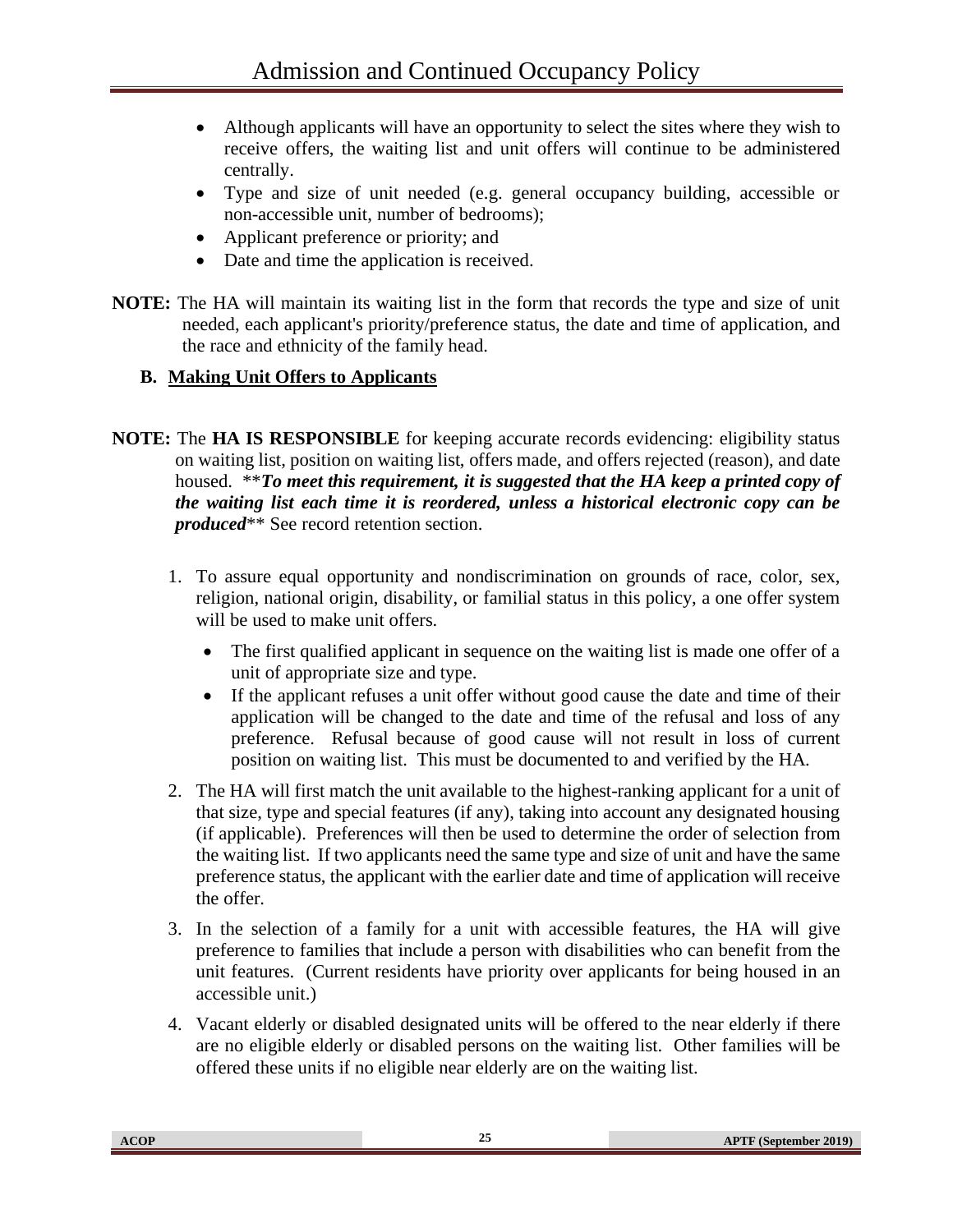- 5. The applicant must accept the vacancy offered within seven working days of the date the offer is communicated by first class mail (or the method of communication designated by an applicant with disabilities) or be removed from the waiting list.
- 6. If more than one unit of the appropriate size and type is available, the first unit to be offered will be the unit that is anticipated to be ready for move-in first. If two units are anticipated to be ready for move-in on the same day, the first unit to be offered will be the unit that became vacant first.
- 7. The provisions of the deconcentration rule, contained within this policy, shall supersede the selection of applicants based on date and time and local preference points, if applicable, and allow the HA to skip families on the waiting list to accomplish this goal.
- **NOTE:** For every fiscal year, each HA shall reserve a percentage of its new admissions for families whose incomes do not exceed 30% of the area median income. The goal for public housing shall be 40% of new admissions. In reaching the new admissions goals, the HA is required to avoid concentrating very low-income families in projects and must comply with the Deconcentration Policy.
- **EXPLANATION:** The purpose of the Deconcentration Policy is to maintain a resident body in each development composed of families with a broad range of income and rent paying ability which is generally representative of the range of incomes of low income families in the HA's area of operation as defined by state law.

# <span id="page-31-0"></span>**C. Removing Applicant Names from the Waiting List:**

To ensure vacant units are filled in a timely manner, the HA needs a waiting list that is accurate. While each applicant must keep the HA apprised of changes in address, phone number, income or other circumstances, no applicant shall be removed from the waiting list except when one of the following situations occurs:

- 1. The applicant receives and accepts an offer of housing;
- 2. The applicant requests in writing that his/her name be removed from the waiting list;
- 3. The applicant is rejected, either because he/she is ineligible for public housing at the time of reexamination, or because he/she fails to meet the applicant selection criteria; or
- 4. The application is withdrawn because the HA attempted to contact the applicant and was unable to do so. In attempting to contact an applicant, the following methods shall be undertaken before an application may be withdrawn:
	- The applicant will be sent an offer letter by first class mail to the applicant's last known address, asking the applicant to contact the HA within seven business days, or;
	- The applicant will be sent a letter of continued interest by first class mail to the applicant's last known address, asking the applicant to contact the HA within seven business days, or;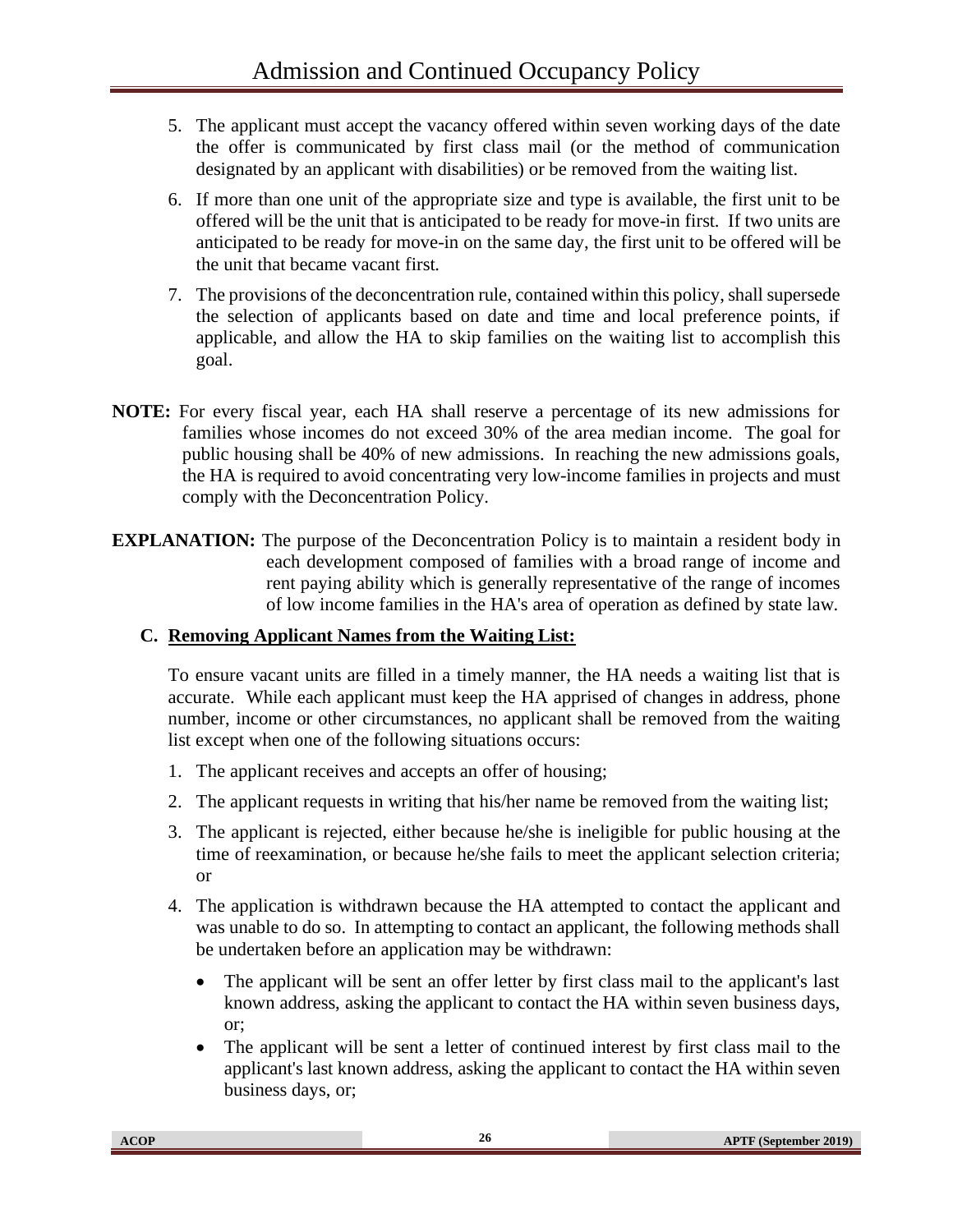- **NOTE:** If an applicant contacts the HA as required within any of the deadlines stated above, he/she shall be housed or retained on the waiting list.
	- 5. Persons who fail to respond to the HA attempts to contact them because of verified situations related to a disability shall be entitled to a reasonable accommodation. In such circumstances the HA shall reinstate these individuals to their former waiting list positions.
	- 6. Families whose applications are withdrawn or rejected must reapply for housing only when the waiting list is open. Families whose applications were rejected may not reapply for 12 months.

#### <span id="page-32-0"></span>**D. Good Cause for Applicant Refusal of Unit Offer:**

If an applicant is willing to accept the unit offered but is unable to move at the time of the offer and presents clear evidence ("good cause") that acceptance of the offer of a suitable vacancy will result in undue hardship not related to considerations of race, color, sex, religion or national origin, the applicant will not be dropped to the bottom of the list.

- 1. Examples of (good cause) for refusal of an offer of housing are:
	- The unit's location is inaccessible to source of employment, education, or job training, children's day care, or educational programs for children with disabilities, so that accepting the unit offer would require the adult household member to quit a job, drop out of an educational institution or job training program, or take a child out of day care or an educational program for children with disabilities;
	- The family demonstrates that accepting the offer will place a family member's life, health, or safety in jeopardy. The family must provide specific and compelling documentation such as restraining orders, other court orders, or risk assessments from a law enforcement agency. Reasons offered must be specific to the family. Refusals due to location alone do not qualify for this good cause exemption;
	- A health professional verifies temporary hospitalization or recovery from illness of the principal household member or other household members (each as listed on final application);
	- The unit has lead paint and the family has children under the age of seven;
	- The unit is inappropriate for the applicant's disabilities, or the family does not need the accessible features in the unit offered and does not want to be subject to a 30-day notice to move;
	- An elderly or disabled family makes the decision not to occupy or accept occupancy in designated housing; or
	- The HA has HUD-approved site-based waiting lists and the offer is not for one of the sites the applicant has selected.
- 2. If good cause is verified, the refusal of the offer shall not require that the applicant be dropped to the bottom of the waiting list or otherwise affect the family's position on the waiting list.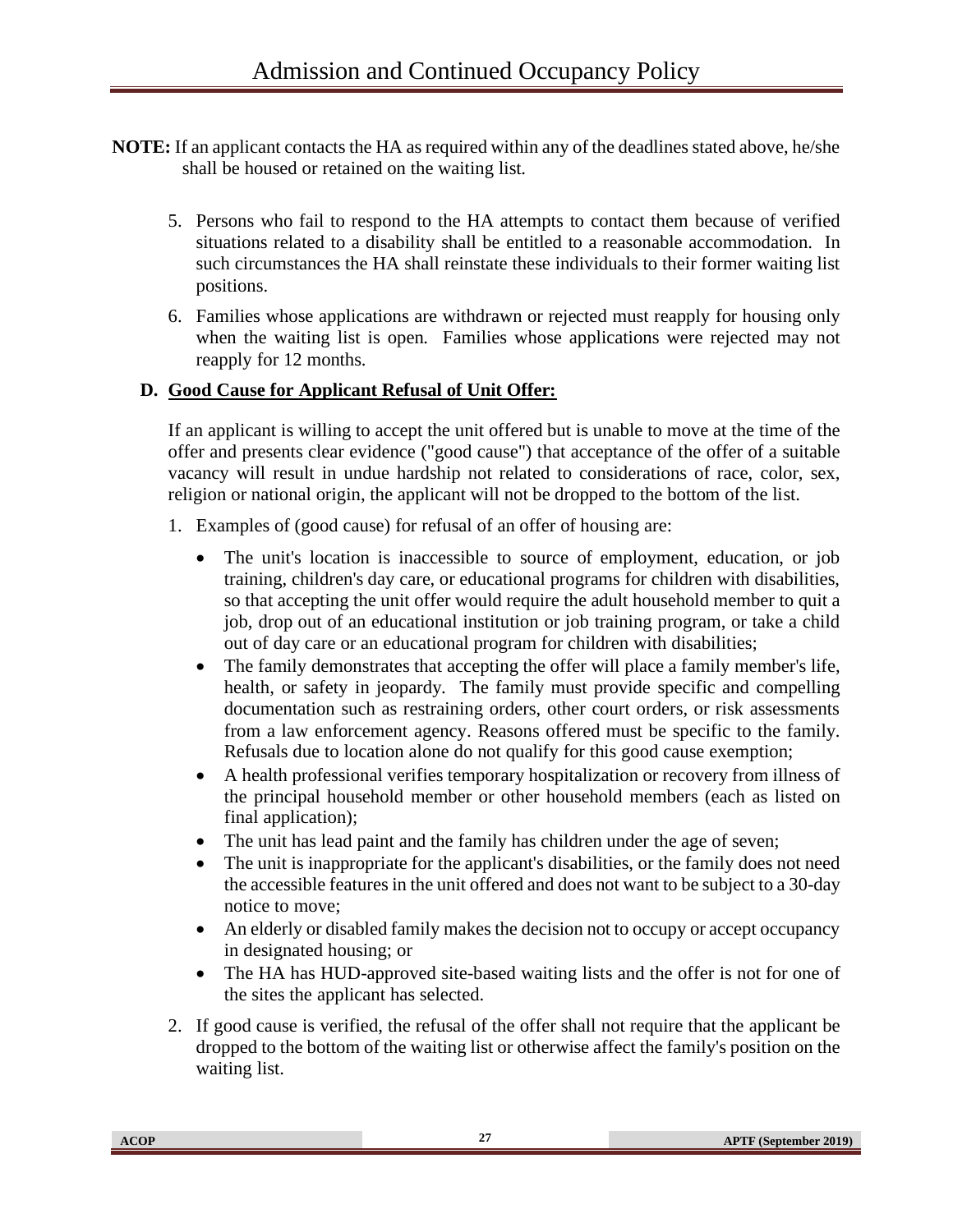#### <span id="page-33-0"></span>**E. Leasing Accessible Units:**

- 1. Before offering a vacant accessible unit to a non-disabled applicant, the HA will offer such units:
	- First, to a current public housing resident having a disability that requires the special features of the vacant unit.
	- Second, to an eligible qualified applicant on the waiting list having a disability that requires the special features of the vacant unit.
- 2. When offering an accessible/adaptable unit to a non-disabled applicant, the HA will require the applicant to agree to move to an available non-accessible unit within 30-days when a current resident or an applicant with a disability needs the unit. This requirement is also reflected in the lease signed with the applicant.

#### <span id="page-33-1"></span>**F. Administering the Applicant and Transfer Waiting Lists:**

| <b>Check</b><br>One    | The HA must select one of the following methods                                                                                                                                                                                                                                                                       |  |
|------------------------|-----------------------------------------------------------------------------------------------------------------------------------------------------------------------------------------------------------------------------------------------------------------------------------------------------------------------|--|
| $\vert\mathsf{X}\vert$ | Applications for admission and transfer will be processed centrally. Initial<br>intake, waiting list management, screening, and assignment of housing<br>(including transfers) will be made from the central office. Offers may be<br>made in person, in writing or by phone from the central office or the property. |  |
|                        | Applications for admission and transfer will be processed at the property<br>level. Offers may be made in person, in writing or by phone.                                                                                                                                                                             |  |

# <span id="page-33-2"></span>**G. Transfers:**

Some transfers take priority over new admissions. See IX.

# <span id="page-33-4"></span><span id="page-33-3"></span>**VIII. LEASING POLICIES**

#### **A. General Leasing Policy:**

- 1. All units must be occupied pursuant to a lease that complies with HUD's regulations.
- 2. At a minimum the lease shall be signed by the head, spouse and a representative of the HA, prior to actual admission.
- 3. If a resident transfers from one HA unit to another, a new lease will be executed for the dwelling into which the family moves.
- 4. If at any time during the life of the lease agreement, a change in the resident's status results in the need for changing or amending any provision of the lease, either:
	- a) A new lease agreement will be executed,
	- b) A Notice of Rent Adjustment (lease addendum) will be provided, or
	- c) A replacement first page to the lease agreement will be executed with the original lease date.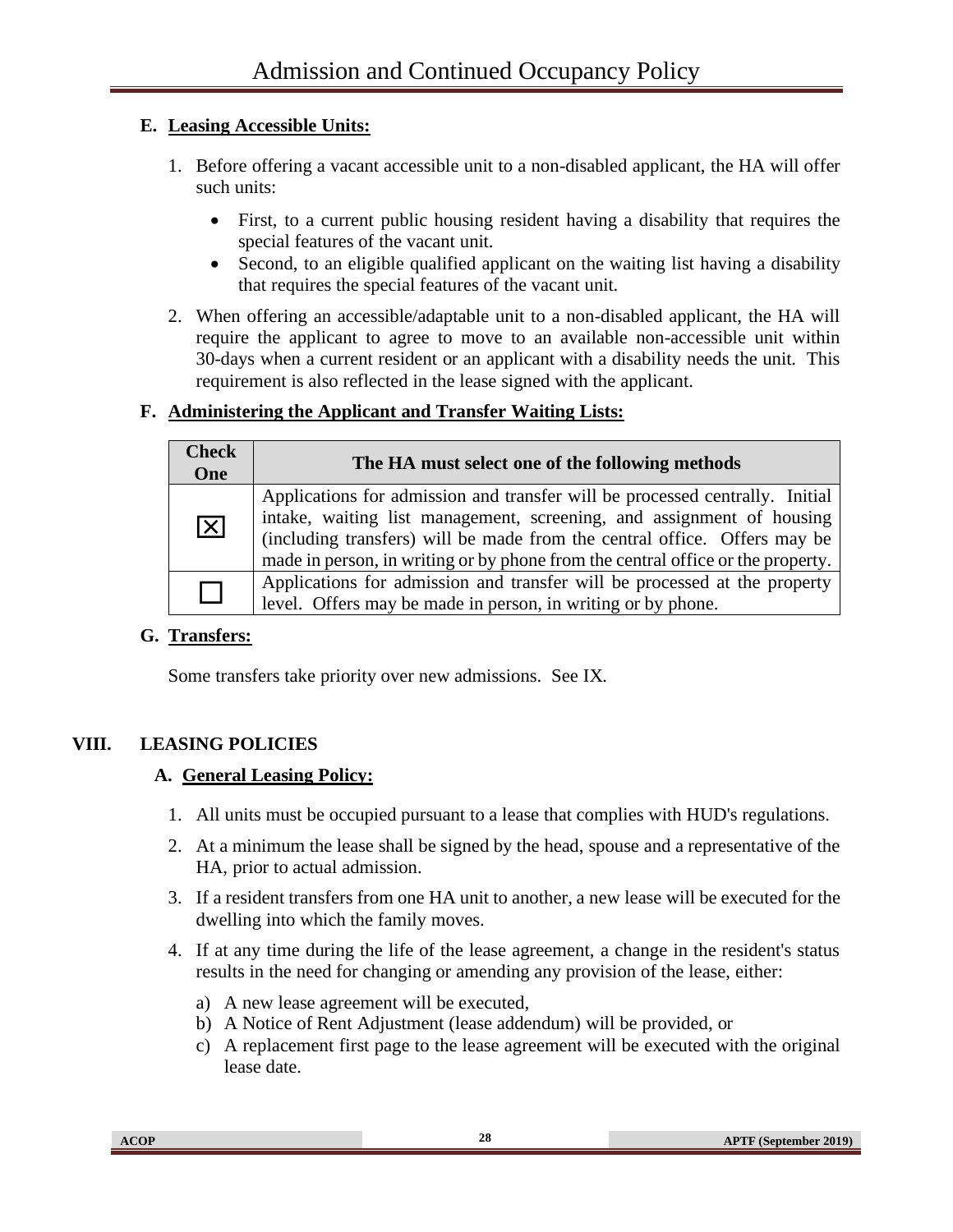- **NOTE:** All new leases and replacement pages are to be dated and signed by the resident(s) and a representative of the HA. Lease addendums provided by the Landlord and mailed to the resident **DO NOT** have to be executed (signed) by the resident.
	- 5. Residents will be given the opportunity to designate alternative contact points at Leasing and at Reexamination (see Form HUD-92006)
	- 6. Residents should advise the HA, in advance, if they will be absent from the unit for more than 14 days. The lease requires them to notify the HA by the fifth day of the absence. Residents shall notify the manager, secure the unit and provide a means for the HA to contact the resident in an emergency. Failure to advise the HA of an extended absence is grounds for termination of the lease.

#### <span id="page-34-0"></span>**B. Showing Units Prior to Leasing:**

- 1. When offering units, the HA will provide the applicant with the unit address and location of the property. If the offer of a unit is preliminarily accepted by the applicant, the HA will contact the applicant to set up a date to show the unit if desired by the applicant.
- 2. Once the unit is shown and the applicant accepts the unit and all the HA requirements have been met the lease will be signed by all parties. If the applicant refuses the unit, a signed reason for refusal should be obtained from the applicant. The form is then sent to the Occupancy department for a "good cause" determination.
- 3. No lease will have an effective date before the unit is ready for occupancy.

# <span id="page-34-1"></span>**C. Additions to the Household and Visitors:**

- 1. Only those persons listed on the most recent lease shall be permitted to occupy a dwelling unit.
	- Except for natural births to or adoptions by family members, or court awarded custody, any family seeking to add a new member must request approval in writing before the new member moves in. The family shall notify the HA of all births, adoptions and court awarded custody within ten days of the occurrence.
	- All persons listed on the most recent reexamination form and the lease must use the dwelling unit as their sole domicile.
- 2. When a resident requests approval to add a new person to the lease, the HA will conduct pre-admission screening of any proposed new member to determine whether the HA will grant such approval.
- 3. Examples of situations where the addition of a family or household member is subject to screening are:
	- Resident plans to be married and requests to add the new spouse to the lease;
	- Resident desires to add a new family member to the lease, employ a live-in aide, or take in a foster child(ren);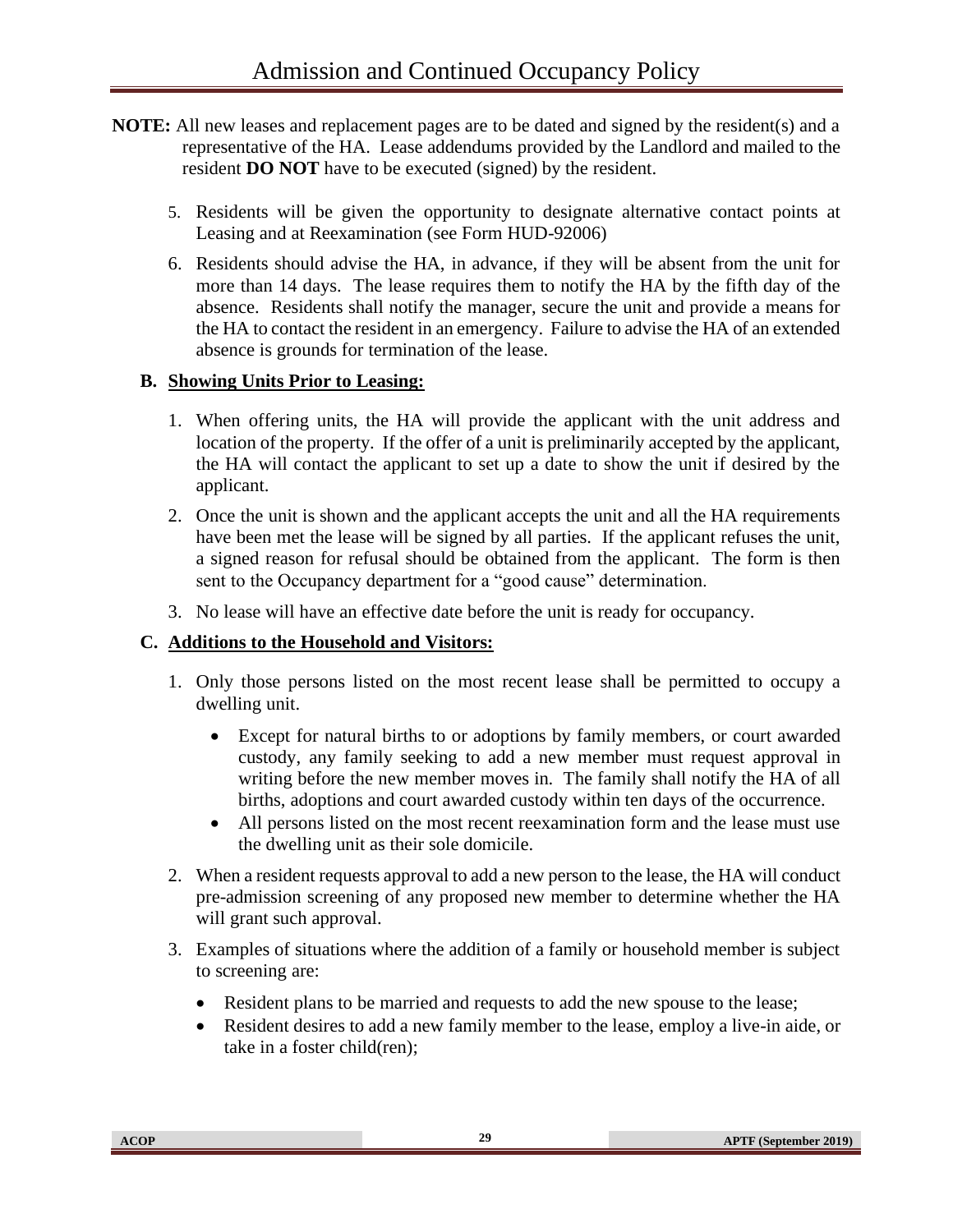- A unit is occupied by a remaining family member(s) under age 18 (who is not an emancipated minor) and an adult who is not a part of the original household, requests permission to take over as the head of the household.
- See item 9 below for adding a minor using a Power of Attorney.
- 4. Residents who fail to notify the HA of additions to the household or who permit persons to join the household without undergoing screening are violating of the lease. Persons added without the HA's approval will be considered unauthorized occupants and the entire household will be subject to eviction.
- 5. Visitors may be permitted in a dwelling unit so long as they have no previous history of behavior on the HA premises that would be a lease violation.
	- Visits of more than 14 days in a calendar year shall be authorized only by the HA with advance documentation of extenuating circumstances.
	- Visitors remaining beyond this period without prior approval of the HA shall be considered unauthorized occupants and the head of the household shall be guilty of a breach of the lease.
- 6. Boarders, lodgers or others not on the lease shall not be permitted to move in with any family. Violation of this provision is ground for termination of the lease.
- 7. Residents will not be given permission to allow a former resident of the HA who has been evicted to occupy the unit for any period of time. Violation of this requirement is grounds for termination of the lease.
- 8. Family members who move from the dwelling unit shall be removed from the lease.
	- The resident shall report the move out within 10 calendar days of its occurrence.
	- The individual(s) may not be readmitted to the unit and must apply as a new applicant household(s) for placement on the waiting list.
	- Medical hardship or other extenuating circumstances shall be considered by the HA in making determinations under this paragraph.
- 9. A resident may add a minor to the lease using the "Power of Attorney" provisions of Section 25-2A-7, Code of Alabama 1975. The HA shall require that the resident use the HA form, have the form filed and recorded with the Probate Judge, and return the recorded form to the HA office. The additional person must still meet all criteria of the admissions process and all other provisions of this ACOP shall apply, including the HA's consideration of whether the unit will still be properly sized, etc. The HA shall verify that the person added to the lease via this method is actually living in the unit. The Power of Attorney is good for only one year and must be annually renewed, recorded, etc.

# <span id="page-35-1"></span><span id="page-35-0"></span>**IX. TRANSFER POLICY**

# **A. Objectives of the Transfer Policy:**

• To fully utilize available housing resources while avoiding overcrowding by insuring that each family occupies the appropriate size unit.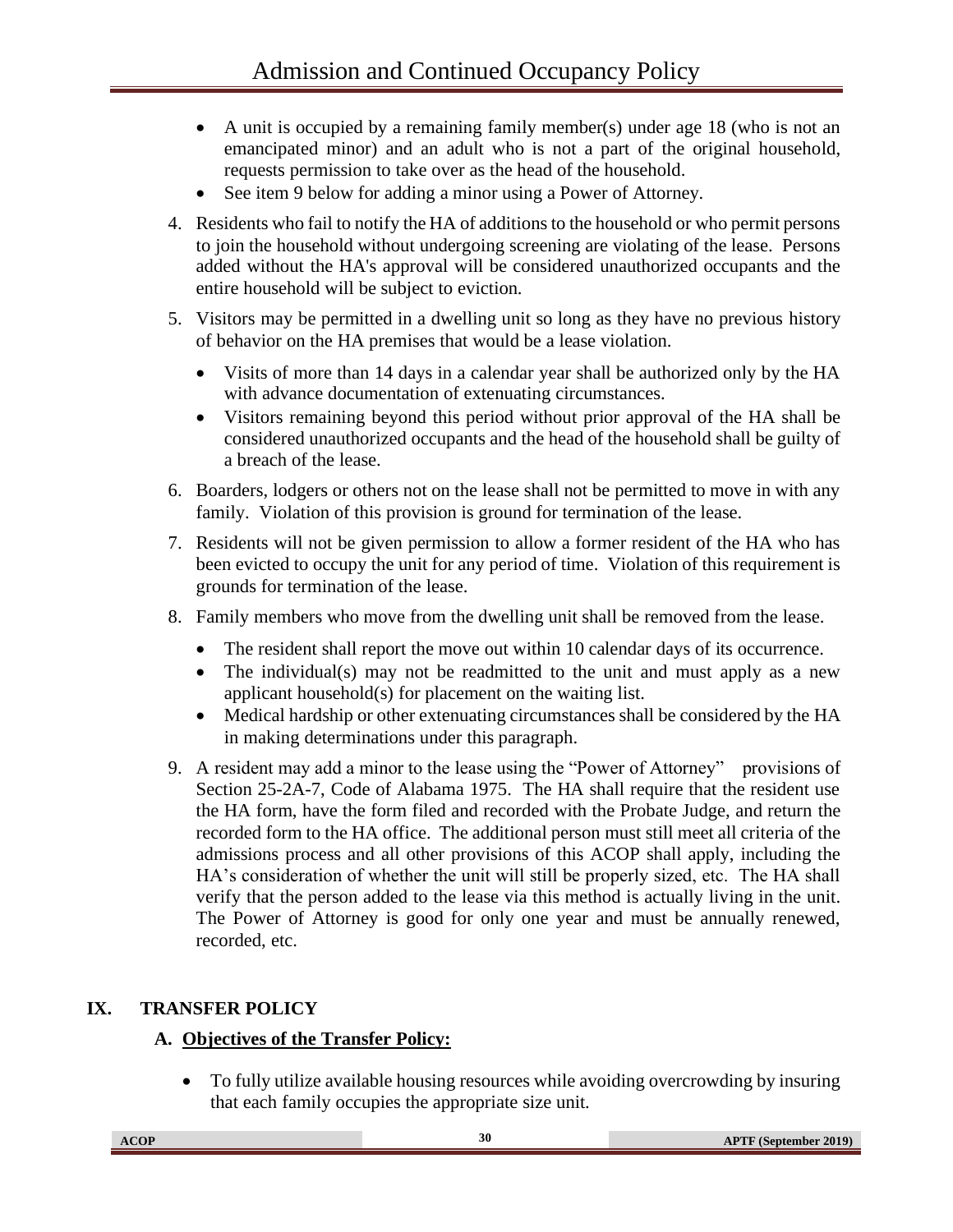- To facilitate relocation when required for modernization or other management purposes.
- To facilitate relocation of families with inadequate housing accommodations.
- To eliminate vacancy loss and other expense due to unnecessary transfers.
- To facilitate reasonable accommodations under the ADA.

## **B. Types of Transfers:**

## **1. HA Mandated:**

The HA may at its discretion transfer residents because of an uninhabitable unit, major repairs, or other actions initiated by management. For these types of transfers the HA will cover the cost of the transfer pursuant to HUD schedule of relocation cost.

## **2. Transfers for Reasons of Health, ADA, Reasonable Accommodation or VAWA:**

- a. **HEALTH**: Resident may be transferred when the HA determines that there is a medical need for such transfers. The resident will be required to provide a statement from a medical doctor, which indicates the condition of the resident. The HA may send a request to the doctor for verification to be submitted directly to the HA from the doctor. The HA reserves the right to make its own evaluation of the situation and documentation.
	- i. The resident must pay for all moving expenses (unless it is for a reasonable accommodation).
	- ii. If the HA concludes that there is not a substantial and necessary medical need for a health transfer, the request shall be treated as a convenience transfer under Section IX.B.6.
- b. **ADA REASONABLE ACCOMMODATION**: If a resident requests a transfer as a reasonable accommodation under the American with Disabilities Act (ADA), the HA will request third party verification from the doctor. The HA will determine whether or not the request is reasonable and whether or not the ADA applies.
	- i. The HA will pay for all reasonable moving expenses pursuant to HUD schedule of relocation cost.
	- ii. If the HA concludes that the ADA does not apply, the HA will determine whether the transfer should be treated as a convenience transfer under IX.B.6. or as a Health transfer under Paragraph a above.
	- iii. Health/Reasonable Accommodation transfers will not incur a convenience transfer fee.
	- iv. Prior to approval of Health/Reasonable Accommodation transfers, the resident must be current on all utilities and other charges, excluding rent.
	- v. Transfers for a reasonable accommodation take precedence over those on the waiting list needing a reasonable accommodation.
	- vi. Health/Reasonable Accommodation transfers will be within the resident's original neighborhood unless the appropriate size and type of unit does not exist on the site.
- c. **Violence Against Women Act (VAWA):** Resident will be transferred in accordance with the Emergency Transfer Plan for Victims of Domestic Violence, Dating Violence,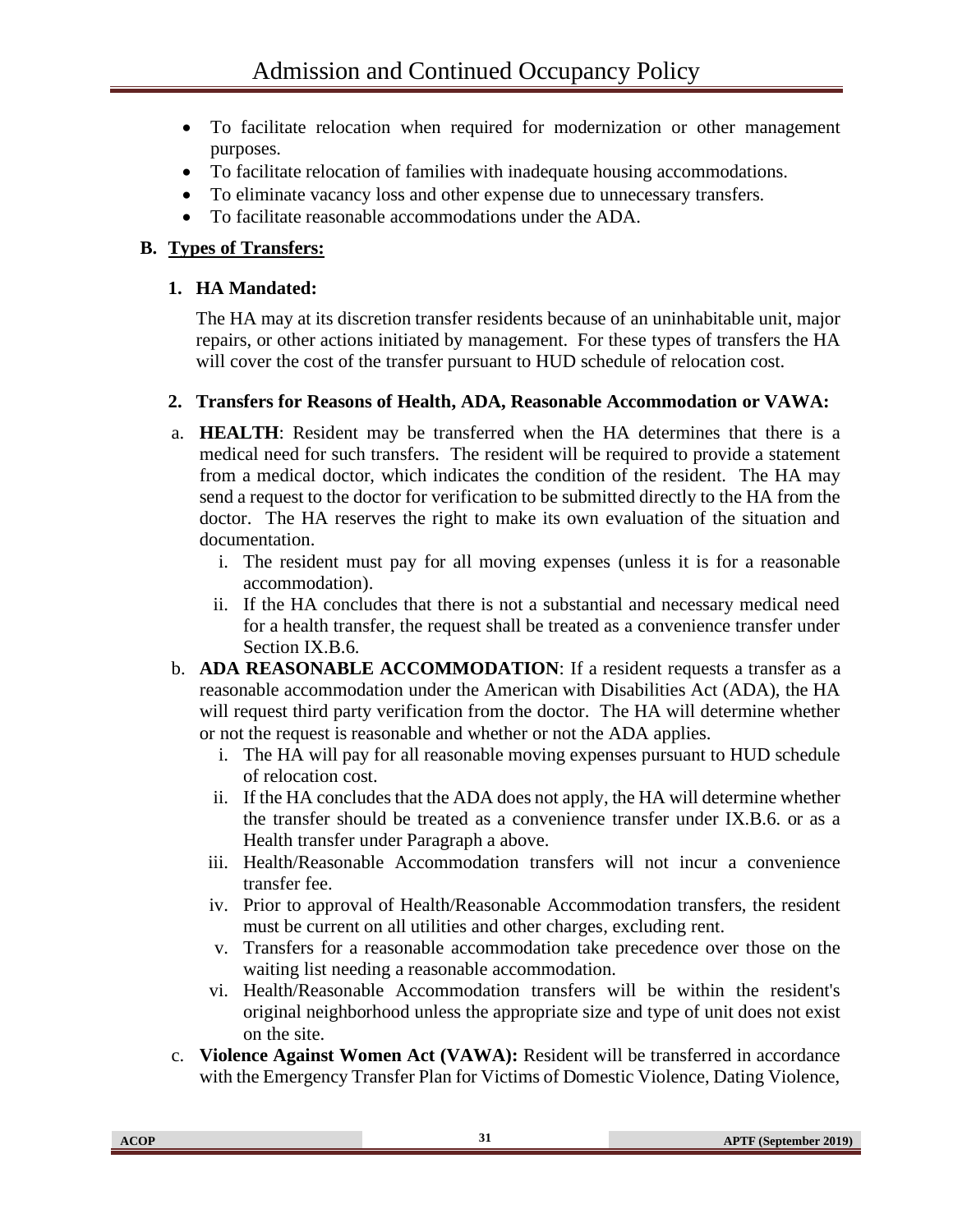Sexual Assault and Stalking. This request must be submitted on Form HUD-5383 Emergency Transfer Request.

- i. The resident must pay for all moving expenses.
- ii. If the Form HUD 5383 is not submitted timely, the request shall be treated as a convenience transfer under Section IX.B.6.

# **3. Other HA Initiated Transfers:**

To correct occupancy standards the HA may transfer residents to the appropriate sized units. Residents are obligated to accept such transfers. Transfers will be made in accordance with the following principles:

- Determination of the correct sized apartment shall be in accordance with the HA's occupancy guidelines.
- Transfers into the appropriate sized unit will be made within the same neighborhood unless that size does not exist on the site.
- The resident must pay for their moving expenses.
- To avoid concentrations of the most economically and socially deprived families. (Moving expenses paid by the HA).
- Incentive transfers are offered to residents who have good rental histories and want to move to units other than those they currently occupy on a non-discriminatory basis.

## **4. Incentive Transfers By HA:**

The HA may occupy recently modernized and scattered site units through incentive transfers. Modernized units will be filled with incentive transfers, new applicants, or a combination of both in a manner that has the least impact on vacant units.

• Incentive transfers are offered to residents who have good rental histories and want to move to units other than those they currently occupy on a non-discriminatory basis.

## **5. Incentive Transfers Requested by the Resident:**

Resident requests for incentive transfers should be made to their Housing Manager. Managers may also recommend a resident for an incentive transfer. To be considered for an incentive transfer, the following conditions must be met:

- Residency in a HA development for at least three years.
- No more than two repayment agreements or unpaid balances at any time in the past two years.
- No history of disturbances that resulted in lease violations or violence toward staff or neighbors as indicated by notices of lease violation in the applicant's file.
- Good housekeeping record.

**NOTE:** No exceptions will be granted to the good record requirement for incentive transfers. The resident is responsible for the cost of moving.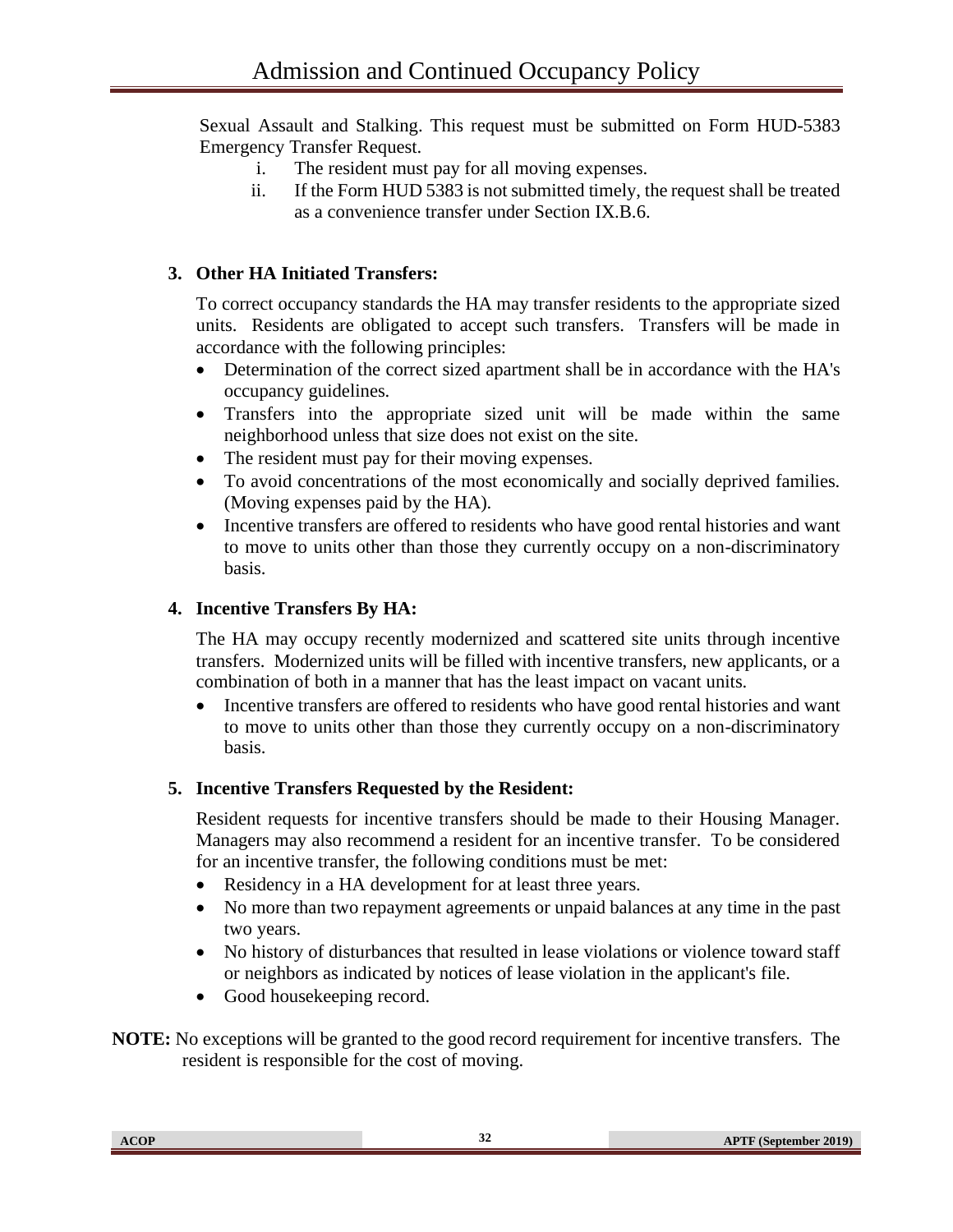## **6. Convenience Transfers:**

The Executive Director or his/her designee may at his/her discretion permit a transfer to another housing community or public housing facility for the convenience of the resident. All costs of the transfer shall be borne by the resident. A "Transfer Charge" list is posted in the HA offices and is based on our contract price for maintenance and an administrative charge of \$250.00 for processing the transfer. The HA updates the transfer charge list as needed. The HA will charge the actual cost of the transfer, which includes the administrative cost, the cost of preparing the unit for re-rental and, if applicable, a penalty for not turning in the keys to the old unit within three days of the transfer. The resident is allowed a period of three days to move and turn in the keys to the old unit without being charged a penalty. If the move takes more than three days, and the keys are not turned in the resident will be charged \$25.00 per day for each additional day. Prior to the transfer, the Landlord will perform an inspection on the current unit to determine the amount of charges the resident will be required to pay as a result of resident-caused damages, if any. All transfer charges must be paid at the time the resident signs his/her lease and receives the keys for the new unit. The Landlord will perform a final inspection with the resident on the unit that the resident transferred from, after the keys are turned in, and a final determination will be made by the HA staff as to additional charges that may be due the HA. For example, the resident may not have cleaned the unit properly and/or damaged the unit during the moving process. If there are any charges that are due the HA because of this inspection, the resident must pay for these damages within 14 days of written notice from the HA. The resident must sign a transfer agreement after the HA has authorized the transfer and prior to the transfer.

**NOTE:** Request for transfers for convenience must be made in writing to the HA at the resident's rental office stating the reason for the requested transfer. The HA will issue a decision within 30 calendar days of receipt of the request and, if approved, provide the resident with a list of the charges that will be the resident's responsibility to pay prior to the transfer.

# **C. Priorities for transfers:**

All transfers must be either for health reasons, for relocation to an appropriate sized unit, approved convenience transfers, or initiated by the HA due to modernization work and/or other good cause as determined by the HA. Priority transfers are listed below:

- 1. HA mandated and transfers for reasons of VAWA, health or for ADA Reasonable Accommodations described above are mandatory transfers and take priority over new admissions.
- 2. Other HA initiated transfers are high priorities; the Executive Director has discretion to determine when these transfers should take precedence over admissions.
- 3. Convenience transfers are not a high priority and do not take priority over new admissions.
- **NOTE:** Within each priority type, transfers will be ranked by date. In processing transfers requested by residents for approved health reasons or to move to a larger unit the date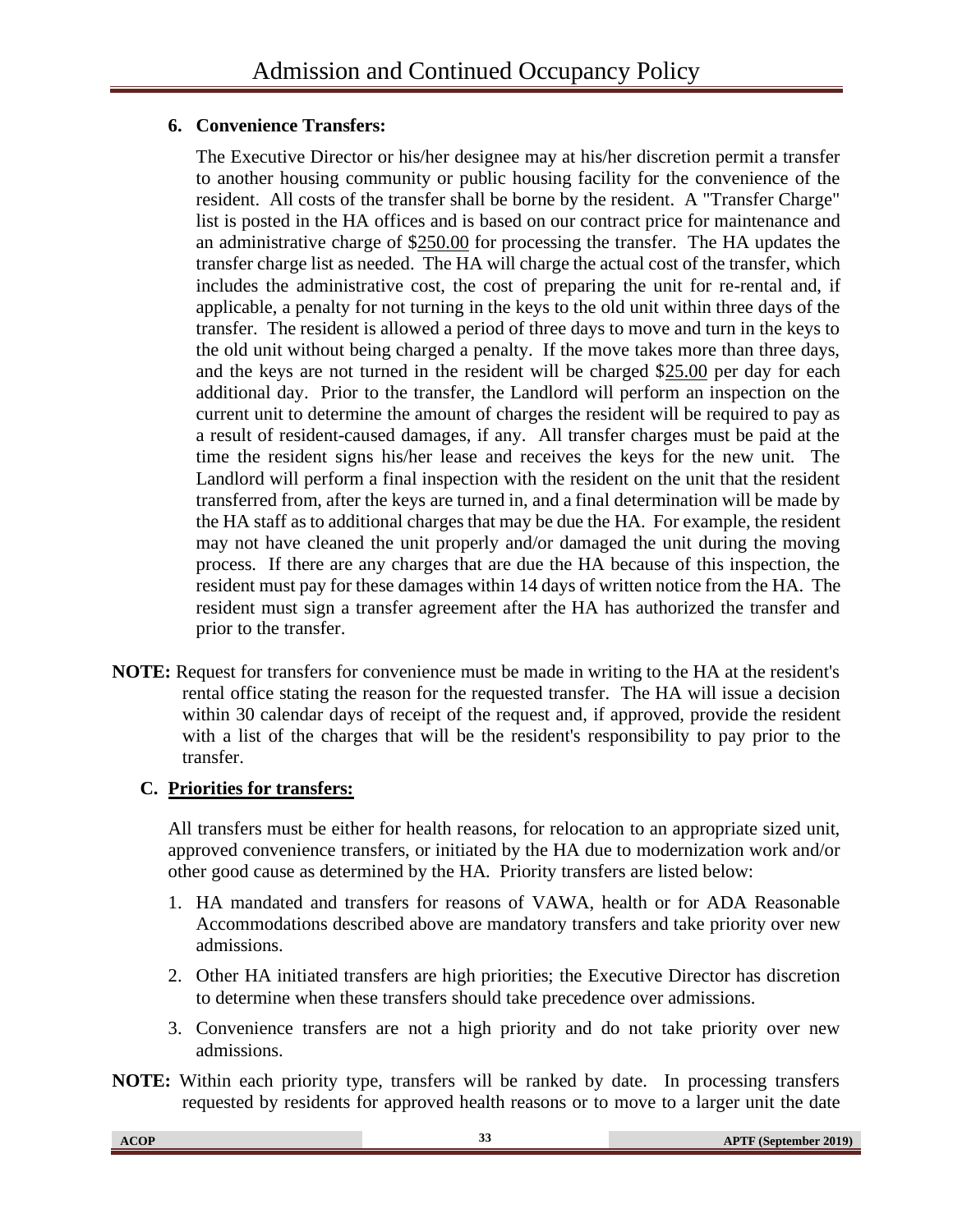shall be the date the change in family circumstances are verified by the manager. The HA reserves the right to immediately transfer any family who has misrepresented family circumstances or composition, and the family will be charged the posted rate for convenience transfers. Failure to pay for these charges will result in termination of the dwelling lease.

# **D. Transfer Procedures:**

# **1. The HA shall:**

- Prepare a prioritized transfer list, as needed, at re-examination.
- Notify residents by letter of their pending transfer.
- Participate in evaluation of request for transfer based on approved medical reasons.
- Issue final offer of vacant unit as soon as vacant unit is identified.
- Issue notice to transfer as soon as vacant unit is available for occupancy.
- Participate in planning and implementation of special transfer systems for modernization and other similar programs.
- Inspect both units involved in the transfer, charging for any resident damages that are not considered normal wear and tear.

# **2. Offers:**

Only one offer of an appropriate unit will be made to each resident being transferred within his/her own neighborhood. A resident being transferred outside his own neighborhood will be allowed to refuse 1 offer(s). In the case of a family being transferred from a unit that is uninhabitable, incorrectly sized or scheduled for major repairs, failure to accept the unit offered, or the  $1<sup>st</sup>$  unit offered in the case of a transfer outside the neighborhood, will be grounds for eviction. When a resident declines an offer of a transfer to a single level unit requested by the resident for health reasons, the HA will notify the resident, at that time, that the HA is not obligated to make any subsequent offers. The HA will notify the resident that the HA has discharged its obligations to the resident and he/she will remain in the unit at his/her own risk, and that the HA assumes no liability for the resident's condition.

**NOTE:** Right of HA in transfer policy: The provisions listed above are to be used as a guide to insure fair and impartial means of assigning units for transfers. It is not intended that this policy shall create a property right or any other type of right for a resident to transfer or refuse transfer.

# **E. Good Record Requirement for Resident Requested (Convenience) Transfers:**

- 1. In general, and in all cases of resident requested transfers (except for medical reasons and/or ADA Reasonable Accommodation requests), residents will be considered for a transfer only if the head of household and any other family members for the past two years:
	- Have not engaged in criminal activity that threatens the health and safety of residents and staff;
	- Do not owe back rent or other charges or evidence a pattern of late payment;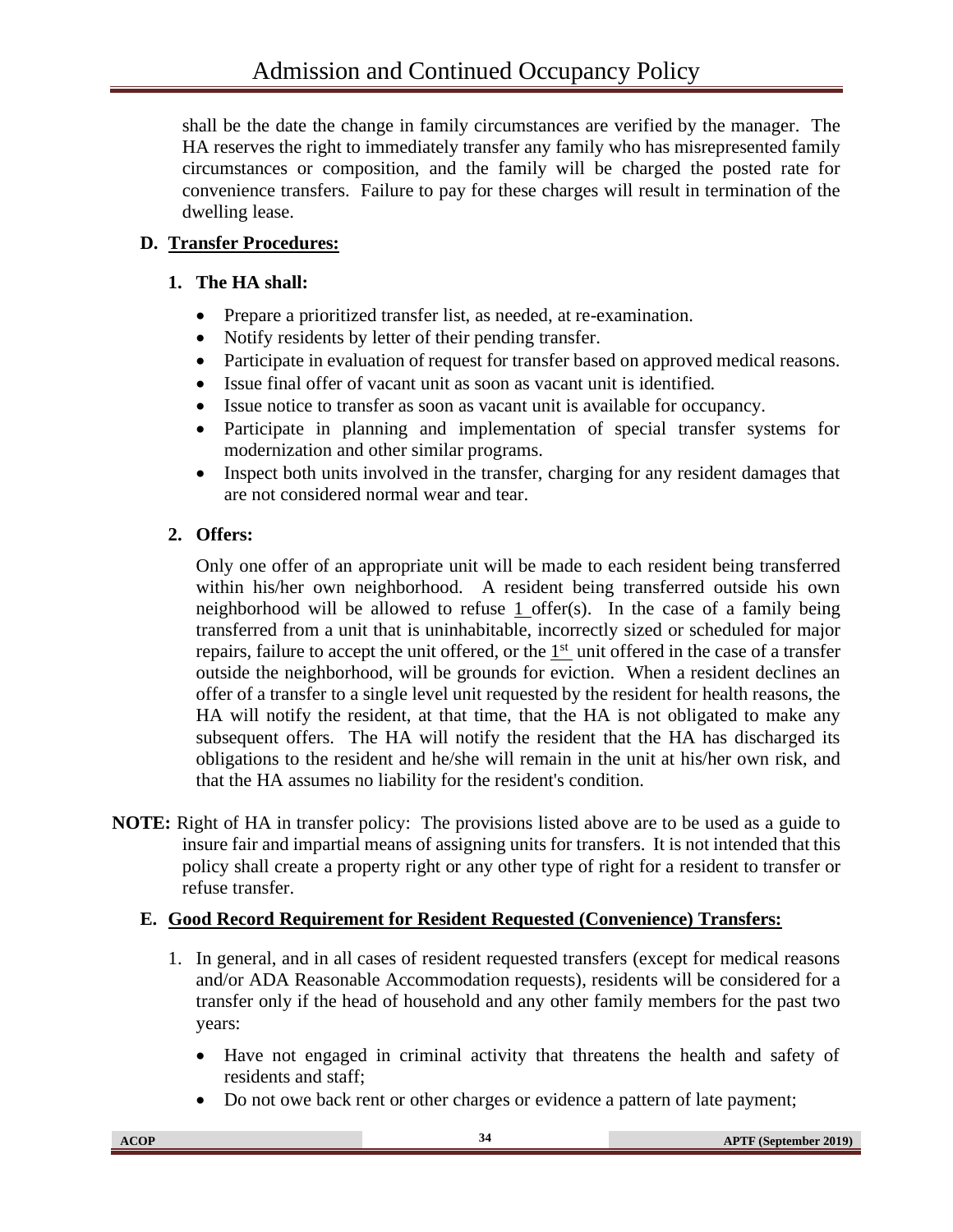- Meet reasonable housekeeping standards and have no housekeeping lease violations; and
- Can get utilities turned on in the name of the head of household (applicable only to properties with resident paid utilities).
- 2. Exceptions to the good record requirements may be made for emergency transfers, ADA Reasonable Accommodations, or when it is to the HA's advantage. Absent a determination of exception, the following policy applies to transfers:
	- If back rent or other charges are owed, the resident will not be transferred until paid in full.
	- A resident with housekeeping standards violations will not be transferred until he/she demonstrates acceptable housekeeping standards for six months and passes a follow-up housekeeping inspection.

## **X. ELIGIBILITY FOR CONTINUED OCCUPANCY, ANNUAL REEXAMINATIONS, AND REMAINING FAMILY MEMBERS (SEE ADMISSIONS SECTION FOR GUIDANCE)**

## **A. Eligibility for Continued Occupancy:**

Residents who meet the following criteria will be eligible for continued occupancy:

- 1. Qualify as a family as defined in the definition section of this policy. For purpose of continued occupancy, remaining family members qualify as a family so long as at least one of them is of legal age to execute a lease. Remaining family members can also include court recognized emancipated minors under age 18.
- 2. Are in full compliance with the resident obligations and responsibilities as described in the dwelling lease.
- 3. Whose family members, age six and older, each have Social Security numbers or have examinations on file indicating they have no Social Security number.
- 4. Who meet HUD standards on citizenship or immigration status or are paying a pro-rated rent.
- 5. Who comply with the HA's eight hour per month community service requirements.

# **B. Reexaminations:**

# **1. Regular (Annual) reexaminations:**

The HA shall, at least once a year, re-examine the family composition and incomes of all resident families. For families who choose flat rents, the HA must conduct a reexamination of family composition and community service requirements (WHEN APPLICABLE) at least annually, and must include a reexamination of family income at least once every three years.

a) Each family will be required to furnish information in Section III (A) of the Dwelling Lease and in the Community Service Policy. Verifications acceptable to the HA shall be obtained and determinations made. In the event of failure or refusal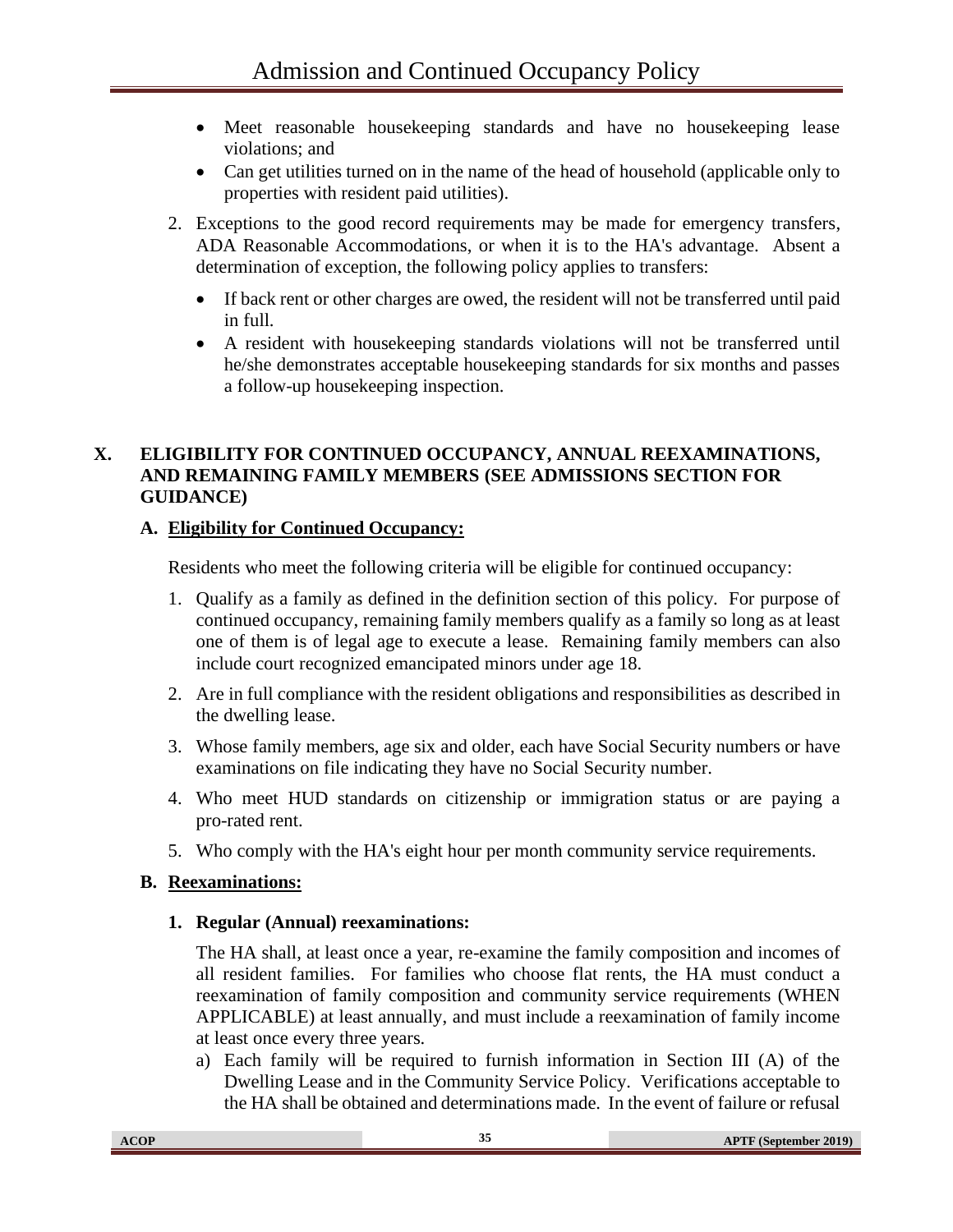of resident to report the necessary information, the HA may terminate the Lease. This reexamination shall be done at least 30-days and not more than 120-days prior to the anniversary month. The new rent shall take effect on the anniversary month.

- b) Records shall be maintained to insure every resident being reexamined within a 12-month period.
- c) Upon completion of reexamination and verification, resident shall be provided reasonable advanced notice (generally assumed to be 30 days), in writing, prior to the effective date of the following: (A copy of such notification is to be retained in the resident's file.)
	- Any change in rent and the date on which it becomes effective.
	- Any change required in the size of dwelling unit occupied.
	- Any instance of misrepresentation or noncompliance with the terms of the Dwelling Lease and the corrective action(s) to be taken.
	- The amount of the resident rent and the amount of the flat rent.
	- In the event of change in resident circumstances resident will be sent a notice to report to the management office at a specified date and time to execute a new first page of the lease.
- d) If this HA determines that the size of the premises is no longer appropriate for resident's needs, the resident may be required to transfer to another unit as outlined in the Transfers Section.

## **2. Special Reexaminations:**

Pre-scheduled extensions of admission or continued occupancy determinations, and will be considered for the following reasons:

- a) If it is impossible to determine annual family income accurately due to instability of family income and/or family composition, a temporary determination of income and rent is to be made and a special reexamination shall be scheduled for 30, 60, or 90-days, depending on circumstances. The resident shall be notified, in writing, of the date of the special reexamination.
- b) If the family income can be anticipated at the scheduled time, the reexamination shall be completed and appropriate actions taken. If a reasonable anticipation of income cannot be made, another special reexamination shall be prescribed and the same procedure followed as stipulated in the preceding paragraph until a reasonable estimate can be made.
- c) Rents determined at special reexaminations shall be made effective as noted in the next section.
- d) When a family qualifies for an earned income disallowance, the date for their next regular reexamination shall be permanently adjusted to be 12 months following the date that the income disallowance began.
- e) Families reporting zero income will have their circumstances examined according to the special reexamination section until they have a stable income. Regular or recurring monetary or non-monetary contributions from persons not residing in the dwelling unit for any purpose shall be considered income.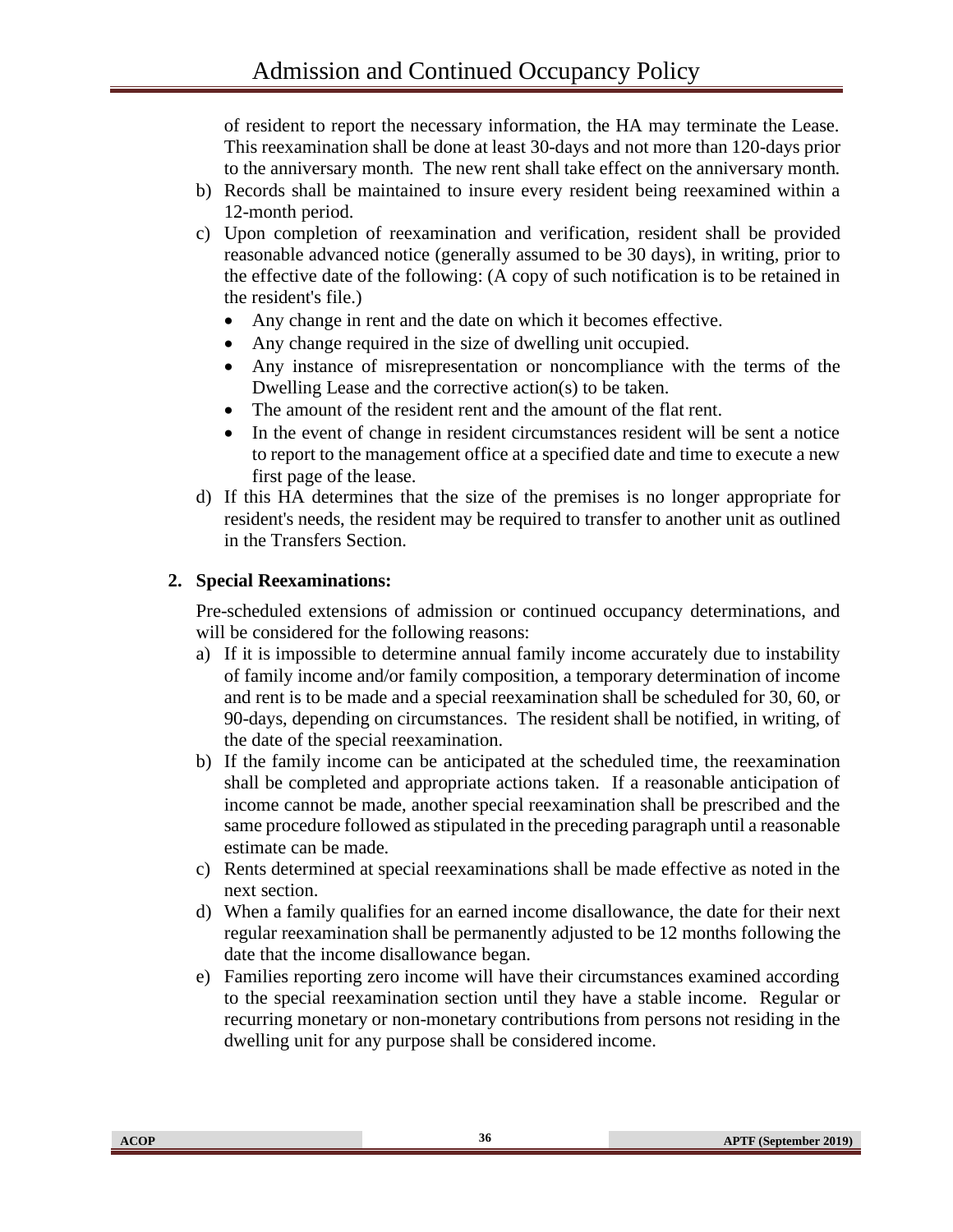# **3. Procedures:**

- 90 to 120 days prior to the anniversary date of lease, the HA will mail the resident a notice and appointment date for reexamination.
- At the time of reexamination, all adult members of the household will be required to complete and sign all applicable forms required by the HA and HUD to determine family composition and income.
- Income, allowances, Social Security numbers, and such other data as is deemed necessary will be verified, and all verified findings will be filed in the resident's folder.
- An EIV report(s) will be generated prior to the reexamination interview.
- A credit check may be run on each family at reexamination to help detect any unreported income, family members not reported on the lease, etc.
- Verified information will be analyzed and a determination made with respect to:
	- o Eligibility of the resident as a family or as the remaining member of a family;
	- o Unit size required for the family (using the Occupancy Guidelines); and
	- o Rent the family should pay.
- Residents with a history of sporadic or multiple temporary jobs whose reexamination occurs when they are not employed will have income anticipated based on past and anticipated employment when a pattern can be determined. Residents with seasonal or part-time employment of a cyclical nature will be asked for third party documentation of their employment including start and ending dates.
- Income shall be computed in accordance with the definitions and procedures set forth in Federal regulations and this policy.
- Residents shall be given a copy of the HA's Request for a Reasonable Accommodation Form and a copy of the VAWA forms.

# **4. Action Following Reexamination:**

- a) If there is any change in rent,
	- A new lease agreement will be executed,
	- A Notice of Rent Adjustment will be executed, or
	- A replacement first page to lease agreement will be executed.
	- b) If any change in the unit size is required, the resident will be placed on a transfer list in accordance with the transfer criteria described in this policy and moved to an appropriate unit when one becomes available.

# **XI. INTERIM RENT ADJUSTMENTS**

# **A. Adjusting Rent between Regular Reexaminations**

1. Residents are required to report all changes in income, family composition or status to the HA in writing within 10 calendar days of the occurrence. Failure to report in writing within the 10 calendar days may result in a retroactive rent increase, but not a retroactive credit or rent reduction. Residents are also required to report interim increases in income if they have been granted interim rent reductions.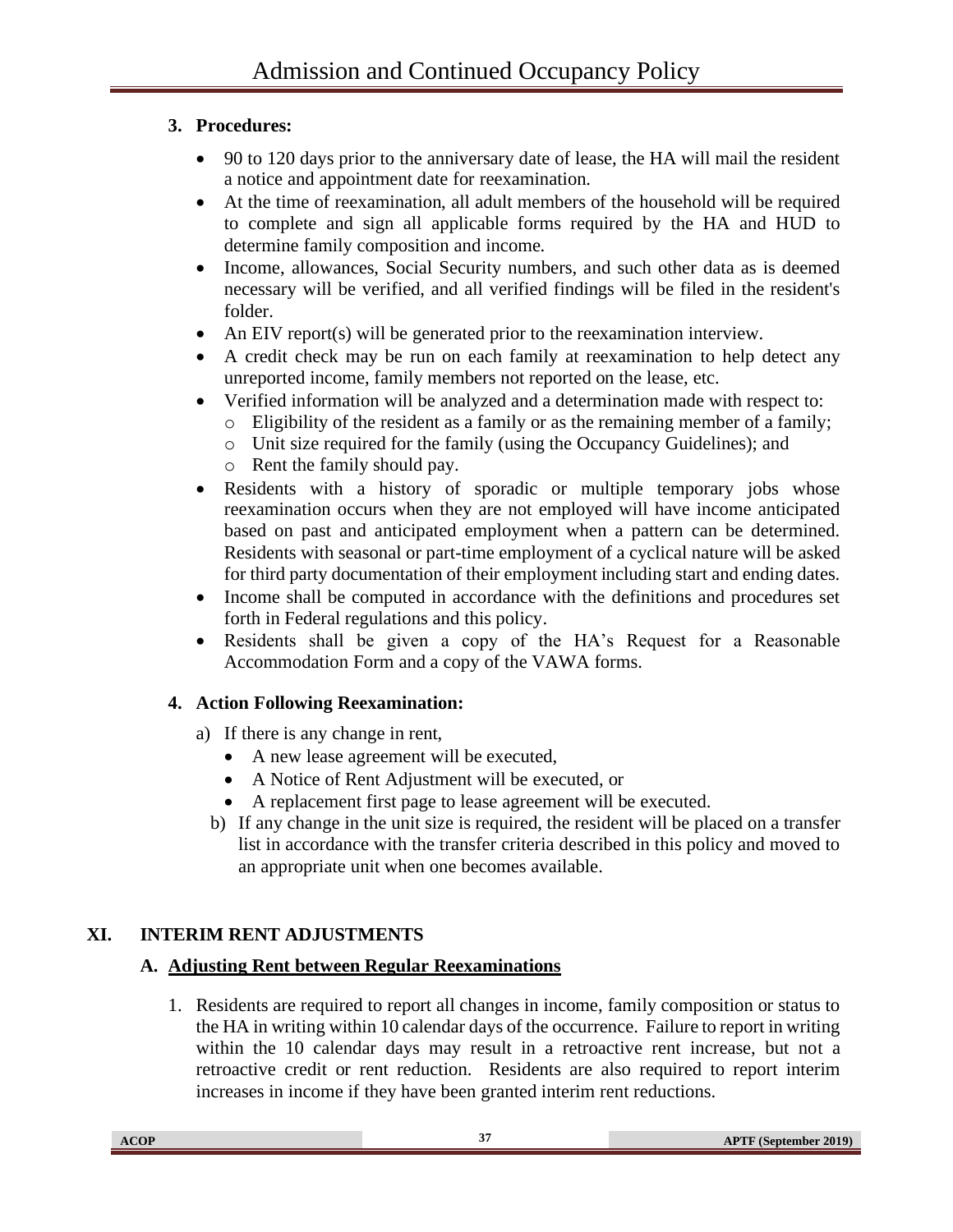- 2. The HA wishes to encourage families to improve their economic circumstances, so most changes in family income between reexaminations will not result in a rent change.
- 3. Complete verification of the circumstances applicable to rent adjustments must be documented and approved by the HA.
- 4. The HA will process interim adjustments in rent as follows:
	- a) Income Change:

The HA action:

- Decrease in family income for any reason, except for decrease that lasts fewer than 30-days. The HA will process an interim reduction in rent if the income decrease will last more than 30-days. Decreases in income resulting from welfare fraud or from welfare cuts for failure to comply with economic self-sufficiency requirements are not eligible for rent reductions.
- Increase in family income following the HA granting of interim rent decrease. The HA will process an interim increase for income increases that follow interim rent reductions.
- Increase in income because a person with income (from any source) joins the household. The HA will process an interim increase.
- Increase in earned income from existing employment of a current household member. The HA will defer the increase to the next regular reexamination.
- Increase in income from any new source. The HA will process an interim increase unless the individual is eligible for an earned income disallowance. The disallowance will be granted.
- Incremental increases in family income due to pay increases or raises from existing employment. The HA will defer the increase to the next regular reexamination.
- Increase in unearned income (e.g. COLA adjustment for social security). The HA will defer the increase to the next regular reexamination.
- b) Resident Misrepresentation:
	- The HA will process an interim increase in rent if the resident has misrepresented or failed to report facts upon which rent is based, so the rent the resident is paying is less than it should have been. The HA will apply any increase in rent retroactive to the month following the month in which the misrepresentation occurred, or
	- Based on circumstances the HA may evict.

#### **B. Effective Date of Adjustments:**

Residents will be notified in writing of any rent adjustment and the effective date of the action.

1. Rent decreases go into effect the first of the month following the actual date of decrease and/or the date resident reported the decrease, whichever is later. Income decreases reported or verified after the resident accounting cut-off date will be effective the first of the second month with a credit retroactive to the first month.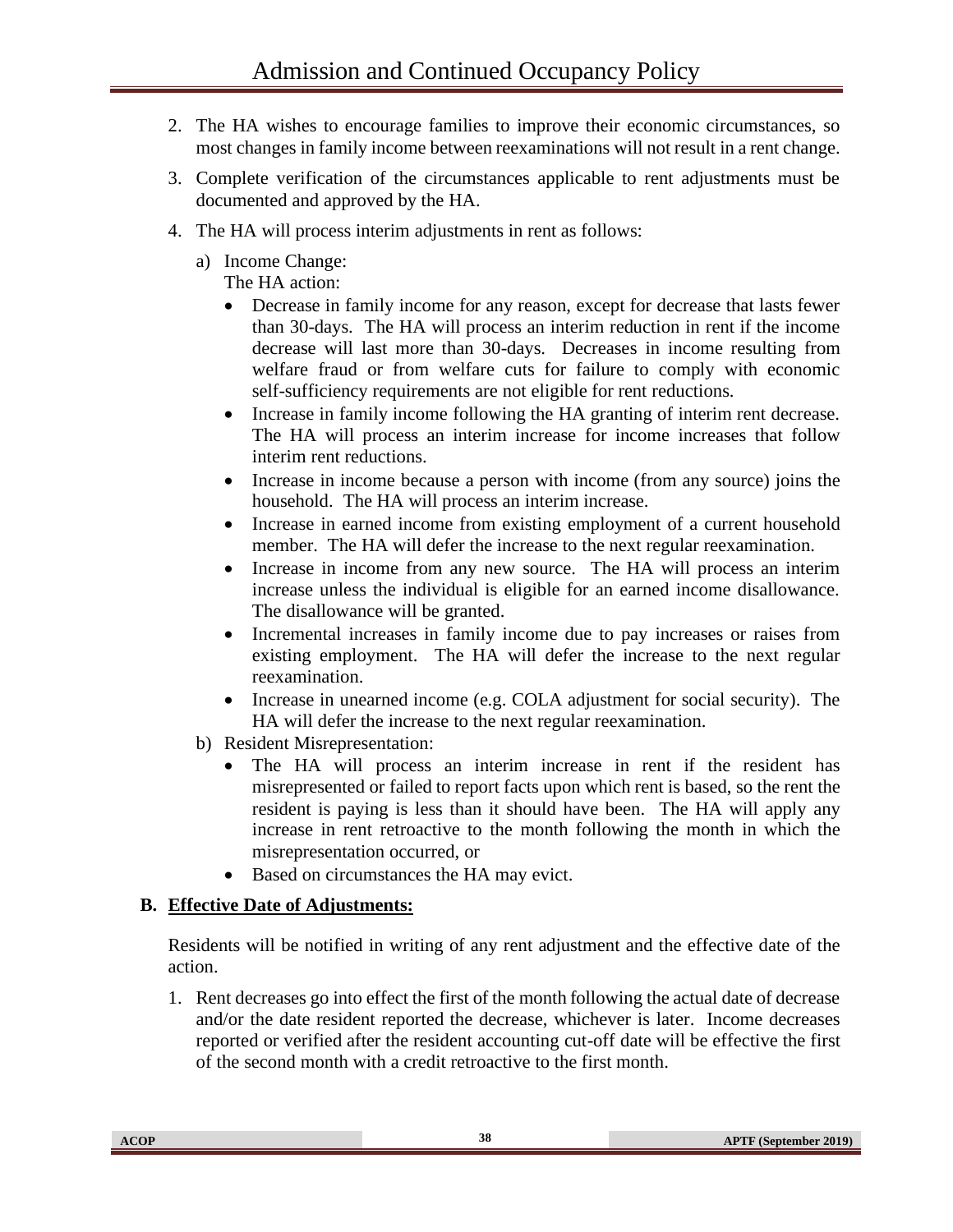2. Rent increases (except those due to misrepresentation or late reporting) require reasonable advanced notice (generally assumed to be 30 days) and become effective the first of the second month following the increase in income.\

## **XII. REQUIRED TERMINATION OF FAMILIES EXCEEDING THE OVER INCOME LIMIT**

The Housing Opportunity Through Modernization Act of 2016 requires that Public Housing Authorities establish income limits for continued occupancy. The law sets the limit at a 120 percent of the area median income.

Families with valid Family Self-Sufficiency (FSS) contracts are exempt from this Regulation.

#### **A. Over Income Limit:**

The over income limit is determined by multiplying the current HUD published Very-Low Income Limit for the family size by 2.4. Families are provided a two-year grace period before any actions are taken in regards to an over income status.

#### **B. Timing:**

At every annual or interim reexamination of income (on or after March 24, 2019) the HA will determine if the family's adjusted income exceeds the over-income limit. The HA shall document and trach any over-income findings in the resident's file.

For over-income families, the HA will schedule an income reexamination (annual or interim) 12 months from the reexamination that identified the family as over income.

> **NOTE:** The Flat Rent Annual update does not require an over-income determination, only the income reexamination that must be performed at least once every three years for families on flat rents. If a Flat Rent family is over income at the reexamination, an interim reexamination must be conducted at 12 months.

#### **C. Actions:**

If one year after in initial over-income finding by the HA, the family's income continues to exceed the over-income limit, the HA will provide written notification to the family.

This notification must inform the family that their income has exceeded the over-income limit for one year and if the family's income continues to exceed the over-income limit for the next 12 consecutive months, the family will be subject to a higher rent (based on HUD guidelines to be provided and will be posted in the main office).

> **NOTE:** If the HA discovers through an annual or interim reexamination that a previously over-income family has income that is now below the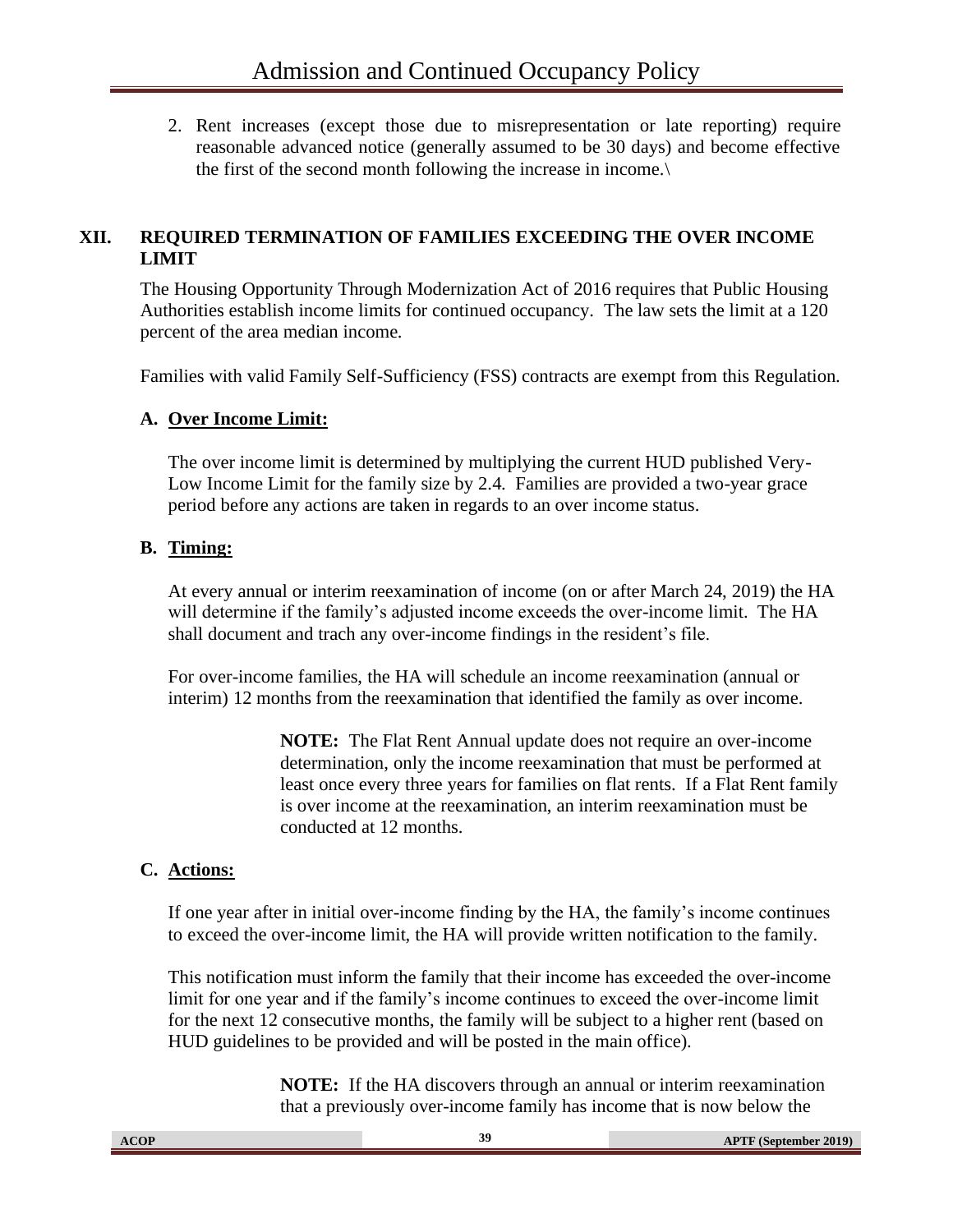over-income limit, the family is no longer subject to these provisions. A previously over-income limit family would be entitled to a new two-year grace period if the family's income once again exceeds the over-income limit.

**Exception:** The over-income limit does not apply to families with income exceeding the over-income limit if they are housed by a PHA renting to over-income families under Section XXIV, Occupancy by over income Families in certain Public Housing.

## **XIII. LEASE TERMINATION PROCEDURES**

#### **A. General Policy: Lease Termination:**

No resident's lease shall be terminated except in compliance with HUD regulations, the lease terms, and state law.

#### **B. Notice Requirements:**

- 1. No resident shall be given a Notice of Lease Termination without being told by the HA in writing the reason for the termination and the requirements necessary to cure deficiencies if curable.
	- The resident must also be informed of his/her right to request a hearing in accordance with the Grievance Procedure and be given the opportunity to make such a reply as he/she may wish.
	- Lease terminations for certain actions are not eligible for the Grievance Procedure, specifically: any criminal activity that threatens the health, safety, or right to peaceful enjoyment of the premises of other residents or the HA employees; and any drug-related criminal activity.
- 2. Notices of lease termination shall be in accordance with the lease.

#### **C. Record-keeping Requirements:**

A written record of every termination and/or eviction shall be maintained by the HA, and shall contain the following information:

- Name of resident, race, ethnicity and unit number;
- Date of the Notice of Lease Termination and any other state or local notices required, which may be on the same form and run concurrently;
- Specific reason(s) for the Notice(s), with section of the lease violated, and other facts pertinent to the issuing of the Notice(s) described in detail;
- Date and method of notifying resident; and
- Summaries of any conferences held with resident including dates, names of conference participants and conclusions.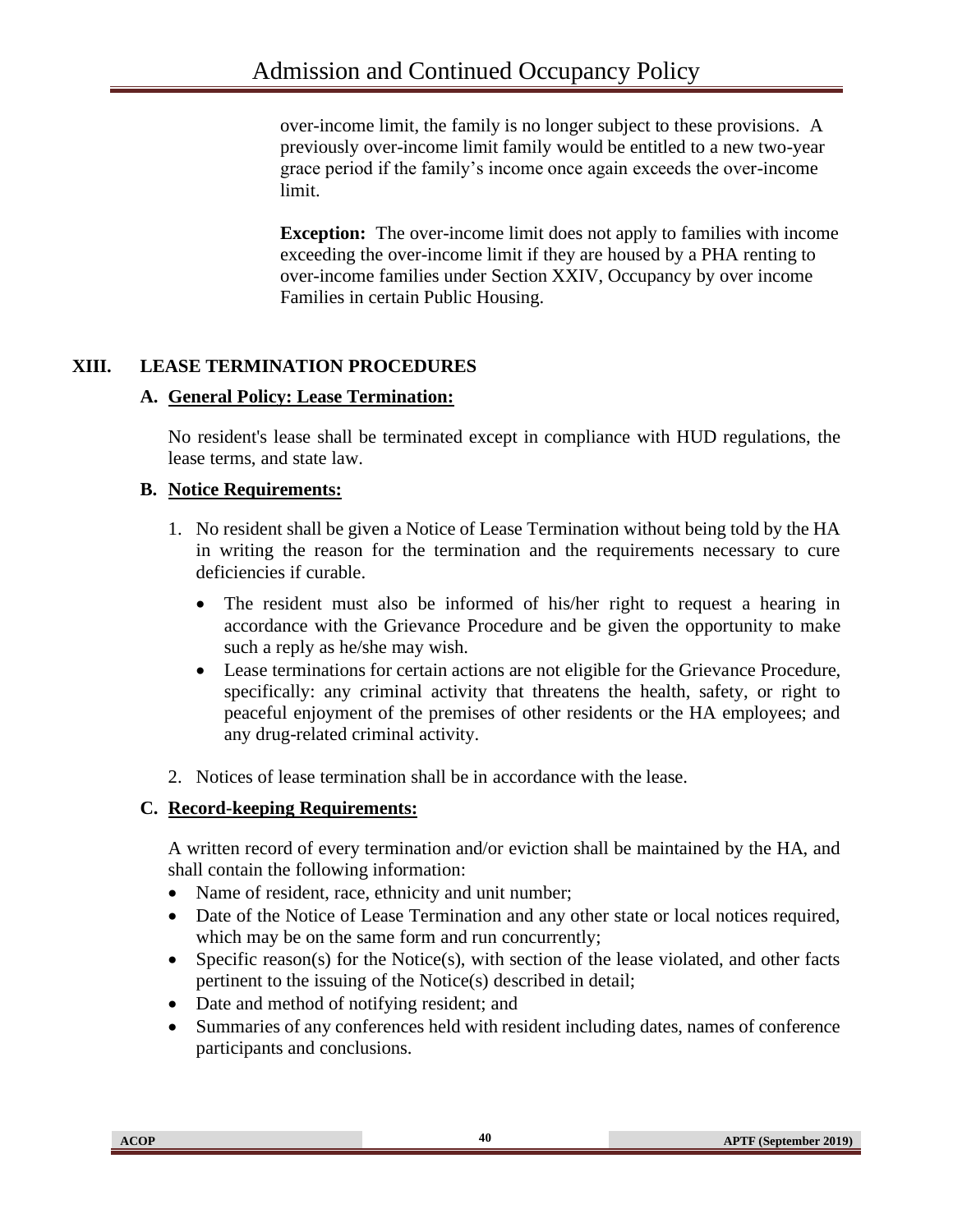## **XIV. UTILITIES**

In some of the HA's developments, residents pay the cost of certain utilities directly to the supplier. At these properties, resident rents are reduced by an allowance for utilities developed by the HA in consultation with the utility supplier.

## **A. Resident-Paid Utilities:**

The following requirements apply to residents living in developments with resident-paid utilities:

- 1. Each resident will receive a monthly utility allowance that reflects a reasonable amount of utilities for the specific size and type of unit occupied.
- 2. When a residents Total Tenant Payment is less than the utility allowance, the HA may pay a utility reimbursement, equal to the difference between one month's total tenant payment and the utility allowance, to the utility company on the residents behalf.
- 3. It may be suggested to the resident to use a "Budget" plan, which protects the resident from seasonal fluctuations in utility bills and ensures adequate heat in the winter
- 4. When a resident makes application for utility service in his/her own name, he or she shall sign a third-party notification agreement so that the HA will be notified if the resident fails to pay the utility bill.
- 5. If an applicant is unable to get utilities connected because of a previous balance owed the utility company at a prior address, applicant will not be admitted and will receive a Denial of Assistance.
- 6. Maintaining utilities is the resident's obligation under the HA's lease. Failure to maintain utilities is grounds for lease termination and eviction.

## **B. Excess Utility Charges:**

Check metered developments or buildings: In buildings that are check metered, residents shall have consumption-based utility allowances that reflect the size and type of units and actual equipment provided by the HA. Check meters shall be read by the HA and each resident charged for consumption in excess of the utility allowance.

## **XV. FLAT RENTS/CEILING RENTS**

#### **A. Intent and Purpose:**

Ceiling rents provide an incentive to remain in public housing to families whose flat rents were reduced to income-based rents because of a hardship and whose incomes then increased so that an income-based rent is unreasonable for the housing being provided. The ceiling rent is thus in effect only for the portion of the year between the family's interim increase in rent and their next annual reexamination (when they can elect the flat rent).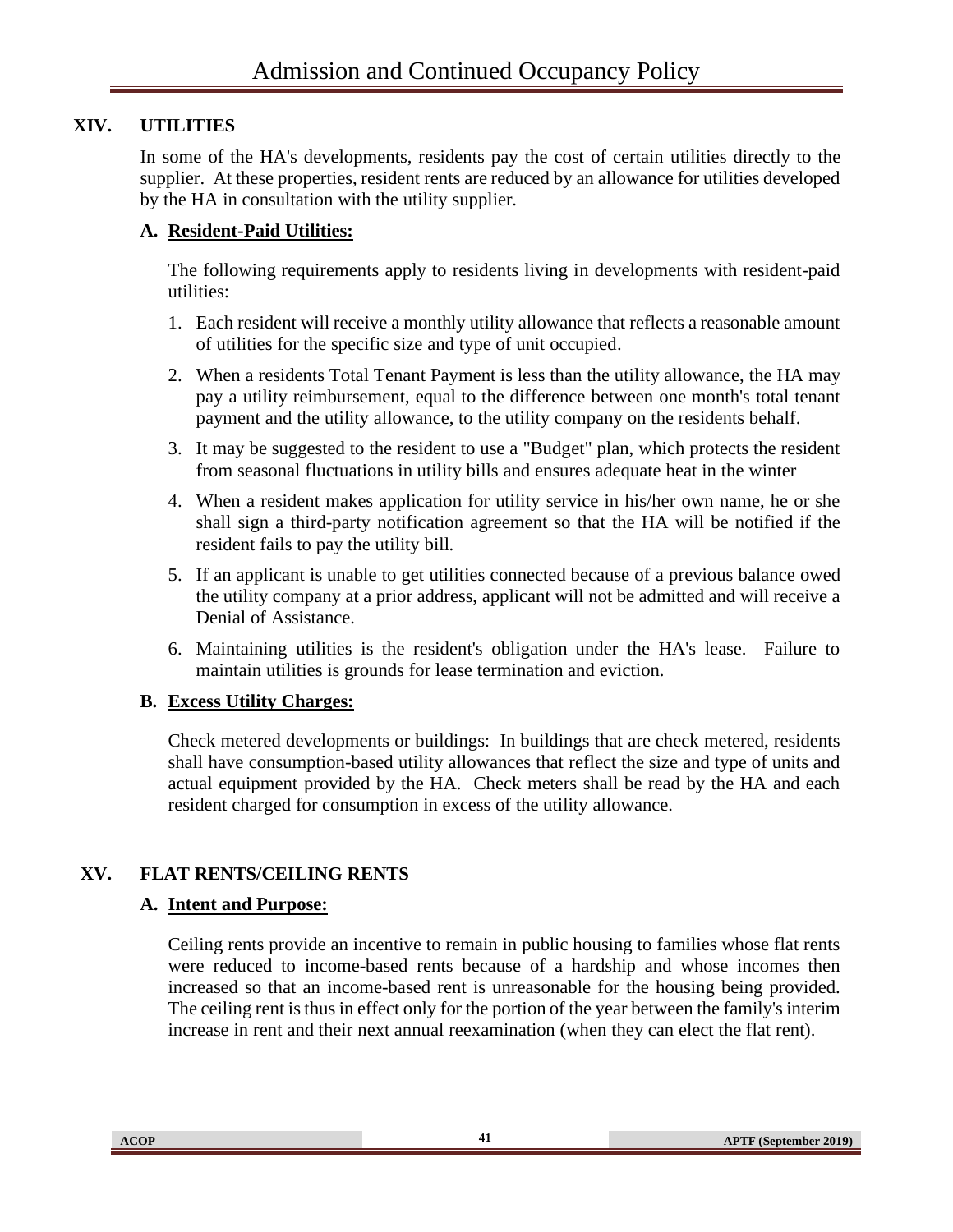## **B. Establishing Ceiling Rents:**

The HA has established ceiling rents for all dwelling units inventory wide. Ceiling rents for a class of units are based on the size, location or other characteristic that are unit based. The HA may revoke or raise ceiling rents at any time after giving reasonable notice to the affected residents.

#### **C. Calculating Ceiling Rents:**

The HA will determine the minimum ceiling rents that can be charged for a unit. Ceiling rents are based on the flat rent plus any applicable utility allowance.

#### **D. What the Resident Pays:**

Residents in units where ceiling rents are in effect pay the lower of the ceiling rent or income based rent.

## **E. Ceiling Rent Adjustments:**

Ceiling rents will be adjusted annually to the level of the "flat" rents plus the utility allowance.

## **F. Flat Rents:**

Flat rents are 80% of the published Fair Market Rent. A PHA may request a waiver to use market-based rents or the minimum flat rent as determined by HUD requirements.

Once each year, only at admission or at the annual reexamination, all residents are offered the choice of paying an income-based rent or the flat rent.

**NOTE:** The family must be offered the opportunity to go on "flat" or "income based" rent and the HA must maintain documentation of the offer and selection.

#### **G. Annual Update of Flat Rents:**

The HA shall review the Flat Rent structure within 90 days of publication of the HUD approved Fair Market Rents and adjust the flat rents as needed. Residents on flat rent will not be affected by flat rent updates until their next regular reexamination.

#### **H. Reexamination of Families on Flat Rents:**

Families paying flat rents are required to recertify income only every three years, rather than annually, although they are still required to participate in an Annual Reexamination in order to ensure that unit size is still appropriate and Community Service requirements are met.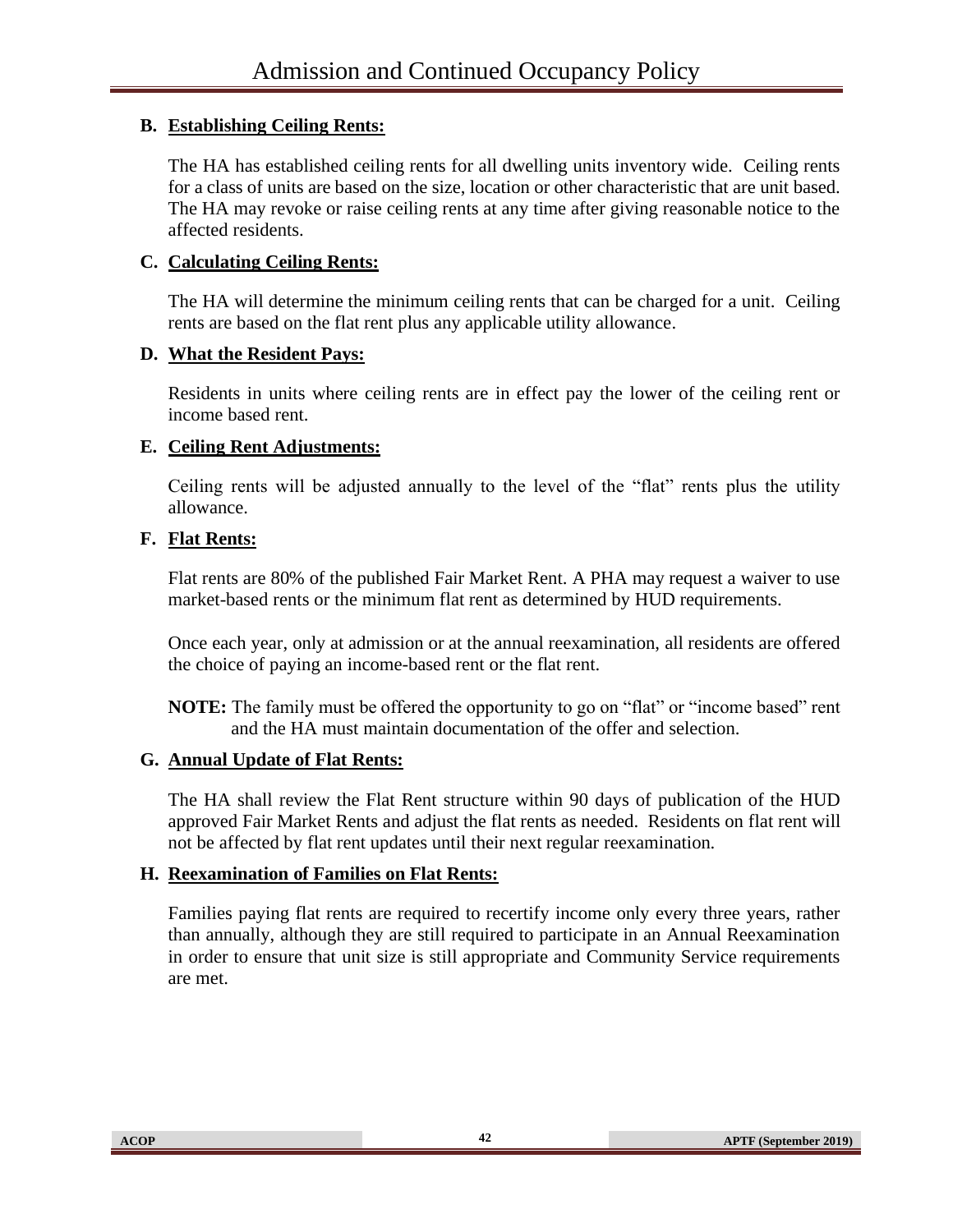## **XVI. PROCEDURES TO BE USED IN DETERMINING INCOME AND RENT**

#### **A. Annual Income:**

Annual income is the anticipated total income from all sources, including net income derived from assets, received by the family head and spouse (even if temporarily absent) and by each additional family member including all net income from assets for the 12-month period following the effective date of initial determination or reexamination of income, exclusive of income that is temporary, non-recurring, or sporadic as defined below, or is specifically excluded from income by other federal statute. Annual income includes but is not limited to:

- 1. The full amount, before any payroll deductions, of wages and salaries, overtime pay, commissions, fees, tips and bonuses, and other compensation for personal services;
- 2. The net income from operation of a business or profession, including any withdrawal of cash or assets from the operation of the business. Expenditures for business expansion or amortization of capital indebtedness shall not be used as deductions in determining the net income from a business. An allowance for the straight-line depreciation of assets used in a business or profession may be deducted as provided in IRS regulations. Withdrawals of cash or assets will not be considered income when used to reimburse the family for cash or assets invested in the business;
- 3. Interest, dividends, and other net income of any kind from real or personal property. Expenditures for amortization of capital indebtedness shall not be used as deductions in determining net income. An allowance for the straight-line depreciation of real or personal property is permitted. Withdrawals of cash or assets will not be considered income when used to reimburse the family for cash or assets invested in the property Name of resident, race, ethnicity, and unit number;
	- **NOTE:** If the family has net family assets in excess of \$5,000, annual income shall include the greater of the actual income derived from all net family assets or a percentage of the value of such assets based on the current passbook savings rate as determined by HUD;
- 4. The full amount of periodic payments received from Social Security, annuities, insurance policies, retirement funds, pensions, disability or death benefits, and other similar types of periodic receipts (See below for treatment of delayed or deferred periodic payment of social security or supplemental security income benefits.);
- 5. Payments in lieu of earnings, such as unemployment and disability compensation, worker's compensation, and severance pay (See below concerning treatment of lump sum additions as family assets.);
- 6. All welfare assistance payments (Temporary Assistance for Needy Families, General Assistance) received by or on behalf of any family member;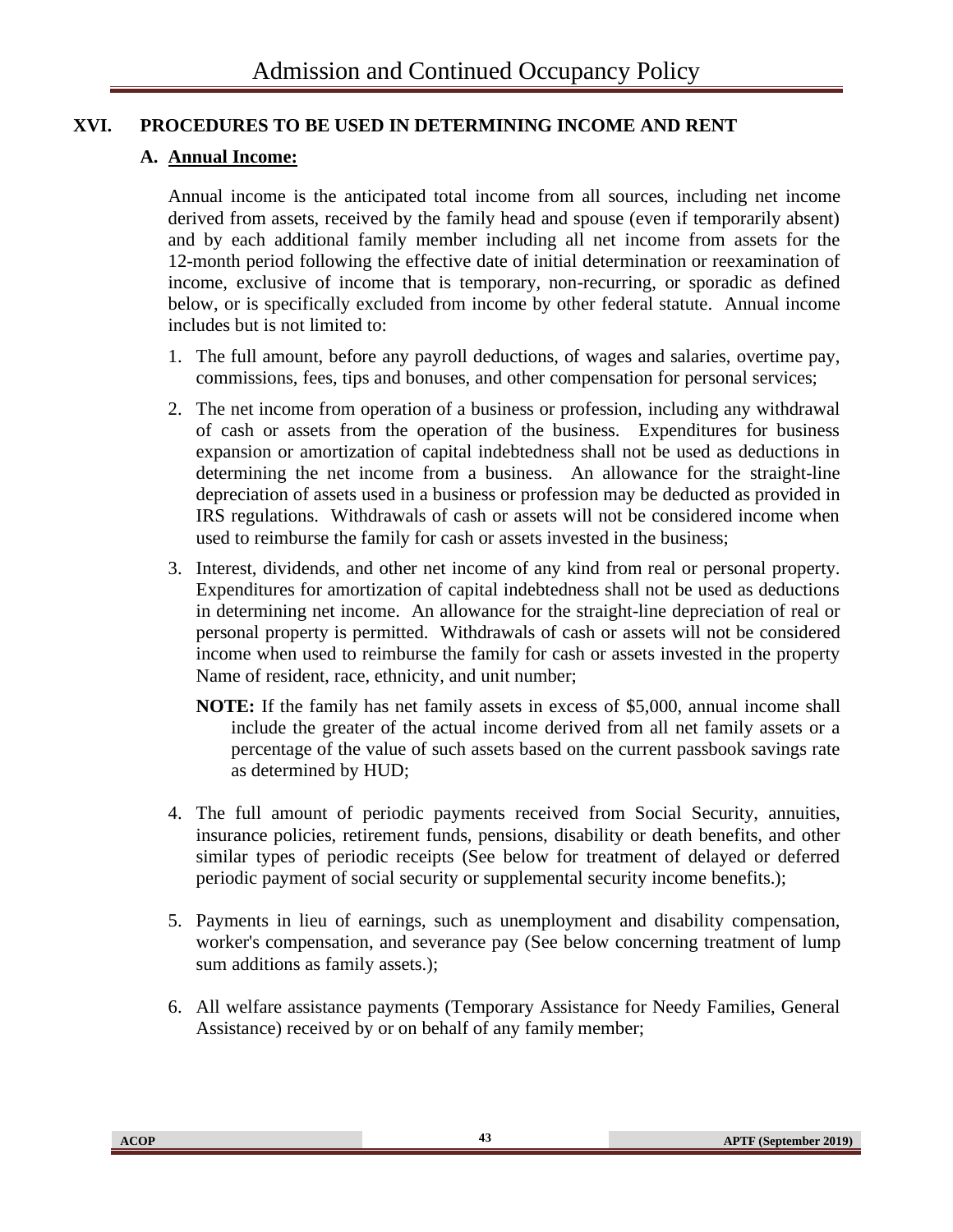- 7. Periodic and determinable allowances, such as alimony and child support payments, and regular cash and non-cash contributions or gifts received from agencies or persons not residing in the dwelling made to or on behalf of family members; and
	- **NOTE:** Regular contributions (including non-cash contributions) to the household must be considered income if they are not for medical expenses. For example, if someone who is not a household member pays the telephone bill or car payment every month, or buys gas, tires and insurance for the car, these contributions would be considered income for the purposes of the public housing program.
- 8. All regular pay, special pay, and allowances of a family member in the Armed Forces. (See below concerning pay for exposure to hostile fire.)

## **B. Items not Included in Annual Income:**

- 1. Income from the employment of children (including foster children) under the age of 18 years;
- 2. Payments received for the care of foster children or foster adults (usually individuals with disabilities, unrelated to the resident family, who are unable to live alone);
- 3. Lump sum additions to family assets, such as inheritances, insurance payments (including payments under health and accident insurance, and worker's compensation), capital gains, one-time lottery winnings, and settlement for personal property losses (but see above if the payments are or will be periodic in nature);
- 4. Amounts received by the family that are specifically for, or in reimbursement of, the cost of medical expenses for any family member;
- 5. Income of a live-in aide provided the person meets the definition of a live-in aide;
- 6. The full amount of student financial assistance paid directly to the student or the educational institution;
- 7. The special pay to a family member serving in the Armed Forces who is exposed to hostile fire;
- 8. Certain amounts received that are related to participation in the following programs:
	- a) Amounts received under HUD funded training programs (e.g. Step-up program: excludes stipends, wages, transportation payments, child care vouchers, etc. for the duration of the training);
	- b) Amounts received by a person with disabilities that are disregarded for a limited time for purposes of SSI and benefits that are set aside for use under a Plan to Attain Self-sufficiency (PASS);
	- c) Amounts received by a participant in other publicly assisted programs that are specifically for, or in reimbursement of, out-of-pocket expenses incurred (special equipment, clothing, transportation, child care, etc.) to allow participation in a specific program;
	- d) A resident services stipend. A resident services stipend is a modest amount (not to exceed \$200/month) received by a public housing resident for performing a service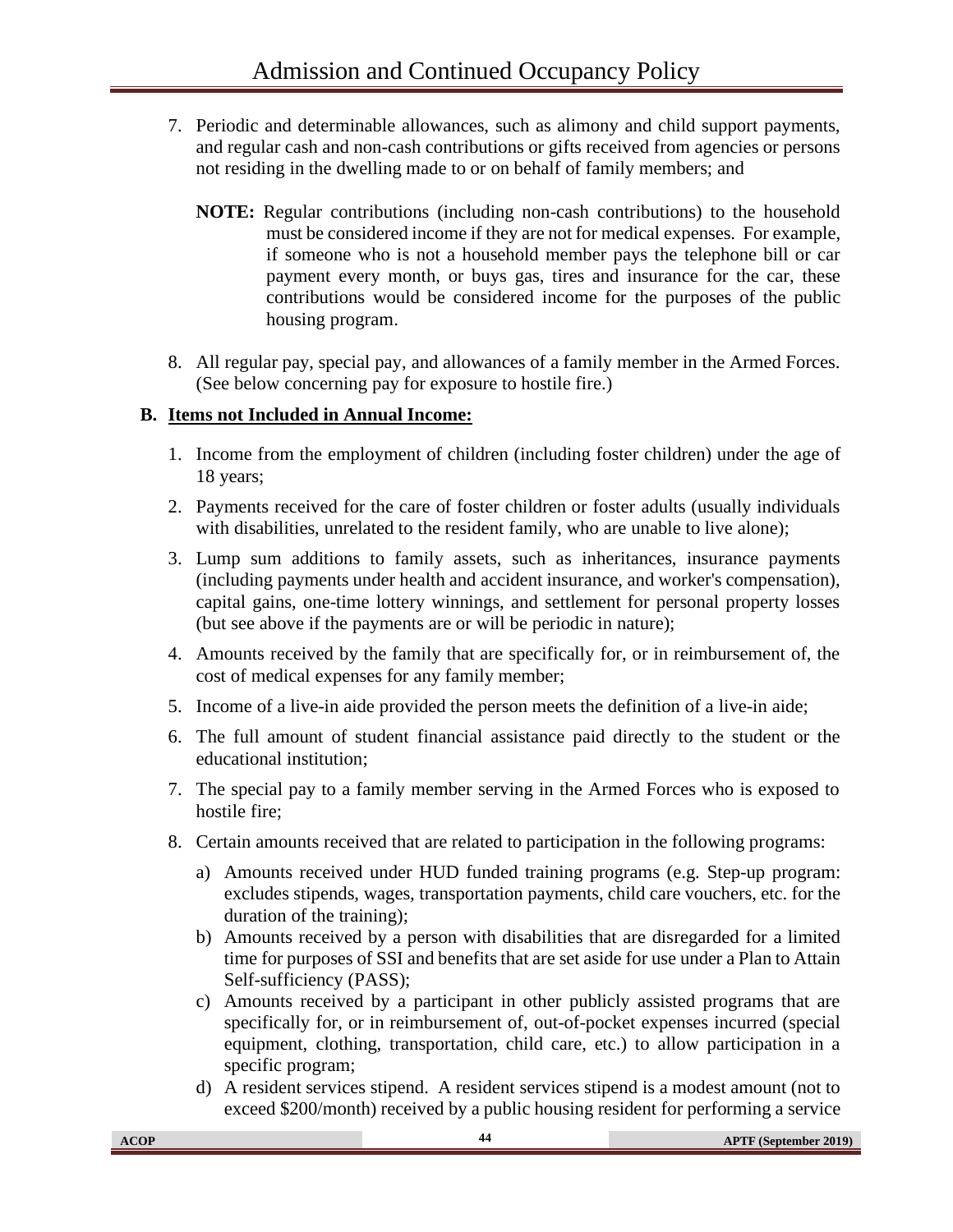for the HA, on a part-time basis, that enhances the quality of life in public housing. Such services may include but are not limited to, fire patrol, hall monitoring, lawn maintenance, and resident initiatives coordination. No resident may receive more than one such stipend during the same period of time; and

- e) Incremental earnings and/or benefits resulting to any family member from participation in qualifying state of local employment training program (including training programs not affiliated with the local government), and training of family members as resident management staff. Amounts excluded by this provision must be received under employment training programs with clearly defined goals and objectives, and are excluded only for a limited period as determined in advance by the HA;
- 9. Temporary, non-recurring, or sporadic income (including gifts);
- 10. Reparation payments paid by foreign governments pursuant to claims filed under the laws of that government by persons who were persecuted during the Nazi era;
- 11. Earnings in excess of \$480 for each full-time student 18 years old or older (excluding the head of the household and spouse);
- 12. Adoption assistance payments in excess of \$480 per adopted child;
- 13. The incremental earnings and benefits to any resident:
	- Whose annual income increases due to employment of a family member who was unemployed for one or more years previous to employment;
	- Whose annual income increases as the result of increased earnings by a family member during participation in any economic self-sufficiency or other job training program; or
	- Whose annual income increases due to new employment or increased earnings of a family member during or within six months of receiving state funded assistance, benefits or services, will not be increased during the exclusion period.

#### **For purposes of this paragraph, the following definitions apply:**

- a) State funded assistance, benefits or services means any state program for temporary assistance for needy families funded under Part A of Title IV of the Social Security Act, as determined by the HA in consultation with the local agencies administering Temporary Assistance for Needy Families (TANF) and Welfare-to-Work programs. The TANF program is not limited to monthly income maintenance, but also includes such benefits and services as one-time payments, wage subsidies, and transportation assistance: provided that the total amount over a six-month period is at least \$500.
- b) During the 12-month period beginning when the member first qualifies for a disallowance, the HA must exclude from Annual Income any increase in income as a result of employment. For the 12 months following the exclusion period, 50% of the income increase shall be excluded.
- c) Regardless of how long it takes a resident to work for 12 months (to qualify for the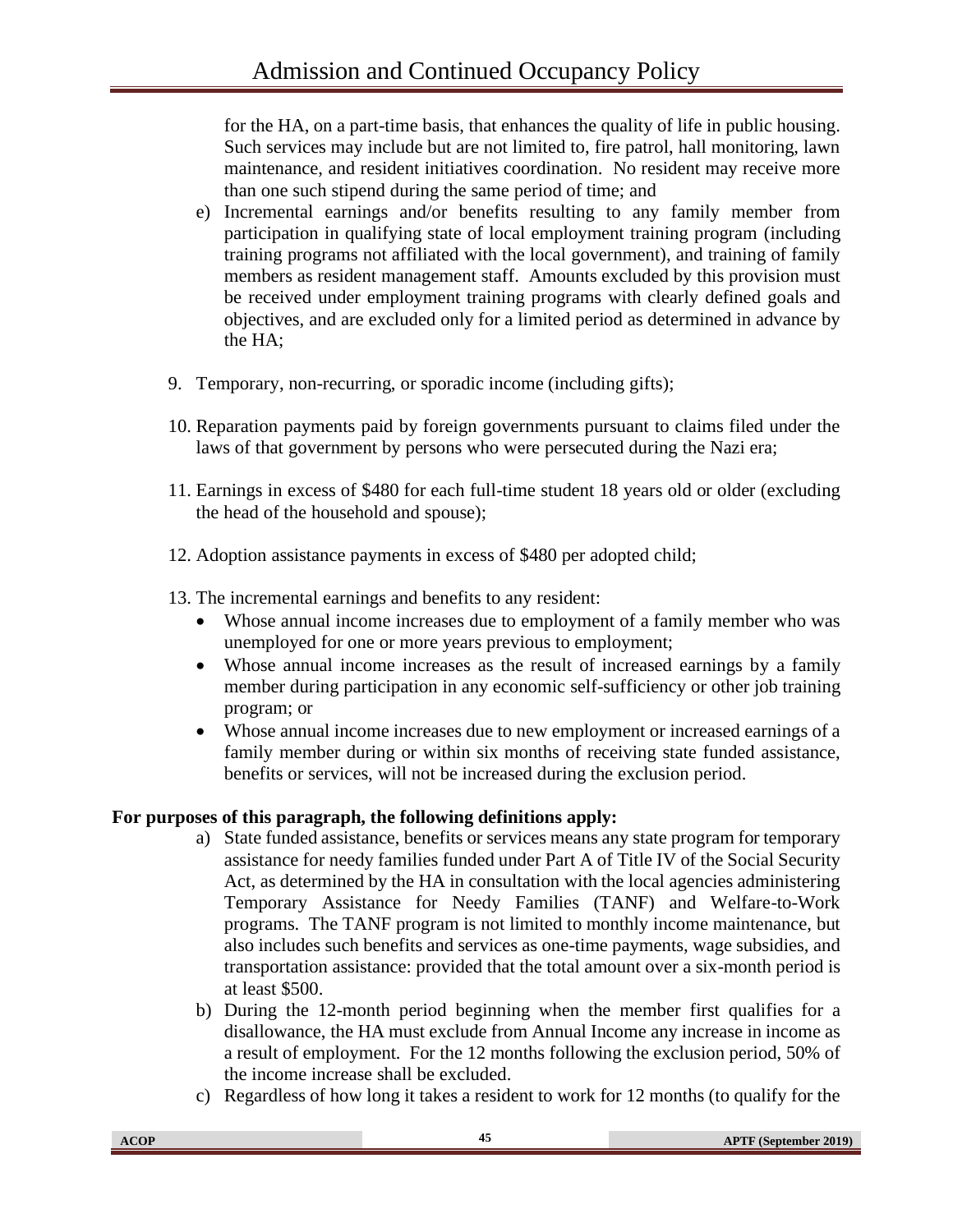first exclusion) or the second 12 months (to qualify for the second exclusion), the maximum period for the disallowance (exclusion) is 48 months.

- d) The disallowance of increased income under this section is only applicable to current residents and will not apply to applicants who have begun working prior to admission (unless their earnings are less than would be earned working ten hours per week at minimum wage, under which they qualify as unemployed).
- 14. Deferred periodic payments of SSI and Social Security (SS) benefits that are received in a lump sum payment;
- 15. Amounts received by the family in the form of refunds or rebates under state or local law for property taxes paid on the dwelling unit;
- 16. Amounts paid by a state agency to a family with a developmentally disabled family member living at home to offset the cost of services and equipment needed to keep the developmentally disabled family member at home;
- 17. Amounts specifically excluded by any other Federal Statute from consideration as income for purposes of determining eligibility or benefits under a category of assistance programs that includes assistance under the United States Housing Act of 1937. (A notice will be published by HUD in the Federal Register identifying the benefits that qualify for this exclusion. Updates will be published and distributed when necessary.)

#### **The following is a list of benefits excluded by other Federal Statute:**

- The value of the allotment provided to an eligible household for coupons under the Food Stamp Act of 1977 [7 USC 2017 (h)];
- Payments to volunteers under the Domestic Volunteer Service Act of 1973 [42 USC] 5044 (g), 5088];

## **Examples of programs under this Act include but are not limited to:**

- o The Retired Senior Volunteer Program (RSVP), Foster Grandparent Program (FGP), Senior Companion Program (SCP), and the Older American Committee Service Program;
- o National Volunteer Antipoverty Programs such as VISTA, Peace Corps, Service Learning Program, and Special Volunteer Programs;
- o Small Business Administration Programs such as the National Volunteer Program to Assist Small Business and Promote Volunteer Service to Persons with Business Experience, Service Corps of Retired Executives (SCORE), and Active Corps of Executives (ACE).
- Payments received under the Alaska Native Claims Settlement Act [43 USC.1626 (a)];
- Income derived from certain sub marginal land of the United States that is held in trust for certain Indian tribes [25 USC. 459(e)];
- Payments or allowances made under the Department of Health and Human Services' Low-income Home Energy Assistance Program [42 USC 8624 (f)];
- Payments received under programs funded in whole or in part under the Job Training Partnership Act [29 USC 1552 (b)];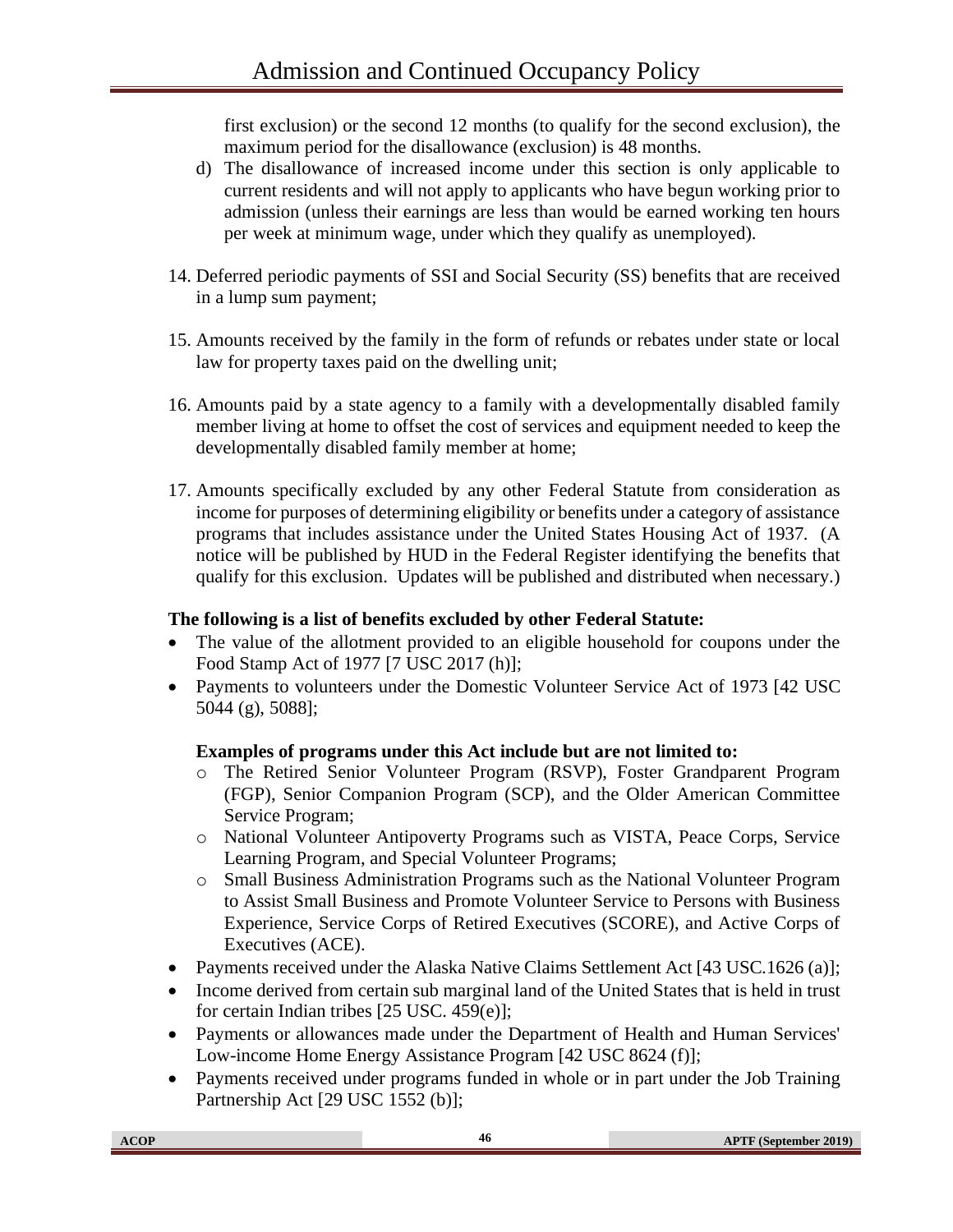- Income derived from the disposition of funds of the Grand River Band of Ottawa Indians [Pub. L. 94-540, 90 State 2503-04];
- The first \$2,000 of per capita shares received from judgment funds awarded by the Indian Claims Commission or the Court of Claims (25 USC 1407-08), or from funds held in trust for an Indian Tribe by the Secretary of Interior [25 USC 117b, 1407]; and
- Amounts of scholarships funded under Title IV of the Higher Education Act of 1965 including awards under the Federal work-study program or under the Bureau of Indian Affairs student assistance programs [20 USC 1087].

## **Examples of Title IV programs include but are not limited to:**

- o Basic Educational Opportunity Grants (Pell Grants),
- o Supplemental Opportunity Grants,
- o State Student Incentive Grants,
- o College Work Study, and
- o Byrd Scholarships.
- Payments received from programs funded under Title V of the Older Americans Act of 1965 [42 USC 3056 (f)]:

#### **Examples of programs under this act include but are not limited to:**

- o Senior Community Services Employment Program (CSEP),
- o National Caucus Center on the Black Aged,
- o National Urban League,
- o Association National Pro Personas Mayors,
- o National Council on Aging,
- o American Association of Retired Persons,
- o National Council on Senior Citizens, and
- o Green Thumb.
- Payments received after January 1, 1989 from the Agent Orange Settlement Fund or any other fund established in the Agent Orange product liability litigation;
- Payments received under the Maine Indian Claims Settlement Act of 1980 (Pub. L. 96-420, 94 Stat. 1785);
- The value of any childcare provided or arranged (or any amount received as payment for such care or reimbursement for costs incurred for such care) under the Child Care and Development Block Grant Act of 1990 [42 USC 9858(q)];
- Earned income tax credit refund payments received on or after January 1, 1991 [26] USC 32 (j)].
	- Payments by the Indian Claims Commission to the Confederated Tribes and Bands of Yakima Indian Nation or the Apache Tribe of Mescalero Reservation;
	- Allowances, earnings and payments to AmeriCorps participants under the National and Community Service Act of 1990;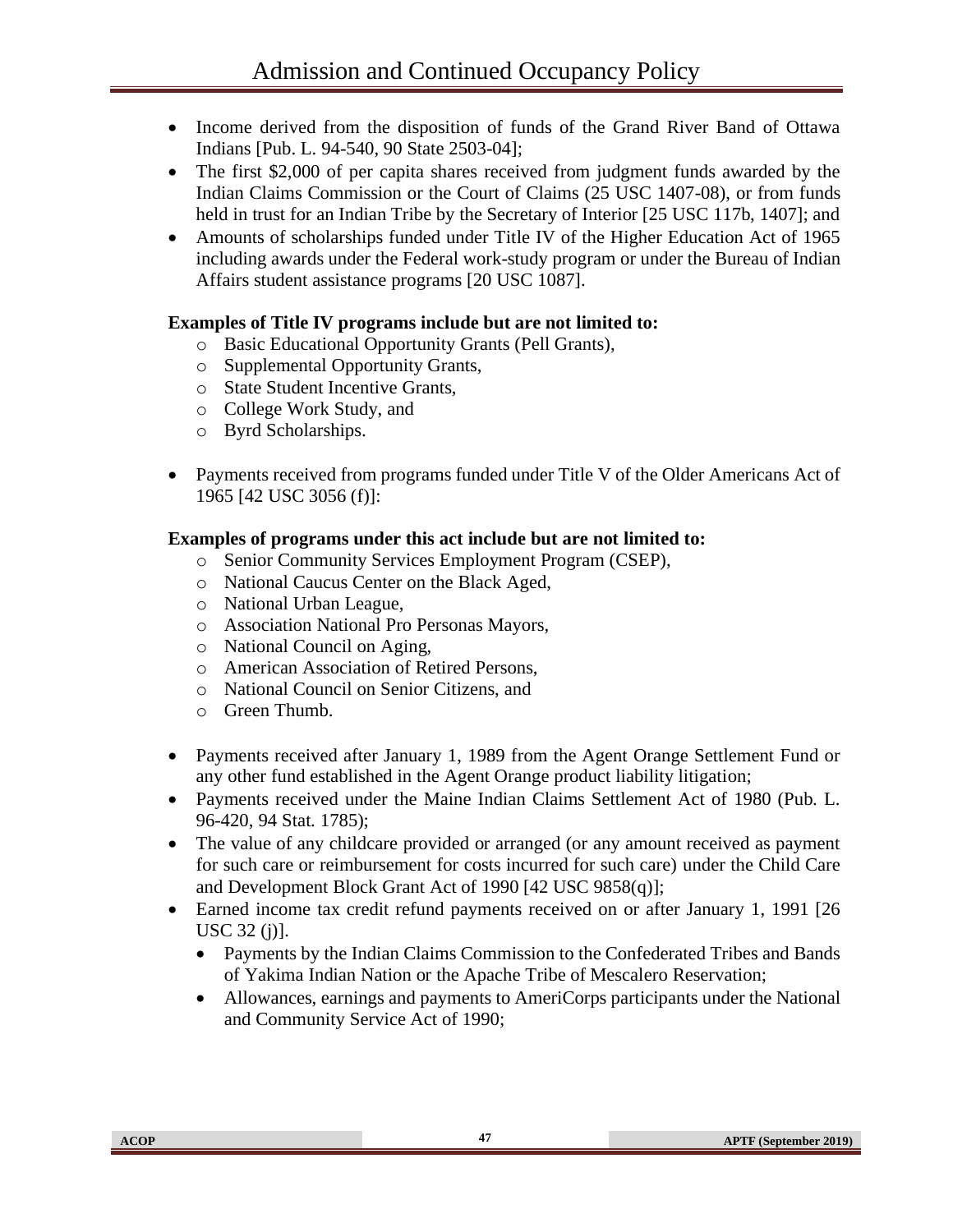## **C. Anticipating Annual Income:**

If it is not feasible to anticipate income for a 12-month period, the HA may use the annualized income anticipated for a shorter period, subject to an interim adjustment at the end of the shorter period. (This method would be used for teachers who are only paid for nine months, or for residents receiving unemployment compensation.)

## **D. Adjusted Income:**

Adjusted income (the income upon which rent is based) means annual income less the following deductions and exemptions:

## **1. For All Families:**

a) Child Care Expenses:

A deduction of amounts anticipated to be paid by the family for the care of children under 13 years of age for the period for which Annual Income is computed, BUT ONLY when such care is necessary to enable a family member to be gainfully employed, to seek employment or to further his/her education. Amounts deducted must be un-reimbursed expenses and shall not exceed: (a) the amount of income earned by the family member released to work; or (b) an amount determined to be reasonable by the HA when the expense is incurred to permit education or to seek employment.

## 18. Dependent Deduction:

An exemption of \$480 for each member of the family residing in the household (other than the head of household, or spouse, Live-in Aide, foster adult or foster child) who is under 18 years of age or who is 18 years of age or older and disabled, or a full-time student.

19. Work related Disability Expenses:

A deduction of un-reimbursed amounts paid for attendant care or auxiliary apparatus expenses for family members with disabilities where such expenses are necessary to permit a family member(s), including the disabled member, to be employed. In no event may the amount of the deduction exceed the employment income earned by the family member(s) freed to work.

**NOTE:** Equipment and auxiliary apparatus may include but are not limited to: wheelchairs, lifts, reading devices for the visually impaired, and equipment added to cars and vans to permit their use by the disabled family member. Also included would be the annualized cost differential between a car and the cost of a van required by the family member with disabilities.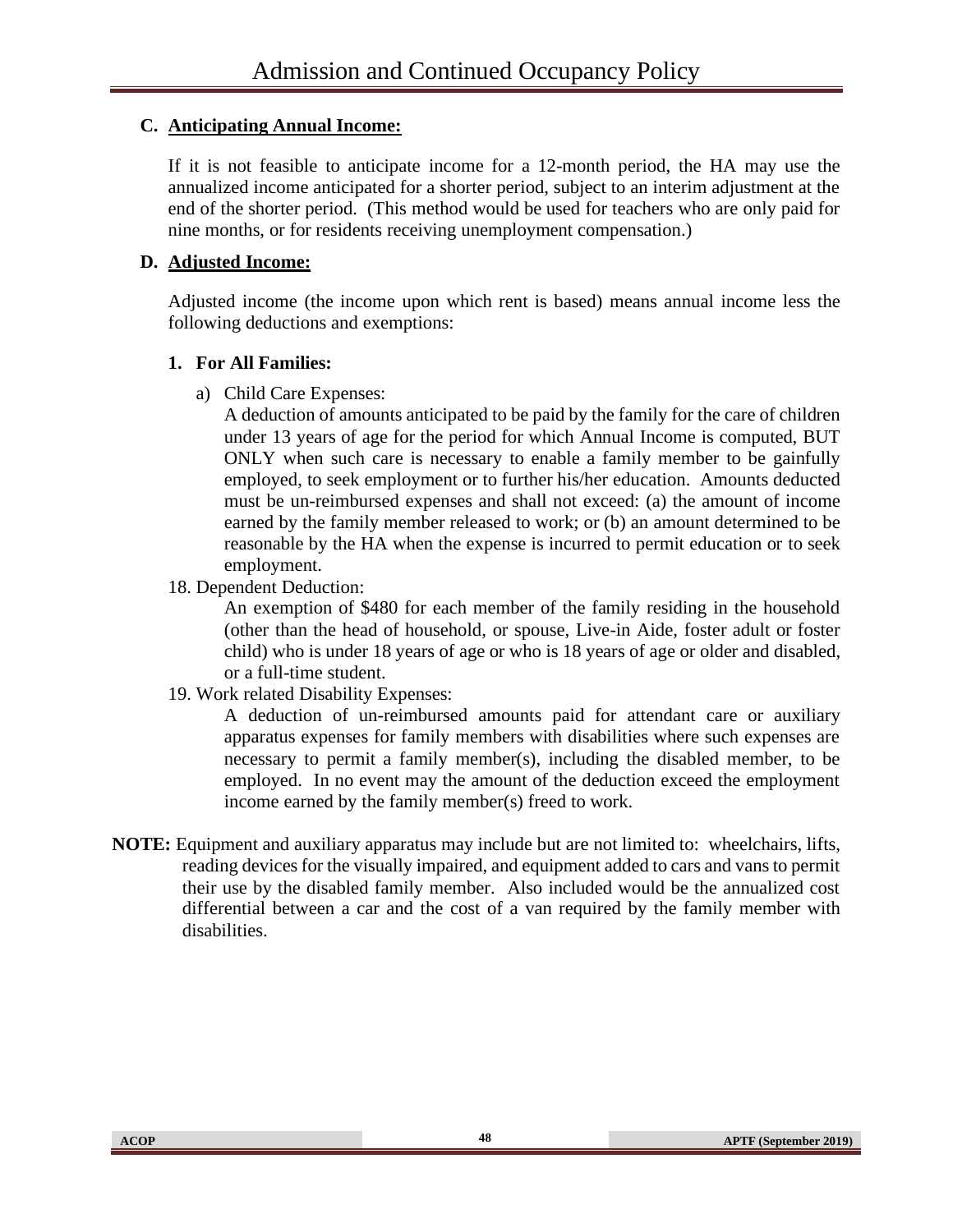- 1) For families without medical expenses: the amount of the deduction equals the cost of all un-reimbursed expenses for work related disability expense less three percent of Annual Income, provided the amount so calculated does not exceed the employment income earned.
- 2) For elderly or disabled families with medical expenses: the amount of the deduction equals the cost of all un-reimbursed expenses for work related disability that do not exceed the employment income earned. If this amount is less than three percent of annual income, the remainder of the three percent will be taken from medical expenses. If disability expenses are greater than three percent of annual income, all un-reimbursed medical expenses as defined below will be deducted.

# **2. Elderly and Disabled Families Only:**

a) Medical Expense Deduction:

A deduction of un-reimbursed medical expenses, including insurance premiums, anticipated for the period for which annual income is computed. Medical expenses include but are not limited to: services of physicians and other health care professionals, services of health care facilities, health insurance premiums (including the cost of Medicare), prescription and non-prescription medicines, transportation to and from treatment, dental expenses, eyeglasses, hearing aids and batteries, attendant care (unrelated to employment of family members), and payments on accumulated medical bills. To be considered by the HA for determining a deduction from income, the expenses claimed must be verifiable.

- 1) For elderly or disabled families without work related disability expenses: The amount of the deduction shall equal total medical expenses less three percent of annual income.
- 2) For elderly or disabled families with both work related disability expenses and medical expenses: the amount of the deduction is calculated as described above.
- 20. Elderly/Disabled Household Exemption:

An exemption of \$400 per household. (See appendix.)

**NOTE:** Optional Deductions/Exemptions: The HA may amend this policy and grant further deductions. Any such deduction will be noted here.

# **E. Computing Rent:**

**1. The TTP.**

The first step in computing rent is to determine each family's Total Tenant Payment (TTP). Then, if the family is occupying a unit that has resident paid utilities, the Utility Allowance is subtracted from the TTP. The result of this computation, if a positive number, is the tenant rent. If the TTP less the utility allowance is a negative number, the result is the utility reimbursement, which may be paid to the resident or, directly to the utility company by the HA.

# **2. TTP is the highest of:**

• 30% of adjusted monthly income; or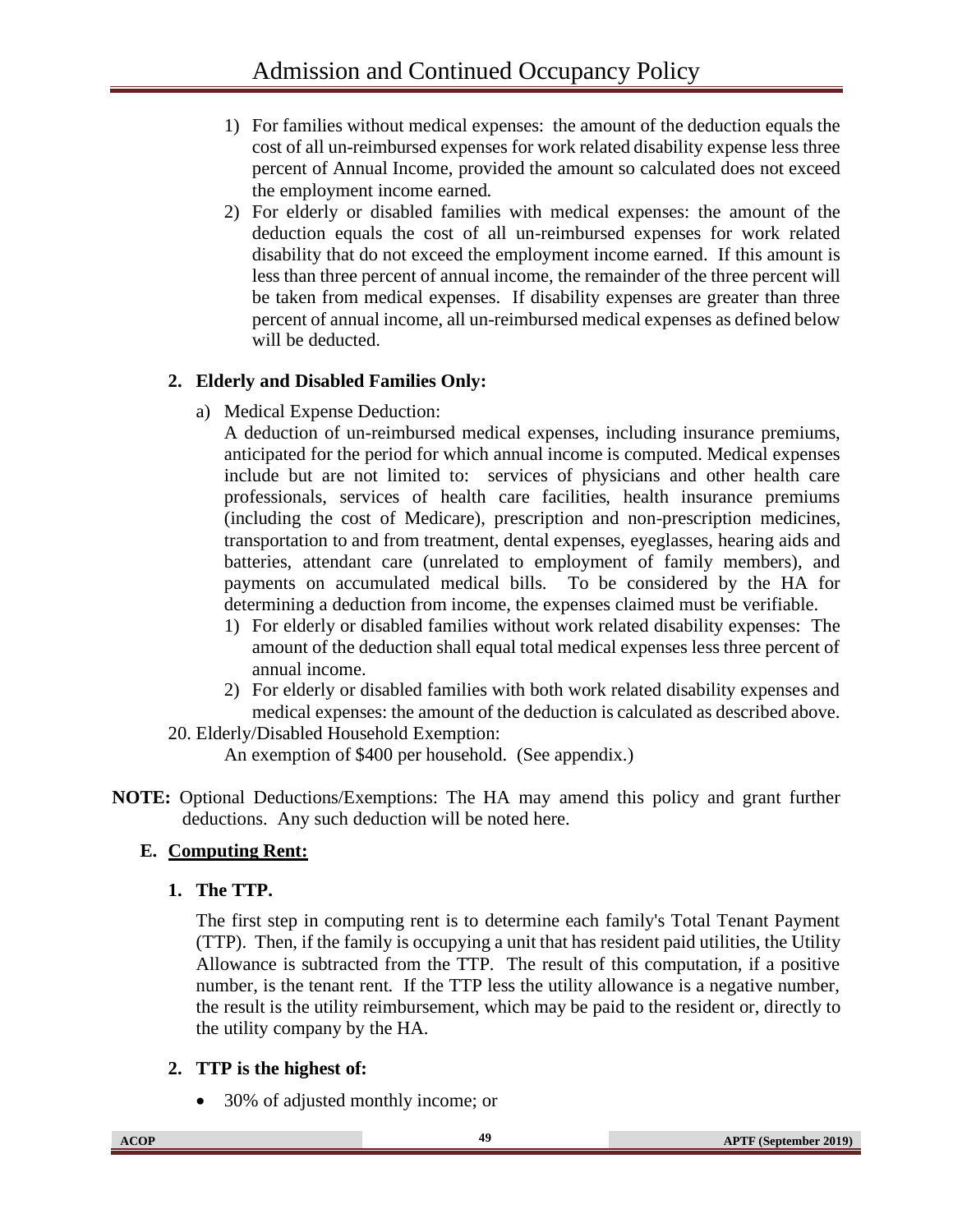- 10% of monthly income; but never less than the...
- \$50.00 minimum rent; and never more than the...
- Flat rent/ceiling rent, if chosen by the family.
- **NOTE:** It is possible for public housing residents to qualify for a utility reimbursement despite the requirement of a minimum rent. For example, if a public housing family's TTP is the minimum rent of \$25 and the HA's utility allowance for the size and type unit the family has selected is \$60, the family would receive a utility reimbursement of \$35 (\$60 less \$25) for resident purchased utilities.

#### **3. Tenant Rent:**

Tenant rent is computed by subtracting the utility allowance for resident supplied utilities (if applicable) from the TTP. In developments where the HA pays all utility bills directly to the utility supplier, tenant rent equals TTP.

## **4. Minimum Rent:**

The minimum rent shall be \$50.0 per month, but a hardship exemption shall be granted to residents who can document that they are unable to pay the \$50.00 because of a longterm hardship (over 90 days). Examples under which residents would qualify for the hardship exemption to the minimum rent would be limited to the following:

- The family has lost eligibility for or is applying for an eligibility determination for a Federal, State or local assistance program;
- The family would be evicted as result of the imposition of the minimum rent requirements;
- The income of the family has decreased because of changed circumstances, including loss of employment;
- A death in the family has occurred; or
- Other circumstances as determined by the HA

## **5. Rent Choice:**

At initial certification and at each subsequent annual reexamination the resident shall be offered a choice of paying either the income based rent or the flat rent applicable to the unit they will be occupying.

## **XVII. COMPLAINTS AND GRIEVANCE PROCEDURES**

Complaints and Grievance Procedures shall be processed in accordance with the HA approved Grievance Procedure. The grievance procedure is incorporated into this document by reference and is the guideline to be used for grievances and appeals. The grievance policy is only applicable to Public Housing residents of the HA. Applicants are only entitled to an informal hearing, NOT THE GRIEVANCE POLICY, upon proper request.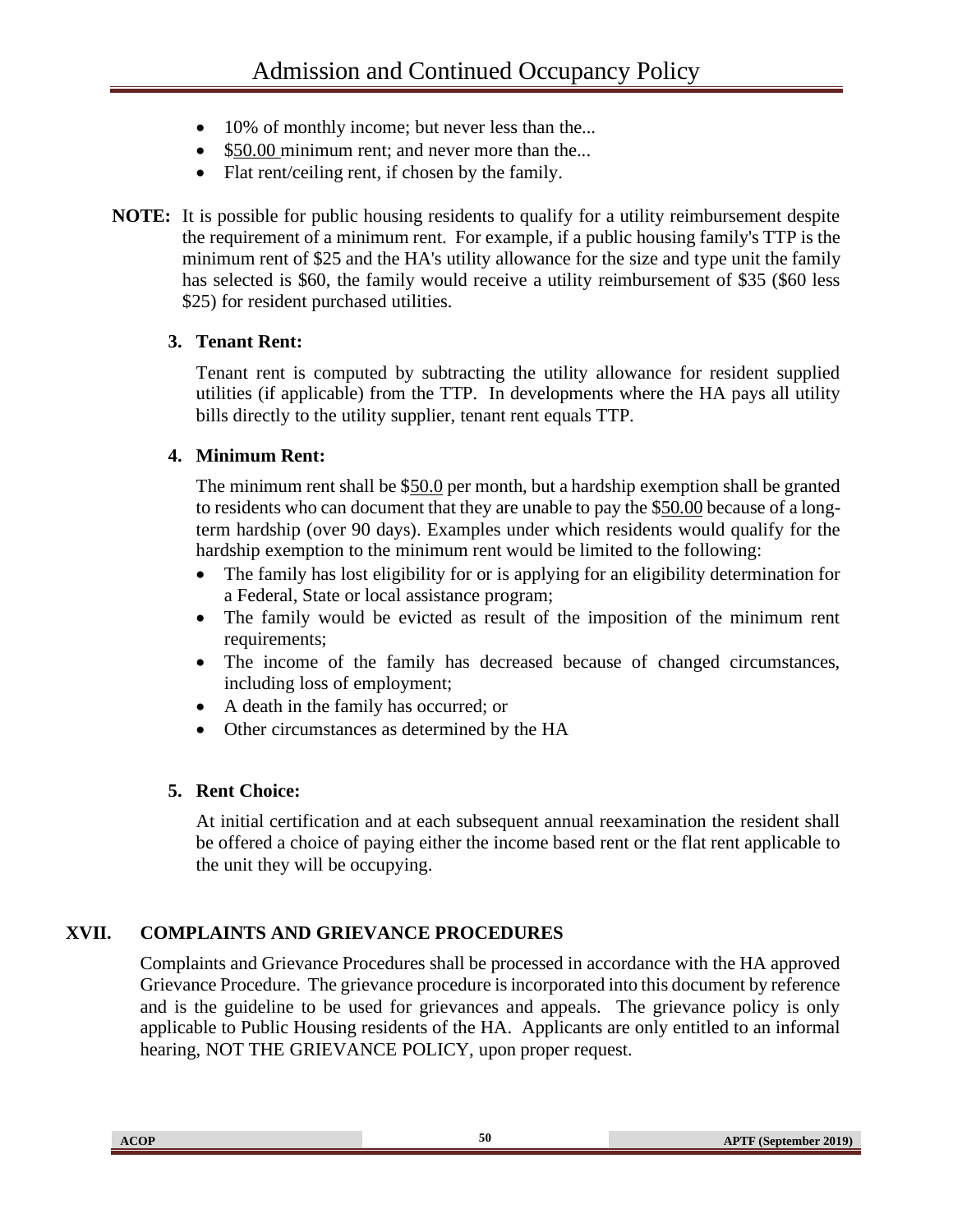## **XVIII. SECURITY DEPOSITS**

A security deposit shall be made pursuant to a schedule posted in the HA office. Security deposits may be refunded as provided in the Lease and in this procedure. Any balance of the security deposit shall be returned by mail to the former resident as defined in the lease and by state law. A detailed statement of all charges (rent, late fees, damages, etc.) made against the security deposit will be included and mailed within 60 days to the last known address of the resident. No security deposit shall be returned until keys to the unit have been returned to the HA. All security deposits for pets shall be made in accordance with the HA pet policy. There is no interest accrued or paid on any security deposit refunds, if any. A tenant has 90 days to deposit or cash check.

## **XIX. PET RULE**

#### **A. Pets:**

This HA has adopted a pet policy for use in all HA property. All Residents must comply with this pet policy. FAILURE TO COMPLY WITH THE PET POLICY WILL BE CONSIDERED A SERIOUS BREACH OF THE LEASE. Residents will comply with Section IV (P) of their dwelling lease that states, "Not to keep or allow dogs, cats, or any other animals or pets on the premises without prior written consent of Landlord."

#### **B. Assistance Animals:**

The Pet Policy does not apply to assistance animals that are used to assist persons with disabilities. (See assistance animal policy).

**NOTE:** Nothing in this policy limits or impairs the rights of persons with disabilities.

## **XX. DECONCENTRATION RULE**

#### **A. Objective:**

The objective of the Deconcentration Rule for public housing units is to ensure that families are housed in a manner that will prevent a concentration of poverty families and/or a concentration of higher income families in any one development. The specific objective of the HA is to house no less than 40 percent of its public housing inventory with families that have income at or below 30% of the area median income by public housing development. Also, the HA will take actions to ensure that no individual development has a concentration of higher income families in one or more of the developments. The HA will track the status of family income, by development, on a monthly basis by utilizing income reports generated by the HA's computer system.

#### **B. Exemptions:**

The following are exempt from this rule.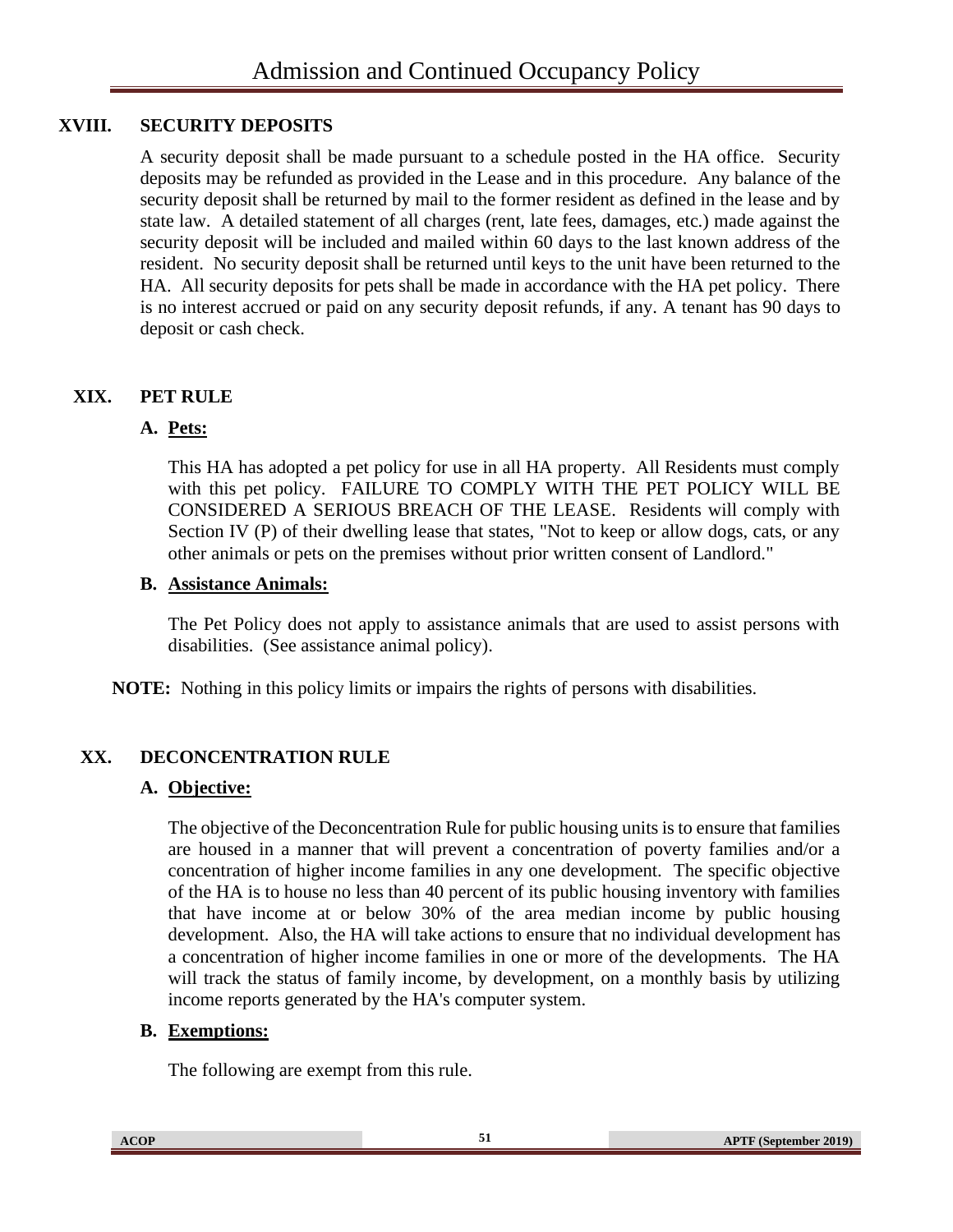- Public housing development with fewer than 100 public housing units. A covered development is defined as any single development or contiguous developments that total over 100 units.
- Public housing developments, which house only elderly persons or persons with disabilities, or both.
- Public housing developments, which consist of only one general occupancy family public housing development.
- Public housing developments approved for demolition or conversion to resident based assistance.
- Mixed financing developments.

## **C. Actions:**

To accomplish the deconcentration goals, the HA will take the following actions:

- 1. At the beginning of each HA fiscal year, the HA will establish a goal for housing 40% of its new admissions with families whose incomes are at or below the area median income. The annual goal will be calculated by taking 40% of the total number of move-ins from the previous HA fiscal year.
- 2. To accomplish the goals of deconcentration:
	- a) Not less than 40% of the HA admissions on an annual basis shall be to families that have incomes at or below extremely low-income limit and
	- b) The HA shall determine the average income of all families residing in all the HA's covered developments. The HA shall determine the average income of all families residing in each covered development. In determining average income for each development, this HA has adjusted its income analysis for unit size in accordance with procedures prescribed by HUD. The HA shall determine whether each of its covered developments falls above, within or below the established income range. The established income range is from 85 to 115 percent (inclusive) of the average family income, except that the upper limit (115 percent) shall never be less than the income at which a family would be defined an extremely low-income family.
- **NOTE:** To calculate the extremely low-income figure: Find the average family size (HA wide) of the covered developments and extrapolate the amount from the HUD published extremely low-income limits. For example, if the average family size is 2.6, the twoperson limit may be \$12,400 and the three person limit may be \$13,950. Therefore, the figure will be \$12,400 plus 60% of the difference between the two figures, which is \$13,330. This figure will be recalculated upon receipt of new HUD determined income limits.
- **NOTE:** Fair housing requirements. All admission and occupancy policies for public housing programs must comply with Fair Housing Act requirements and with regulations to affirmatively, further fair housing. The HA may not impose any specific income or racial quotas for any development or developments.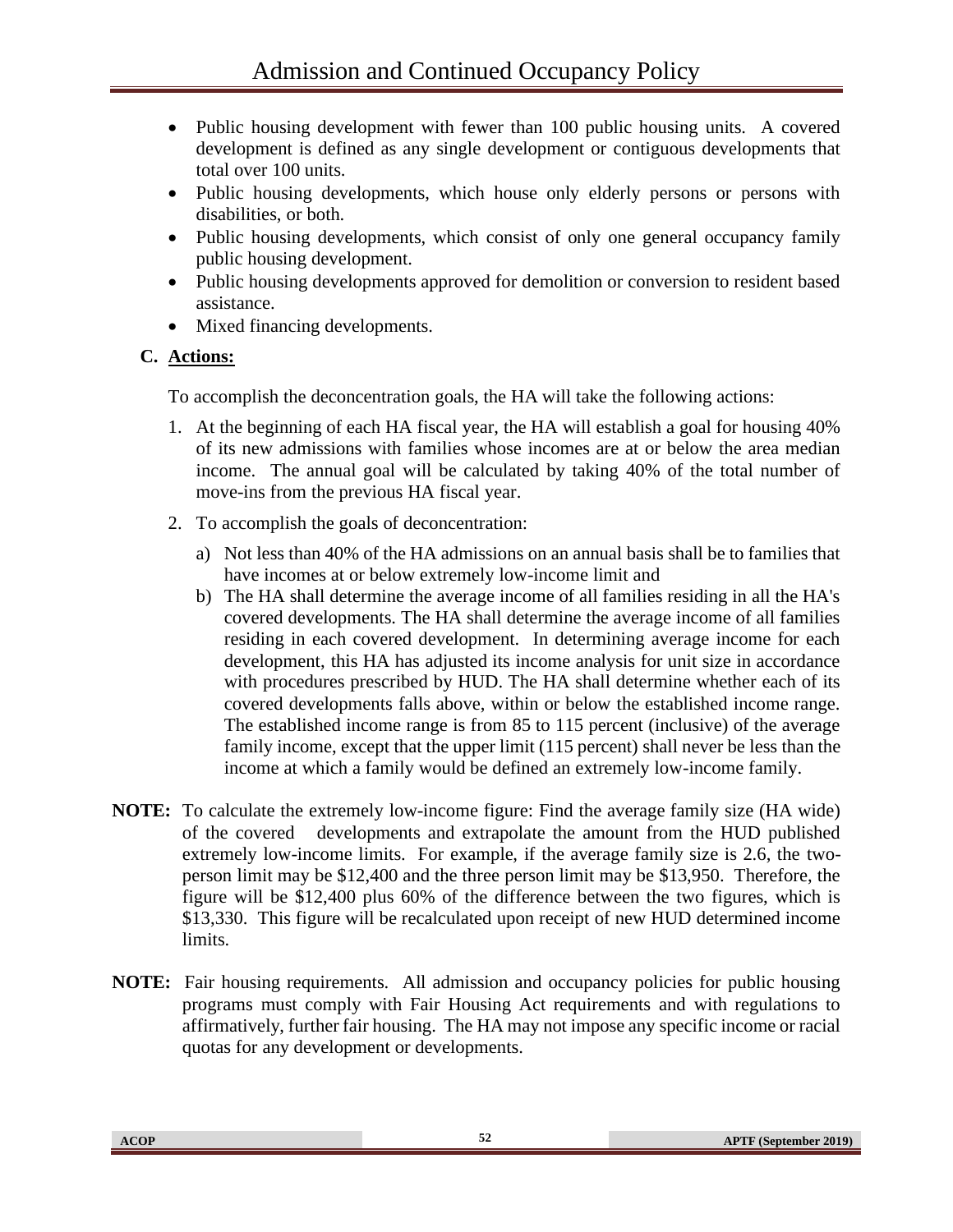# **XXI. COMMUNITY SERVICE POLICY**

## **A. Each non-exempt adult public housing resident must:**

- 1. Contribute eight hours of community service;
- 2. Participate in a self-sufficiency program for eight hours in each month; or
- 3. Perform eight hours per month of combined activities as described in items one and two.
- **NOTE:** Community service is the performance of voluntary work or duties that are a public benefit, and that serve to improve the quality of life, enhance resident self-sufficiency, or increase resident self-responsibility in the community. Community service does not include political activities.
- **NOTE:** For purposes of the community service requirement an adult is a person 18 years or older.

# **B. Exempt: An adult who:**

- 1. Is 62 years of age or older
- 2. Qualifies with disabilities that prevent the individual's compliance. The individual must provide appropriate documentation to support the qualifying disability, which may include self-certification. In addition, any person who is the primary caretaker of such individual is exempt.
- 3. Is engaged in work activities as defined in section 407(d) of the Social Security Act.
- 4. Is participating at least eight hours a month in a welfare-to-work program.
- 5. Is a member of a family receiving assistance from and in compliance with a State program funded under Part A, Title IV of the Social Security Act. (To include a Food Stamp type program).
- 6. Currently working at least 20 hours per week.

## **C. Proof of Compliance:**

Each head of household must present to the HA office documentation that he/she and all other persons eighteen years of age or older living in the household, who are not exempt, have complied with this section. Documentation may include a letter from the agency on letterhead or other official document. Any such documentation shall be verifiable by the HA. Failure to comply with the Community Service Requirement and to provide appropriate verifiable documentation prior to the date required shall result in the lease not being renewed by the HA. Provided, however, that the HA may allow the family member who is not in compliance to complete the requirements within the following year as follows: The head of household and the person not in compliance shall sign an agreement stating that the deficiency will be cured within the next twelve months. The head of household annually at reexamination shall make proof of compliance with the agreement. Failure to comply with the agreement shall result in the lease being terminated for such non-compliance, unless the person(s) other than the head of household no longer resides in the unit and has been removed from the lease.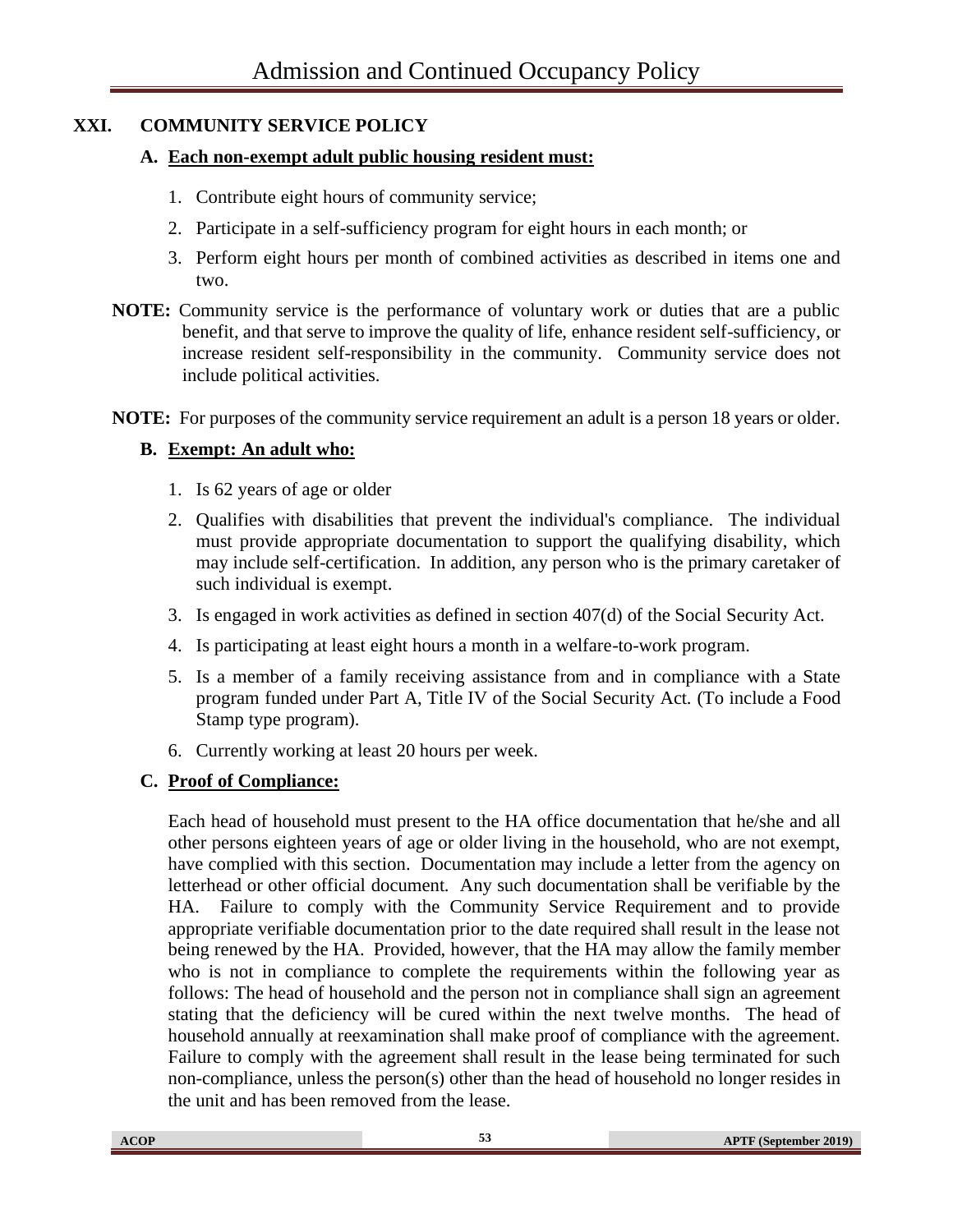#### **NOTE: FAILURE TO COMPLY WITH THE COMMUNITY SERVICE REQUIREMENT AND TO PROVIDE APPROPRIATE VERIFIABLE DOCUMENTATION PRIOR TO THE DATE REQUIRED SHALL RESULT IN THE LEASE NOT BEING RENEWED BY THE HA.**

## **D. Changes in Exempt or Non-Exempt Status will be handled during an interim or annual reexamination.**

## **E. Eligible activities:**

#### **1. Community Service:**

- Work at a local public or non-profit institution, including but not limited to: school, Head start, other before or after school program, child care center, hospital, clinic, hospice, nursing home, recreation center, senior center, adult day care program, homeless shelter, feeding program, food bank (distributing either donated or commodity foods), or clothes closet (distributing donated clothing), etc.;
- Work with a non-profit organization that serves HA residents or their children, including but not limited to: Boy Scouts, Girl Scouts, Boys or Girls Club, 4-H Club, PAL, other children's recreation, mentoring, or education programs, Big Brothers or Big Sisters, Garden Center, Community clean-up programs, Beautification programs, etc.;
- Work with any program funded under the Older Americans Act, including but not limited to: Green Thumb, Service Corps of Retired Executives, Senior meals programs, Senior Center, Meals on Wheels, etc.;
- Work with any other public or non-profit youth or senior organizations;
- Work as an officer of a development or citywide resident organization;
- Work as a member of the Resident Advisory Committee;
- Work at the Authority to help improve physical conditions (for example as a floor, grounds or building captain);
- Work at the Authority to help with children's programs;
- Work at the Authority to help with senior programs;
- Helping neighborhood groups with special projects;
- Working through a resident organization to help other residents with problems, serving as an officer in a Resident Organization, serving on the Resident Advisory Board; and
- Caring for the children of other residents so they may volunteer.

**NOTE:** HA's should notify their insurance companies if residents will be serving at the HA

## **2. Eligible Self-sufficiency Activities:**

Eligible self-sufficiency activities in which residents may engage include, but are not limited to:

- Job readiness programs;
- Job training programs;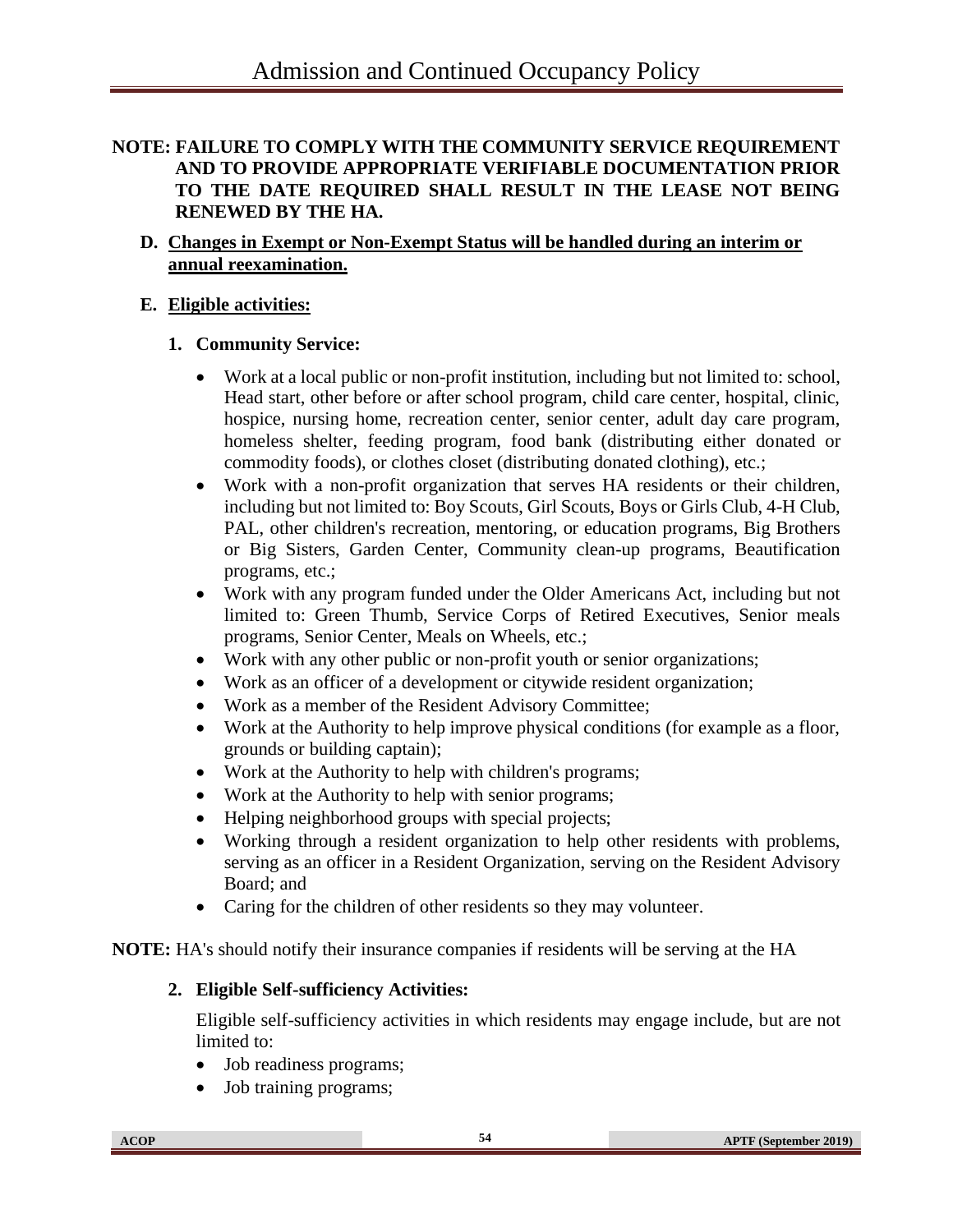- Skills training programs;
- Higher education (Junior college or college);
- GED classes;
- Apprenticeships (formal or informal);
- Substance abuse or mental health counseling;
- English proficiency or literacy (reading) classes;
- English as a second language classes;
- Budgeting and credit counseling; and
- Carrying out any activity required by the Department of Public Assistance as part of welfare reform.

## **XXII. CLOSING OF FILES AND PURGING INACTIVE FILES**

This HA will purge inactive files, after they have been closed for a period of three years, with the exception of troubled cases, or in cases involving a household containing a minor with a reported elevated blood-lead level (EBL) the record is retained indefinitely.

During the term of tenancy and for three years thereafter the HA will keep the resident file. In addition, the HA must keep for at least three years the following records:

- Records with racial, ethnic, gender and disability status data for applicants and residents.
- The application from each ineligible family and the notice that the applicant is ineligible.
- HUD required reports and other HUD required files.
- Lead based paint inspection reports as required.
- Unit inspection reports.
- Accounts and other records supporting the HA and financial statements.
- Other records which HUD may specify.

The HA shall retain all data for current residents for audit purposes. No information shall be removed which may affect an accurate audit.

#### **XXIII. PROGRAM MANAGEMENT PLAN**

(Organization Plan)

Reference the HA's adopted personnel policy for the organization plan of the HA.

## **XXIV. OCCUPANCY BY OVER INCOME FAMILIES IN CERTAIN PUBLIC HOUSING**

(Only Applies to HA's with less than 250 Units)

A HA that owns or operates fewer than 250 units, may rent a unit in a public housing development to an over income family, in accordance with its HA annual plan under the following circumstances.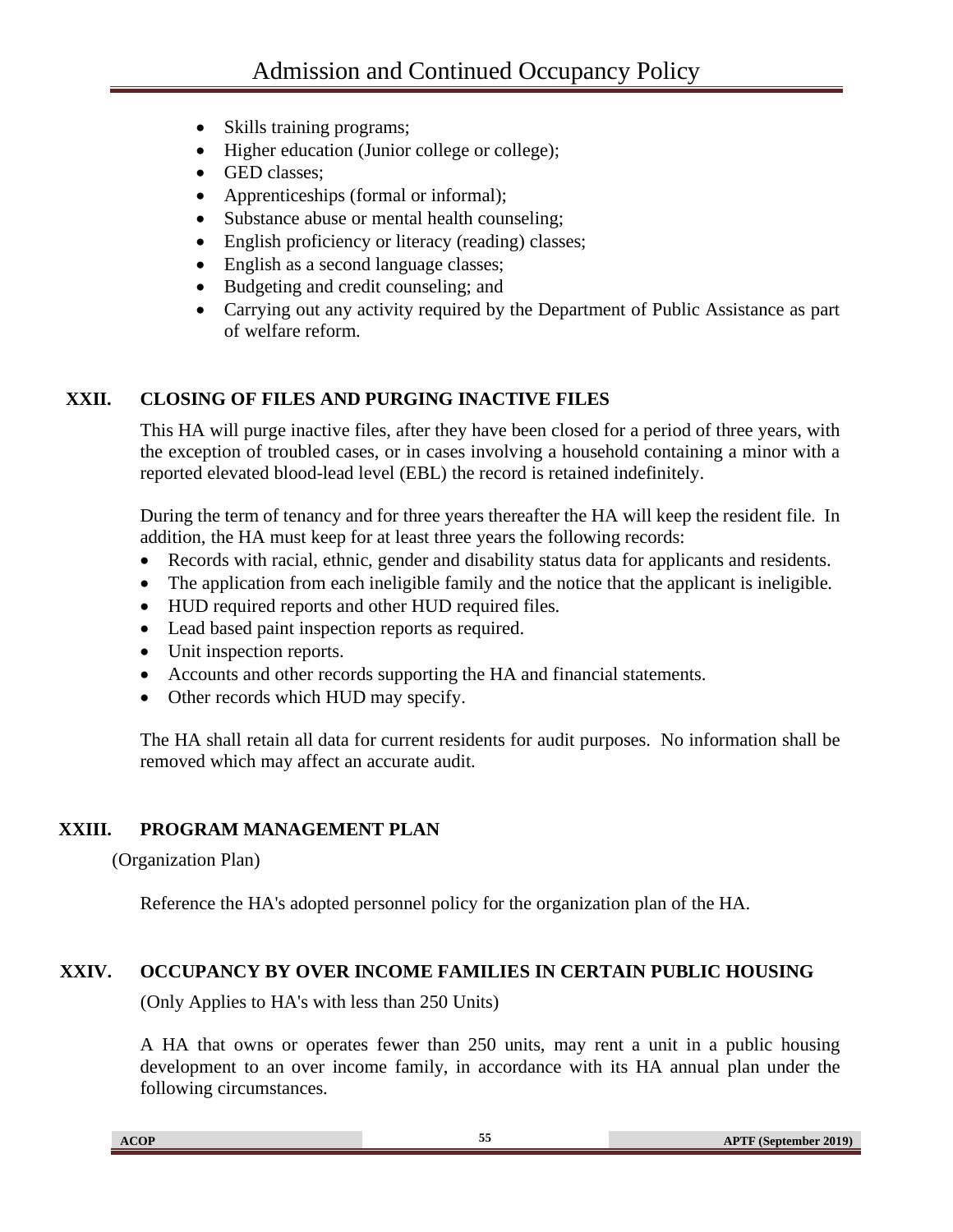- There are no eligible families on the waiting list; or
- There are no eligible families applying for assistance in that month.
- Before offering the unit to an over income family, the HA publicizes the availability of the unit for eligible families , including publishing a 30 day notice in one (1) newspaper of general circulation.
- The over income family rents the unit on a month-to-month basis for a rent charge that is not less than the cost to operate the unit.
- The over income family signs an agreement to vacate the unit when needed by an eligible family; and
- The HA gives the over income family notice to vacate the unit when the unit is needed for an eligible family, and this notice is given at least 30 days before the over income family is to vacate.

#### **XXV. COMPLIANCE WITH EQUAL OPPORTUNITY REQUIREMENTS FOR POSTING REQUIRED INFORMATION**

There shall be maintained in each HA office waiting room a bulletin board, which will contain the following posted materials:

- Statement of policies and procedures governing ACOP this policy also outlines the HA's Tenant Selection and Assignment Plan.
- Open occupancy notice (applications being accepted and/or not accepted).
- Directory of housing communities including names, address of project offices, and number of units by bedroom size, number of units specifically designed for the elderly, handicapped, and office hours of all ha facilities.
- Income limits for admission.
- Utility allowances.
- Current schedule of routine maintenance charges/transfer charges.
- Dwelling lease.
- Grievance procedure and hearing officers.
- Fair housing poster.
- "Equal Opportunity in Employment" poster.
- Any current "tenant notices."
- Security deposit charges.

## **XXVI. OTHER POLICIES**

Additional policies and charges are attached to the end of this document and are incorporated as if fully set out herein. These policies and charges may be changed from time to time, or amended, and such changes or amendments shall be substituted in this document to keep this policy current. All items substituted within this document shall be kept by the HA in a separate file for historical and research purposes.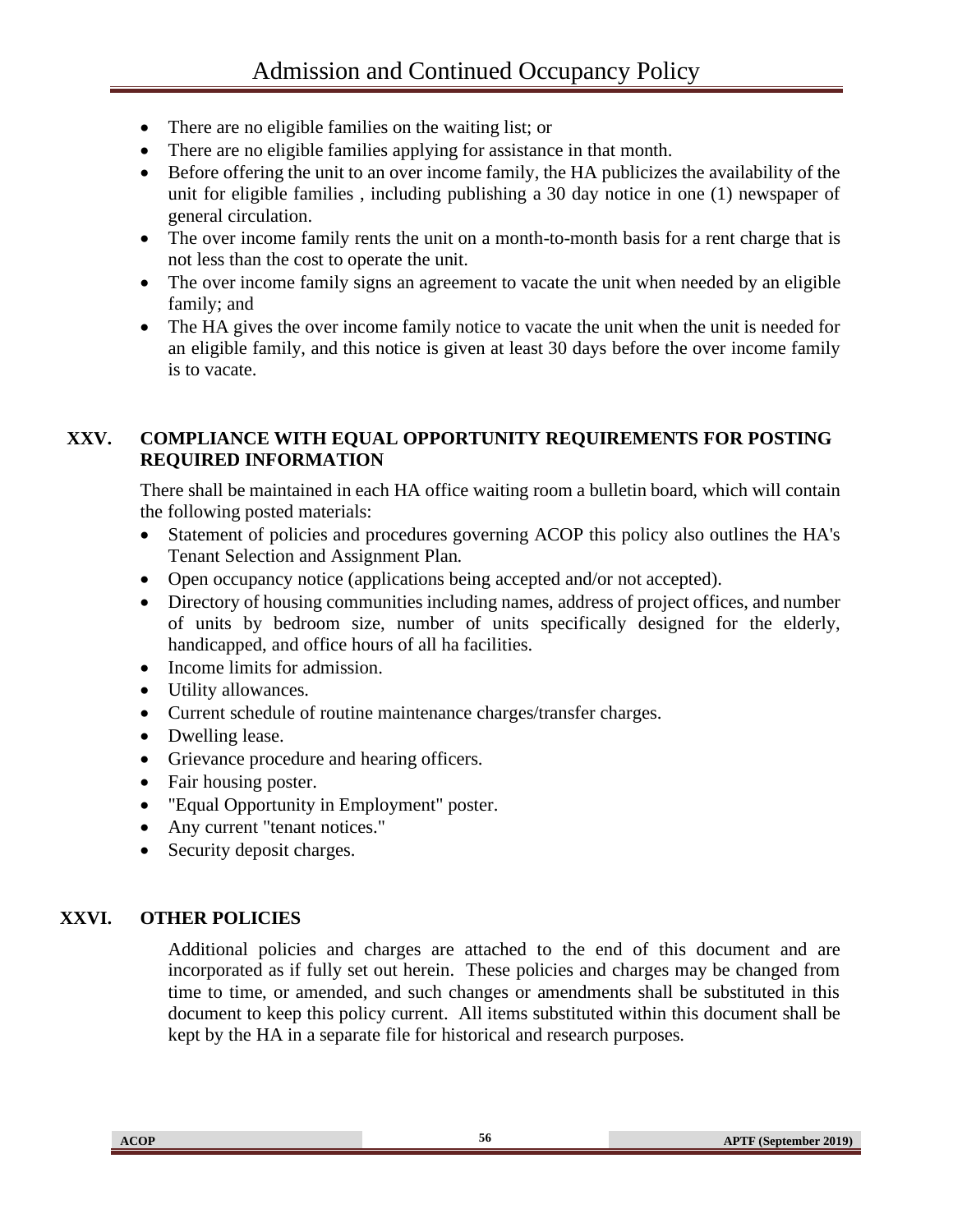# **XXVII. APPENDIX "A"**

| Accessible dwelling<br>units                | When used with respect to the design, construction or alteration of an individual<br>dwelling unit, means that the unit is located on an accessible route and when<br>designed, constructed, altered, or adapted can be approached, entered, and used<br>by individuals with physical disabilities. A unit that is on an accessible route<br>and is adaptable and otherwise in compliance with the standards set forth in 24<br>CFR 8.32 & 40 [the Uniform Federal Accessibility Standards] is "accessible"<br>within the meaning of this paragraph. When an individual dwelling unit in an<br>existing facility is being modified for use by a specific individual, the unit will<br>not be deemed accessible, even though it meets the standards that address the<br>impairment of that individual, unless it also meets the UFAS standards.                                                                                                                                                                                                                                                                                                                                                                                                                                                                                       |  |
|---------------------------------------------|--------------------------------------------------------------------------------------------------------------------------------------------------------------------------------------------------------------------------------------------------------------------------------------------------------------------------------------------------------------------------------------------------------------------------------------------------------------------------------------------------------------------------------------------------------------------------------------------------------------------------------------------------------------------------------------------------------------------------------------------------------------------------------------------------------------------------------------------------------------------------------------------------------------------------------------------------------------------------------------------------------------------------------------------------------------------------------------------------------------------------------------------------------------------------------------------------------------------------------------------------------------------------------------------------------------------------------------|--|
| <b>Accessible Facility</b>                  | Means all or any portion of a facility other than an individual dwelling unit used<br>by individuals with physical disabilities. [24 CFR § 8.21]                                                                                                                                                                                                                                                                                                                                                                                                                                                                                                                                                                                                                                                                                                                                                                                                                                                                                                                                                                                                                                                                                                                                                                                     |  |
| Catastrophic<br>Involuntary<br>Displacement | Displacement that may be caused by fire, acts of nature.                                                                                                                                                                                                                                                                                                                                                                                                                                                                                                                                                                                                                                                                                                                                                                                                                                                                                                                                                                                                                                                                                                                                                                                                                                                                             |  |
| <b>Accessible Route</b>                     | For persons with a mobility impairment, a continuous unobstructed path that<br>complies with space and reach requirements of the Uniform Federal<br>Accessibility Standards. For persons with hearing or vision impairments, the<br>route need not comply with requirements specific to mobility. [24 CFR $\S 8.3 \&$<br>$40.3.5$ ]                                                                                                                                                                                                                                                                                                                                                                                                                                                                                                                                                                                                                                                                                                                                                                                                                                                                                                                                                                                                  |  |
| Adaptability                                | Ability to change certain elements in a dwelling unit to accommodate the needs<br>of disabled and non-disabled persons; or ability to meet the needs of persons<br>with different types & degrees of disability. [24 CFR $8.3 \& 40.3.5$ ]                                                                                                                                                                                                                                                                                                                                                                                                                                                                                                                                                                                                                                                                                                                                                                                                                                                                                                                                                                                                                                                                                           |  |
| <b>Adjusted Family</b><br>Income            | Adjusted Family Income is the income on which total tenant payment is to be<br>based and means the Total Annual Income less the following allowances:<br>A deduction of \$480.00 for each member of the family (other than head of<br>household or spouse) who is:<br>Seventeen (17) years of age or younger or<br>Who is eighteen (18) years of age or older and a verified full-time<br>student and/or<br>Is disabled or handicapped according to this Section.<br>A deduction of dollar amounts anticipated to be paid for the care of<br>children (including foster children) less than thirteen (13) years of age<br>where care is necessary to enable a family member to be gainfully<br>employed or to further his/her education. The dollar amount must be<br>verified and reflect reasonable charges and cannot exceed the amount<br>of income from employment (if employed).<br>A deduction of \$400.00 for Elderly Family whose head, spouse or sole<br>٠<br>member is sixty-two (62) years of age or older and/or is handicapped<br>or disabled according to this Section.<br>A deduction for any elderly family:<br>That has no Handicapped Assistance Expense, an allowance for<br>medical expenses equal to the amount by which the medical expense<br>shall exceed three (3%) percent of Total Annual Family Income. |  |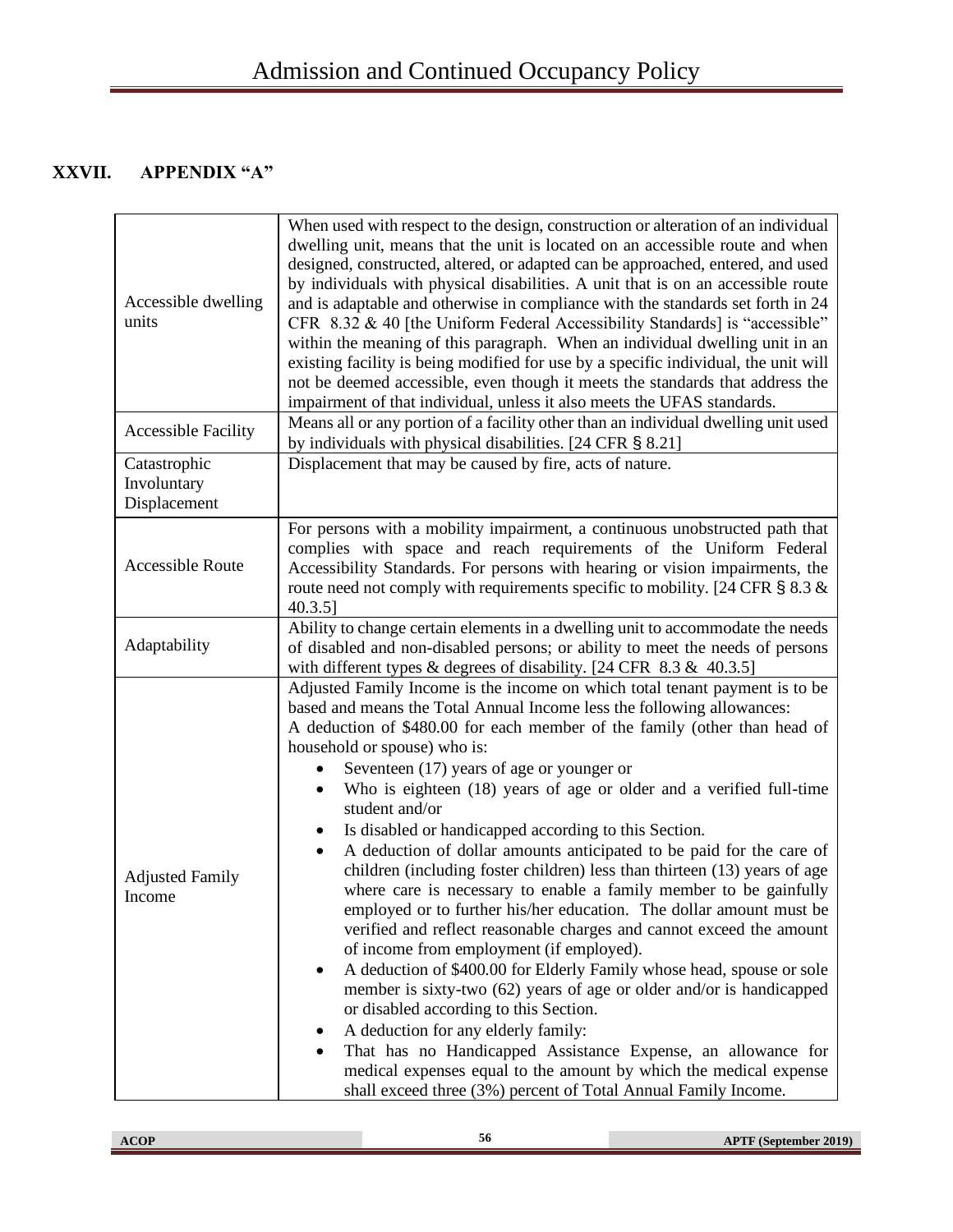|                       | That has Handicapped Assistance Expenses greater than or equal to<br>three (3%) percent of Total Annual Family Income, an Allowance for<br>Handicapped Assistance computed in accordance with paragraph E of<br>this Section, plus an allowance for medical expenses that is equal to the<br>Family's medical expenses.<br>That has Handicapped Assistance Expenses that are less than three<br>(3%) percent of Total Annual Family Income, an allowance for<br>combined Handicapped Assistance expense and medical expense that<br>is equal to the amount by which the sum of these expenses exceeds three<br>(3%) percent of Total Annual Family Income. Expenses used to<br>compute the deduction cannot be compensated for nor covered by<br>insurance.<br>A deduction for any family that is not an elderly family but has a<br>handicapped or Disabled member other than the head of household or<br>spouse, Handicapped Assistance Expense in excess of three (3%)<br>percent of Total Annual Family Income, but this allowance may not<br>exceed the employment received by family members who are eighteen<br>(18) years of age or older as a result of the Assistance to the<br>Handicapped or Disabled person. |
|-----------------------|---------------------------------------------------------------------------------------------------------------------------------------------------------------------------------------------------------------------------------------------------------------------------------------------------------------------------------------------------------------------------------------------------------------------------------------------------------------------------------------------------------------------------------------------------------------------------------------------------------------------------------------------------------------------------------------------------------------------------------------------------------------------------------------------------------------------------------------------------------------------------------------------------------------------------------------------------------------------------------------------------------------------------------------------------------------------------------------------------------------------------------------------------------------------------------------------------------------------------|
| Adult                 | An adult is a person who has reached his/her 19th birthday or 18 years of age<br>and married (not common law), who has been relieved of the disability of<br>non-age by the juvenile court, or who has been convicted of a crime as an adult<br>under any Federal, State or tribal law. Only persons who are adults shall be<br>eligible to enter into a lease agreement for occupancy.                                                                                                                                                                                                                                                                                                                                                                                                                                                                                                                                                                                                                                                                                                                                                                                                                                   |
| Alteration            | Any change in a facility or its permanent fixtures or equipment. It does not<br>include: normal maintenance or repairs, re-roofing, interior decoration or<br>changes to mechanical systems. $[24 \text{ CFR } 8.3 \text{ \& } 8.23 \text{ (b)}]$                                                                                                                                                                                                                                                                                                                                                                                                                                                                                                                                                                                                                                                                                                                                                                                                                                                                                                                                                                         |
| Applicant             | A person or a family that has applied for admission to housing.                                                                                                                                                                                                                                                                                                                                                                                                                                                                                                                                                                                                                                                                                                                                                                                                                                                                                                                                                                                                                                                                                                                                                           |
| Area of Operation     | The jurisdiction of the HA as described in applicable State law and the HA's<br>Articles of Incorporation.                                                                                                                                                                                                                                                                                                                                                                                                                                                                                                                                                                                                                                                                                                                                                                                                                                                                                                                                                                                                                                                                                                                |
| Assets                | Assets mean cash (including checking accounts), stocks, bonds, savings, equity<br>in real property, or the cash value of life insurance policies. Assets do not<br>include the value of personal property such as furniture, automobiles and<br>household effects or the value of business assets. IMPORTANT: See the<br>definition of Net Family Assets, for assets used to compute annual income. (See<br>24 CFR 5.603 for definition of Net Family Assets)                                                                                                                                                                                                                                                                                                                                                                                                                                                                                                                                                                                                                                                                                                                                                             |
| <b>Auxiliary Aids</b> | Means services or devices that enable persons with impaired sensory, manual,<br>or speaking skills to have an equal opportunity to participate in and enjoy the<br>benefits of programs or activities. [24 CFR 8.3]                                                                                                                                                                                                                                                                                                                                                                                                                                                                                                                                                                                                                                                                                                                                                                                                                                                                                                                                                                                                       |
| <b>Break-Ins</b>      | Break-ins mean bona fide attempts at burglary, which are reported to the police<br>department and are subject to verification by written police reports furnished by<br>the Tenant(s).                                                                                                                                                                                                                                                                                                                                                                                                                                                                                                                                                                                                                                                                                                                                                                                                                                                                                                                                                                                                                                    |
| Care Attendant        | A person that regularly visits the unit of a HA resident to provide supportive or<br>medical services. Care attendants are not live-in aides, since they have their own<br>place of residence (and if requested by HA must demonstrate separate<br>residence) and do not live in the public housing unit. Care attendants have no<br>rights of tenancy.                                                                                                                                                                                                                                                                                                                                                                                                                                                                                                                                                                                                                                                                                                                                                                                                                                                                   |
| <b>Ceiling Rents</b>  | Ceiling rents are the maximum rent under the selection of an income based rent.<br>Effective October 1, 2002 the ceiling rent shall be adjusted to the amount of the<br>flat rent.                                                                                                                                                                                                                                                                                                                                                                                                                                                                                                                                                                                                                                                                                                                                                                                                                                                                                                                                                                                                                                        |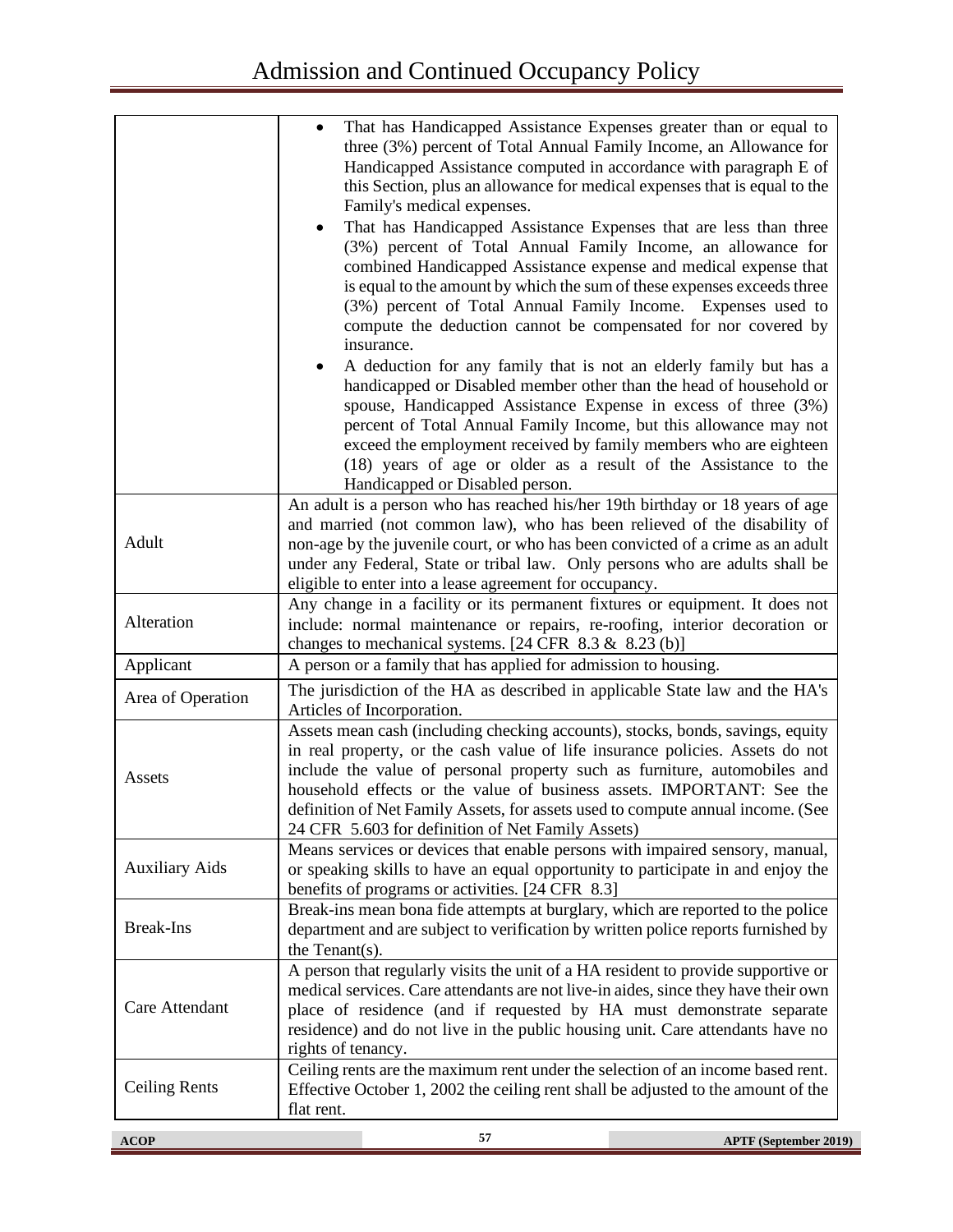|                                                  | Ceiling rents are the tenant rent and no utility allowances can be deducted from<br>the ceiling rent amount.                                                                                                                                                                                                                                                                                                                                                                                                                                                                                                                                                                                                                                                                                                  |
|--------------------------------------------------|---------------------------------------------------------------------------------------------------------------------------------------------------------------------------------------------------------------------------------------------------------------------------------------------------------------------------------------------------------------------------------------------------------------------------------------------------------------------------------------------------------------------------------------------------------------------------------------------------------------------------------------------------------------------------------------------------------------------------------------------------------------------------------------------------------------|
| Child                                            | A member of the family, other than the family head or spouse, who is under 18<br>years of age.                                                                                                                                                                                                                                                                                                                                                                                                                                                                                                                                                                                                                                                                                                                |
| <b>Child Care Expenses</b>                       | Amounts anticipated to be paid by the Family for the care of children under 13<br>years of age during the period for which Annual Income is computed, but only<br>where such care is necessary to enable a Family member to actively seek<br>employment (which shall be documented by the family to the satisfaction of the<br>HA), be gainfully employed or to further his or her education and only to the<br>extent such amounts are not reimbursed. The amount deducted shall reflect<br>reasonable charges for childcare, and, in the case of childcare necessary to<br>permit employment, the amount deducted shall not exceed the amount of<br>income received from such employment. The reasonable amount of charges is<br>determined by the HA, by conducting surveys of local child care providers. |
|                                                  | Note:<br>If the Total Annual Income less the above allowances result in a rent that is less<br>than the established minimum rent, the resident rent will be established at the<br>HA established minimum rent.                                                                                                                                                                                                                                                                                                                                                                                                                                                                                                                                                                                                |
| Citizen                                          | A citizen or national of the United States.                                                                                                                                                                                                                                                                                                                                                                                                                                                                                                                                                                                                                                                                                                                                                                   |
| Co-head of<br>Household                          | A household where two persons are held responsible and accountable for the<br>family, and where each co-head contributes to the rent.                                                                                                                                                                                                                                                                                                                                                                                                                                                                                                                                                                                                                                                                         |
| <b>Community Service</b><br>Requirement          | Each non-exempt adult family member must perform eight (8) hours of<br>qualifying community service per month.                                                                                                                                                                                                                                                                                                                                                                                                                                                                                                                                                                                                                                                                                                |
| <b>Covered Person</b>                            | For the purposes of screening and terminating tenancy for criminal activity, a<br>tenant, any member of the tenant's household, a guest, or another person under<br>the tenant's control.                                                                                                                                                                                                                                                                                                                                                                                                                                                                                                                                                                                                                     |
| Dependent                                        | A member of the household, other than head, spouse, sole member, foster child,<br>or Live-in Aide, who is under 18 years of age, or 18 years of age or older and<br>disabled, or a full-time student, and qualifies for a \$480 deduction when<br>computing income-based rent. [24 CFR 5.603] An unborn child shall not be<br>considered a dependent.                                                                                                                                                                                                                                                                                                                                                                                                                                                         |
| Designated Family                                | Means the category of family for whom HA elects (subject to HUD approval)<br>to designate a project (e.g. elderly family in a project designated for elderly<br>families) in accordance with the 1992 Housing Act. (PL 96-120)                                                                                                                                                                                                                                                                                                                                                                                                                                                                                                                                                                                |
| Designated housing<br>(or<br>designated project) | A project(s), or portion of a project(s) designated for elderly only or for disabled<br>families only in accordance with PL 96-106.                                                                                                                                                                                                                                                                                                                                                                                                                                                                                                                                                                                                                                                                           |
| Disabled Family                                  | A family whose head including co-head, spouse or sole member is a person with<br>disabilities. (Person with disabilities is defined later in this section.) The term<br>includes two or more persons with disabilities living together, and one or more<br>such persons living with one or more persons including live-in aides determined<br>to be essential to the care and well-being of the person or persons with<br>disabilities. A disabled family may include persons with disabilities who are<br>elderly. [24 CFR 5.403]                                                                                                                                                                                                                                                                            |
| Disabled Person                                  | (See Handicapped Person)                                                                                                                                                                                                                                                                                                                                                                                                                                                                                                                                                                                                                                                                                                                                                                                      |

 $\mathbf{r}$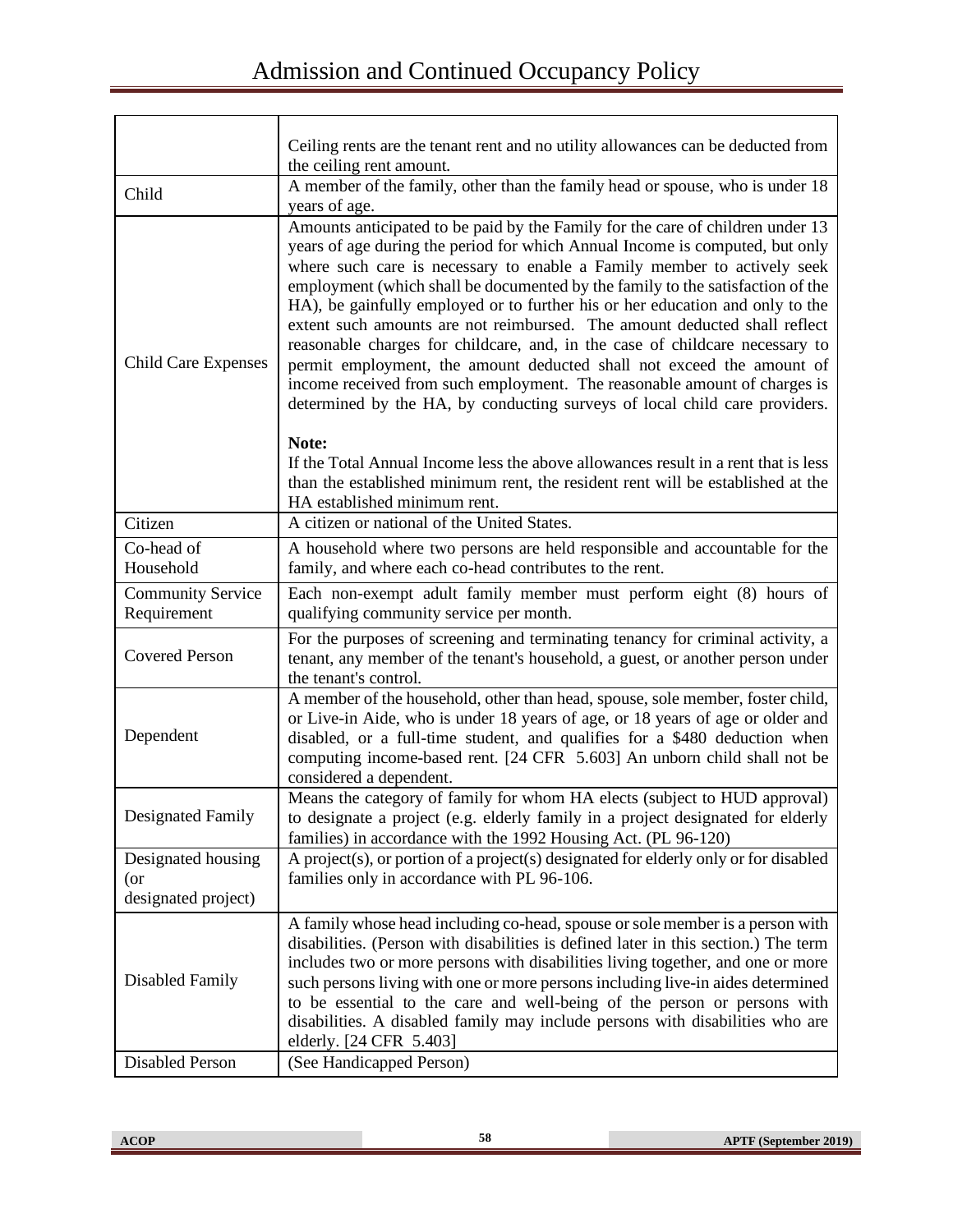# Admission and Continued Occupancy Policy

| <b>Displaced Family</b>                                                   | A person, or family, displaced by governmental action, or whose dwelling has<br>been extensively damaged or destroyed as a result of a disaster declared or<br>otherwise formally recognized pursuant to Federal disaster relief laws.                                                                                                                                                                                                                                                                                                                                                                                                         |                              |
|---------------------------------------------------------------------------|------------------------------------------------------------------------------------------------------------------------------------------------------------------------------------------------------------------------------------------------------------------------------------------------------------------------------------------------------------------------------------------------------------------------------------------------------------------------------------------------------------------------------------------------------------------------------------------------------------------------------------------------|------------------------------|
| <b>Displaced Person</b>                                                   | A person displaced by government action or a person whose dwelling has been<br>extensively damaged or destroyed as a result of a disaster declared or otherwise<br>recognized pursuant to Federal disaster relief laws. This definition is used for<br>eligibility determinations only. It should not be confused with the former<br>Federal preference for involuntary displacement. [(42 USC 1437a(b)(3)]                                                                                                                                                                                                                                    |                              |
| Divestiture Income                                                        | Imputed income from assets, including business assets, disposed of by applicant<br>or resident in the last two years at less than fair market value. (See the definition<br>of Net Family Assets [24 CFR 5.603] in this section.)                                                                                                                                                                                                                                                                                                                                                                                                              |                              |
| Drug                                                                      | A controlled substance as defined in the Controlled Substances Act. [24 CFR<br>5.100]                                                                                                                                                                                                                                                                                                                                                                                                                                                                                                                                                          |                              |
| Drug-related<br>Criminal<br>Activity                                      | The illegal manufacture, sale, distribution, or use of a drug, or the possession of<br>a drug with intent to manufacture, sell distribute or use the drug. [24 CFR<br>5.100]                                                                                                                                                                                                                                                                                                                                                                                                                                                                   |                              |
| <b>Elderly Family</b>                                                     | A family whose head including co-head, spouse, or sole member is at least 62<br>years of age. It may include two or more elderly persons living together, and<br>one or more such persons living with one or more persons, including live-in<br>aides, determined to be essential to the care and well-being of the elderly person<br>or persons. An elderly family may include elderly persons with disabilities and<br>other family members who are not elderly. [24 CFR 5.403]                                                                                                                                                              |                              |
| <b>Elderly Person</b>                                                     | A person who is at least 62 years of age. [42 USC 1437a(b)(3)]                                                                                                                                                                                                                                                                                                                                                                                                                                                                                                                                                                                 |                              |
| Eviction                                                                  | This may include not only official action taken by a court, but also the case<br>when a tenancy has been terminated and the tenant moves out prior to a<br>proceeding being filed with the court or during the pendency of a court<br>proceeding.                                                                                                                                                                                                                                                                                                                                                                                              |                              |
| Enterprise Income<br>Verification - EIV                                   | A computerized Social Security Number matching system utilized to obtain<br>income information.                                                                                                                                                                                                                                                                                                                                                                                                                                                                                                                                                |                              |
| Evidence Of<br>Citizenship<br>Or Eligible<br>Immigration<br><b>Status</b> | The documents that must be submitted to evidence citizenship or eligible<br>immigration status.                                                                                                                                                                                                                                                                                                                                                                                                                                                                                                                                                |                              |
| <b>Extremely Low</b><br>Income<br>Family                                  | A Family whose Annual Income does not exceed 30% of the higher of 30% of the Area<br>Median Income or the Federal poverty level. Where the higher of 30% of the Area<br>Median Income or the Federal poverty level exceeds the Very Low-Income (VLI) limit,<br>the ELI limit is reduced to equal the VLI limit as published by HUD. This effects the<br>targeting requirements of 75% of new admissions to the housing choice voucher<br>program.                                                                                                                                                                                              |                              |
| <b>Familial Status</b>                                                    | A single pregnant woman and individuals in the process of obtaining custody<br>of any individual who has not attained the age of 18 years are processed for<br>occupancy the same as single persons. Therefore, a single pregnant woman and<br>individuals in the process of obtaining custody of any individual who has not<br>attained the age of 18 years are processed for occupancy the same as a single<br>persons and only entitled to a one bedroom units. Once the child is born and/or<br>the custody is obtained, the family will qualify for a two-bedroom unit and<br>authorized to transfer as outlined in the Transfer Section. |                              |
| Family                                                                    | Includes, but is not limited to, the following, regardless of actual or perceived<br>sexual orientation, gender identity, or marital status:                                                                                                                                                                                                                                                                                                                                                                                                                                                                                                   |                              |
| <b>ACOP</b>                                                               | 59                                                                                                                                                                                                                                                                                                                                                                                                                                                                                                                                                                                                                                             | <b>APTF</b> (September 2019) |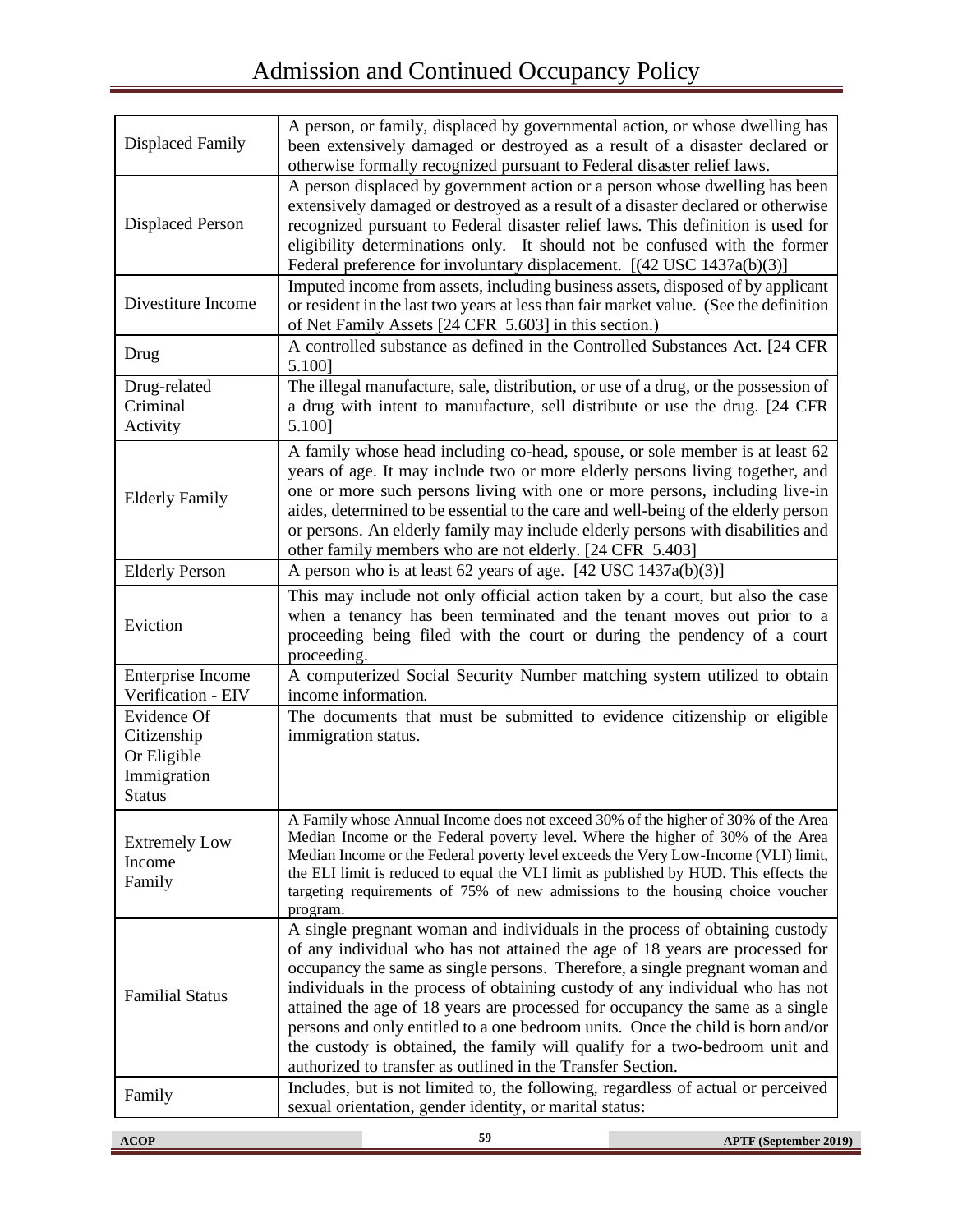|                                                     | A single person, who may be an elderly person, displaced person,<br>$\bullet$<br>disabled person, near-elderly person, or any other single person:<br>A group of persons residing together, and such group includes,<br>$\circ$<br>but is not limited to:<br>A family with or without children (a child who is temporarily<br>$\circ$<br>away from the home because of placement in foster care is<br>considered a member of the family)<br>An elderly family<br>٠<br>A near-elderly family<br>٠<br>A disabled family<br>A displaced family<br>And the remaining member of a tenant family                                                                                                                                                                                                                                                                                                                                                             |
|-----------------------------------------------------|--------------------------------------------------------------------------------------------------------------------------------------------------------------------------------------------------------------------------------------------------------------------------------------------------------------------------------------------------------------------------------------------------------------------------------------------------------------------------------------------------------------------------------------------------------------------------------------------------------------------------------------------------------------------------------------------------------------------------------------------------------------------------------------------------------------------------------------------------------------------------------------------------------------------------------------------------------|
|                                                     | Note: By definition, a family must contain a competent adult of at least 19 years<br>of age (or 18 years of age and married - not common law) to enter into a contract<br>and capable of functioning as the head of the household. If an individual is 18<br>and qualifies under the definition of family by being married, the head of<br>household and the spouse must be parties to the lease, if both are residing in the<br>premises.                                                                                                                                                                                                                                                                                                                                                                                                                                                                                                             |
|                                                     | The term family also includes the following terms defined in this Section:<br>Elderly family<br>$\bullet$<br>Near elderly family<br>Disabled family<br>Displaced person<br>٠<br>Single person<br>٠<br>Remaining member of a tenant family,<br>$\bullet$<br>A foster care arrangement, or a kinship care arrangement<br>$\bullet$                                                                                                                                                                                                                                                                                                                                                                                                                                                                                                                                                                                                                       |
|                                                     | Other persons, including members temporarily absent (e.g. a child temporarily<br>placed in foster care or a student temporarily away at college), may be<br>considered a part of the applicant family's household if they are living or will<br>live regularly with the family. [24 CFR § 5 and 960]<br>Live-in Aides may also be considered part of the applicant family's household.<br>However, live-in aides are not family members and have no rights of tenancy<br>or continued occupancy.<br>Foster Care Arrangements include situations in which the family is caring for a<br>foster adult, child, or children in their home who have been placed there by a<br>public child placement agency, or a foster adult or adults placed in the home by<br>a public adult placement agency. For purposes of continued occupancy: the<br>term family also includes the remaining member of a resident family with the<br>capacity to execute a lease. |
| Fifty Percent (50%)<br>Of<br><b>Income For Rent</b> | Families that pay 50% or more of their family income for rent including utilities<br>qualify for a preference, in selecting applicants for admission to public housing.                                                                                                                                                                                                                                                                                                                                                                                                                                                                                                                                                                                                                                                                                                                                                                                |
| Flat Rent                                           | 80% of the applicable Fair Market Rent (FMR) or where a HUD waiver is<br>approved the market value. No utility allowances can be deducted from the flat<br>rent amount.                                                                                                                                                                                                                                                                                                                                                                                                                                                                                                                                                                                                                                                                                                                                                                                |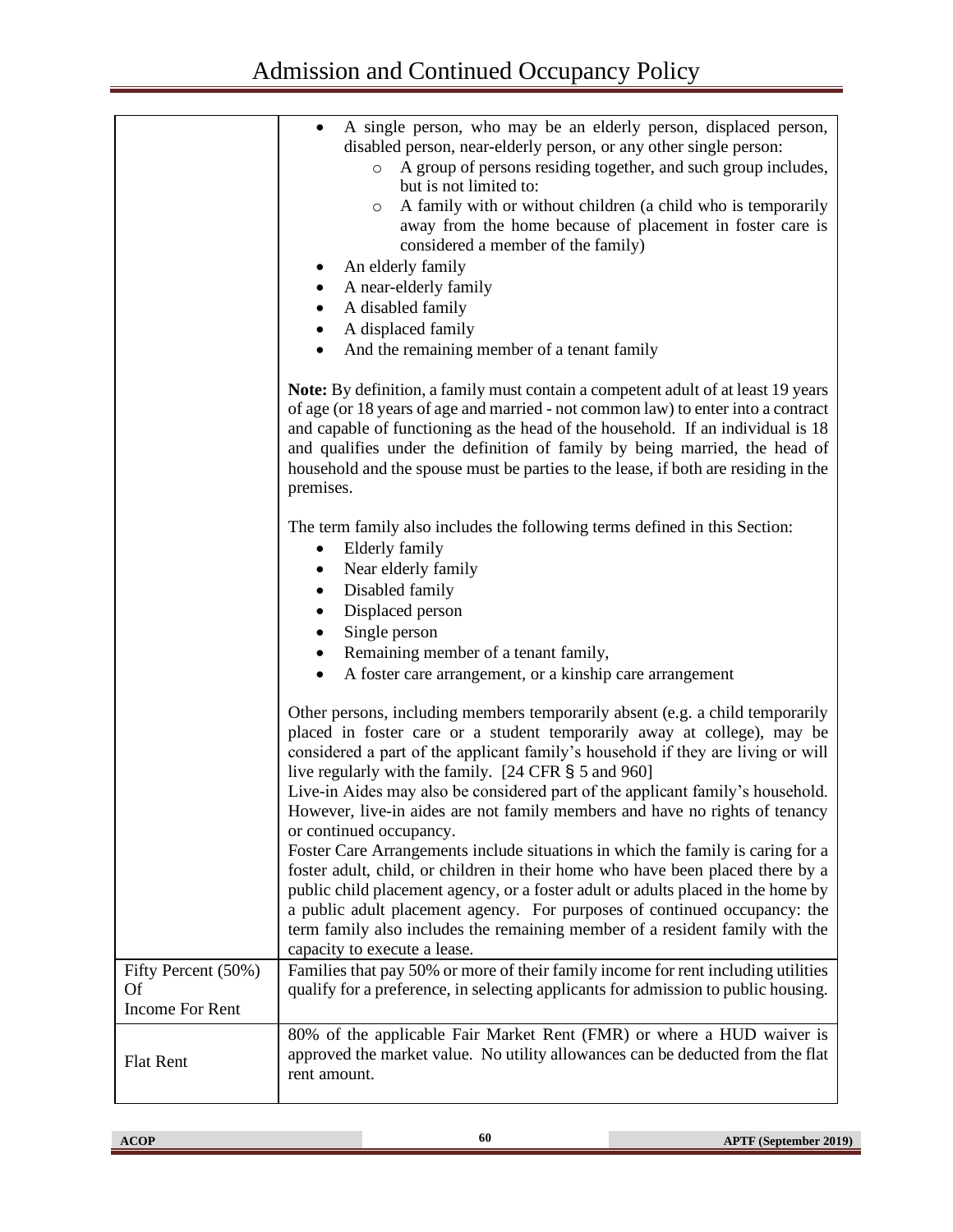|                                      | Note:                                                                                                                                                                                                                                                                                                                                                                                                                                                                                                                                                                                                                                                                                                                                                                                 |
|--------------------------------------|---------------------------------------------------------------------------------------------------------------------------------------------------------------------------------------------------------------------------------------------------------------------------------------------------------------------------------------------------------------------------------------------------------------------------------------------------------------------------------------------------------------------------------------------------------------------------------------------------------------------------------------------------------------------------------------------------------------------------------------------------------------------------------------|
|                                      | For families who choose flat rents, the HA must conduct a reexamination of<br>community service requirements<br>family composition<br>and<br>(WHEN<br>APPLICABLE) at least annually and must conduct a reexamination of family<br>income at least once every three (3) years.                                                                                                                                                                                                                                                                                                                                                                                                                                                                                                         |
| <b>Foster Children</b>               | With the prior written consent of the Landlord, a foster child may reside on the<br>premises. The factors considered by the Landlord in determining whether or<br>not consent is granted may include:<br>Whether the addition of a new occupant may require a transfer of the<br>family to another unit, and whether such units are available.<br>The Landlord's obligation to make reasonable accommodation for<br>handicapped persons.                                                                                                                                                                                                                                                                                                                                              |
| Full -Time Student                   | A member of a family (other than the head of household or spouse) who is<br>carrying a subject load that is considered full-time for day students under the<br>standards and practices of the educational institution attended. Educational<br>institution shall include but not be limited to: college, university, secondary<br>school, vocational school or trade school [24 CFR 5.603]. The attended<br>educational institution will supply verification.                                                                                                                                                                                                                                                                                                                         |
| Guest                                | A guest is a person temporarily staying in the unit with the consent of a tenant<br>or other member of the household who has express or implied authority to so<br>consent on behalf of the tenant. The requirements of the lease apply to a guest<br>as so defined.                                                                                                                                                                                                                                                                                                                                                                                                                                                                                                                  |
| Handicapped<br>Assistance<br>Expense | Reasonable expenses that are anticipated, during the period for which Total<br>Annual Family Income is computed, for attendant care and auxiliary apparatus<br>for a Handicapped or Disabled family member and that are necessary to enable<br>a family member (including the Handicapped or Disabled member) to be<br>employed, provided that the expenses are neither paid to a member of the family<br>nor reimbursed by an outside source.                                                                                                                                                                                                                                                                                                                                        |
| Hazardous Duty Pay                   | Pay to a family member in the Armed Forces away from home and exposed to<br>hostile fire.                                                                                                                                                                                                                                                                                                                                                                                                                                                                                                                                                                                                                                                                                             |
| Head Of Household                    | The adult member of the family (identified by the family) who is the head of<br>the household for purposes of determining income eligibility and rent. Also,<br>the head of household is primarily responsible and accountable for the family,<br>particularly in regard to lease obligations.                                                                                                                                                                                                                                                                                                                                                                                                                                                                                        |
| <b>Homeless Family</b>               | Any individual or family who:<br>Lacks a fixed, regular, and adequate nighttime residence;<br>Has a primary nighttime residence that is:<br>A supervised publicly or privately-operated shelter designed to provide<br>temporary living accommodations<br><i>(including)</i><br>welfare<br>hotels.<br>congregate shelters, and transitional housing or housing for the<br>mentally ill);<br>An institution that provides a temporary residence for individuals<br>intended to be institutionalized; or<br>A public or private place not designed for, or ordinarily used as, a<br>regular sleeping accommodation for human beings.<br>A homeless family does not include:<br>Any individual imprisoned or otherwise detained pursuant to an Act of<br>the Congress or a State Law; or |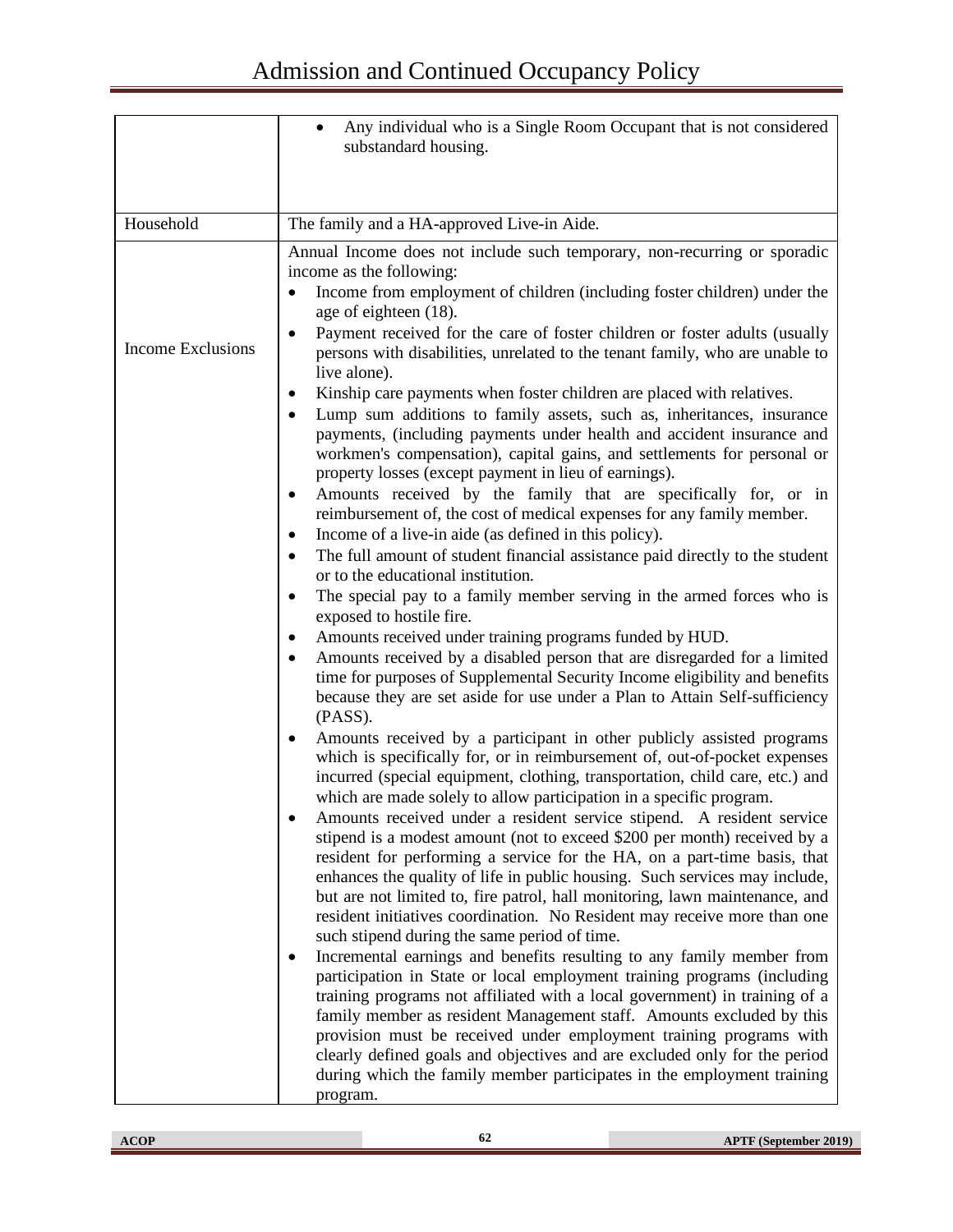| Temporary, nonrecurring or sporadic income (including gifts).<br>$\bullet$             |
|----------------------------------------------------------------------------------------|
| Reparation payments paid by a foreign government pursuant to claims<br>٠               |
| under the laws of that government by persons who were persecuted during                |
| the Nazi era.                                                                          |
| Earning in excess of \$480 for each full-time student 18 years old or older<br>٠       |
| (excluding the head of household and spouse).                                          |
| Adoption assistance payments in excess of \$480 per adopted child.<br>٠                |
| Deferred periodic amounts from supplemental security income and social<br>٠            |
| security benefits that are received in a lump sum amount or in prospective             |
| monthly amounts.                                                                       |
| Amounts received by the family in the form of refunds or rebates under<br>$\bullet$    |
| state or local law for property taxes paid on the dwelling unit.                       |
|                                                                                        |
| Amounts paid by a State agency to a family with a member who has a<br>٠                |
| developmental disability and is living at home to offset the costs of services         |
| and equipment to help keep the developmentally disabled family member                  |
| at home.                                                                               |
| The value of the allotment provided to an eligible household under the Food<br>٠       |
| Stamp Act of 1977.                                                                     |
| Payments to volunteers in programs pursuant to the Domestic Volunteers<br>٠            |
| Service Act of 1973.                                                                   |
| Payments received under the Alaska Native Claims Settlement Act.<br>٠                  |
| Income derived from certain sub-marginal land of the United States that is             |
| held in trust for certain Indian tribes.                                               |
| Payments or allowances made under the Department of Health and<br>٠                    |
| Human Services Low-income Home Energy Assistance Program.<br>٠                         |
| Payments received under programs funded in whole or in part under the Job<br>$\bullet$ |
| Training Partnership Act. Effective July 1, 2000, references to Job                    |
| Training Partnership Act shall be deemed to refer to the corresponding<br>$\bullet$    |
| provision of the Work Force Investment Act of 1998.                                    |
| Income derived from the disposition of funds to the Grand River band of<br>٠           |
| Ottawa Indians.                                                                        |
| The first \$2,000.00 of per capita shares received from judgment funds<br>$\bullet$    |
| awarded by the Indian Claims Commission or the U.S. Claims Court, the                  |
| interest of individual Indians in trust or restricted lands, including the first       |
| \$2,000.00 per year of income received by individual Indians from funds                |
| derived from interests held in such trust or restricted lands.                         |
| Amounts of scholarships funded under Title IV of the Higher Education Act              |
| of 1965, including awards under federal work study programs or under                   |
| Bureau of Indian Affairs Student Assistance Programs.                                  |
| Payments received from Programs funded under Title V of The Older                      |
| Americans Act of 1985.                                                                 |
| Payments received on or after January 1, 1989, from the agent orange                   |
| settlement fund or any other fund established pursuant to the settlement "In           |
| Re: Agent Product Liability Litigation" M.D.L. No. 381 (EDNY).                         |
| Payments received under the Maine Indian Claims Settlement Act of 1980.                |
| The value of any childcare provided or arranged (or any amount received                |
| as payment for such care or reimbursement for costs incurred for such care)            |
| under the "Child Care and Development Block Grant Act of 1990."                        |
|                                                                                        |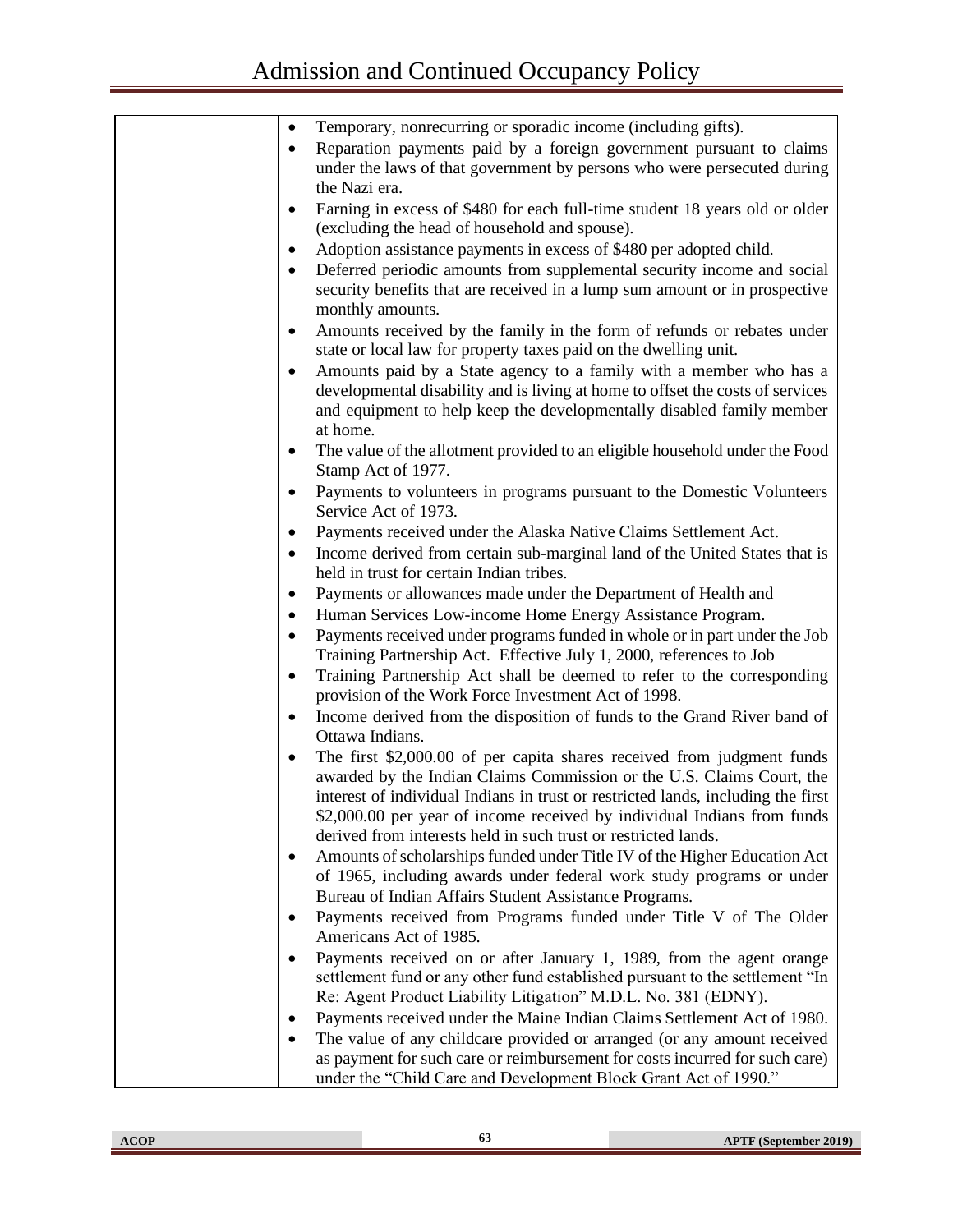| Earned Income Tax Credit (EITC) refund payments received on or after |
|----------------------------------------------------------------------|
| January 1, 1991.                                                     |

- Payments by the Indian Claims Commission to the confederated tribes and bands of the Yakima Indian Nation or the Apache Tribe of Mescalero Reservation.
- Allowances, earnings and payments to AmeriCorps participants under the National and Community Service Act of 1990.
- Any allowance paid under the provisions of 38 USC 1805 to a child suffering from spina bifida who is the child of a Vietnam Veteran.
- Any amount of crime victim compensation (under the Victims of Crime Act) received through crime victim assistance (or payment or reimbursement of the costs of such assistance) as determined under the Victims of Crime Act because of the commission of a crime against the applicant under the Victims of Crime Act.
- Allowances, earnings and payments to individuals participating in programs under the Work Force Investment Act of 1998.
- Relocation payments made pursuant to Title II of the Uniform Relocation
- Assistance and Real Property Acquisition Policies Act of 1970.
- Twelve Month Exclusions (Self-sufficiency incentives):
- The earnings and benefits to any resident resulting from the participation in a program providing employment training and supportive services in accordance with the Family Support Act of 1988, section 22 of the U.S. Housing Act of 1937, and the Quality Housing and Work Responsibility Act of 1998 (referred to as the 1998 Act) or any comparable Federal, State, or local law during the exclusion period. For purposes of this paragraph, the following definitions apply:
	- o Comparable Federal, State or Local Law means a program providing employment training and supportive services that:
		- Are authorized by a federal, state or local law;
		- Are funded by federal, state or local government;
		- Are operated or administered by a public agency;
		- Has as its objective to assist participants in acquiring job skills; and/or
		- If applicable, is a participant in the HA Family Self-Sufficiency Program.
	- o Exclusion period means the period during which the resident participates in a program described in this section, plus 12 months from the date the resident begins the first job acquired by the resident after completion of such program that is not funded by public housing assistance under the U.S. Housing Act of 1937 and the 1998 Act. Amount previously being received, including TANF, will continue to be counted as annual income.
	- o Earnings and benefits mean the incremental earnings and benefits resulting from a qualifying employment training program or subsequent job.
- In addition to the training exclusion listed above, the 1998 Act excludes the income for 12 months of a family member who was previously unemployed for one or more years, which is defined as a minimum of 12 consecutive months. This includes a person who has earned income during the previous 12 months but the income was no more than 10 hours of work per week for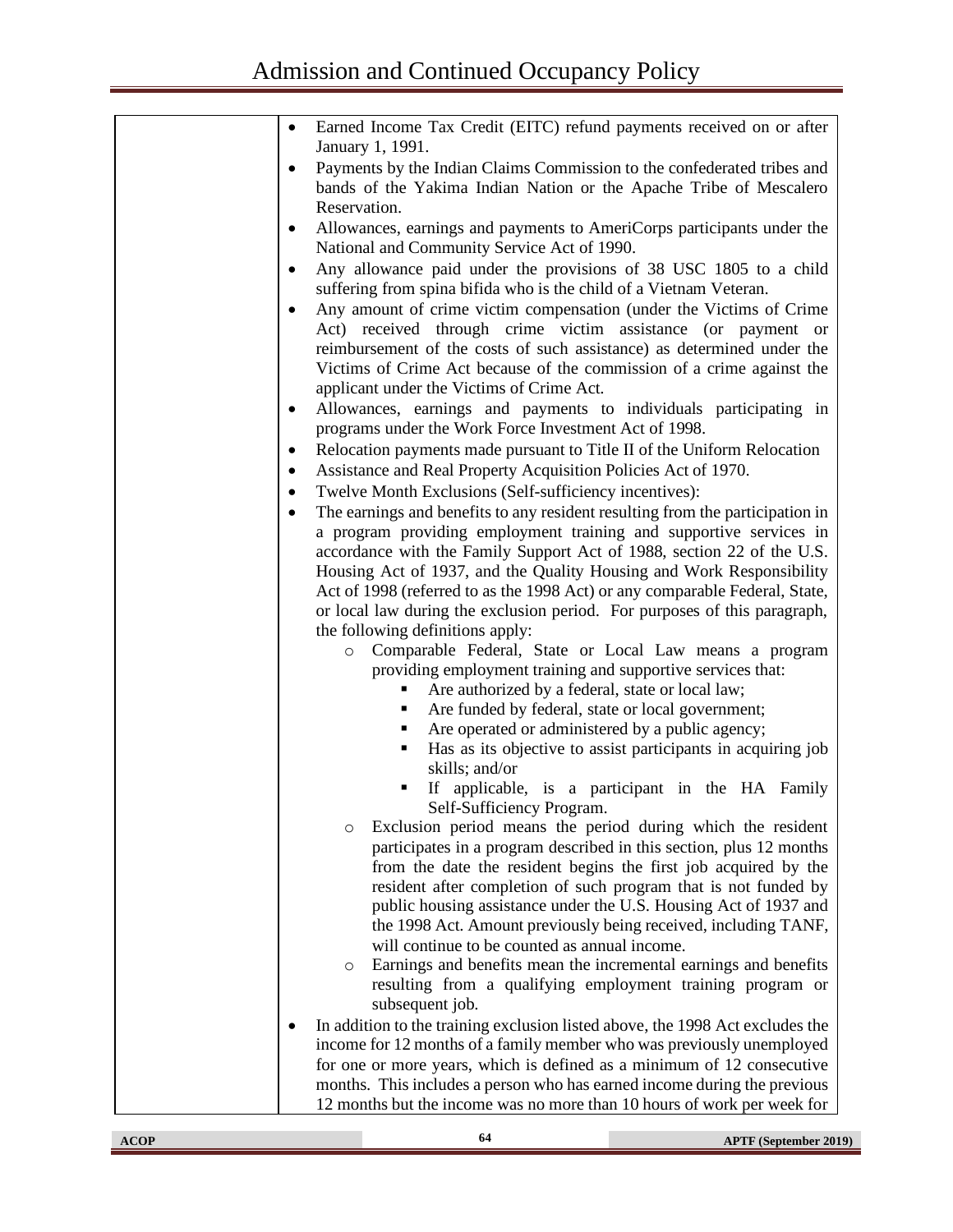50 weeks at or below the established minimum wage. The 1998 Act also excludes the income for 12 months for any resident who received assistance under the Temporary Assistance for Needy Families (TANF) program in the last six (6) months. The TANF funding received must be a minimum of \$500 over a six-month period. A representative from the TANF agency must verify that the resident is or was receiving TANF benefits within the last six months. The six-month period will start on the day the resident reports the income to the HA. Also, the 1998 Act excludes for 12 months the income resulting in the participation of a family member in the HA Family Self-Sufficiency Program, if applicable to the HA.

- Phase-in-of Rent Increases: Upon the expiration of the 12-month exclusion period as described in this section, the rent payable by a family may be increased due to continued employment of the resident but the increase will be limited to 50% of the increase in the total rent increase. The increase will be effective on the first day of the thirteenth month and expire on the twenty-fourth month. After the conclusion of the twenty-four-month period, the applicable rent calculated without exclusions, as described in this section, and in accordance with federal regulations will be due and payable on the first of the twenty-fifth month. Total income will include income counted in the previous twelve months plus 50% of the increase.
- Maximum four-year disallowance. The disallowance of increased income of an individual family member as provided above is limited to a lifetime 48-month period. It only applies for a maximum of 24 months as described above during the 48-month period starting from the initial exclusion period.
- Inapplicability to admission. The disallowance of increases in income as a result of employment under this section does not apply for purposes of admission to the program.
	- o If a person is employed prior to admission they will not qualify for this income exclusion.
	- o If a family member begins employment after admission they may be eligible for income exclusion.
		- **•** Individual with Disabilities
		- Section 504 definition [24 CFR 8.3]
		- Section 504 definitions of Individual with Disabilities and Qualified Individual with Disabilities are not the definitions used to determine program eligibility. Instead, use the definition of person with disabilities as defined later in this section. Note: the Section 504, Fair Housing, and Americans with Disabilities Act (ADA) definitions are similar. ADA uses the term "individual with a disability". Individual with disabilities means any person who has:
			- A physical, mental or emotional impairment that:
				- o Substantially limits one or more major life activities;
				- o Has a record of such an impairment;
				- o Or is regarded as having such impairment.
			- For purposes of housing programs, the term does not include any individual who is an alcoholic or drug abuser whose current use of alcohol or drugs prevents the individual from participating in the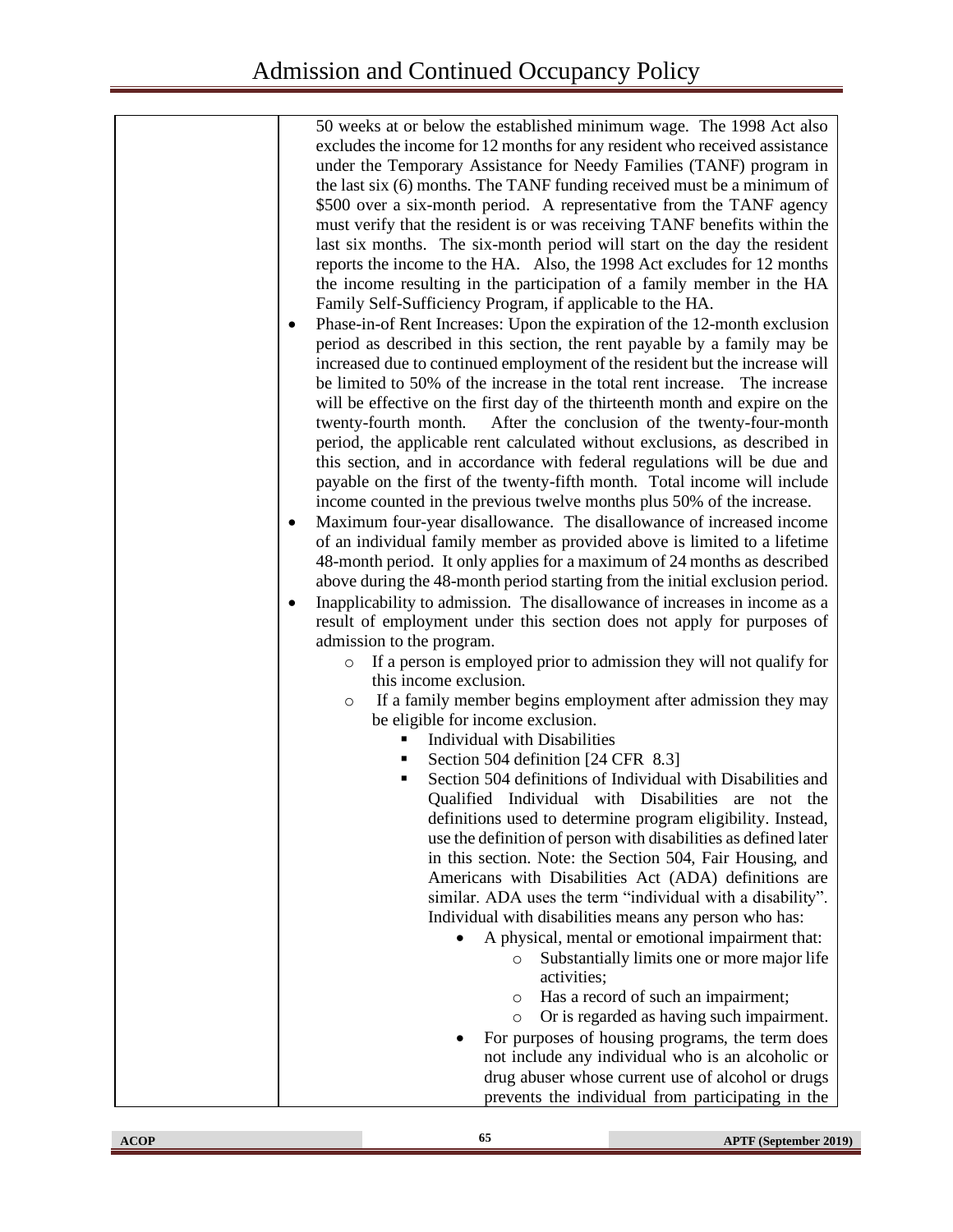| program or activity in question, or whose            |
|------------------------------------------------------|
| participation, by reason of such current alcohol or  |
| drug abuse, would constitute a direct threat to      |
| property or the safety of others.                    |
| Definitional elements:                               |
|                                                      |
| "Physical or mental impairment" means<br>$\circ$     |
| any physiological disorder or condition,             |
| cosmetic disfigurement, or anatomical                |
| loss affecting one or more of the following          |
| body<br>systems:<br>Neurological;                    |
| musculoskeletal; special sense organs;               |
| respiratory, including speech organs;                |
| cardiovascular; reproductive; digestive;             |
| genito-urinary; hemic and lymphatic;                 |
| skin; and endocrine; or any mental or                |
| psychological disorder, such as mental               |
| retardation, organic brain syndrome,                 |
| emotional or mental illness, and specific            |
| learning disabilities. The term "physical            |
| or mental impairment" includes, but is not           |
| limited to, such diseases and conditions as          |
| orthopedic, visual, speech and hearing               |
| impairments, cerebral palsy,<br>autism,              |
| epilepsy, muscular dystrophy, multiple               |
| sclerosis, cancer, heart disease, diabetes,          |
| mental retardation, emotional illness, drug          |
| addiction and alcoholism.                            |
| "Major life activities" means functions<br>$\circ$   |
| such as caring for one's self, performing            |
| manual tasks, walking, seeing, hearing,              |
| breathing,<br>speaking,<br>learning<br>and           |
| working.                                             |
| "Has a record of such an impairment"                 |
| $\circ$                                              |
| means has a history of, or has been                  |
| misclassified as having, a mental or                 |
| physical impairment that substantially               |
| limits one or more major life activities.            |
| "Is regarded as having an impairment"<br>$\circ$     |
| physical<br>has<br>mental<br>means<br><b>or</b><br>a |
| impairment that does not substantially               |
| limit one or more major life activities but          |
| that is treated by a recipient as constituting       |
| such a limitation; or Has a physical or              |
| mental impairment that substantially                 |
| limits one or more major life activities             |
| only as result of the attitudes of others            |
| toward such impairment; or                           |
| Has none of the impairments defined in<br>O          |
| this section but is treated by a recipient as        |
| having such an impairment.                           |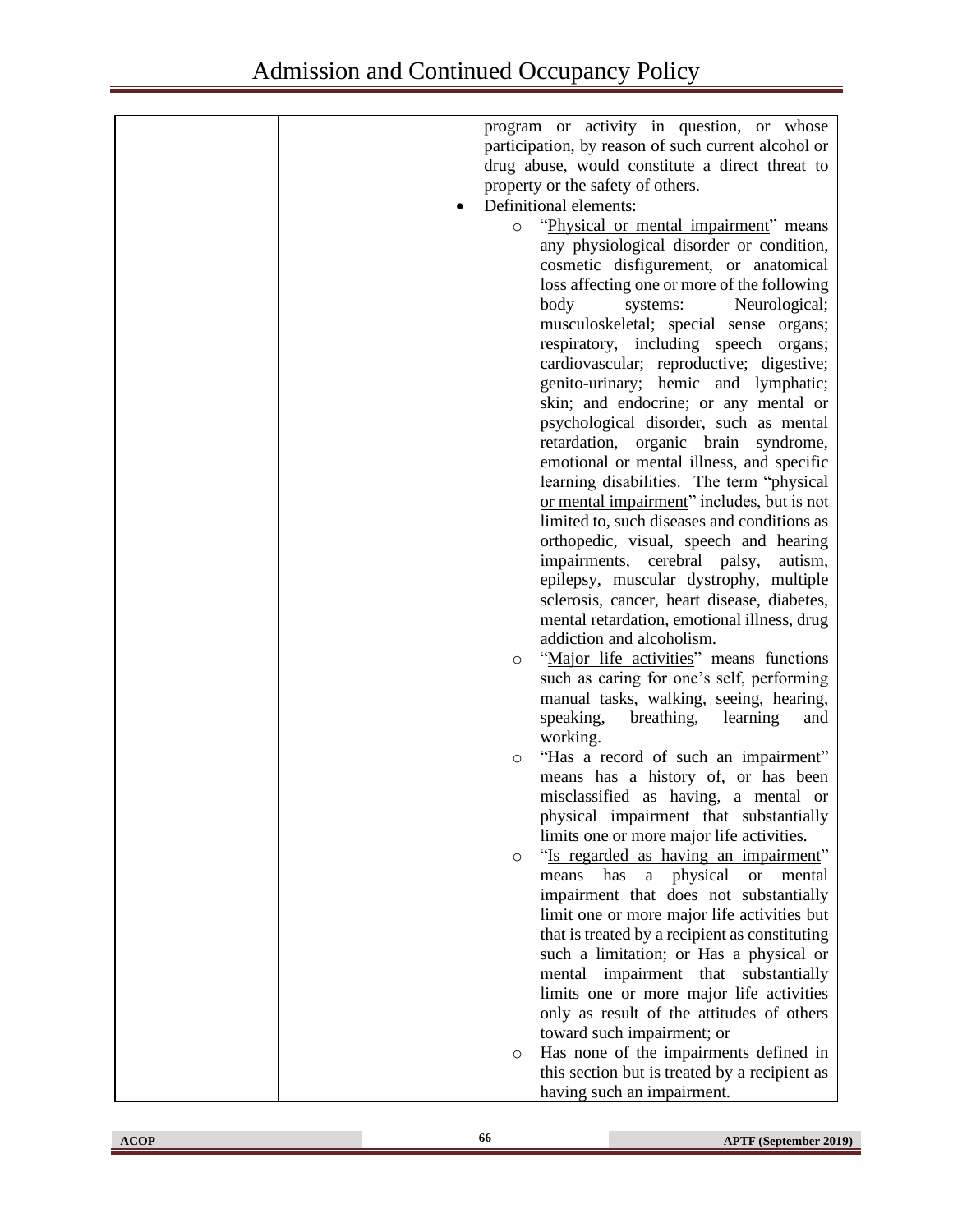| $\circ$                                                                                                                                                                   | A person would be covered under the first item if HA refused to serve the person<br>because of a perceived impairment and thus "treats" the person in accordance<br>with this perception. The last two items cover persons who are denied the<br>services or benefits of HA's housing program because of myths, fears, and<br>stereotypes associated with the disability or perceived disability.<br>The 504 definition of disability does not include<br>homosexuality, bisexuality, or transvestitism. Note: These<br>characteristics do not disqualify an otherwise disabled<br>applicant/resident from being covered. The 504 definition<br>of individual with disabilities is a civil rights definition. To<br>be considered for admission to public housing a person<br>must meet the program definition of person with<br>disabilities found in this section.<br>Section 504 definitions of Individual with Disabilities and Qualified Individual<br>with Disabilities are not the definitions used to determine program eligibility.<br>Instead, use the definition of person with disabilities as defined later in this<br>section. Note: the Section 504, Fair Housing, and Americans with Disabilities                                                                                                                                                                                                                                                                                                                                                                                                                                                                                                                                                                                       |
|---------------------------------------------------------------------------------------------------------------------------------------------------------------------------|---------------------------------------------------------------------------------------------------------------------------------------------------------------------------------------------------------------------------------------------------------------------------------------------------------------------------------------------------------------------------------------------------------------------------------------------------------------------------------------------------------------------------------------------------------------------------------------------------------------------------------------------------------------------------------------------------------------------------------------------------------------------------------------------------------------------------------------------------------------------------------------------------------------------------------------------------------------------------------------------------------------------------------------------------------------------------------------------------------------------------------------------------------------------------------------------------------------------------------------------------------------------------------------------------------------------------------------------------------------------------------------------------------------------------------------------------------------------------------------------------------------------------------------------------------------------------------------------------------------------------------------------------------------------------------------------------------------------------------------------------------------------------------------------------------|
|                                                                                                                                                                           |                                                                                                                                                                                                                                                                                                                                                                                                                                                                                                                                                                                                                                                                                                                                                                                                                                                                                                                                                                                                                                                                                                                                                                                                                                                                                                                                                                                                                                                                                                                                                                                                                                                                                                                                                                                                         |
|                                                                                                                                                                           |                                                                                                                                                                                                                                                                                                                                                                                                                                                                                                                                                                                                                                                                                                                                                                                                                                                                                                                                                                                                                                                                                                                                                                                                                                                                                                                                                                                                                                                                                                                                                                                                                                                                                                                                                                                                         |
| (a)<br>• has a record of such an impairment;<br>$(b)$ Note:<br>Individual with<br>Disabilities, Section<br>Definitional elements:<br>(c)<br>504 Definition<br>alcoholism. | Act (ADA) definitions are similar. ADA uses the term "individual with a<br>disability". Individual with disabilities means any person who has:<br>A physical, mental or emotional impairment that:<br>· substantially limits one or more major life activities;<br>• or is regarded as having such an impairment.<br>For purposes of housing programs, the term does not include any<br>individual who is an alcoholic or drug abuser whose current use of alcohol or<br>drugs prevents the individual from participating in the program or activity in<br>question, or whose participation, by reason of such current alcohol or drug<br>abuse, would constitute a direct threat to property or the safety of others.<br>"physical or mental impairment" means any physiological disorder or<br>condition, cosmetic disfigurement, or anatomical loss affecting one or more of<br>the following body systems: Neurological; musculoskeletal; special sense<br>organs; respiratory, including speech organs; cardiovascular; reproductive;<br>digestive; genito-urinary; hemic and lymphatic; skin; and endocrine; or<br>Any mental or psychological disorder, such as mental retardation, organic brain<br>syndrome, emotional or mental illness, and specific learning disabilities. The<br>term "physical or mental impairment" includes, but is not limited to, such<br>diseases and conditions as orthopedic, visual, speech and hearing impairments,<br>cerebral palsy, autism, epilepsy, muscular dystrophy, multiple sclerosis, cancer,<br>heart disease, diabetes, mental retardation, emotional illness, drug addiction and<br>"Major life activities" means functions such as caring for one's self, performing<br>manual tasks, walking, seeing, hearing, speaking, breathing, learning and |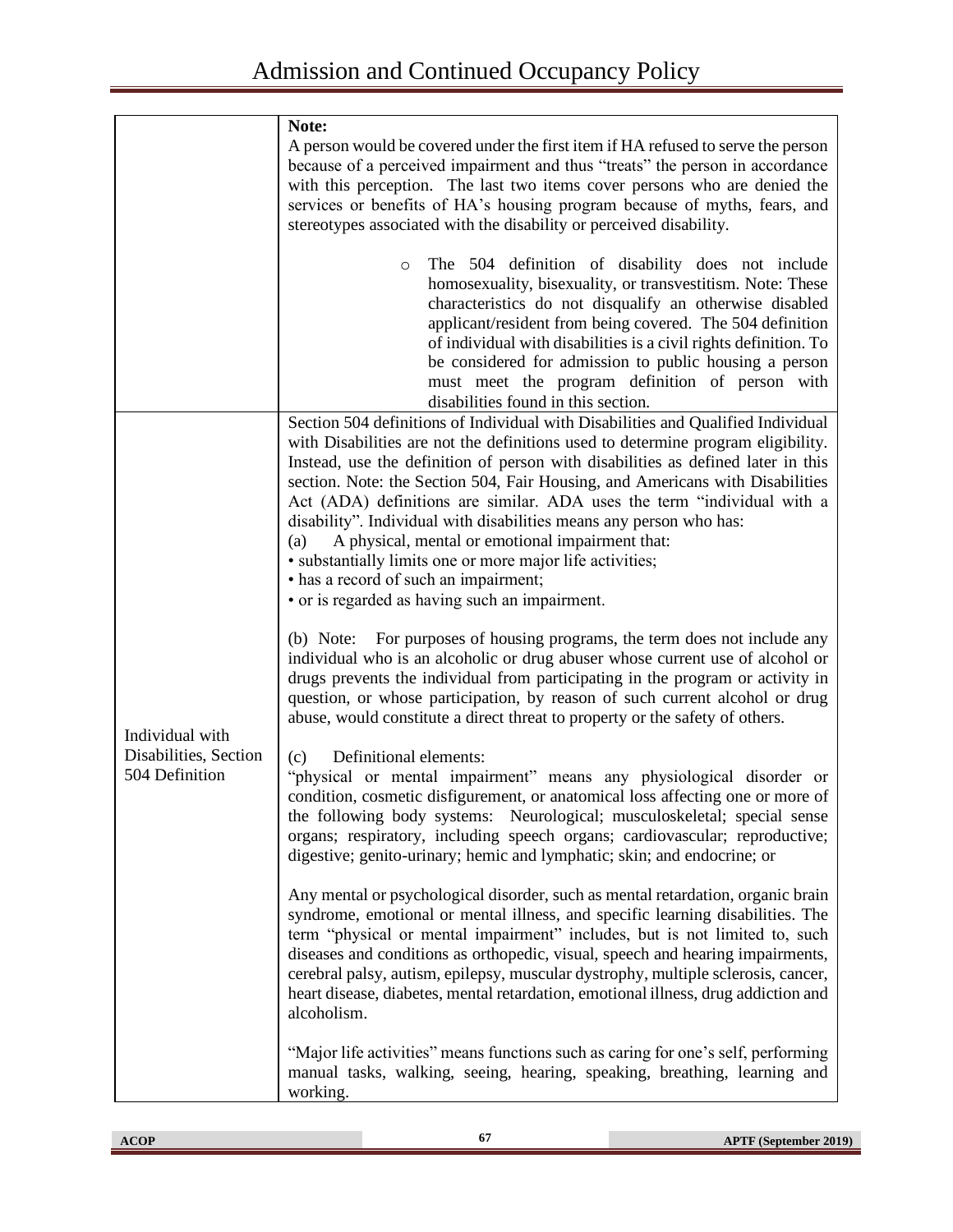|                                       | "Has a record of such an impairment" means has a history of, or has been<br>misclassified as having, a mental or physical impairment that substantially<br>limits one or more major life activities.                                                                                                                                                                                                                                                                                                                                       |
|---------------------------------------|--------------------------------------------------------------------------------------------------------------------------------------------------------------------------------------------------------------------------------------------------------------------------------------------------------------------------------------------------------------------------------------------------------------------------------------------------------------------------------------------------------------------------------------------|
|                                       | "Is regarded as having an impairment" means has a physical or mental<br>impairment that does not substantially limit one or more major life activities but<br>that is treated by a recipient as constituting such a limitation; or                                                                                                                                                                                                                                                                                                         |
|                                       | Has a physical or mental impairment that substantially limits one or more major<br>life activities only as result of the attitudes of others toward such impairment;<br><b>or</b>                                                                                                                                                                                                                                                                                                                                                          |
|                                       | Has none of the impairments defined in this section but is treated by a recipient<br>as having such an impairment.                                                                                                                                                                                                                                                                                                                                                                                                                         |
|                                       | NOTE: A person would be covered under the first item if PHA refused to serve<br>the person because of a perceived impairment and thus "treats" the person in<br>accordance with this perception. The last two items cover persons who are<br>denied the services or benefits of PHA's housing program because of myths,<br>fears, and stereotypes associated with the disability or perceived disability.                                                                                                                                  |
|                                       | (d)<br>The 504 definition of disability does not include homosexuality,<br>bisexuality, or transvestitism.                                                                                                                                                                                                                                                                                                                                                                                                                                 |
|                                       | Note: These characteristics do not disqualify an otherwise disabled<br>applicant/resident from being covered.                                                                                                                                                                                                                                                                                                                                                                                                                              |
|                                       | The 504 definition of individual with disabilities is a civil rights definition.<br>To be considered for admission to public housing a person must meet the<br>program definition of person with disabilities found in this section.                                                                                                                                                                                                                                                                                                       |
| Infant                                | A child under the age of two years.                                                                                                                                                                                                                                                                                                                                                                                                                                                                                                        |
| <b>INS</b>                            | The U.S. Immigration and Naturalization Service.                                                                                                                                                                                                                                                                                                                                                                                                                                                                                           |
|                                       |                                                                                                                                                                                                                                                                                                                                                                                                                                                                                                                                            |
| Interim<br>Redetermination<br>Of Rent | Changes of rent between admissions and reexaminations and the next<br>succeeding reexamination.                                                                                                                                                                                                                                                                                                                                                                                                                                            |
| Involuntary<br>Displacement           | Families that meet the definition of involuntary displaced qualify for a<br>preference in the selecting applicants for admission to public housing.                                                                                                                                                                                                                                                                                                                                                                                        |
| Kinship Care                          | An arrangement in which a relative or non-relative becomes the primary care-<br>giver for a child or children but is not the biological parent of the child or<br>children. The primary caregiver need not have legal custody of such child or<br>children to be a kinship caregiver under this definition.                                                                                                                                                                                                                                |
| Live-in Aide                          | A person who resides with an elderly person(s), near elderly person(s) or<br>person(s) with disabilities and who: (a) is determined by HA to be essential to<br>the care and well-being of the person(s); (b) is not obligated to support the<br>family member; and (c) would not be living in the unit except to provide the<br>necessary supportive services [24 CFR 5.403].<br>Occasional, intermittent, multiple or rotating care givers do not meet the<br>definition of a live-in aide since live-in-aides must reside with a family |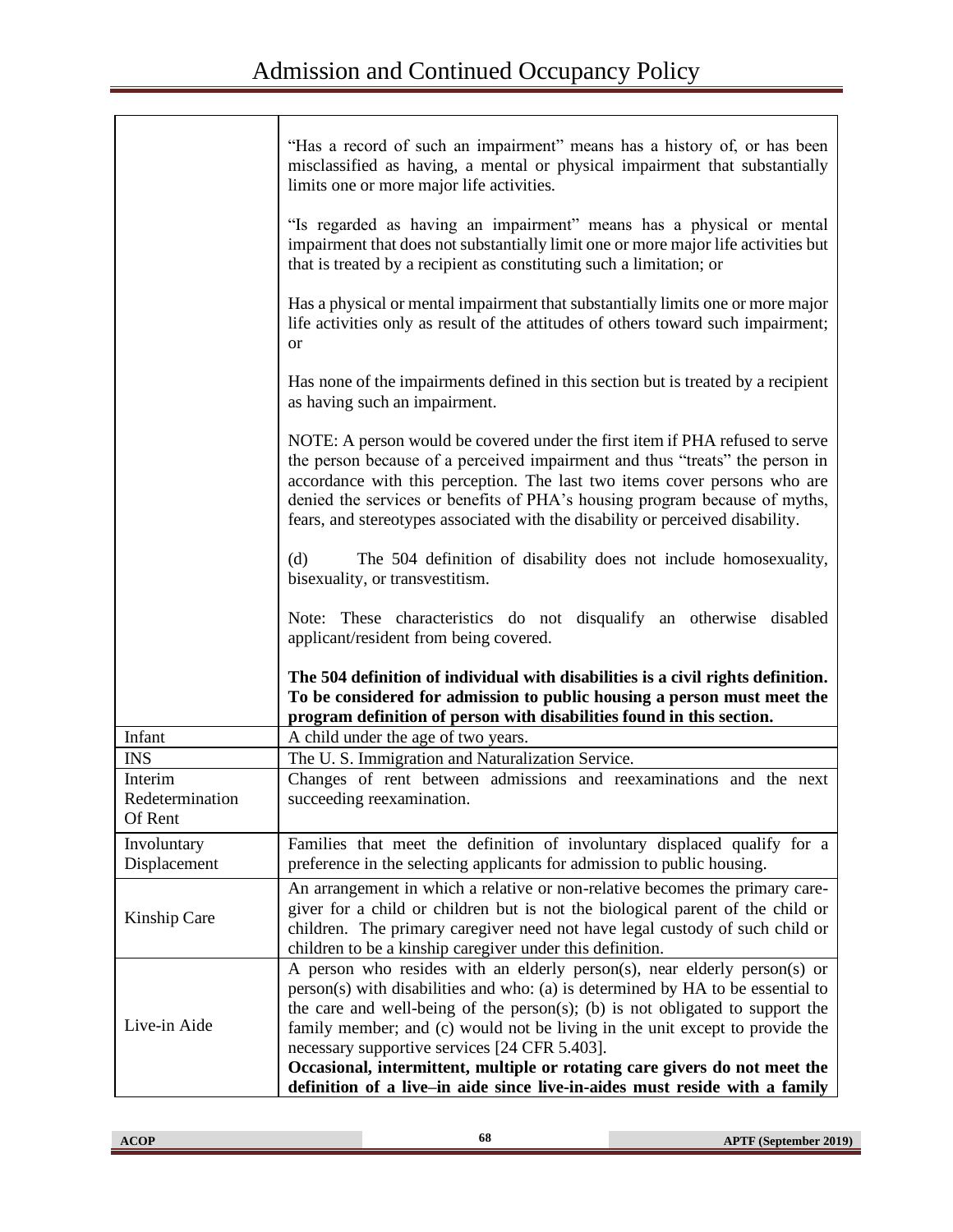|                             | permanently for the family unit size to be adjusted in accordance with the<br>subsidy standards established by the PHA.<br>HA policy on Live-in Aides stipulates that:<br>(a) Before a Live-in Aide may be moved into a unit, a third-party verification<br>must be supplied that establishes the need for such care and the fact that the<br>live-in aide is qualified to provide such care;<br>(b) Move in of a Live-in Aide must not result in overcrowding of the existing<br>according to the maximum-number-of-persons-per-unit standard<br>unit<br>(although, a reasonable accommodation for a resident with a disability may be<br>to move the family to a larger unit);<br>(c) Live-in Aides have no right to the unit as a remaining member of a resident<br>family;<br>(d) Relatives who satisfy the definitions and stipulations above may qualify as<br>Live-in Aides, but only if they sign a statement prior to moving in relinquishing<br>all rights to the unit as the remaining member of a resident family;<br>(e) A Live-in aide is a single person;<br>(f) A Live-in Aide will be required to meet HA's screening requirements with<br>respect to past behavior especially:<br>A record of disturbance of neighbors, destruction of property, or living or<br>housekeeping habits at present or prior residences that may adversely affect the<br>health, safety, or welfare of other tenants or neighbors;<br>Criminal activity such as crimes of physical violence to persons or property and<br>other criminal acts including drug-related criminal activity that would adversely<br>affect the health, safety, or welfare of other residents or staff or cause damage |
|-----------------------------|------------------------------------------------------------------------------------------------------------------------------------------------------------------------------------------------------------------------------------------------------------------------------------------------------------------------------------------------------------------------------------------------------------------------------------------------------------------------------------------------------------------------------------------------------------------------------------------------------------------------------------------------------------------------------------------------------------------------------------------------------------------------------------------------------------------------------------------------------------------------------------------------------------------------------------------------------------------------------------------------------------------------------------------------------------------------------------------------------------------------------------------------------------------------------------------------------------------------------------------------------------------------------------------------------------------------------------------------------------------------------------------------------------------------------------------------------------------------------------------------------------------------------------------------------------------------------------------------------------------------------------------------------------------------------------------------|
|                             | to the unit or the development; and<br>A record of eviction from housing or termination from residential programs.                                                                                                                                                                                                                                                                                                                                                                                                                                                                                                                                                                                                                                                                                                                                                                                                                                                                                                                                                                                                                                                                                                                                                                                                                                                                                                                                                                                                                                                                                                                                                                             |
| Low-Income<br>Household     | A family whose annual income does not exceed 80 percent of the median<br>income for the area as determined by HUD with adjustments for smaller and<br>larger families [42 USC 1437a(b0]                                                                                                                                                                                                                                                                                                                                                                                                                                                                                                                                                                                                                                                                                                                                                                                                                                                                                                                                                                                                                                                                                                                                                                                                                                                                                                                                                                                                                                                                                                        |
| <b>Medical Expense</b>      | Those necessary medical expenses, including medical insurance premiums, that<br>are anticipated during the period for which Annual Income is computed, and<br>that are not covered by insurance. Medical expenses, in excess of three percent<br>(3%) of Annual Income, are deductible from income by elderly families only<br>[24 CFR 5.603].                                                                                                                                                                                                                                                                                                                                                                                                                                                                                                                                                                                                                                                                                                                                                                                                                                                                                                                                                                                                                                                                                                                                                                                                                                                                                                                                                 |
| <b>Military Service</b>     | Military Service means the active military service of the United States, which<br>includes the Army, Navy, Air Force, Marine Corps, Coast Guard, and, since<br>July 29, 1945, the commissioned corps of the United States Public Health<br>Service.                                                                                                                                                                                                                                                                                                                                                                                                                                                                                                                                                                                                                                                                                                                                                                                                                                                                                                                                                                                                                                                                                                                                                                                                                                                                                                                                                                                                                                            |
| Minimum Rent                | The HA has the discretion to establish the minimum rent from \$0 up to \$50.                                                                                                                                                                                                                                                                                                                                                                                                                                                                                                                                                                                                                                                                                                                                                                                                                                                                                                                                                                                                                                                                                                                                                                                                                                                                                                                                                                                                                                                                                                                                                                                                                   |
| Minor                       | A "minor" is a person under nineteen years of age. Provided, that a married<br>person 18 years of age or older shall be considered to be of the age of majority.<br>(An unborn child may not be counted as a minor.) Some minors are permitted<br>to execute contracts, provided a court declares them "emancipated".                                                                                                                                                                                                                                                                                                                                                                                                                                                                                                                                                                                                                                                                                                                                                                                                                                                                                                                                                                                                                                                                                                                                                                                                                                                                                                                                                                          |
| Mixed Family                | A family whose members include those with citizenship or eligible immigration<br>status, and those without citizenship or eligible immigration status.                                                                                                                                                                                                                                                                                                                                                                                                                                                                                                                                                                                                                                                                                                                                                                                                                                                                                                                                                                                                                                                                                                                                                                                                                                                                                                                                                                                                                                                                                                                                         |
| Mixed Population<br>Project | Means a public housing project for elderly and disabled families. The HA is not<br>required to designate this type of project under the Extension Act. (PIH Notice<br>$97-12)$                                                                                                                                                                                                                                                                                                                                                                                                                                                                                                                                                                                                                                                                                                                                                                                                                                                                                                                                                                                                                                                                                                                                                                                                                                                                                                                                                                                                                                                                                                                 |
| Monthly Adjusted<br>Income  | One-twelfth of Adjusted Annual Income.                                                                                                                                                                                                                                                                                                                                                                                                                                                                                                                                                                                                                                                                                                                                                                                                                                                                                                                                                                                                                                                                                                                                                                                                                                                                                                                                                                                                                                                                                                                                                                                                                                                         |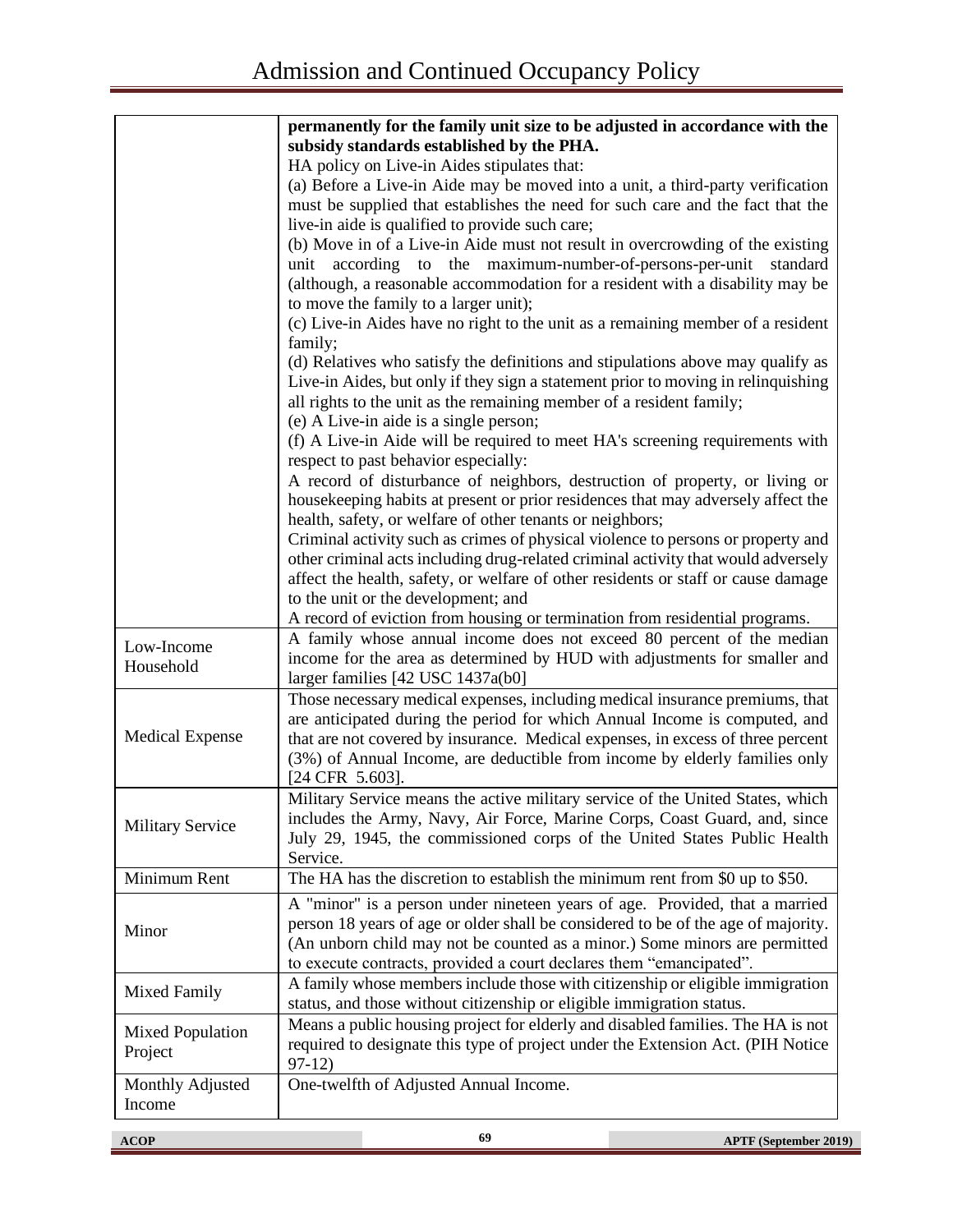| Monthly Income                                              | One twelfth of Annual Income. For purpose of determining priorities based on<br>an applicant's rent as a percentage of family income, family income is the same<br>as monthly income.                                                                                                                                                                                                                                                                                                                                                                                                                                                                                                                                                                                                                                                                                                                                                                                                                                                                                                                                                                                                                                                                                                                                                                                                                                                                                   |
|-------------------------------------------------------------|-------------------------------------------------------------------------------------------------------------------------------------------------------------------------------------------------------------------------------------------------------------------------------------------------------------------------------------------------------------------------------------------------------------------------------------------------------------------------------------------------------------------------------------------------------------------------------------------------------------------------------------------------------------------------------------------------------------------------------------------------------------------------------------------------------------------------------------------------------------------------------------------------------------------------------------------------------------------------------------------------------------------------------------------------------------------------------------------------------------------------------------------------------------------------------------------------------------------------------------------------------------------------------------------------------------------------------------------------------------------------------------------------------------------------------------------------------------------------|
| Multifamily<br>Housing<br>Project                           | For purposes of Section 504, means a project containing five or more dwelling<br>units. [24 CFR 8.3]                                                                                                                                                                                                                                                                                                                                                                                                                                                                                                                                                                                                                                                                                                                                                                                                                                                                                                                                                                                                                                                                                                                                                                                                                                                                                                                                                                    |
| National                                                    | A person who owes permanent allegiance to the United States, for example, as<br>a result of birth in a United States territory or possession.                                                                                                                                                                                                                                                                                                                                                                                                                                                                                                                                                                                                                                                                                                                                                                                                                                                                                                                                                                                                                                                                                                                                                                                                                                                                                                                           |
| Near-elderly Family                                         | Means a family whose head, spouse, or sole member is a near-elderly person (at<br>least 50 but less than 62 years of age), who may be a person with a disability.<br>The term includes two or more near-elderly persons living together, and one or<br>more such persons living with one or more persons who are determined to be<br>essential to the care or well-being of the near-elderly person or persons. A<br>near-elderly family may include other family members who are not<br>near-elderly. [24 CFR 5.403]                                                                                                                                                                                                                                                                                                                                                                                                                                                                                                                                                                                                                                                                                                                                                                                                                                                                                                                                                   |
| Near-elderly Person                                         | Means a person who is at least 50 years of age but below 62, who may be a<br>person with a disability $[42 \text{ USC } 1437a(b)(3)]$                                                                                                                                                                                                                                                                                                                                                                                                                                                                                                                                                                                                                                                                                                                                                                                                                                                                                                                                                                                                                                                                                                                                                                                                                                                                                                                                   |
| <b>Net Family Assets</b>                                    | The net cash value, after deducting reasonable costs that would be incurred in<br>disposing of: $[24 \text{ CFR } 5.603]$<br>(a) Real property (land, houses, mobile homes)<br>(b) Savings (CDs, IRA or KEOGH accounts, checking and savings accounts,<br>precious metals)<br>(c) Cash value of whole life insurance policies<br>(d) Stocks and bonds (mutual funds, corporate bonds, savings bonds)<br>(e) Other forms of capital investments (business equipment)<br>Net cash value is determined by subtracting the reasonable costs likely to be<br>incurred in selling or disposing of an asset from the market value of the asset.<br>Examples of such costs are: brokerage or legal fees, settlement costs for real<br>property, or penalties for withdrawing saving funds before maturity. Net Family<br>assets also include the amount in excess of any consideration received for assets<br>disposed of by an applicant or resident for less than fair market value during the<br>two years preceding the date of the initial certification or reexamination. This<br>does not apply to assets transferred as the result of a foreclosure or bankruptcy<br>sale. In the case of a disposition as part of a separation or divorce settlement,<br>the disposition will not be considered to be less than fair market value if the<br>applicant or resident receives important considerations not measurable in dollar<br>terms $[24 \text{ CFR } 5.603(b)(3)].$ |
| Non-citizen                                                 | A person who is neither a citizen nor national of the United States.                                                                                                                                                                                                                                                                                                                                                                                                                                                                                                                                                                                                                                                                                                                                                                                                                                                                                                                                                                                                                                                                                                                                                                                                                                                                                                                                                                                                    |
| Other Person Under<br>the<br><b>Tenant's Control</b>        | The person although not staying as a guest in the unit is or was at the time of<br>the activity in question, on the premises because of an invitation from the tenant<br>or other member of the household who has express or implied authority to so<br>consent on behalf of the tenant. Absent evidence to the contrary, a person<br>temporarily and infrequently on the premises solely for legitimate commercial<br>purposes is not under the tenant's control (e.g. the Pizza Delivery person)                                                                                                                                                                                                                                                                                                                                                                                                                                                                                                                                                                                                                                                                                                                                                                                                                                                                                                                                                                      |
| Person with<br>Disabilities<br>$[42$ USC<br>$1437a(b)(3)$ ] | Means a person who:<br>Has a disability as defined in Section 223 of the Social Security Act (42<br>(a)<br>USC 423); or,<br>Has a physical, mental or emotional impairment that:<br>(b)<br>Is expected to be of long continued and indefinite duration;                                                                                                                                                                                                                                                                                                                                                                                                                                                                                                                                                                                                                                                                                                                                                                                                                                                                                                                                                                                                                                                                                                                                                                                                                 |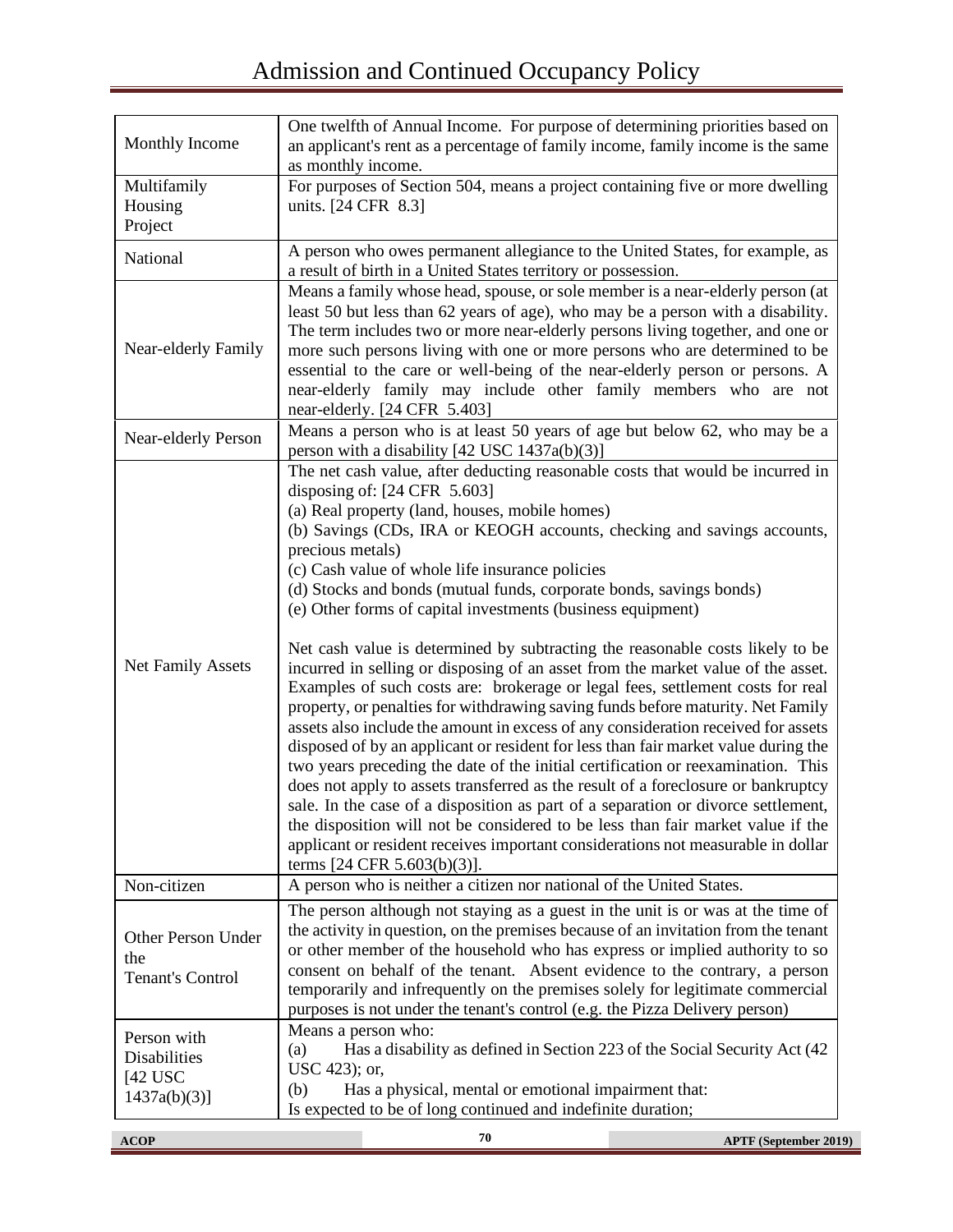|                                                              | Substantially impedes his/her ability to live independently; and,<br>Is of such nature that such disability could be improved by more suitable                                                                                                                                                                                                                                                                                                                                                                                                             |
|--------------------------------------------------------------|------------------------------------------------------------------------------------------------------------------------------------------------------------------------------------------------------------------------------------------------------------------------------------------------------------------------------------------------------------------------------------------------------------------------------------------------------------------------------------------------------------------------------------------------------------|
|                                                              | housing conditions; or,<br>Has a developmental disability as defined in Section 102 (5) (b) of the<br>(c)                                                                                                                                                                                                                                                                                                                                                                                                                                                  |
|                                                              | Developmental Disabilities Assistance and Bill of Rights Act [42 USC 6001                                                                                                                                                                                                                                                                                                                                                                                                                                                                                  |
|                                                              | $(5)$ ].<br>Note:<br>A person with disabilities may be a child.                                                                                                                                                                                                                                                                                                                                                                                                                                                                                            |
|                                                              | This is the program definition for public housing. The 504 definition<br>Note:                                                                                                                                                                                                                                                                                                                                                                                                                                                                             |
|                                                              | does not supersede this definition for eligibility or admission.                                                                                                                                                                                                                                                                                                                                                                                                                                                                                           |
| Portion of Project                                           | Includes, one or more buildings in a multi-building project; one or more floors<br>of a project or projects; a certain number of dwelling units in a project or<br>projects. [24 CFR 945.105]                                                                                                                                                                                                                                                                                                                                                              |
| Premises                                                     | The building or complex or development in which the public housing dwelling<br>is located, including common areas and grounds.                                                                                                                                                                                                                                                                                                                                                                                                                             |
| Project, Section 504                                         | Means the whole of one or more residential structures $\&$ appurtenant structures,<br>equipment, roads, walks, & parking lots that are covered by a single contract<br>for Federal financial assistance or application for assistance, or are treated as a<br>whole for processing purposes, whether or not located on a common site. [24<br>CFR 8.31<br>NOTE: this is the program definition for public housing. The 504 definition<br>does not supersede this definition for eligibility or admission. [24 CFR 8.4 (c)                                   |
| <b>Public Housing</b>                                        | $(2)$ ]<br>Any State, County, Municipality or other government entity or public body (or                                                                                                                                                                                                                                                                                                                                                                                                                                                                   |
| Agency<br>(HA)                                               | agency or instrumentality thereof) that is authorized to engage in or assist in the<br>development of operation of housing for lower income families.                                                                                                                                                                                                                                                                                                                                                                                                      |
| Qualified Individual<br>with<br>Disabilities, Section<br>504 | Means an individual with disabilities who meets the essential eligibility<br>requirements and who can achieve the purpose of the program or activity<br>without modifications in the program or activity that the HA can demonstrate<br>would result in a fundamental alteration in its nature.                                                                                                                                                                                                                                                            |
|                                                              | Essential eligibility requirements include: stated eligibility requirements such<br>as income as well as other explicit or implicit requirements inherent in the<br>nature of the program or activity, such as requirements that an occupant of<br>multifamily housing be capable of meeting the recipient's selection criteria and<br>be capable of complying with all obligations of occupancy with or without<br>supportive services provided by persons other that the HA                                                                              |
| Reexamination                                                | Reexamination is sometimes called reexamination. The process of securing<br>documentation which indicates that tenants meet the eligibility requirements for<br>continued occupancy.                                                                                                                                                                                                                                                                                                                                                                       |
| Re-Examination<br>Date                                       | The date on which any rent change is effective or would be effective if required<br>as a result of the annual re-examination of eligibility and rent.<br>The<br>re-examination date(s) is the anniversary date (month) of the lease.                                                                                                                                                                                                                                                                                                                       |
| <b>Remaining Member</b><br><b>Of</b><br>The Resident Family  | The person(s) of legal age remaining in the public housing unit after the<br>person(s) who signed the lease has (have) left the premises, other than by<br>eviction, which may or may not normally qualify for assistance on their own<br>circumstances. An individual must occupy the public housing unit to which he<br>claims head of household status for one year before becoming eligible for<br>subsidized housing as a remaining family member. This person must complete<br>forms necessary for housing within ten days from the departure of the |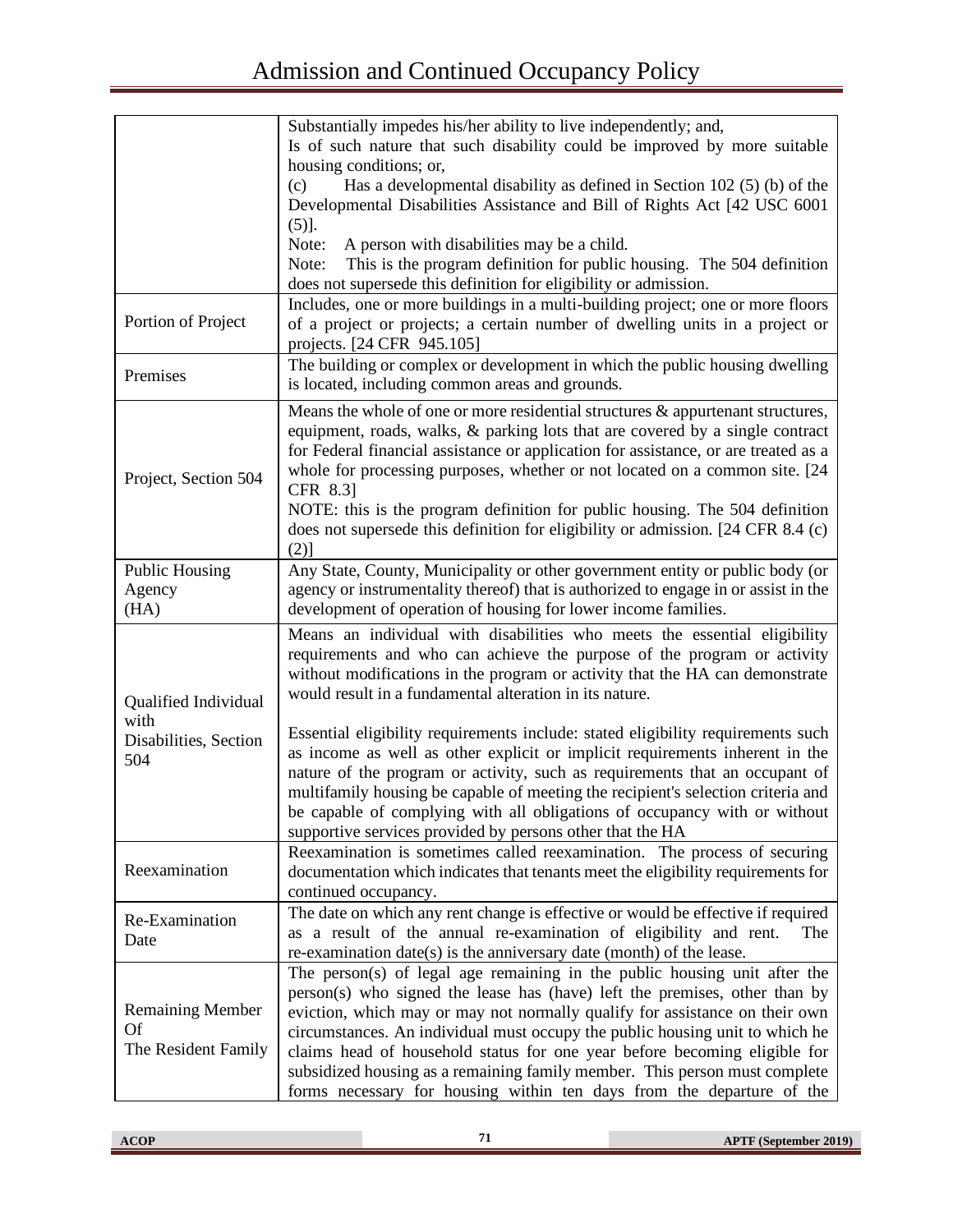|                                                     | leaseholder and may remain in the unit for a reasonable time pending the<br>verification and grievance process. This person must, upon satisfactory<br>completion of the verification process, then execute a new lease and cure any<br>monetary obligations in order to remain in the unit. Any person who claims<br>him or herself as a remaining member shall, in the event that the HA declares<br>him or her ineligible for remaining member status, be entitled to the grievance<br>process upon notice to him or her that he or she is not considered to be a<br>remaining member of the household. The person requesting remaining member<br>status must request this grievance process in writing within ten days from the<br>date of the departure of the head of household. In the interim time between the<br>time of the request for the grievance process and the decision by the hearing<br>officer, all rent which was due pursuant to the lease, shall be deposited into an<br>escrow account with the HA under the same provisions as those relating to<br>tenants requesting a grievance hearing relating to rent under the grievance<br>process. The HA does not recognize the person as a tenant by giving him or her<br>opportunity for a grievance hearing. A remaining member shall not be<br>considered to be a tenant until such time as a new lease is executed by the HA<br>and the person granted tenant status after the verification status. |
|-----------------------------------------------------|-----------------------------------------------------------------------------------------------------------------------------------------------------------------------------------------------------------------------------------------------------------------------------------------------------------------------------------------------------------------------------------------------------------------------------------------------------------------------------------------------------------------------------------------------------------------------------------------------------------------------------------------------------------------------------------------------------------------------------------------------------------------------------------------------------------------------------------------------------------------------------------------------------------------------------------------------------------------------------------------------------------------------------------------------------------------------------------------------------------------------------------------------------------------------------------------------------------------------------------------------------------------------------------------------------------------------------------------------------------------------------------------------------------------------------------------------------------------------------|
| <b>Single Person</b>                                | A person who lives alone, or intends to live alone, and who does not qualify as<br>an elderly family, or a displaced person, or as the remaining member of a Tenant<br>family.                                                                                                                                                                                                                                                                                                                                                                                                                                                                                                                                                                                                                                                                                                                                                                                                                                                                                                                                                                                                                                                                                                                                                                                                                                                                                              |
| Spouse                                              | Either member of a married pair in relation to the other.                                                                                                                                                                                                                                                                                                                                                                                                                                                                                                                                                                                                                                                                                                                                                                                                                                                                                                                                                                                                                                                                                                                                                                                                                                                                                                                                                                                                                   |
| <b>Standard Permanent</b><br>Replacement<br>Housing | Is housing:<br>That is decent, safe, and sanitary;<br>That is adequate for the family size; and<br>That the family is occupying pursuant to a lease or occupancy agreement.<br>Note:<br>Such housing does not include transient facilities, such as motels, hotels, or<br>temporary shelters for victims of domestic violence or homeless families, and<br>in the case of domestic violence, does not include the housing unit in which the<br>applicant and the applicant's spouse or other member of the household who<br>engages in such violence live.<br>A "homeless family" does not include any individual imprisoned or otherwise<br>detained pursuant to an Act of the Congress or a State law.                                                                                                                                                                                                                                                                                                                                                                                                                                                                                                                                                                                                                                                                                                                                                                    |
| Single Room<br>Occupancy                            | (SRO) Housing (as defined in 882.102 of the CFR) is not substandard solely<br>because it does not contain sanitary or food preparation facilities (or both).                                                                                                                                                                                                                                                                                                                                                                                                                                                                                                                                                                                                                                                                                                                                                                                                                                                                                                                                                                                                                                                                                                                                                                                                                                                                                                                |
| Substandard<br>Housing                              | A unit is substandard if it:<br>Is dilapidated;<br>Does not have operable indoor plumbing;<br>Does not have a usable flush toilet inside the unit for the exclusive use of a<br>family;<br>Does not have a usable bathtub or shower inside the unit for the exclusive use<br>of a family;<br>Does not have electricity, or has inadequate or unsafe electrical service;<br>Does not have a safe or adequate source of heat;<br>Should, but does not, have a kitchen; or<br>Has been declared unfit for habitation by an agency or unit of government.<br>A housing unit is dilapidated if it does not provide safe and adequate shelter,<br>and in its present condition endangers the health, safety, or well-being of a                                                                                                                                                                                                                                                                                                                                                                                                                                                                                                                                                                                                                                                                                                                                                   |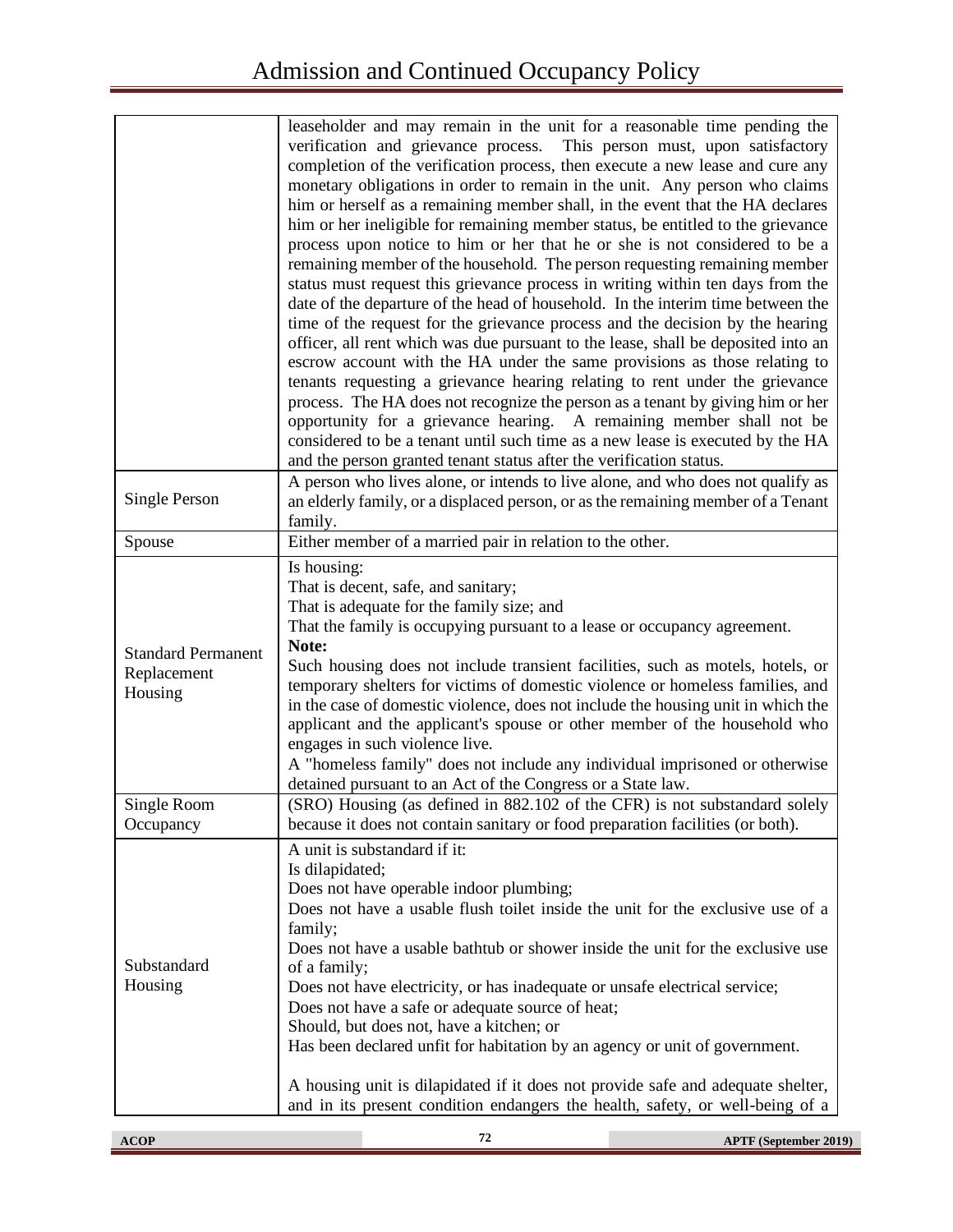|                                                                                                                              | family, or it has one or more critical defects, or a combination of intermediate<br>defects in sufficient number or extent to require considerable repair or<br>rebuilding. The defects may involve original construction, or they may result<br>from continued neglect or lack of repair or from serious damage to the structure.<br>An applicant who is a "homeless family" is living in substandard housing.<br>For purposes of the preceding sentence, a "homeless family" includes any<br>individual or family who:<br>Lacks a fixed, regular, and adequate nighttime residence; and<br>Has a primary nighttime residence that is:<br>A supervised publicly or privately-operated shelter designed to provide<br>(a)<br>temporary living accommodations (including welfare hotels, congregate<br>shelters, and transitional housing programs);<br>An institution that provides a temporary residence for individuals<br>(b)<br>intended to be institutionalized; or<br>A public or private place not designed for, or ordinarily used as, a<br>(c)<br>regular sleeping accommodation for human beings. |
|------------------------------------------------------------------------------------------------------------------------------|-------------------------------------------------------------------------------------------------------------------------------------------------------------------------------------------------------------------------------------------------------------------------------------------------------------------------------------------------------------------------------------------------------------------------------------------------------------------------------------------------------------------------------------------------------------------------------------------------------------------------------------------------------------------------------------------------------------------------------------------------------------------------------------------------------------------------------------------------------------------------------------------------------------------------------------------------------------------------------------------------------------------------------------------------------------------------------------------------------------|
| <b>Temporarily Absent</b><br><b>Family Members</b>                                                                           | Any person(s) on the lease that is not living in the household for a period of<br>more than thirty-days (30) is considered temporarily absent. Absences of more<br>than six months are not generally considered to be "temporary" and must be<br>approved by the HA.                                                                                                                                                                                                                                                                                                                                                                                                                                                                                                                                                                                                                                                                                                                                                                                                                                        |
| <b>Tenant Rent</b>                                                                                                           | The amount payable monthly by the Family as rent to the HA. Where all<br>utilities (gas, water and electricity) are supplied by the HA, Tenant Rent equals<br>Total Tenant Payment or minimum rent. Where some or all utilities (gas, water<br>and electricity) are not supplied by the HA and the cost thereof is not included<br>in the amount paid as rent, Tenant Rent equals Total Tenant Payment or<br>minimum rent less the utility allowance. Telephone and cable television service<br>is not a utility.<br>Ceiling rent: (see definition hereinabove)<br>Flat rent: (see definition hereinabove)<br>Note:<br>Utility allowances are not calculated or deducted from the flat rent. [24 CFR]<br>5.603].                                                                                                                                                                                                                                                                                                                                                                                            |
| <b>Total Annual Family</b><br>Income<br><b>NOTE: Definition</b><br>reverted back to<br>old definition based<br>on final rule | Annual income means all amounts, monetary or not, which: (1) Go to, or on<br>behalf of, the family head or spouse (even if temporarily absent) or to any other<br>family member; or (2) Are anticipated to be received from a source outside the<br>family during the 12-month period following admission or annual<br>reexamination effective date; and (3) Which are not specifically excluded in<br>paragraph (c) of this section. (4) Annual income also means amounts derived<br>(during the 12-month period) from assets to which any member of the family<br>has access.<br>Total Annual Family Income includes, but is not limited to, the following:                                                                                                                                                                                                                                                                                                                                                                                                                                               |
| published<br>December 29, 2009.                                                                                              | The full amount, before any payroll deduction, of wages and salaries, and<br>overtime pay, including compensation for personal services (such as<br>commissions, fees, tips and bonuses);<br>Net income from the operation of a business or profession. (Expenditures for<br>business expansion or amortization of capital indebtedness shall not be used as<br>deductions in determining Net Income.) An allowance for depreciation of                                                                                                                                                                                                                                                                                                                                                                                                                                                                                                                                                                                                                                                                     |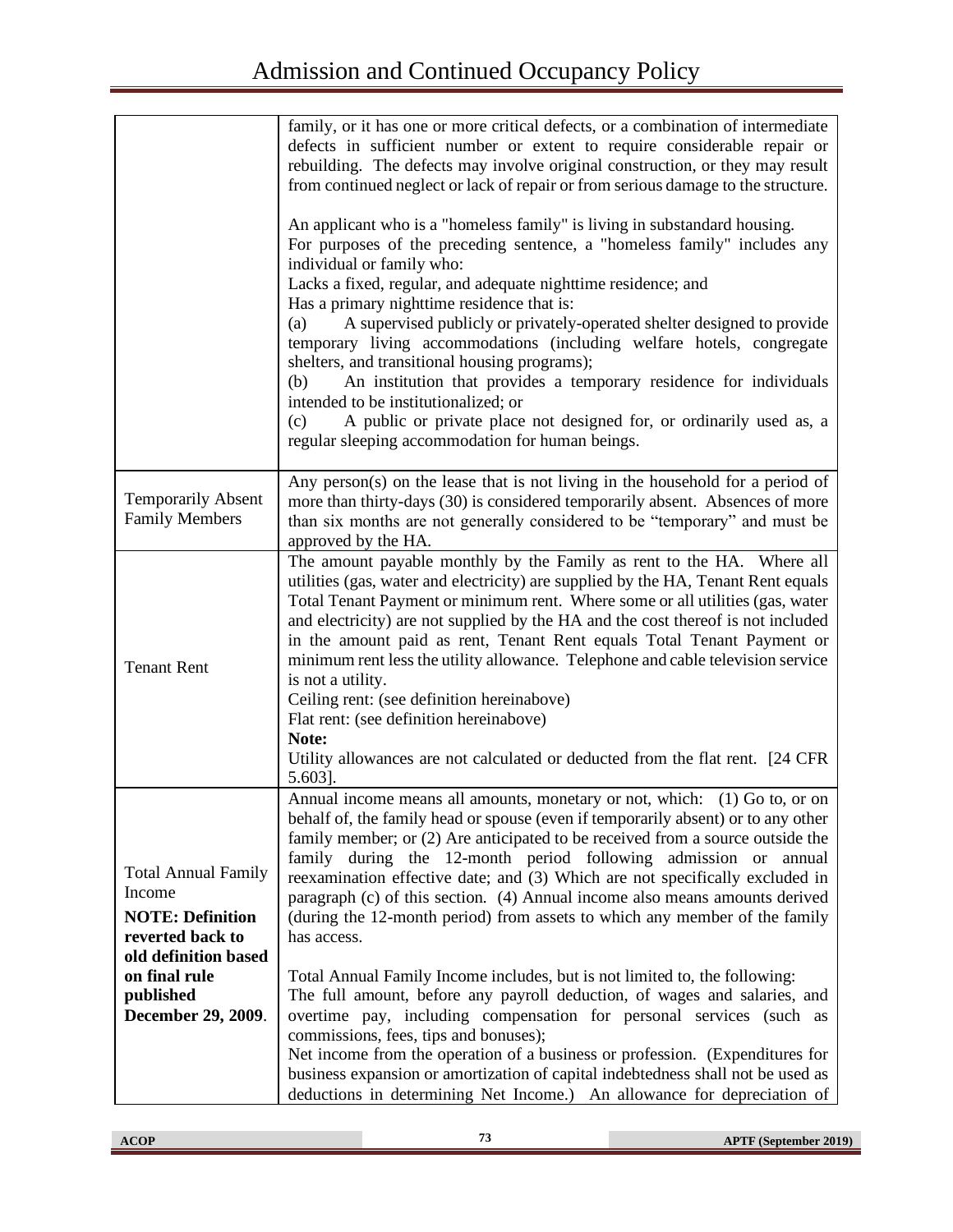| assets used in a business or profession may be deducted, based on straight-line      |
|--------------------------------------------------------------------------------------|
| depreciation, as provided in Internal Revenue Service regulations.<br>Any            |
| withdrawal of cash or other assets from the operation of a business or profession    |
| will be included in income, except to the extent the withdrawal is                   |
| reimbursement of cash or assets invested in the operation by the family.             |
|                                                                                      |
| Interest, dividends and other net income of any kind from real or personal           |
| (For this purpose, expenditures for amortization of capital<br>property.             |
| indebtedness and an allowance for depreciation of capital assets shall not be        |
| deducted to determine the net income from real or personal property). All            |
| allowance for depreciation is permitted only as authorized in Paragraph B of         |
| this section. Any withdrawal of cash or assets from an investment will be            |
| included in income, except to the extent the withdrawal is reimbursement of          |
| cash or assets invested by the family. Where the family has Net Family Assets        |
| in excess of \$5,000.00, Annual Income shall include the greater of the actual       |
| income derived from all Net Family Assets or a percentage of the value of such       |
|                                                                                      |
| assets based on the current passbook savings rate as determined by HUD.              |
| The full amount of periodic payments received from social security, annuities,       |
| insurance policies, retirement funds, pensions, disability or death benefit and      |
| other similar types of periodic receipts, including a lump sum payment for the       |
| delayed start of a periodic payment; (Excluding Lump Sum Supplemental                |
| Security Income (SSI) and Lump Sum Social Security Benefits (SS))                    |
| Payments in lieu of earnings, such as unemployment and disability                    |
| compensation, social security benefits, workmen's compensation and severance         |
| pay, but see Paragraph 55-C in this section.                                         |
| Welfare assistance. (i) Welfare assistance payments made under the Temporary         |
| Assistance for Needy Families (TANF) program are included in annual income           |
| only to the extent such payments: (A) qualify as assistance under the TANF           |
| program definition at 45 CFR 260.31; and (B) are not otherwise excluded under        |
| definition of income exclusions in this section. (ii) if the welfare assistance      |
| payment includes an amount specifically designated for shelter and utilities that    |
| is subject to adjustment by the welfare assistance agency in accordance with the     |
| actual cost of shelter and utilities, the amount of welfare assistance income to     |
| be included as income shall consist of: (A) The amount of the allowance or           |
|                                                                                      |
| grant exclusive of the amount specifically designated for shelter or utilities; plus |
| (B) The maximum amount that the welfare assistance agency could in fact allow        |
| the family for shelter and utilities. If the family's welfare assistance is ratably  |
| reduced from the standard of need by applying a percentage, the amount               |
| calculated under this paragraph shall be the amount resulting from one               |
| application of the percentage.                                                       |
| Periodic and determinable allowances, such as alimony and child support              |
| payments, and regular contributions or gifts received from organizations or          |
| from persons not residing in the dwelling. If the payments actually received are     |
| different than the determined amount, rent can be adjusted in accordance with        |
| Section III D of the dwelling lease.                                                 |
| All regular pay, special pay and allowances of a member of the Armed Forces          |
| (except special pay for exposure to hostile fire).                                   |
| Note: If it is not feasible to anticipate a level of income over a 12-month period,  |
| the income anticipated for a shorter period may be annualized, subject to a          |
| redetermination at the end of the shorter period.                                    |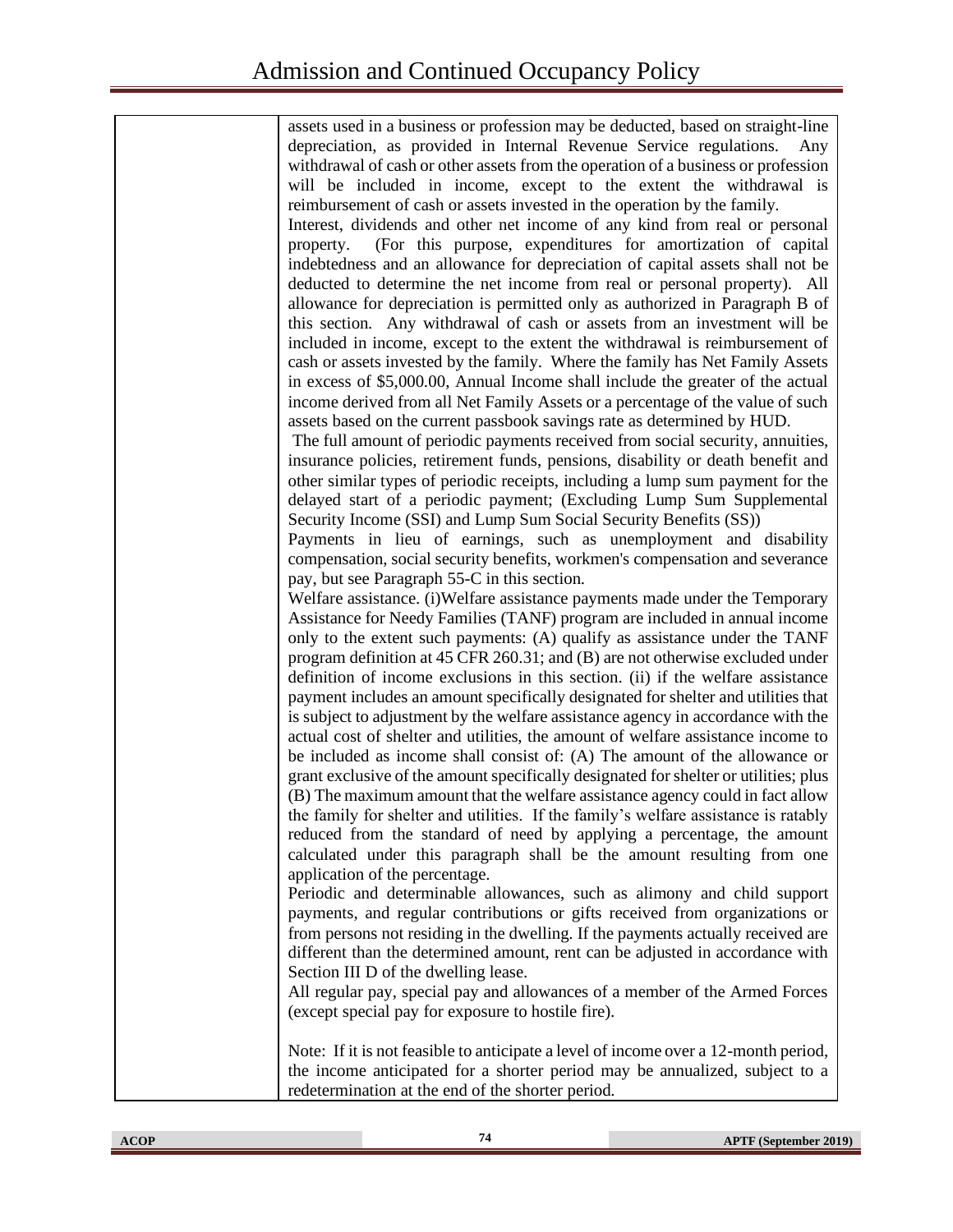|                                                      | Tenants that receive lump-sum payments that are included as income and fall                                                                                                                                                                                                                                                                                                                                                                                                                                                                                                                                                                                                                                                                                                                                                                                                             |
|------------------------------------------------------|-----------------------------------------------------------------------------------------------------------------------------------------------------------------------------------------------------------------------------------------------------------------------------------------------------------------------------------------------------------------------------------------------------------------------------------------------------------------------------------------------------------------------------------------------------------------------------------------------------------------------------------------------------------------------------------------------------------------------------------------------------------------------------------------------------------------------------------------------------------------------------------------|
|                                                      | in the categories listed above, (Excluding Lump Sum Supplemental Security<br>Income (SSI) and Lump Sum Social Security Benefits (SS)), must report the<br>income to the Housing Manager as soon as possible but no later than ten (10)<br>calendar days after receipt of the funds and the applicable portion of the<br>payment that is due as back rent is due fourteen (14) days after the HA notifies<br>the family of the amount due.                                                                                                                                                                                                                                                                                                                                                                                                                                               |
|                                                      | Unreported Income: If a tenant fails to report income the tenancy will be<br>terminated under the terms of the HA's lease. If the act is determined by the<br>HA to be intentional, the tenant will be obligated to pay the applicable portion<br>of the rent for any and all unreported income. If the unreported income was an<br>unintentional by the tenant the tenant will be billed for the amount due the HA<br>and the amount will be payable within fourteen (14) days. If the payment cannot<br>be made in one payment, the tenant may request the HA to approve a repayment<br>schedule. Any repayment agreement must be in writing and signed by the<br>Tenant and a HA representative. The HA has the sole discretion as to whether<br>or not to enter into a repayment agreement and shall consider circumstances<br>such as fraud and/or mistake in making the decision. |
| <b>Total Tenant</b><br>Payment<br>(TTP)              | The TTP, or income-based rent, is calculated using the following formula:<br>A. For the Public Housing Program, the TTP must be the greater of:<br>30 percent of family monthly adjusted income (see note);<br>(1)<br>10 percent of family monthly income; or<br>(2)<br>Which is the minimum rent set by the HA<br>(3)                                                                                                                                                                                                                                                                                                                                                                                                                                                                                                                                                                  |
|                                                      | B. If the Resident pays any of the utilities directly to the utility supplier, the<br>amount of the Utility Allowance is deducted from the TTP. [24 CFR 5.613] See<br>the definition for Tenant Rent. It is possible for Public Housing tenants to<br>qualify for a utility reimbursement despite the requirement of a minimum rent.<br>For example, if a Public Housing family's TTP is the minimum rent of \$25 and<br>the HA's utility allowance for the size and type unit the family has selected is<br>\$60, the family would receive a utility reimbursement of \$35 (\$60 less \$25) for<br>tenant purchased utilities.<br>Note:                                                                                                                                                                                                                                                |
|                                                      | The income-based tenant rent may not exceed the ceiling rent/flat rent. The<br>resident may elect the flat rent as may be appropriate in lieu of the rent<br>calculated in paragraph "A" above. Effective October 1, 2002 the ceiling rent<br>shall be adjusted to the amount of the flat rent.                                                                                                                                                                                                                                                                                                                                                                                                                                                                                                                                                                                         |
| Uniform Federal<br>Accessibility<br><b>Standards</b> | Standards for the design, construction, and alteration of publicly owned<br>residential structures to ensure that physically disabled persons will have ready<br>access to and use of such structures. The standards are set forth in Appendix A<br>to 24 CFR Part 40. See cross reference to UFAS in 504 regulations, 24 CFR<br>$8.32$ (a).                                                                                                                                                                                                                                                                                                                                                                                                                                                                                                                                            |
| Utilities                                            | Utilities means water, electricity, gas, other heating, refrigeration and cooking<br>fuels, trash collection, and sewerage services. Telephone service is not included<br>as a utility [24 CFR 990.102].                                                                                                                                                                                                                                                                                                                                                                                                                                                                                                                                                                                                                                                                                |
| <b>Utility Allowance</b>                             | If the cost of utilities (except telephone and air conditioning added after initial<br>construction) and other housing services for an assisted unit is not included in<br>the Tenant rent, but is the responsibility of the family occupying the unit, then                                                                                                                                                                                                                                                                                                                                                                                                                                                                                                                                                                                                                            |

٦